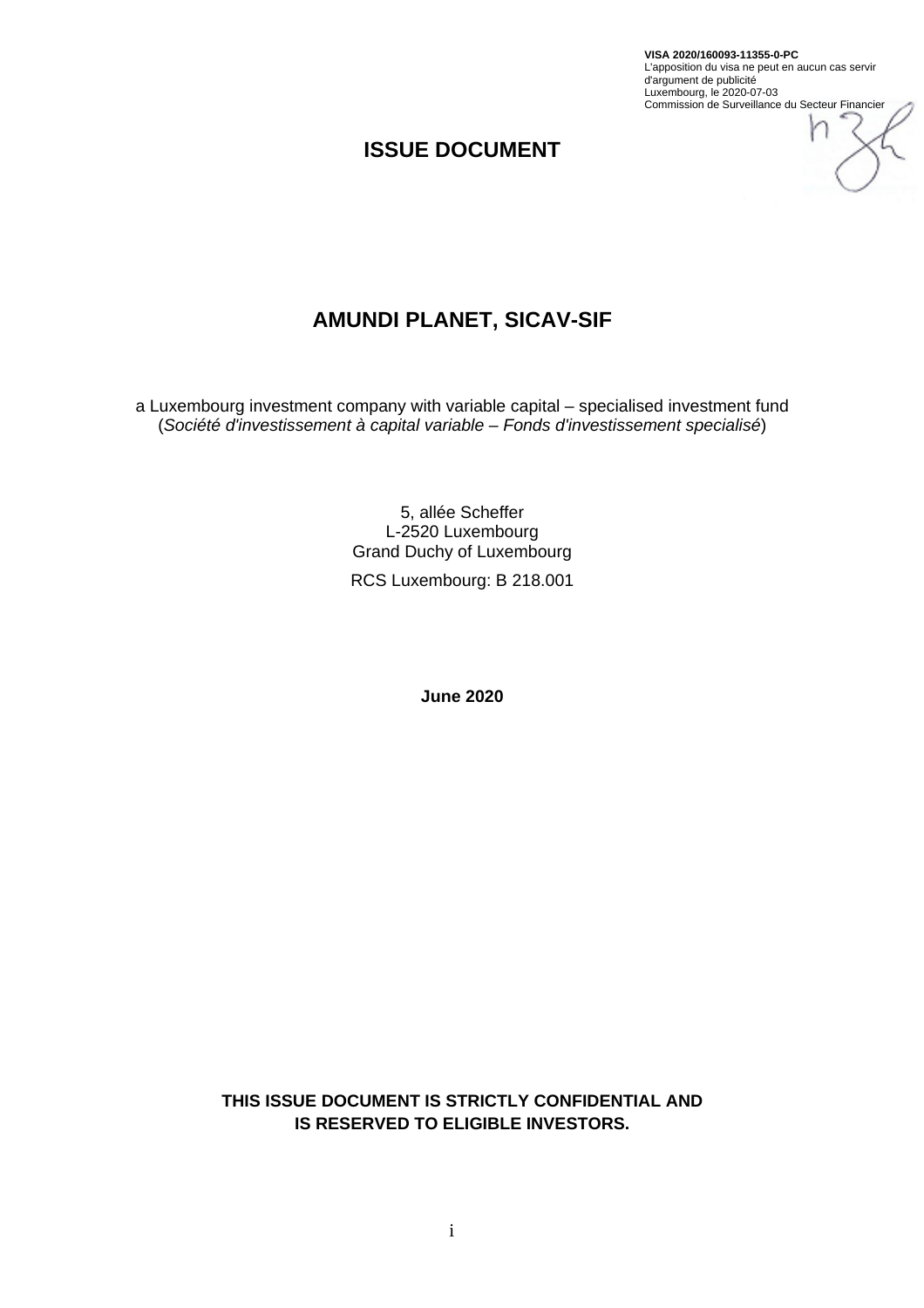#### **PRELIMINARY**

*The Fund is offering Shares and/or Notes in respect of its various Sub-Funds on the basis of the information contained in this Issue Document and in the documents referred to herein. No person is authorised to give any information or to make any representations concerning the Fund other than as contained in the Issue Document and in the documents referred to herein, and any subscription or purchase of Shares and/or Notes made by any person on the basis of statements or representations not contained in or inconsistent with the information and representations contained in the Issue Document shall be solely at the risk of that person.* 

*Neither the delivery of the Issue Document nor the offer, sale or issue of Shares or Notes shall under any circumstances create any implication or constitute a representation that the information given in the Issue Document is correct at any time subsequent to the date hereof. An amended or updated Issue Document shall be provided, if required, to reflect material changes to the information contained herein and potential subscribers should enquire of the Fund as to the issue of any later Issue Document.* 

*The distribution of the Issue Document is not authorised unless it is accompanied by the most recent annual report of the Fund, if any.* 

*The procedures for the issue, redemption and conversion of Shares of the different Classes, and of Notes of the different Tranches, if any, of the different Sub-Funds are set out in the Articles and in the General Section and are further detailed in the relevant Supplement.* 

*The Board may, at any time, launch additional Sub-Funds, create additional Classes of Shares or may issue additional Tranches of Notes the features of which may differ from the existing Sub-Funds, Classes of Shares or Tranches of Notes. Upon creation of new Classes of Shares or Tranches of Notes in favour of new Investors, the Issue Document will be updated or supplemented accordingly.* 

*The Shares and the Notes are reserved to Eligible Investors. The Fund will refuse to issue Shares or Notes to natural persons and to legal entities that cannot be qualified as Eligible Investors.* 

*Furthermore, the Fund will refuse to give its approval to any transfer of Shares or Notes to the extent that such transfer or assignment would result in a non-Eligible Investor becoming a Shareholder or a Noteholder of the Fund. The Fund, at its sole discretion, may refuse the issue or the transfer of Shares or Notes if there is no sufficient evidence that the natural person or legal entity to which the Shares or Notes should be issued or transferred is an Eligible Investor. In order to determine whether a purchaser or transferee of Shares or Notes may be qualified as*  an Eligible Investor, the Fund will refer to the recommendations made by the relevant *supervisory authorities. Generally, the Fund may at its sole discretion, reject any application for subscription of Shares or Notes and proceed, at any time, to the compulsory redemption of all the Shares and Notes held by a non-Eligible Investor.* 

*Furthermore, the Articles give powers to the Board to impose such restrictions as they may deem necessary for the purpose of ensuring that no Shares in the Fund or Notes are acquired or held by any Prohibited Persons.* 

*The distribution of the Issue Document and the offering of the Shares and Notes may be restricted in certain jurisdictions. The Issue Document does not constitute an offer or solicitation in a jurisdiction where to do so is unlawful or where the person making the offer or solicitation is not qualified to do so or where a person receiving the offer or solicitation may not lawfully do so. It is the responsibility of any person in possession of the Issue Document and of any person wishing to apply for Shares or Notes to inform themselves of and to observe all applicable laws and regulations of relevant jurisdictions. Distribution of the Issue Document by an unauthorised person is forbidden and shall be solely at its own risk.* 

*Investors should inform themselves and should take appropriate advice as to possible tax consequences, foreign exchange restrictions or exchange control requirements which they*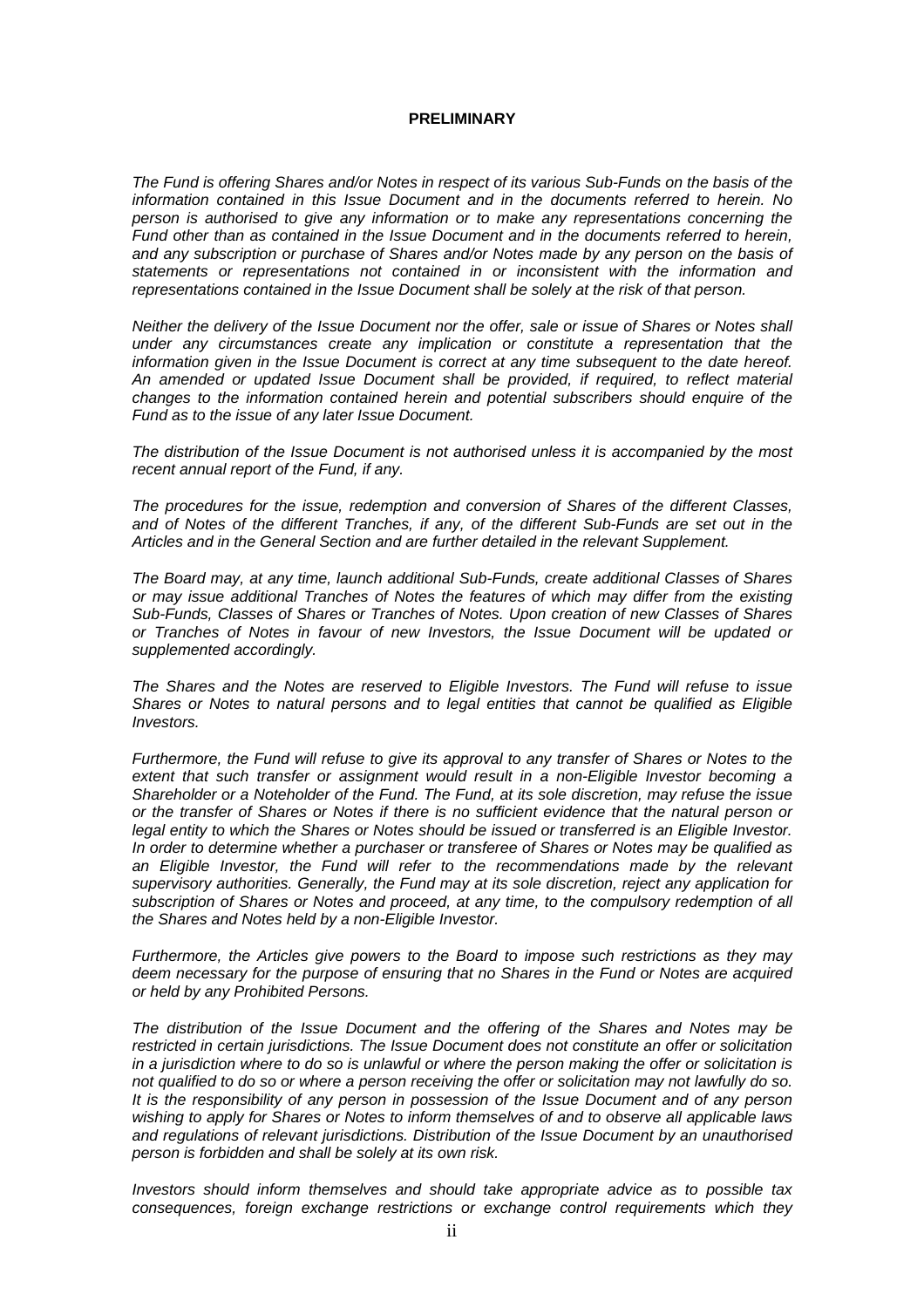*might encounter under the laws of the countries of their citizenship, residence, domicile or other eligible laws and which might be relevant to the subscription, purchase, holding, redemption or disposal of the Shares or the Notes of the Fund.* 

*AIFMD – The Fund qualifies as an alternative investment fund ("AIF") within the meaning of the AIFMD as implemented into Luxembourg law by the AIFM Law. The Fund has appointed Amundi Luxembourg S.A. as alternative investment fund manager within the meaning of the AIFMD and the AIFM Law (the "AIFM"). Amundi Luxembourg S.A. is subject to prudential supervision by the CSSF. Shares and Notes may only be offered in the EEA to Professional Investors, as defined in the AIFMD and the AIFM Law, or to any other category of investors to which a marketing or placement of the Shares or Notes (whether under the AIFMD passport regime or otherwise, including at the initiative of the investor) is permitted under the applicable laws and regulations of such investor's jurisdiction of residence.* 

*Key investor information documents – Until 31 December 2021, the Fund publishes key investor information documents ("KIIDs") pursuant to Article 161(1) of the Luxembourg law of 17 December 2010 relating to undertakings for collective investment, as amended from time to time (the "2010 Law"). KIIDs are published for each Class of Shares and Notes (if any) available to retail investors (as defined for the purposes of Regulation (EU) 1286/2014 on key information documents for packaged retail and insurance-based investment products (PRIIPs), as amended (the "PRIIPS Regulation")) in compliance with the relevant provisions of the 2010 Law and Commission Regulation (EU) 583/2010 as regards key investor information and conditions to be met when providing key investor information or the prospectus in a durable medium other than paper or by means of a website. KIIDs have first been published in December 2017. KIIDs are handed over to future investors and made available under https://www.amundi.lu/professional and in paper form upon request. The Fund is therefore exempt from the obligation to produce key information documents for packaged retail and insurance-based investment products in compliance with the requirements of the PRIIPS Regulation until 31 December 2021 by application of Article 32(2) of such Regulation.* 

*Benchmarks Regulation – as of the date of this Issue Document, The Fund does not use any benchmarks within the meaning of the Regulation (EU) 2016/1011 on indices used as benchmarks in financial instruments and financial contracts or to measure the performance of investment funds and amending Directives 2008/48/EC and 2014/17/EU and Regulation (EU) No 596/2014 (the "Benchmarks Regulation").* 

*Luxembourg – The Fund is registered in the Grand Duchy of Luxembourg as an investment company with variable capital subject to the Law of 13 February 2007. Such registration, however, does not imply a positive assessment by the Luxembourg supervisory authority of the assets held in the Fund or the securities offered for sale. Any representations to the contrary are unauthorised and unlawful.* 

*United States – The Shares offered hereby have not been and will not be registered under the U.S. Securities Act of 1933, as amended (the "Securities Act"), or the securities laws of any other jurisdiction and may not be offered or sold in the United States or to U.S. Persons, unless the securities are registered under the Securities Act or an exemption from the registration requirements of the Securities Act is available. The Fund is not and will not be registered as an investment company under the U.S. Investment Company Act of 1940, as amended (the "Investment Company Act"). U.S. Persons will be considered as Prohibited Persons, unless otherwise provided in this Issue Document. By signing a Subscription Form or Commitment Agreement, an applicant will certify, represent, warrant and agree that it is not a U.S. Person or that the Shares applied for are not being acquired directly or indirectly by, on behalf or for the account or benefit of, a U.S. Person, unless otherwise permitted for a particular Sub-Fund, as specified in this Issue Document.*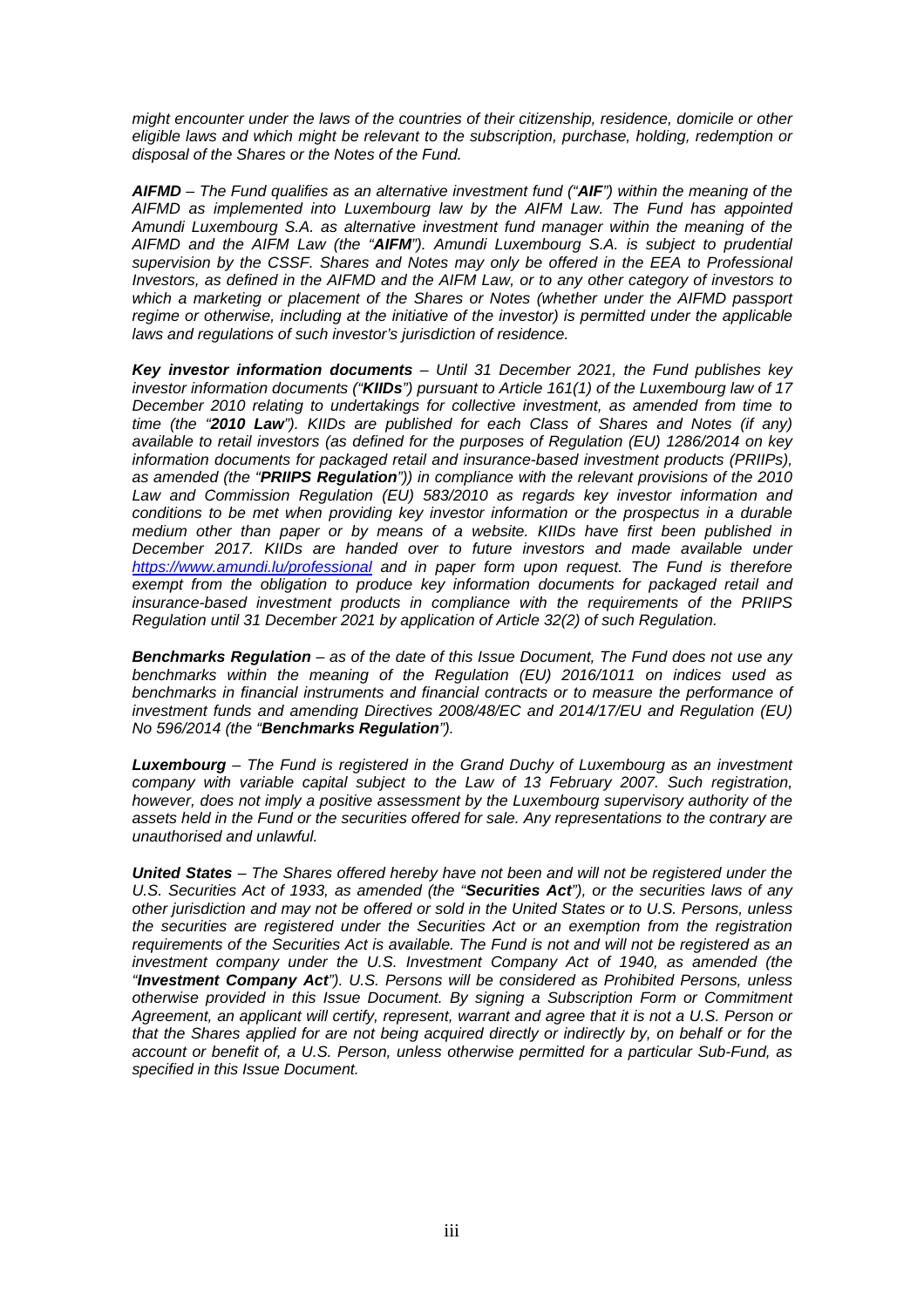#### **DIRECTORY**

#### **Registered Office**

5, allée Scheffer L-2520 Luxembourg Grand Duchy of Luxembourg

#### **Board of Directors**

Annemarie Arens representing the Senior Class Shares

Stéphane Froissardey representing the Mezzanine Class Shares

Marianne Loner representing the Junior Class Shares

Mr Jean-François Griveaud Independent Director

Timothée Jaulin representing the AIFM

#### **AIFM**

Amundi Luxembourg S.A. **\*** 5, allée Scheffer L-2520 Luxembourg Grand Duchy of Luxembourg

## **Portfolio Manager for Emerging Green One**

Amundi Asset Management, London branch

Head office 90, boulevard Pasteur 75015 Paris France

London branch 41 Lothbury, London EC2R 7HF United Kingdom

 $\overline{a}$ 

*<sup>\*</sup> The AIFM is expected to be replaced by the JV-AIFM following the launch of the Fund. Please refer to Section 3 and Section 7.2 for further explanations*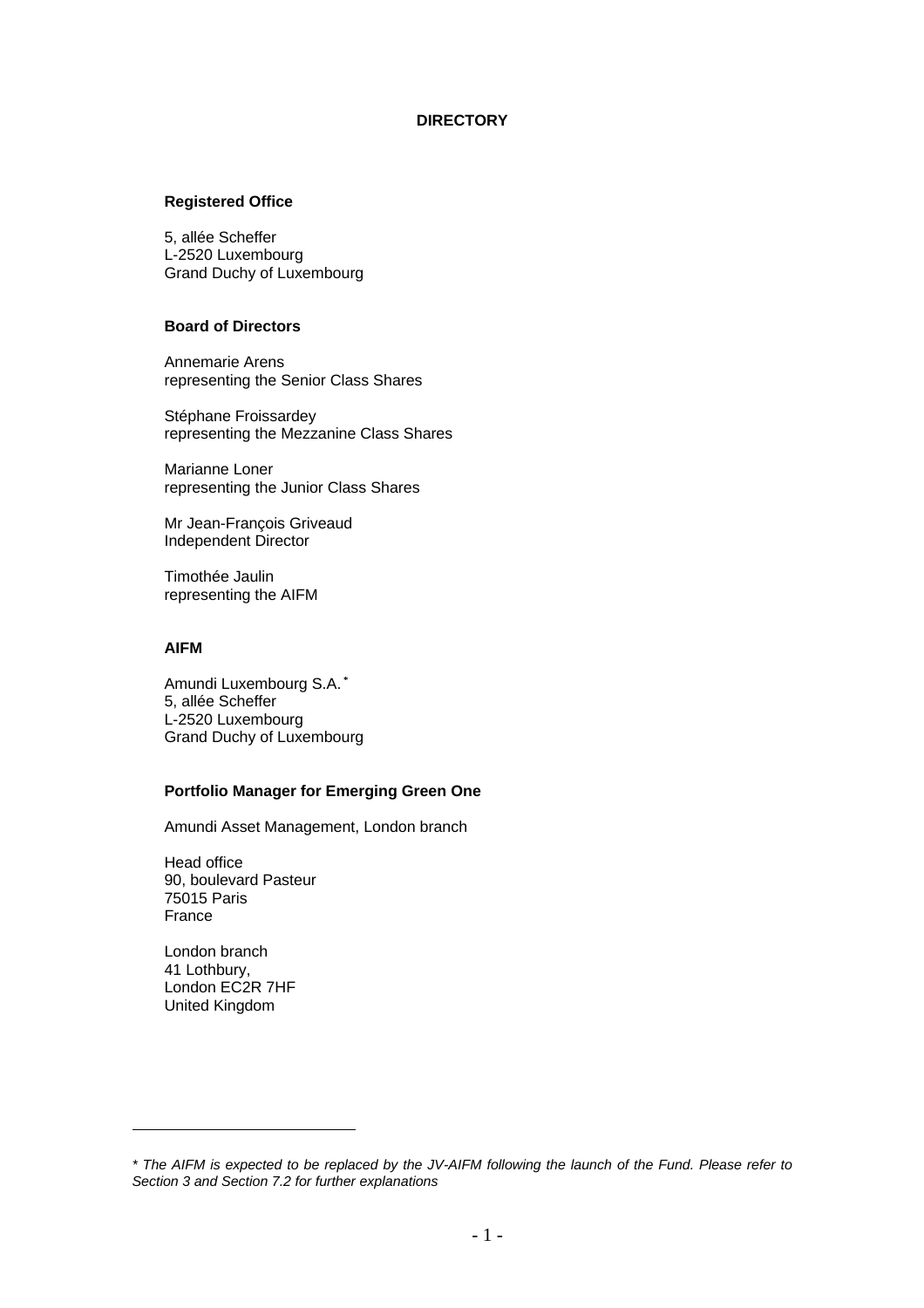## **Depositary**

CACEIS Bank, Luxembourg branch 5, allée Scheffer L-2520 Luxembourg Grand Duchy of Luxembourg

## **Administrative Agent**

CACEIS Bank, Luxembourg branch 5, allée Scheffer L-2520 Luxembourg Grand Duchy of Luxembourg

#### **Auditor**

Ernst & Young 35E, avenue J.F. Kennedy L-1855 Luxembourg Grand Duchy of Luxembourg

#### **Legal advisers as to Luxembourg law**

Arendt & Medernach S.A. 41A, avenue J.F. Kennedy L-2082 Luxembourg Grand Duchy of Luxembourg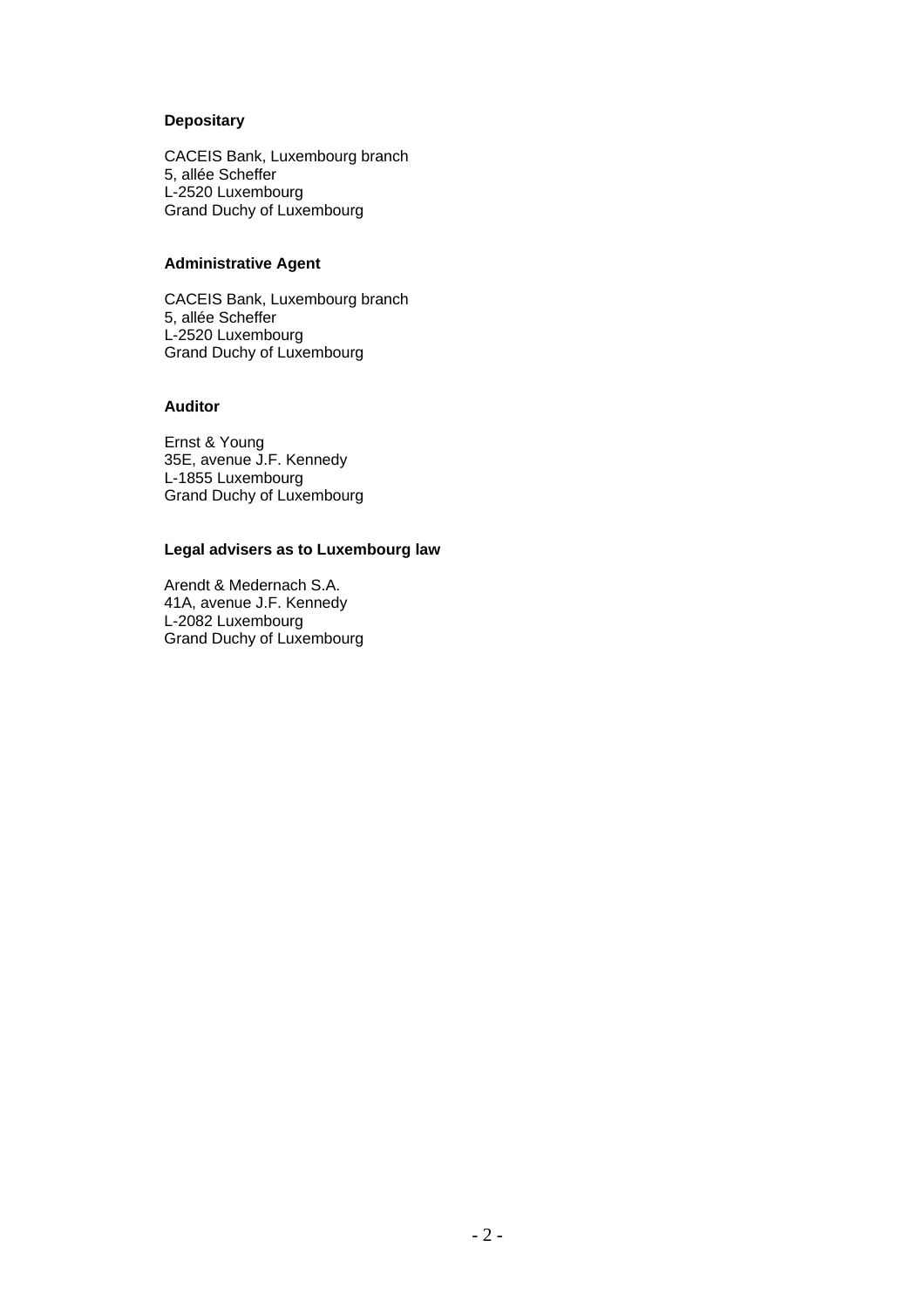## **TABLE OF CONTENTS**

| 1.   |                                                                                  |  |
|------|----------------------------------------------------------------------------------|--|
| 2.   |                                                                                  |  |
| 3.   |                                                                                  |  |
| 4.   |                                                                                  |  |
| 4.1  |                                                                                  |  |
| 4.2  | ESG Policy and Integrity and Anti-Corruption Compliance System 21                |  |
| 4.3  |                                                                                  |  |
| 5.   |                                                                                  |  |
| 5.1  |                                                                                  |  |
| 5.2  |                                                                                  |  |
| 5.3  |                                                                                  |  |
| 5.4  |                                                                                  |  |
| 5.5  |                                                                                  |  |
| 5.6  |                                                                                  |  |
| 5.7  |                                                                                  |  |
| 5.8  |                                                                                  |  |
| 5.9  |                                                                                  |  |
| 5.10 |                                                                                  |  |
| 5.11 |                                                                                  |  |
| 5.12 |                                                                                  |  |
| 6.   |                                                                                  |  |
| 7.   |                                                                                  |  |
| 7.1  |                                                                                  |  |
| 7.2  |                                                                                  |  |
| 7.3  |                                                                                  |  |
| 7.4  |                                                                                  |  |
| 7.5  |                                                                                  |  |
| 7.6  |                                                                                  |  |
| 7.7  |                                                                                  |  |
| 7.8  |                                                                                  |  |
| 8.   |                                                                                  |  |
| 9.   |                                                                                  |  |
| 9.1  |                                                                                  |  |
| 9.2  |                                                                                  |  |
| 9.3  |                                                                                  |  |
| 9.4  |                                                                                  |  |
| 9.5  | Fees and expenses of the Depositary, the Administrative Agent and the Auditor 47 |  |
| 9.6  |                                                                                  |  |
| 9.7  |                                                                                  |  |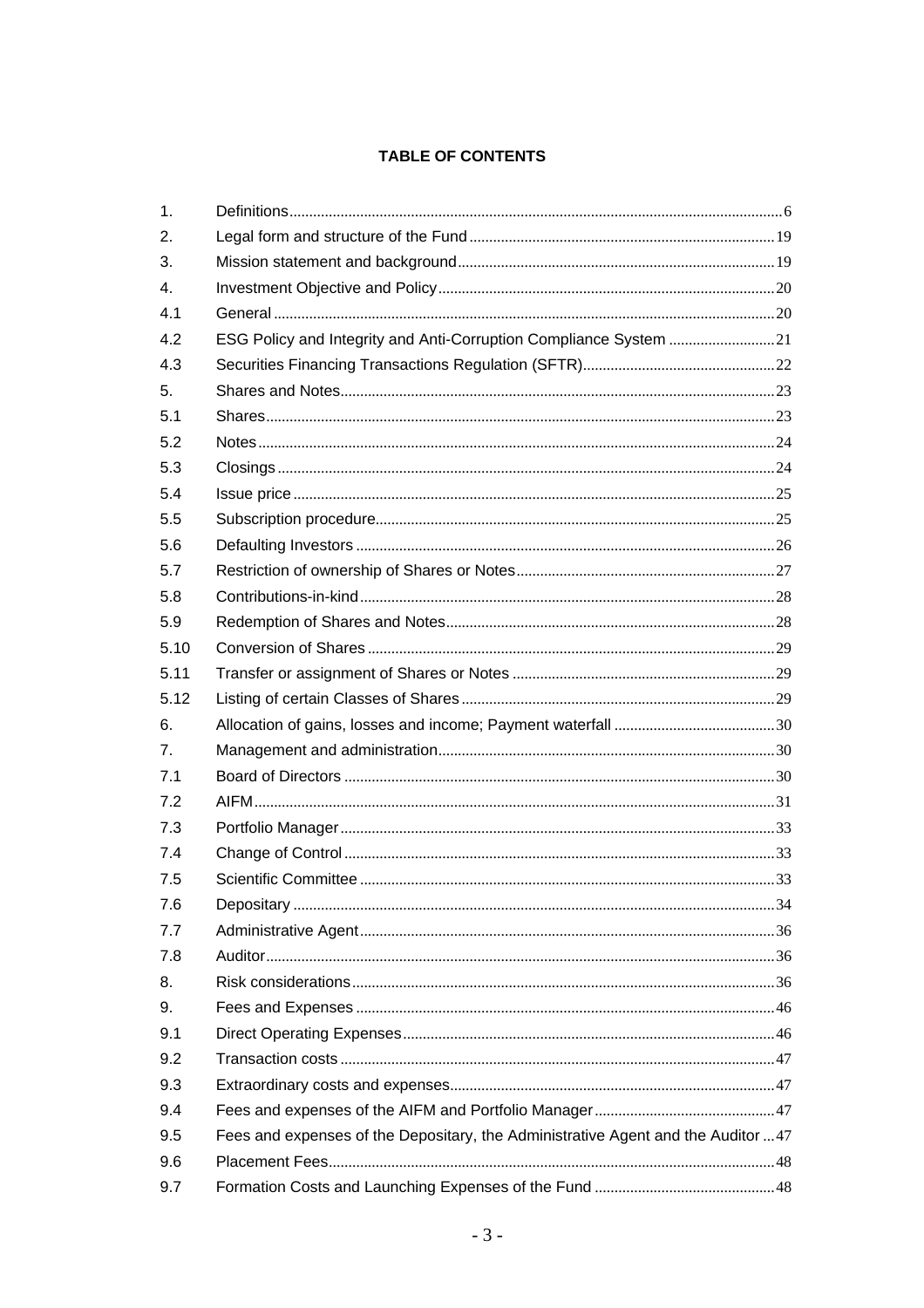|    | 10.   |                                                                 |  |
|----|-------|-----------------------------------------------------------------|--|
|    | 10.1  |                                                                 |  |
|    | 10.2  |                                                                 |  |
|    | 10.3  |                                                                 |  |
|    | 10.4  |                                                                 |  |
|    | 10.5  | Temporary suspension of the calculation of Net Asset Value 51   |  |
|    | 11.   |                                                                 |  |
|    | 12.   |                                                                 |  |
|    | 13.   |                                                                 |  |
|    | 14.   |                                                                 |  |
|    | 14.1  |                                                                 |  |
|    | 14.2  |                                                                 |  |
|    | 14.3  | Luxembourg taxation of Shareholders/Noteholders in general57    |  |
|    | 14.4  |                                                                 |  |
|    | 14.5  | Taxation of Luxembourg non-residents Shareholders/Noteholders59 |  |
|    | 14.6  |                                                                 |  |
|    | 14.7  |                                                                 |  |
|    | 14.8  |                                                                 |  |
|    | 14.9  |                                                                 |  |
|    | 14.10 |                                                                 |  |
|    | 15.   |                                                                 |  |
|    | 16.   |                                                                 |  |
|    | 17.   |                                                                 |  |
|    | 18.   |                                                                 |  |
|    | 19.   |                                                                 |  |
|    | 19.1  |                                                                 |  |
|    | 19.2  |                                                                 |  |
|    | 19.3  |                                                                 |  |
|    | 20.   |                                                                 |  |
|    | 21.   |                                                                 |  |
|    | 21.1  |                                                                 |  |
|    | 21.2  |                                                                 |  |
|    | 22.   |                                                                 |  |
|    |       |                                                                 |  |
| 1. |       |                                                                 |  |
| 2. |       |                                                                 |  |
| 3. |       |                                                                 |  |
| 4. |       |                                                                 |  |
| 5. |       |                                                                 |  |
| 6. |       |                                                                 |  |
|    | 6.1   |                                                                 |  |
|    | 6.2   |                                                                 |  |
|    | 6.3   |                                                                 |  |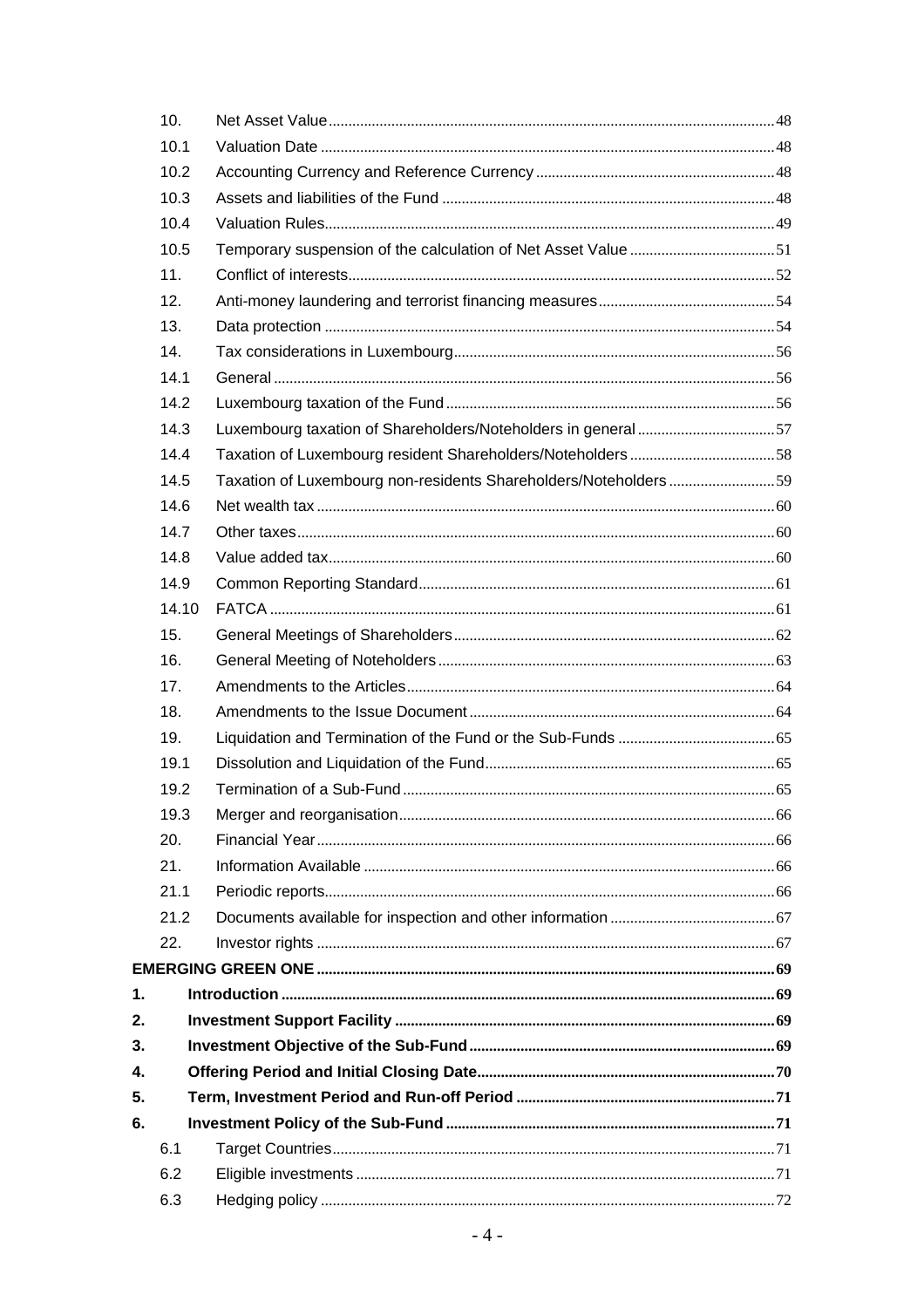|                 | 6.4  |  |
|-----------------|------|--|
|                 | 6.5  |  |
|                 | 6.6  |  |
|                 | 6.7  |  |
|                 | 6.8  |  |
|                 | 6.9  |  |
| 7.              |      |  |
|                 | 7.1  |  |
|                 | 7.2  |  |
|                 | 7.3  |  |
|                 | 7.4  |  |
|                 | 7.5  |  |
| 8.              |      |  |
|                 | 8.1  |  |
|                 | 8.2  |  |
|                 | 8.3  |  |
|                 | 8.4  |  |
| 9.              |      |  |
|                 | 9.1  |  |
|                 | 9.2  |  |
|                 | 9.3  |  |
|                 | 9.4  |  |
|                 | 9.5  |  |
|                 | 9.6  |  |
| 10 <sub>1</sub> |      |  |
|                 | 10.1 |  |
|                 | 10.2 |  |
|                 | 10.3 |  |
| 11.             |      |  |
|                 | 11.1 |  |
|                 | 11.2 |  |
|                 | 11.3 |  |
| 12.             |      |  |
| 13.             |      |  |
| 14.             |      |  |
|                 | 14.1 |  |
|                 | 14.2 |  |
| 15.             |      |  |
| 16.             |      |  |
|                 |      |  |
|                 |      |  |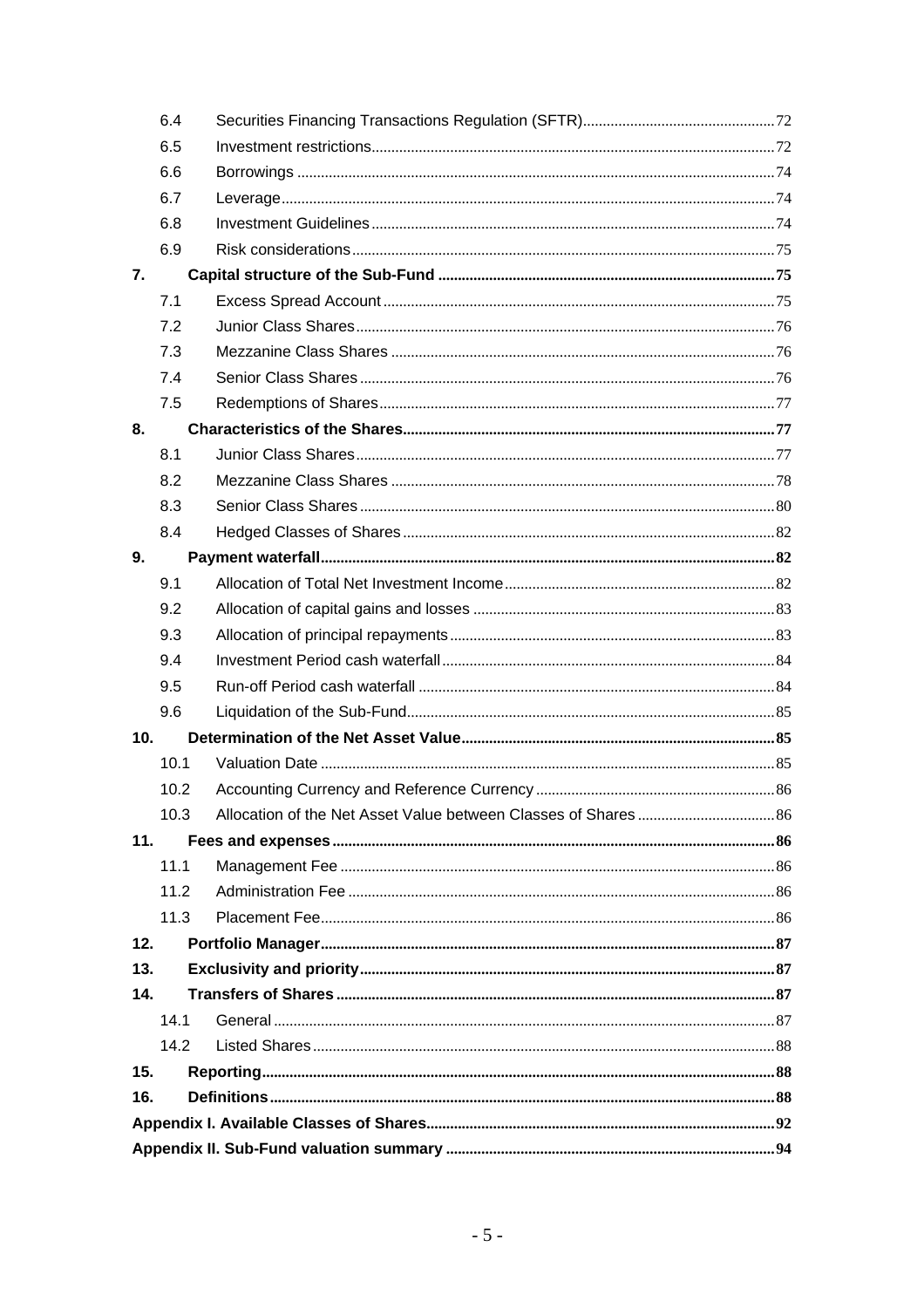## **GENERAL SECTION**

This General Section of the Issue Document applies to all Sub-Funds set up under the Fund. The specific features of the various Sub-Funds, Classes and Tranches are set forth in the Supplements. In case of inconsistency between this Issue Document and any Supplement, the Supplement will prevail.

## **1. Definitions**

The following definitions apply throughout this Issue Document and the relevant Supplement unless otherwise defined therein.

| "6 Months LIBOR"       | In respect of the relevant calculation period, the London<br>interbank offered rate administered by ICE Benchmark<br>Administration Limited (or any other person which takes over<br>the administration of that rate) for USD for a period of six<br>months                                                                                                                                                                                                                                                                                                                                                                                                                                                                                                                                                                                                                                                                                                                                                                                                                                                                                                                                                                                                                                                      |
|------------------------|------------------------------------------------------------------------------------------------------------------------------------------------------------------------------------------------------------------------------------------------------------------------------------------------------------------------------------------------------------------------------------------------------------------------------------------------------------------------------------------------------------------------------------------------------------------------------------------------------------------------------------------------------------------------------------------------------------------------------------------------------------------------------------------------------------------------------------------------------------------------------------------------------------------------------------------------------------------------------------------------------------------------------------------------------------------------------------------------------------------------------------------------------------------------------------------------------------------------------------------------------------------------------------------------------------------|
| "Absorbed Entity"      | Has the meaning ascribed thereto in Section 19.3                                                                                                                                                                                                                                                                                                                                                                                                                                                                                                                                                                                                                                                                                                                                                                                                                                                                                                                                                                                                                                                                                                                                                                                                                                                                 |
| "Accounting Currency"  | The currency of the Fund, i.e. USD                                                                                                                                                                                                                                                                                                                                                                                                                                                                                                                                                                                                                                                                                                                                                                                                                                                                                                                                                                                                                                                                                                                                                                                                                                                                               |
| "Administrative Agent" | CACEIS Bank, Luxembourg branch, in its capacity as<br>administrative agent and registrar agent of the Fund in<br>Luxembourg, or such other person or entity as may<br>subsequently be appointed to act in such capacity                                                                                                                                                                                                                                                                                                                                                                                                                                                                                                                                                                                                                                                                                                                                                                                                                                                                                                                                                                                                                                                                                          |
| "Administration Fee"   | A fee payable to the AIFM in respect of the depositary and<br>administrative services performed for the benefit of the Fund<br>and its Sub-Funds, and to cover the services performed by<br>the Auditor, as further described in Section 9.4 and the<br>Supplement of the relevant Sub-Fund                                                                                                                                                                                                                                                                                                                                                                                                                                                                                                                                                                                                                                                                                                                                                                                                                                                                                                                                                                                                                      |
| "Affiliate"            | With respect to (i) an entity, means any individual or entity<br>which either directly or indirectly controls, is controlled by or is<br>under common control with another individual or entity and (ii)<br>an individual, means the spouse, civil partner, children or<br>parents of that individual; for the purposes of this definition<br>"control" means the possession, directly or indirectly, of the<br>power to direct or cause the direction of the management and<br>policies of such entity, whether through the ownership,<br>directly or indirectly of shares, equity rights or voting rights or<br>other interests of any such entity and/or by contract and<br>provided that if an entity or person holds more than 50% of<br>the shares, equity or voting rights of another entity, then such<br>person or entity shall be an Affiliate of the first entity or<br>person. With respect to Amundi Asset Management only, the<br>term "Affiliates" shall also include any investment fund<br>managed, sponsored, operated or advised by Amundi Asset<br>Management, the JV-AIFM, Amundi Luxembourg S.A. or their<br>Affiliates. For the avoidance of doubt, IFC shall not be<br>considered as an Affiliate of Amundi Asset Management, the<br>JV-AIFM, Amundi Luxembourg S.A. or their Affiliates |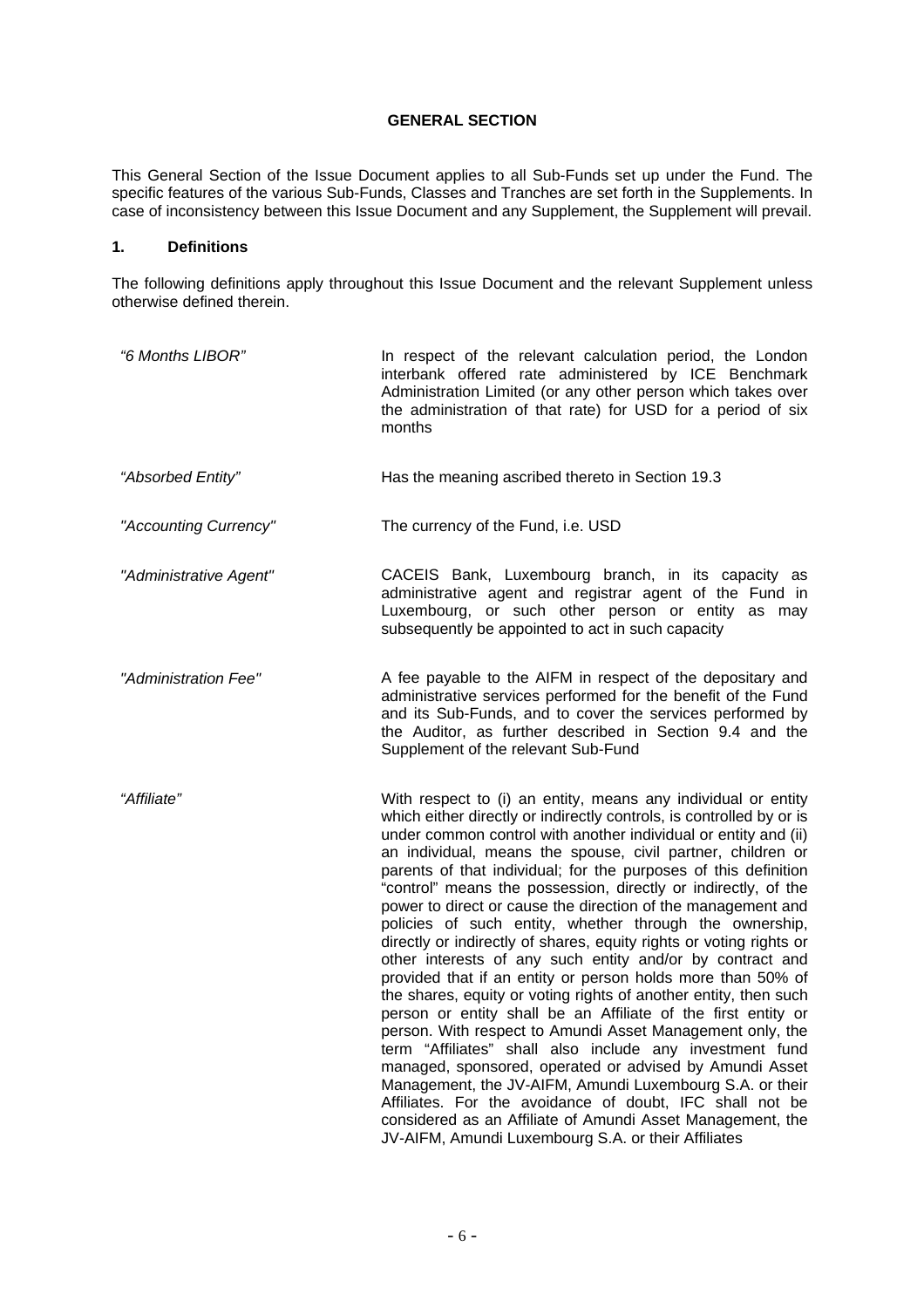| "AIFM"                  | Amundi Luxembourg S.A. in its capacity as alternative<br>investment fund manager within the meaning of the AIFMD<br>and the AIFM Law or such other person or entity as may<br>subsequently be appointed to act in such capacity                                                                                         |
|-------------------------|-------------------------------------------------------------------------------------------------------------------------------------------------------------------------------------------------------------------------------------------------------------------------------------------------------------------------|
| "AIFMD"                 | Directive 2011/61/EU of the European Parliament and of the<br>Council of 8 June 2011 on alternative investment fund<br>managers and amending Directives 2003/41/EC<br>and<br>2009/65/EC and Regulations (EC) N° 1060/2009 and (EU) N°<br>1095/2010), as may be amended from time to time                                |
| "AIFM Law"              | Luxembourg law of 12 July 2013 on Alternative Investment<br>Fund Managers, as may be amended from time to time                                                                                                                                                                                                          |
| "AIFM Regulation"       | Commission Delegated Regulation (EU) No 231/2013 of 19<br>December 2012 supplementing Directive 2011/61/EU of the<br>European Parliament and of the Council with regard to<br>exemptions, general operating conditions, depositaries,<br>leverage, transparency and supervision, as may be amended<br>from time to time |
| "AMF"                   | The Autorité des Marchés Financiers, the supervisory<br>authority of the financial sector in France                                                                                                                                                                                                                     |
| "Amundi"                | Amundi Asset Management and its Affiliates                                                                                                                                                                                                                                                                              |
| "Annual Report"         | The report issued by the Fund as at the end of the latest<br>financial year in accordance with the Law of 13 February<br>2007                                                                                                                                                                                           |
| "Articles"              | The articles of incorporation of the Fund, as the same may be<br>amended from time to time                                                                                                                                                                                                                              |
| "Auditor"               | The approved statutory auditor (réviseur d'entreprises agréé)<br>appointed for the Fund in accordance with the Law of 13<br>February 2007, as specified in the Directory on page (iii)                                                                                                                                  |
| "ACPR"                  | Autorité de contrôle prudentiel et de résolution                                                                                                                                                                                                                                                                        |
| "Board"                 | The board of directors of the Fund                                                                                                                                                                                                                                                                                      |
| "Business Day"          | A day on which banks are generally open for business for the<br>full day in Luxembourg, Grand Duchy of Luxembourg London<br>and New York                                                                                                                                                                                |
| "Capitalisation Shares" | Shares with respect to which the Fund does not intend to<br>distribute dividends, or for which all dividends declared will be<br>automatically reinvested in additional Shares of the same or<br>another Class of Shares, as specified in each Supplement,                                                              |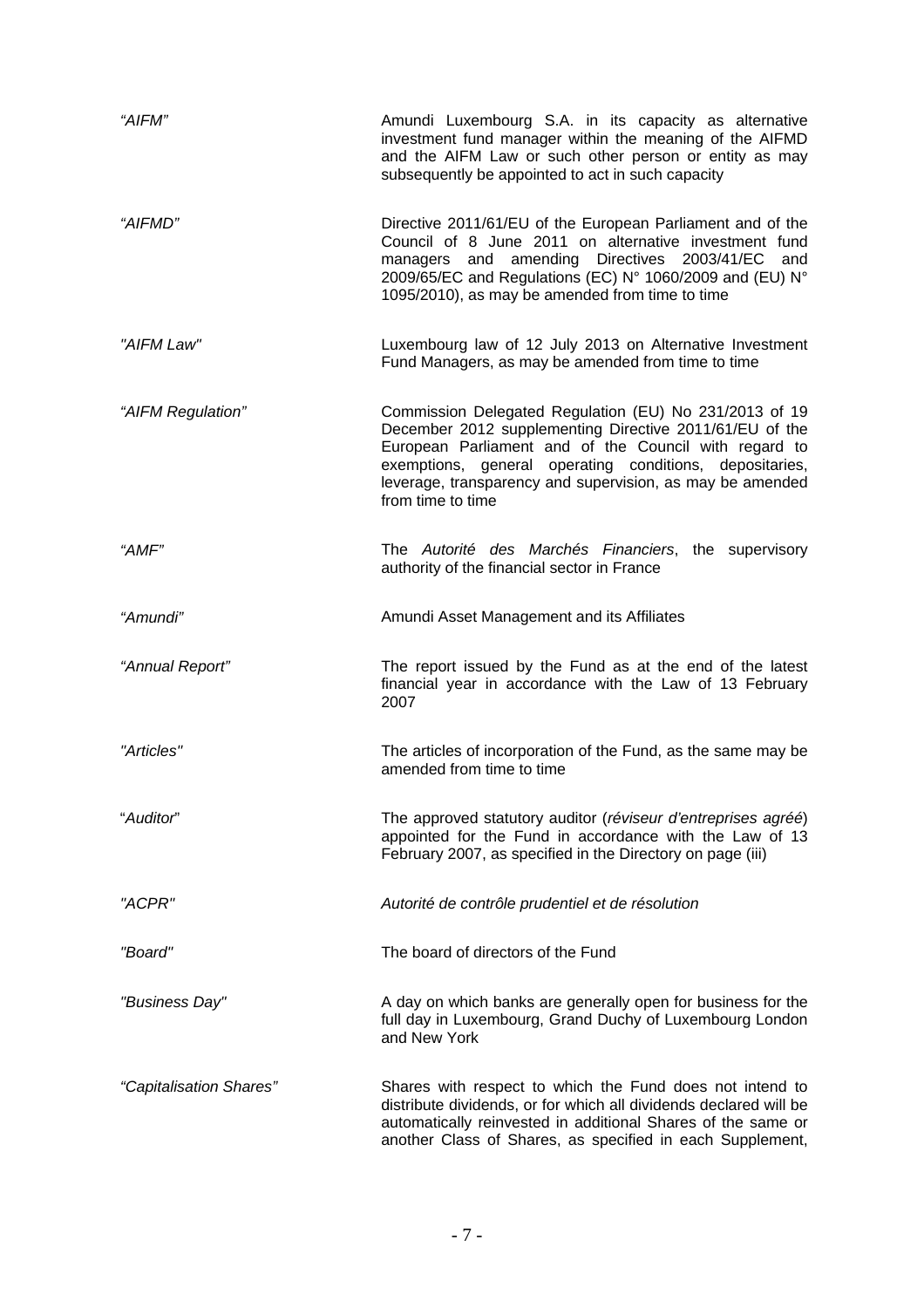where applicable

| "Cause" or "Cause Event"    | means any of the following events:                                                                                                                                                                                                                                                                                                                                                                                                                                                                                                                                                                                                     |
|-----------------------------|----------------------------------------------------------------------------------------------------------------------------------------------------------------------------------------------------------------------------------------------------------------------------------------------------------------------------------------------------------------------------------------------------------------------------------------------------------------------------------------------------------------------------------------------------------------------------------------------------------------------------------------|
|                             | (i) the AIFM or any of its Affiliates having engaged in criminal<br>conduct as determined by a competent court (whether or not<br>in the course of operation of the Fund);                                                                                                                                                                                                                                                                                                                                                                                                                                                             |
|                             | (ii) the AIFM or any of its Affiliates having committed or being<br>alleged to have committed a fraud (whether or not in the<br>course of the operation of the Fund);                                                                                                                                                                                                                                                                                                                                                                                                                                                                  |
|                             | (iii) the AIFM or any of its Affiliates having committed a<br>material breach of any of its obligations under this Issue<br>Document, the Management Agreement or any side letter or<br>similar agreement or any other contractual arrangement with<br>the Fund and, in case of a breach capable of being remedied,<br>such breach has not been remedied, to the satisfaction of<br>Shareholders by an Ordinary Shareholders Consent, within<br>twenty (20) days of being required to do so in writing by the<br>Board or any Shareholder(s) representing at least 10% of the<br>Shares of the Fund or 10% of the Junior Class Shares; |
|                             | (iv) the AIFM or any of its Affiliates having committed gross<br>negligence, wilful misconduct, bad faith, reckless disregard or<br>having violated any applicable law in the course of the<br>operation of the Fund;                                                                                                                                                                                                                                                                                                                                                                                                                  |
|                             | (v) the AIFM having been declared insolvent, bankrupt, or<br>being the subject of an administration procedure or<br>involuntary reorganisation of its assets or ceasing to be<br>authorised or to have the power and authority to act in its<br>capacity as AIFM of the Fund; or                                                                                                                                                                                                                                                                                                                                                       |
|                             | (vi) any other event that is treated as a Cause Event under<br>the terms of this Issue Document                                                                                                                                                                                                                                                                                                                                                                                                                                                                                                                                        |
| "Class(es)"                 | All or any of the class(es) of Shares within a given Sub-Fund                                                                                                                                                                                                                                                                                                                                                                                                                                                                                                                                                                          |
| "Closing" or "Closing Date" | Any date on which a Commitment Agreement and/or<br>Subscription Form in respect of a Sub-Fund, duly executed by<br>an Investor, may be accepted and countersigned by the Fund                                                                                                                                                                                                                                                                                                                                                                                                                                                          |
| "Col Policy"                | Has the meaning ascribed thereto in Section 11                                                                                                                                                                                                                                                                                                                                                                                                                                                                                                                                                                                         |
| "Commitment(s)"             | The maximum amount contributed or agreed to be contributed<br>by any Investor pursuant to such Investor's Commitment<br>Agreement                                                                                                                                                                                                                                                                                                                                                                                                                                                                                                      |
| "Commitment Agreement"      | In respect of any Investor, an agreement signed by such<br>Investor on or before a Closing and accepted by the Fund on<br>a Closing, by which such Investor commits to subscribe for a<br>certain amount of Shares of a specific Class of a Sub-Fund<br>and/or Notes of a specific Tranche of a Sub-Fund                                                                                                                                                                                                                                                                                                                               |
| "Commitment Period"         | The period, if any, as defined in the relevant Supplement,<br>during which it is envisaged that the Commitments of an                                                                                                                                                                                                                                                                                                                                                                                                                                                                                                                  |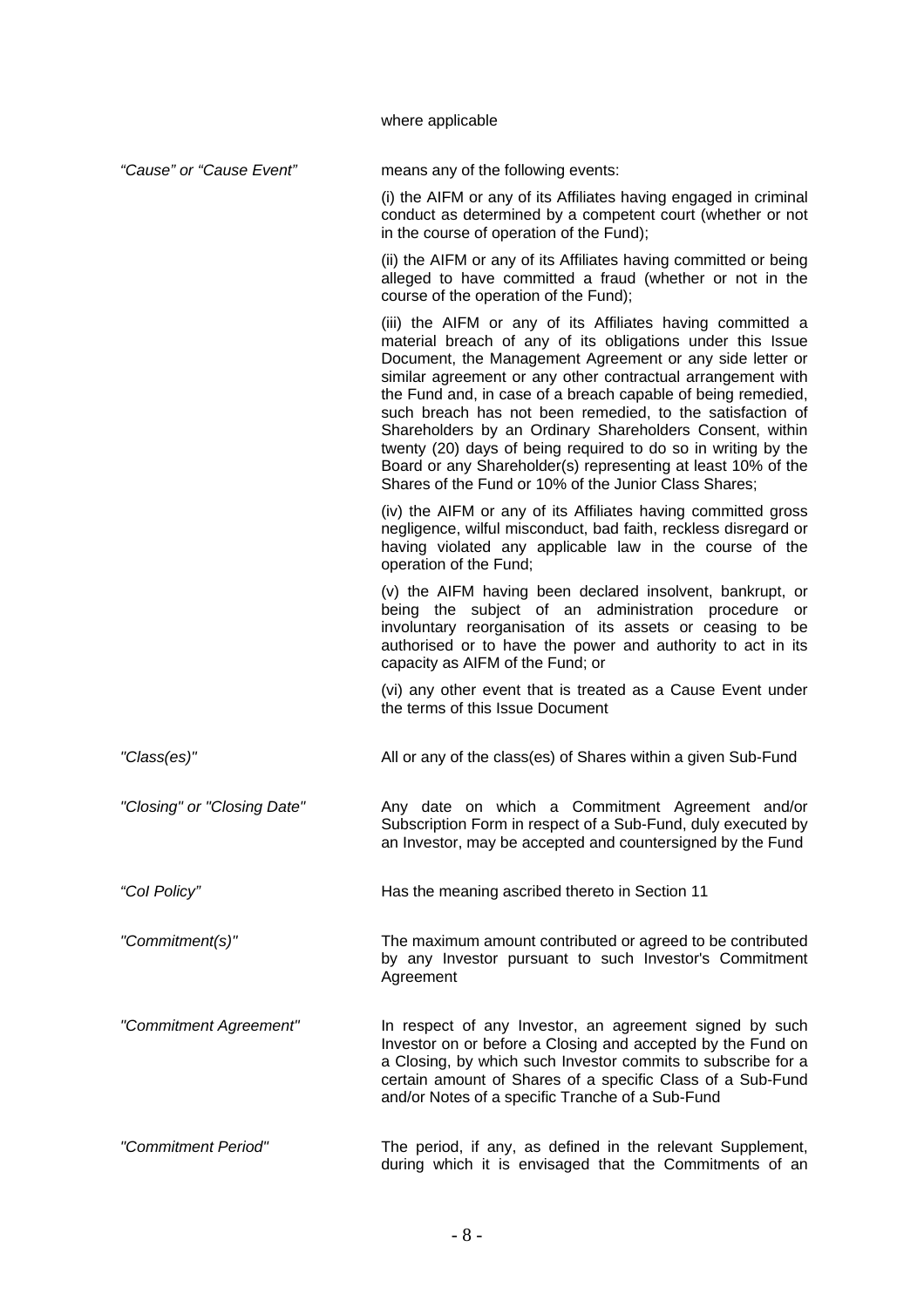|                                | Investor, who has signed a Commitment Agreement, will be<br>drawn down and paid to the Sub-Fund concerned                                                                                                                                                                                         |
|--------------------------------|---------------------------------------------------------------------------------------------------------------------------------------------------------------------------------------------------------------------------------------------------------------------------------------------------|
| "CRS Law"                      | Has the meaning ascribed thereto in Section 14.9                                                                                                                                                                                                                                                  |
| "CSSF"                         | The Commission de Surveillance du Secteur Financier, the<br>supervisory authority of the financial sector in Luxembourg                                                                                                                                                                           |
| "CSSF Circular 02/77"          | CSSF Circular 02/77 on the protection of investors in case of<br>NAV calculation error and correction of the consequences<br>resulting from non-compliance with the investment rules<br>applicable to undertakings for collective investment, as may<br>be amended from time to time              |
| "Data Protection Law"          | the data protection law applicable to the Grand Duchy of<br>Luxembourg and the GDPR                                                                                                                                                                                                               |
| "Defaulting Investor"          | An Investor declared as such by the Fund in accordance with<br>Section 5.6                                                                                                                                                                                                                        |
| "Default Redeemable Shares"    | Has the meaning ascribed thereto in Section 5.6                                                                                                                                                                                                                                                   |
| "Default Redeemable Notes"     | Has the meaning ascribed thereto in Section 5.6                                                                                                                                                                                                                                                   |
| "Depositary"                   | CACEIS Bank, Luxembourg branch, acting in its capacity as<br>depositary of the Fund, or such other credit institution within<br>the meaning of Luxembourg law dated 5 April 1993 relating to<br>the financial sector, as amended, that may subsequently be<br>appointed as depositary of the Fund |
| "Depositary Agreement"         | The depositary services agreement entered into between the<br>Depositary and the Fund on or around the incorporation of the<br>Fund, as may be amended or replaced from time to time                                                                                                              |
| "Distribution Shares"          | Shares with respect to which the Fund intends to distribute<br>dividends, as set out in each Supplement, where applicable                                                                                                                                                                         |
| "Direct Operating Expenses"    | Has the meaning ascribed thereto in Section 9.1                                                                                                                                                                                                                                                   |
| "Director"                     | As at any date, any director of the Fund as at that date<br>appointed in the manner as described in Section 7.1                                                                                                                                                                                   |
| <b>Domiciliation Agent</b>     | Amundi Luxembourg S.A. in its capacity as domiciliation<br>agent or such other person or entity as may subsequently be<br>appointed to act in such capacity                                                                                                                                       |
| <b>Domiciliation Agreement</b> | The domiciliation services agreement entered into between<br>the Domiciliation Agent and the Fund on or around the                                                                                                                                                                                |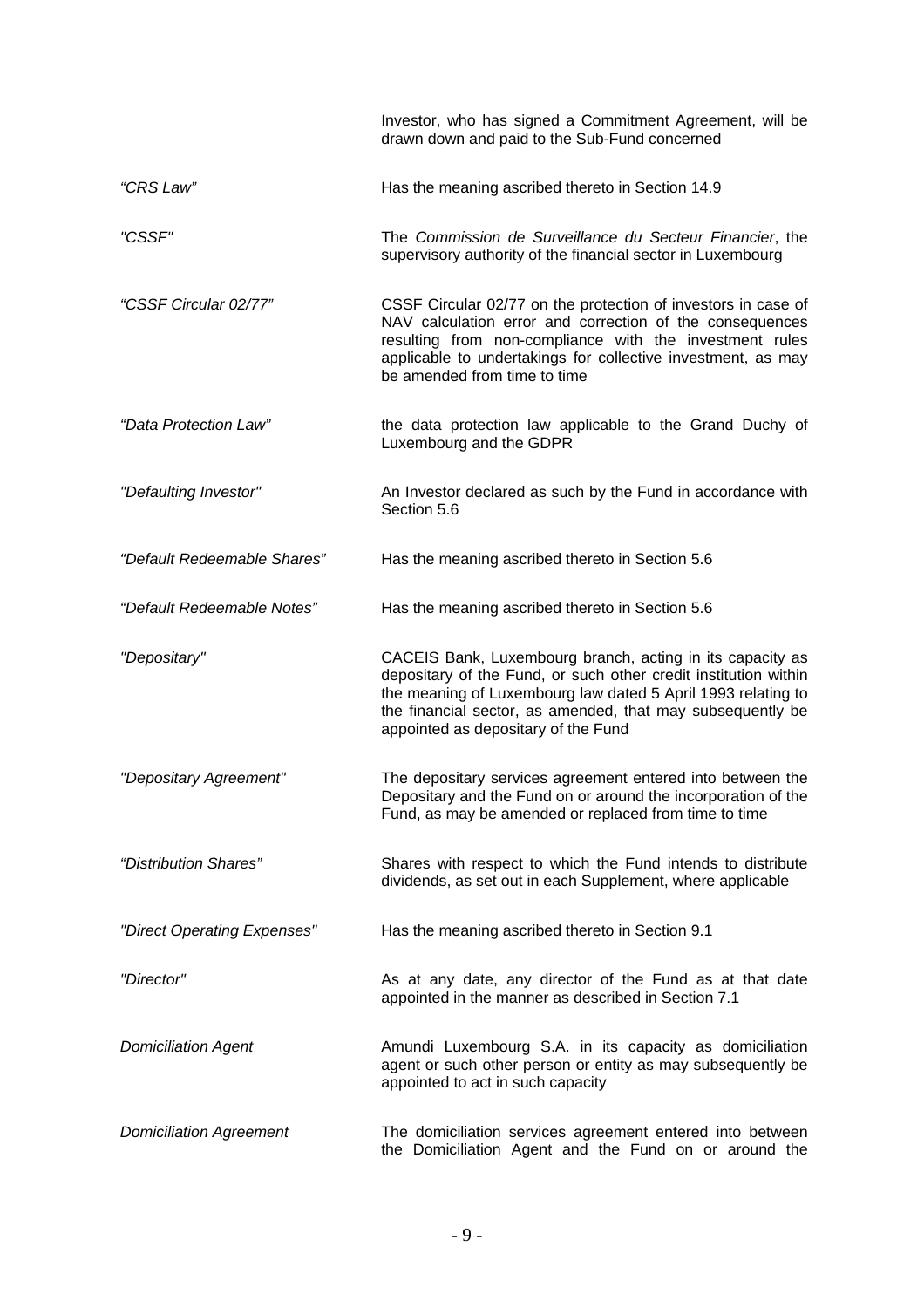|                                             | incorporation of the Fund, as the same may be amended or<br>replaced from time to time                                                                                                                                                                                                                                                          |
|---------------------------------------------|-------------------------------------------------------------------------------------------------------------------------------------------------------------------------------------------------------------------------------------------------------------------------------------------------------------------------------------------------|
| "ECB"                                       | The European Central Bank                                                                                                                                                                                                                                                                                                                       |
| "Eligible Investors"                        | Institutional Investors, Professional Investors and/or Well-<br>Informed Investors within the meaning of article 2 of the Law<br>of 13 February 2007 and which are not otherwise Prohibited<br>Persons                                                                                                                                          |
| "ESG"                                       | Means environmental, social and governance measures of<br>sustainability and the ethical impact of investments                                                                                                                                                                                                                                  |
| "ESG Annual Report"                         | Has the meaning ascribed thereto in Section 4.2                                                                                                                                                                                                                                                                                                 |
| "ESG Policy"                                | Has the meaning ascribed thereto in Section 4.2                                                                                                                                                                                                                                                                                                 |
| "ESMS"                                      | Has the meaning ascribed thereto in Section 4.2                                                                                                                                                                                                                                                                                                 |
| "FATCA Law"                                 | Has the meaning ascribed thereto in Section 14.10                                                                                                                                                                                                                                                                                               |
| "Fund"                                      | Amundi Planet, SICAV-SIF, a société anonyme qualifying as<br>société d'investissement à capital variable - fonds<br>а<br>d'investissement spécialisé (SICAV-SIF) under the Law of 13<br>February 2007 and registered with the Registre de Commerce<br>et des Sociétés, Luxembourg under number B 218.001                                        |
| "Fund Administration Services<br>Agreement" | The fund administration services agreement entered into<br>between the Administrative Agent and the AIFM on or around<br>the incorporation of the Fund, as may be amended or<br>replaced from time to time, in relation to the administrative<br>agency and registrar agency services to be provided by the<br>Administrative Agent to the Fund |
| "GDPR"                                      | Regulation (EU) 2016/679 of the European Parliament and of<br>the Council of 27 April 2016 on the protection of natural<br>persons with regard to the processing of personal data and on<br>the free movement of such data                                                                                                                      |
| "General Section"                           | The general section of this Issue Document, applicable to all<br>Sub-Funds unless otherwise provided in a Supplement                                                                                                                                                                                                                            |
| "Green Bond Principles"                     | The green bond principles developed and published by the<br>International Capital Market Association (ICMA), as may be<br>updated and supplemented from time to time                                                                                                                                                                            |
| "Independent Director"                      | A person appointed as Director and who was (a) selected on<br>the basis of his or her objectivity and impartiality, in-depth<br>knowledge and experience in order to guarantee additional                                                                                                                                                       |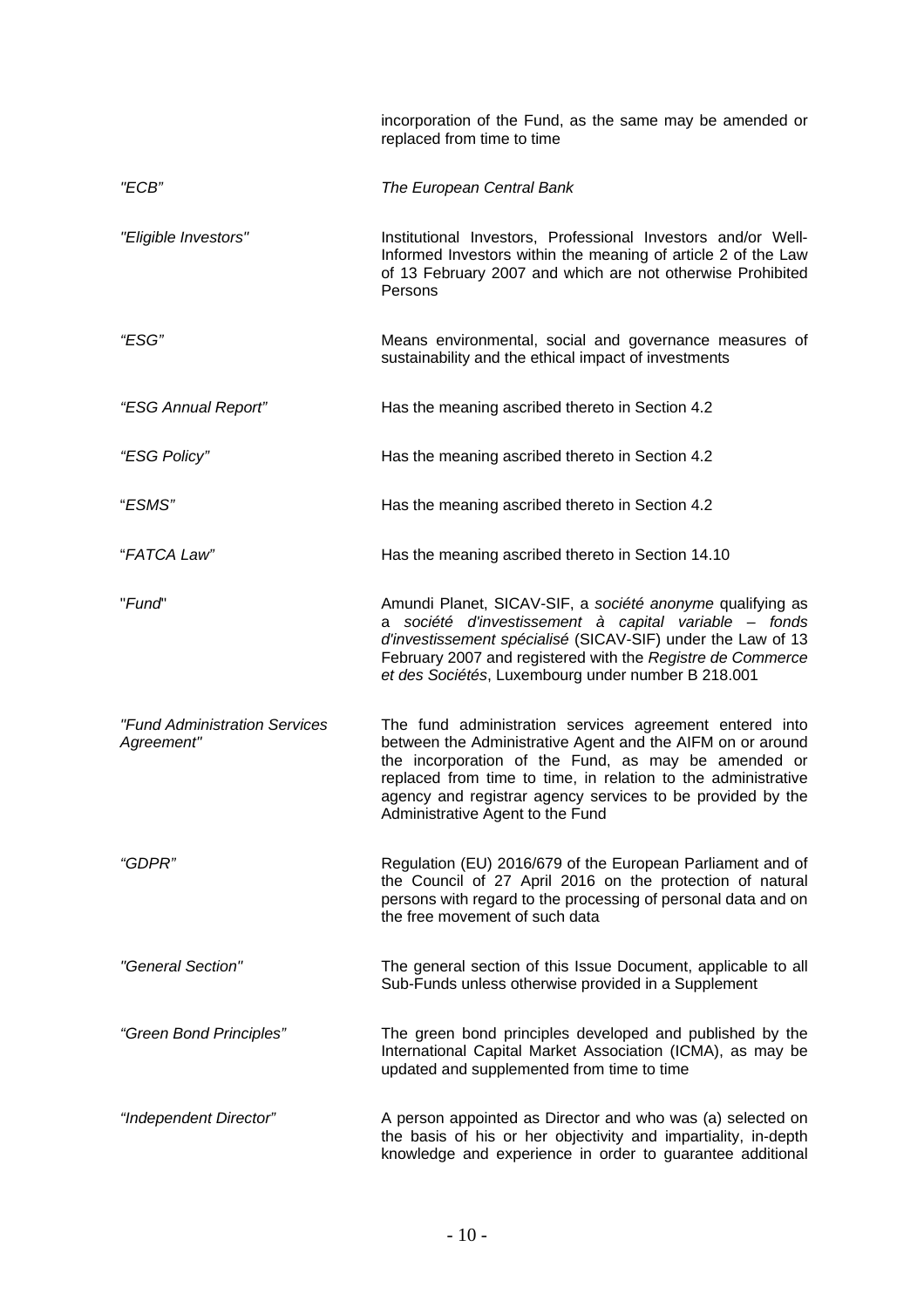|                                                      | objective and necessary know-how and expertise regarding<br>the investment objective of the Fund, and (b) who is not and<br>has not been, for a period of two years before his or her<br>appointment, (i) an Affiliate of a Shareholder or of a Relevant<br>Person, or (ii) an employee, director, officer or manager of a<br>Shareholder, of a Relevant Person or of any Affiliate of a<br>Shareholder or of a Relevant Person; provided that a person<br>shall not be disqualified as an Independent Director solely<br>because he or she is, has been or will be, appointed as an<br>independent director of an investment fund managed,<br>advised, initiated or sponsored by, a Shareholder, a Relevant<br>Person or any Affiliate of a Shareholder or a Relevant Person |
|------------------------------------------------------|-------------------------------------------------------------------------------------------------------------------------------------------------------------------------------------------------------------------------------------------------------------------------------------------------------------------------------------------------------------------------------------------------------------------------------------------------------------------------------------------------------------------------------------------------------------------------------------------------------------------------------------------------------------------------------------------------------------------------------------------------------------------------------|
| "IFC"                                                | International Finance Corporation                                                                                                                                                                                                                                                                                                                                                                                                                                                                                                                                                                                                                                                                                                                                             |
| "Information"                                        | Has the meaning ascribed thereto in Section 14.9                                                                                                                                                                                                                                                                                                                                                                                                                                                                                                                                                                                                                                                                                                                              |
| "Initial Closing Date"                               | The initial closing date determined by the Board on which<br>Commitment Agreements and/or Subscription Forms in<br>relation to the first issuance of Shares or Notes of a specific<br>Sub-Fund, after the set-up of such Sub-Fund, will be or have<br>been received and accepted by the Board                                                                                                                                                                                                                                                                                                                                                                                                                                                                                 |
| "Initial Formation Costs"                            | The initial formation costs and preliminary expenses of the<br>Fund and the first Sub-Fund, as described in Section 9.7                                                                                                                                                                                                                                                                                                                                                                                                                                                                                                                                                                                                                                                       |
| "Initial Offering Price"                             | The initial offering price of a particular Class and Sub-Fund,<br>as further detailed in the relevant Supplement                                                                                                                                                                                                                                                                                                                                                                                                                                                                                                                                                                                                                                                              |
| "Institutional Investors"                            | Investors who qualify as institutional investors according to<br>Luxembourg laws and regulations                                                                                                                                                                                                                                                                                                                                                                                                                                                                                                                                                                                                                                                                              |
| "Integrity and Anti-Corruption<br>Compliance System" | Has the meaning ascribed thereto in Section 4.2                                                                                                                                                                                                                                                                                                                                                                                                                                                                                                                                                                                                                                                                                                                               |
| "Investment(s)"                                      | In respect of a Sub-Fund, all investments of such Sub-Fund<br>that comply with the Investment Policy of the Sub-Fund and<br>its Investment Guidelines                                                                                                                                                                                                                                                                                                                                                                                                                                                                                                                                                                                                                         |
| "Investment Guidelines"                              | With respect to each Sub-Fund, a specific guidance<br>document on the investment principles of such Sub-Fund,<br>including, as the case may be, integrity checks, investment<br>requirements, investment restrictions, and exposure limits and<br>based on the Investment Policy of each Sub-Fund, as<br>described in the relevant Supplement, where applicable                                                                                                                                                                                                                                                                                                                                                                                                               |
| "Investment Objective"                               | The investment objective of each Sub-Fund as determined by<br>the Board and set out in the relevant Supplement of each<br>Sub-Fund                                                                                                                                                                                                                                                                                                                                                                                                                                                                                                                                                                                                                                            |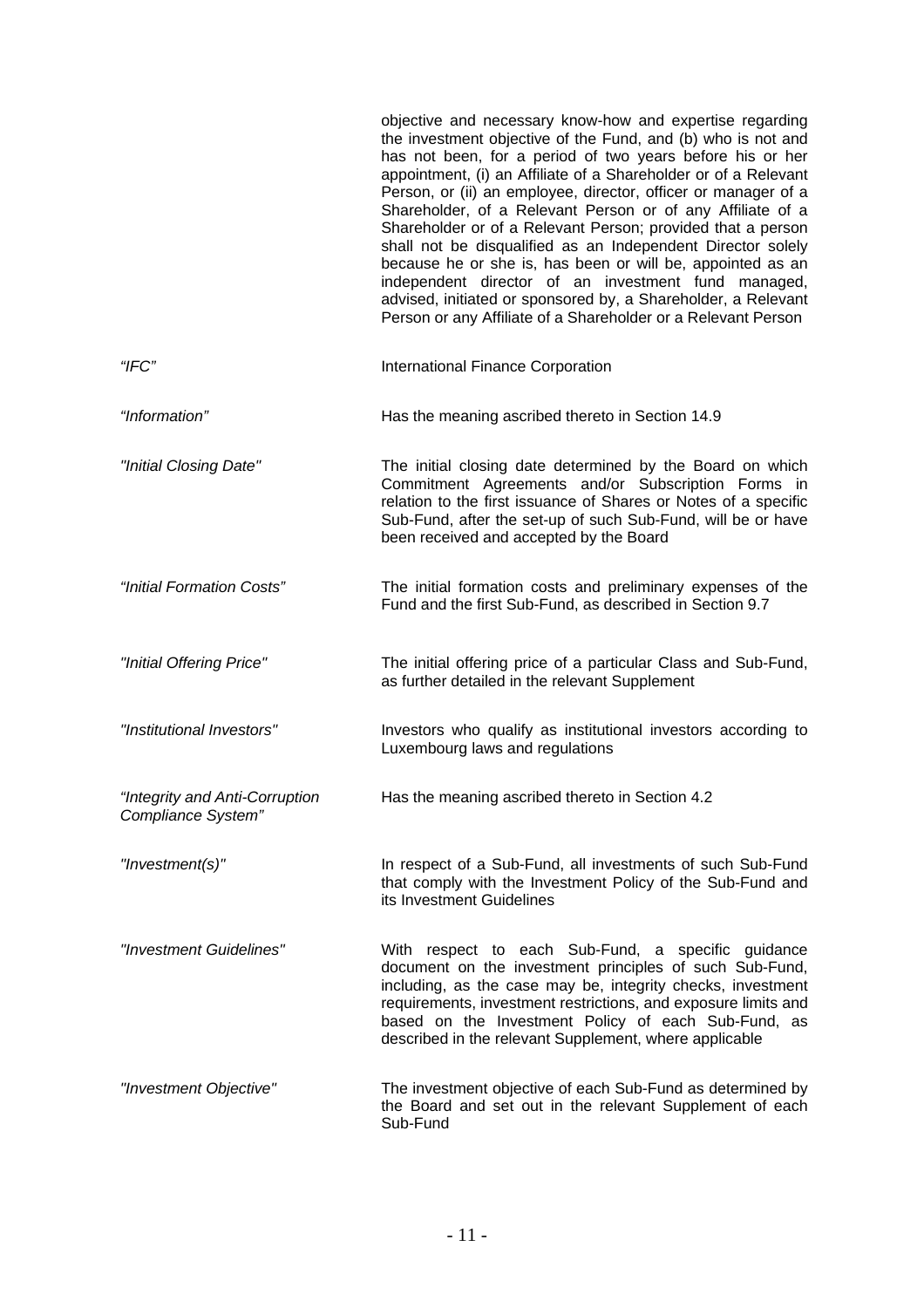| "Investment Period"          | The period during which a Sub-Fund shall be permitted to<br>invest contributed capital and retained earnings into new<br>Investments, as set out in the relevant Supplement, where<br>applicable                                                                                                                                                            |
|------------------------------|-------------------------------------------------------------------------------------------------------------------------------------------------------------------------------------------------------------------------------------------------------------------------------------------------------------------------------------------------------------|
| "Investment Policy"          | Criteria with which the Investments of a Sub-Fund must<br>comply in order to be approved by the Board, as further<br>described in the Supplement of the relevant Sub-Fund                                                                                                                                                                                   |
| "Investor"                   | Each Eligible Investor who has signed a Commitment<br>Agreement and/or a Subscription Form or who has acquired<br>any Shares and/or Notes from another Investor through the<br>formal transfer process described in Section 5.11 (for the<br>avoidance of doubt, the term "Investors" includes, where<br>appropriate, the Shareholders and the Noteholders) |
| "Investor Protection Levels" | Levels of protection for each Class of Shares as defined in<br>the relevant section of the Supplement related to each Sub-<br>Fund, where applicable                                                                                                                                                                                                        |
| "Issue Document"             | This issue document of the Fund, as the same may be<br>amended from time to time                                                                                                                                                                                                                                                                            |
| "Junior Class Shares"        | Has the meaning ascribed to it in the relevant Supplement<br>related to the Sub-Fund                                                                                                                                                                                                                                                                        |
| "JV-AIFM"                    | Has the meaning ascribed thereto in Section 3                                                                                                                                                                                                                                                                                                               |
| "Law of 10 August 1915"      | The Luxembourg law dated 10 August 1915 on commercial<br>companies, as amended                                                                                                                                                                                                                                                                              |
| "Law of 13 February 2007"    | The Luxembourg law dated 13 February 2007 on specialised<br>investment funds, as amended                                                                                                                                                                                                                                                                    |
| "Listed Shares"              | Has the meaning ascribed thereto in Section 5.12                                                                                                                                                                                                                                                                                                            |
| "Luxembourg GAAP"            | Luxembourg generally accepted accounting principles, as<br>applied by the Fund                                                                                                                                                                                                                                                                              |
| "Management Agreement"       | The agreement entered into between the Fund and the AIFM,<br>under which the AIFM is appointed to perform the portfolio<br>and risk management of the Fund, the valuation of the assets<br>of the Fund as well as the administration of the Fund and the<br>marketing of the Shares, as the same agreement may be<br>amended or replaced from time to time  |
| "Management Fee"             | A fee payable to the AIFM in respect of fund management<br>services performed for the benefit of the Fund and its Sub-<br>Funds, as further described in Section 9.4 and the                                                                                                                                                                                |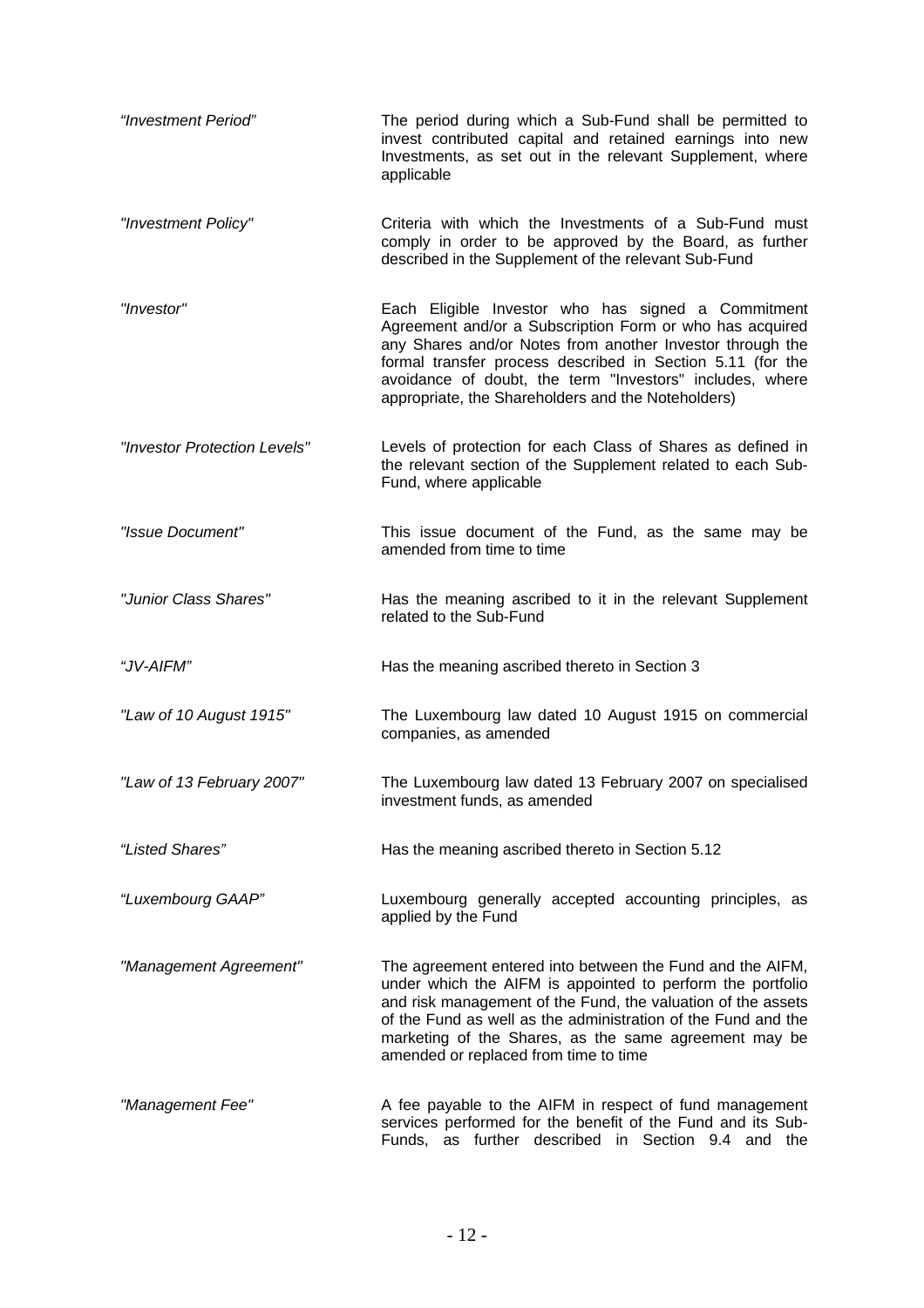|                                          | Supplement of the relevant Sub-Fund                                                                                                                                                                                                                                    |
|------------------------------------------|------------------------------------------------------------------------------------------------------------------------------------------------------------------------------------------------------------------------------------------------------------------------|
| "Management Shares"                      | The Shares subscribed by the founding Shareholder of the<br>Fund upon its incorporation and subsequently held by the<br>AIFM or any of its Affiliates. The Management Shares shall be<br>allocated to the first Sub-Fund in accordance with the relevant<br>Supplement |
| "Merging Entity"                         | Has the meaning ascribed thereto in Section 19.3                                                                                                                                                                                                                       |
| "Mezzanine Class Shares"                 | Has the meaning ascribed to it in the relevant section of the<br>Supplement relating to the relevant Sub-Fund                                                                                                                                                          |
| "Net Asset Value"                        | The net asset value of the Fund, each Sub-Fund, each Class<br>of Shares within a Sub-Fund, as determined pursuant to<br>Section 10                                                                                                                                     |
| "Net Asset Value per Share"              | The net asset value of a Share within a specific Class within a<br>Sub-Fund, as determined pursuant to Section 10                                                                                                                                                      |
| "NFEs"                                   | Has the meaning ascribed thereto in Section 14.9                                                                                                                                                                                                                       |
| "NFFE"                                   | Has the meaning ascribed thereto in Section 14.10                                                                                                                                                                                                                      |
| "Non-Defaulting Investor"                | Has the meaning ascribed thereto in Section 5.6                                                                                                                                                                                                                        |
| "Note(s)"                                | All or any of the note(s) issued in respect of a Sub-Fund and<br>subscribed by any Noteholder                                                                                                                                                                          |
| "Noteholder(s)"                          | All or any of the holders of one or more Notes of a Sub-Fund                                                                                                                                                                                                           |
| "Ordinary General Meeting<br>Resolution" | A resolution of the general meeting of Shareholders adopted<br>by:                                                                                                                                                                                                     |
|                                          | (i) in relation to decisions affecting the entire Fund, more than<br>50% of all Shares and more than 50% of the Junior Class<br>Shares; or                                                                                                                             |
|                                          | (ii) in relation to decisions affecting a specific Sub-Fund only,<br>more than 50% of all Shares of such Sub-Fund and more<br>than 50% of the Junior Class Shares; or                                                                                                  |
|                                          | (iii) in relation to decisions affecting a specific Class only,<br>more than 50% of all Shares of such Class;                                                                                                                                                          |
|                                          | in each case, that are present or represented and voting at<br>the relevant meeting                                                                                                                                                                                    |
| "Ordinary Shareholders Consent"          | A written consent of Shareholders adopted by:                                                                                                                                                                                                                          |
|                                          | (i) in relation to decisions affecting the entire Fund, more than<br>50% of all Shares and more than 50% of the Junior Class                                                                                                                                           |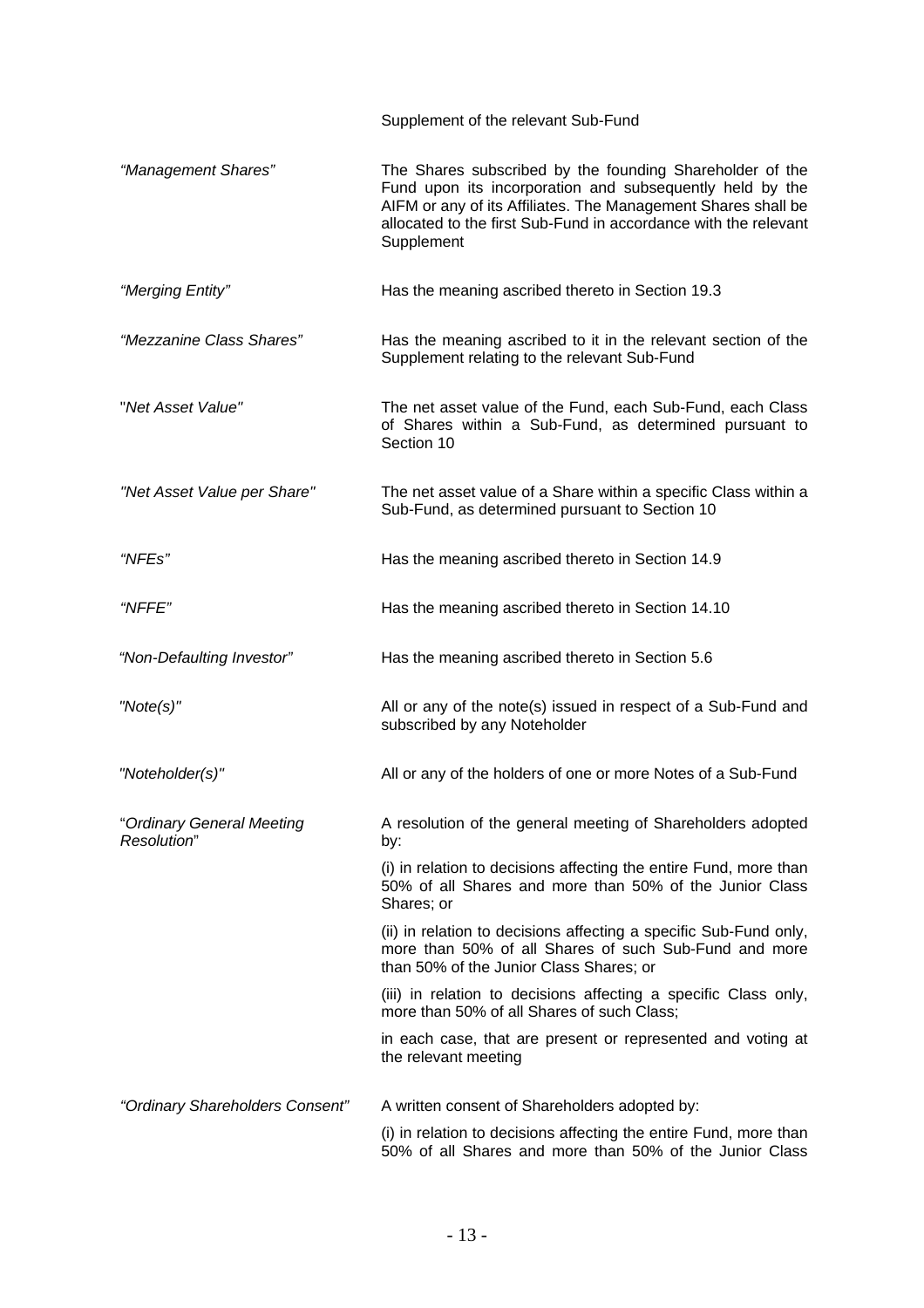|                                     | Shares; or                                                                                                                                                                                                                                                                                                                                                                                                                                                                                                               |
|-------------------------------------|--------------------------------------------------------------------------------------------------------------------------------------------------------------------------------------------------------------------------------------------------------------------------------------------------------------------------------------------------------------------------------------------------------------------------------------------------------------------------------------------------------------------------|
|                                     | (ii) in relation to decisions affecting a specific Sub-Fund only,<br>more than 50% of all Shares of such Sub-Fund and more<br>than 50% of the Junior Class Shares; or                                                                                                                                                                                                                                                                                                                                                    |
|                                     | (iii) in relation to decisions affecting a specific Class only,<br>more than 50% of all Shares of such Class;                                                                                                                                                                                                                                                                                                                                                                                                            |
|                                     | in each case, taking into account only the Shares for which a<br>written response to the relevant consent request has been<br>received within (15) Business Days or within any shorter<br>period as may be agreed from time to time by any<br>Shareholder. Such written consent may be given by electronic<br>mail or other electronic communication and may consist of<br>one or more documents (including "pdf" type electronic mail<br>attachments) in similar form each signed by one or more of<br>the Shareholders |
| "Other Clients"                     | Has the meaning ascribed thereto in Section 11                                                                                                                                                                                                                                                                                                                                                                                                                                                                           |
| "Payment Date"                      | Any date by which Shares and/or Notes must be paid for in<br>respect of a Sub-Fund by the relevant Investors under the<br>terms and conditions further detailed in this Issue Document<br>and the relevant Subscription Form or Subscription Request                                                                                                                                                                                                                                                                     |
| "Performance Fee"                   | A fee payable to the AIFM in respect of portfolio management<br>services, as may be agreed between the Fund and the AIFM<br>for a Sub-Fund, as further specified in the Supplement, where<br>applicable                                                                                                                                                                                                                                                                                                                  |
| "Personal Data"                     | Has the meaning ascribed thereto in Section 13                                                                                                                                                                                                                                                                                                                                                                                                                                                                           |
| "Placement Agent"                   | A third-party placing Shares or Notes with Investors                                                                                                                                                                                                                                                                                                                                                                                                                                                                     |
| "Placement Fee"                     | A fee paid by the Investor to any Placement Agent as defined<br>in Section 9.6                                                                                                                                                                                                                                                                                                                                                                                                                                           |
| "Portfolio Manager"                 | Such entity as may be appointed by the AIFM to provide<br>portfolio management services to a particular Sub-Fund, as<br>specified in the relevant Supplement                                                                                                                                                                                                                                                                                                                                                             |
| "Portfolio Management<br>Agreement" | The agreement entered into between the AIFM and each<br>Portfolio Manager, under which the Portfolio Manager is<br>appointed to perform the portfolio management of the relevant<br>Sub-Fund, as the same agreement may be amended or<br>replaced from time to time                                                                                                                                                                                                                                                      |
| "Professional Investor"             | Investors who qualify as professional investors under Annex II<br>of Directive 2004/39/EC on markets in financial instruments<br>as amended                                                                                                                                                                                                                                                                                                                                                                              |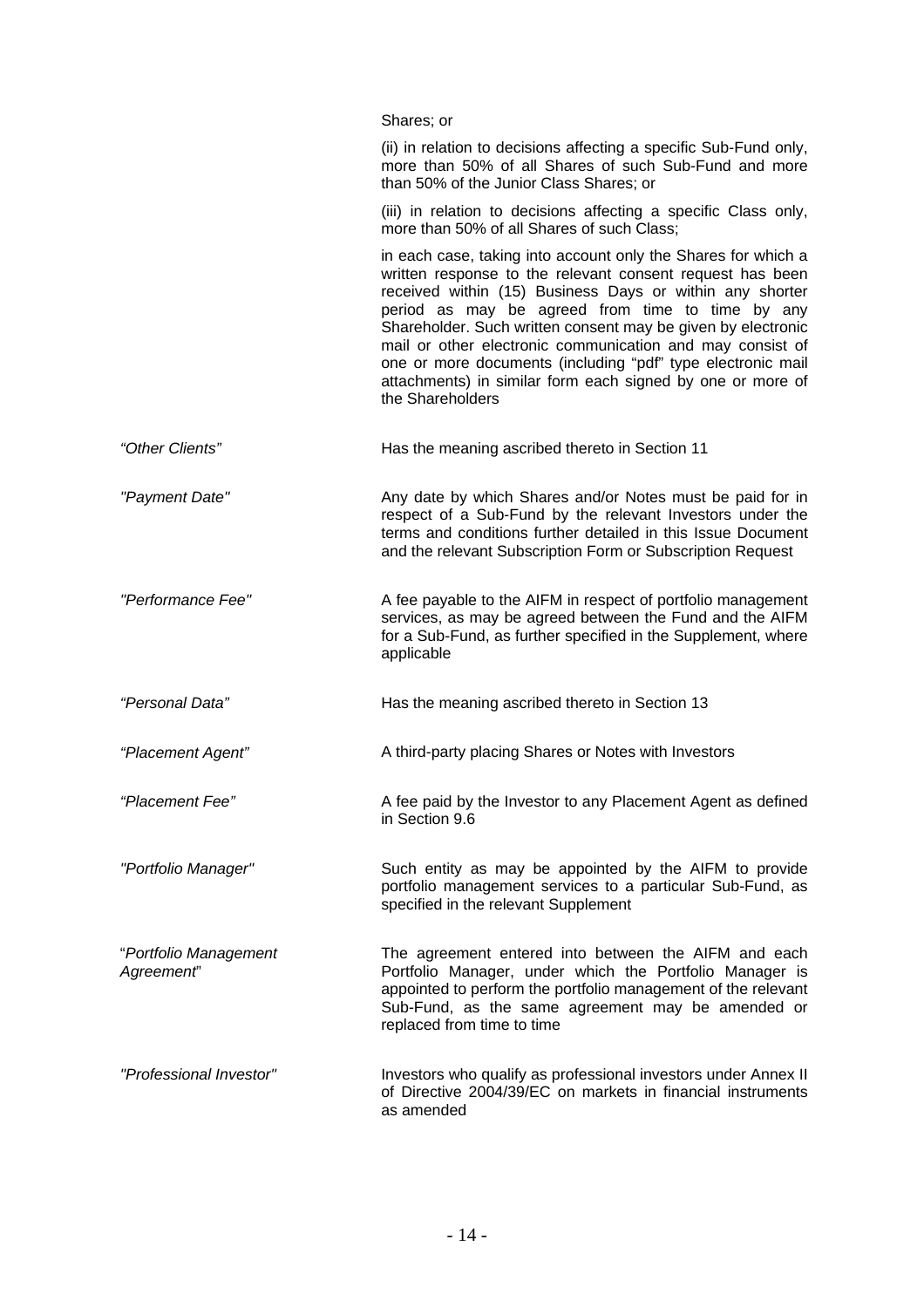| "Prohibited Person(s)"   | Any person, firm, partnership or corporate body, (a) if, in the<br>sole opinion of the Board, the holding of Shares and/or Notes,<br>by such person, firm, partnership or corporate body, may be<br>detrimental to the interests of the existing Shareholders or<br>Noteholders of a Sub-Fund, (b) if it may result in a breach of<br>any law or regulation, whether in Luxembourg or otherwise,<br>(c) if, as a result thereof, the Fund or any of it Sub-Funds may<br>become exposed to tax disadvantages, fines or penalties that<br>it would not have otherwise incurred, (d) if it does not or<br>ceases to meet the definition of Eligible Investors, or (e) any<br>other category of Investors as determined by the Board and<br>described in this Issue Document and the Articles. In<br>particular, Prohibited Persons shall include (i) U.S. Persons,<br>(ii) any of the persons or entities named on lists promulgated<br>by the United Nations Security Council or its committees<br>pursuant to resolutions issued under Chapter VII of the United<br>Nations Charter, and (iii) any of the persons or entities named<br>on the World Bank Listing of Ineligible Firms<br>(see<br>www.worldbank.org/debarr) |
|--------------------------|--------------------------------------------------------------------------------------------------------------------------------------------------------------------------------------------------------------------------------------------------------------------------------------------------------------------------------------------------------------------------------------------------------------------------------------------------------------------------------------------------------------------------------------------------------------------------------------------------------------------------------------------------------------------------------------------------------------------------------------------------------------------------------------------------------------------------------------------------------------------------------------------------------------------------------------------------------------------------------------------------------------------------------------------------------------------------------------------------------------------------------------------------------------------------------------------------------------------------|
| "Receiving Entity"       | Has the meaning ascribed thereto in Section 19.3                                                                                                                                                                                                                                                                                                                                                                                                                                                                                                                                                                                                                                                                                                                                                                                                                                                                                                                                                                                                                                                                                                                                                                         |
| "Redemption Notice"      | Has the meaning ascribed thereto in Section 5.6                                                                                                                                                                                                                                                                                                                                                                                                                                                                                                                                                                                                                                                                                                                                                                                                                                                                                                                                                                                                                                                                                                                                                                          |
| "Reference Currency"     | As the case may be, the currency of the nominal value of a<br>Note or the currency of the calculation of the Net Asset Value<br>for each Class of Shares as determined in the relevant<br>Supplement                                                                                                                                                                                                                                                                                                                                                                                                                                                                                                                                                                                                                                                                                                                                                                                                                                                                                                                                                                                                                     |
| "Relevant Persons"       | Has the meaning ascribed thereto in Section 11                                                                                                                                                                                                                                                                                                                                                                                                                                                                                                                                                                                                                                                                                                                                                                                                                                                                                                                                                                                                                                                                                                                                                                           |
| "Relibi Law              | Has the meaning ascribed thereto in Section 14.4                                                                                                                                                                                                                                                                                                                                                                                                                                                                                                                                                                                                                                                                                                                                                                                                                                                                                                                                                                                                                                                                                                                                                                         |
| "RESA"                   | The Recueil électronique des sociétés et associations, the<br>central electronic platform of the Grand-Duchy of Luxembourg                                                                                                                                                                                                                                                                                                                                                                                                                                                                                                                                                                                                                                                                                                                                                                                                                                                                                                                                                                                                                                                                                               |
| "Scientific Committee"   | The committee described in Section 7.4                                                                                                                                                                                                                                                                                                                                                                                                                                                                                                                                                                                                                                                                                                                                                                                                                                                                                                                                                                                                                                                                                                                                                                                   |
| "Senior Class Shares"    | Has the meaning ascribed to it in the relevant section of the<br>Supplement relating to the relevant Sub-Fund                                                                                                                                                                                                                                                                                                                                                                                                                                                                                                                                                                                                                                                                                                                                                                                                                                                                                                                                                                                                                                                                                                            |
| "Shareholder(s)"         | All or any of the holders of one or more Shares of any Class<br>of any of the Sub-Funds                                                                                                                                                                                                                                                                                                                                                                                                                                                                                                                                                                                                                                                                                                                                                                                                                                                                                                                                                                                                                                                                                                                                  |
| "Share(s)"               | Share(s) in any of the Sub-Funds from any Class subscribed<br>by any Investor                                                                                                                                                                                                                                                                                                                                                                                                                                                                                                                                                                                                                                                                                                                                                                                                                                                                                                                                                                                                                                                                                                                                            |
| "Share Capital"          | The share capital of the Fund                                                                                                                                                                                                                                                                                                                                                                                                                                                                                                                                                                                                                                                                                                                                                                                                                                                                                                                                                                                                                                                                                                                                                                                            |
| "Special General Meeting | A resolution of the general meeting of Shareholders subject to                                                                                                                                                                                                                                                                                                                                                                                                                                                                                                                                                                                                                                                                                                                                                                                                                                                                                                                                                                                                                                                                                                                                                           |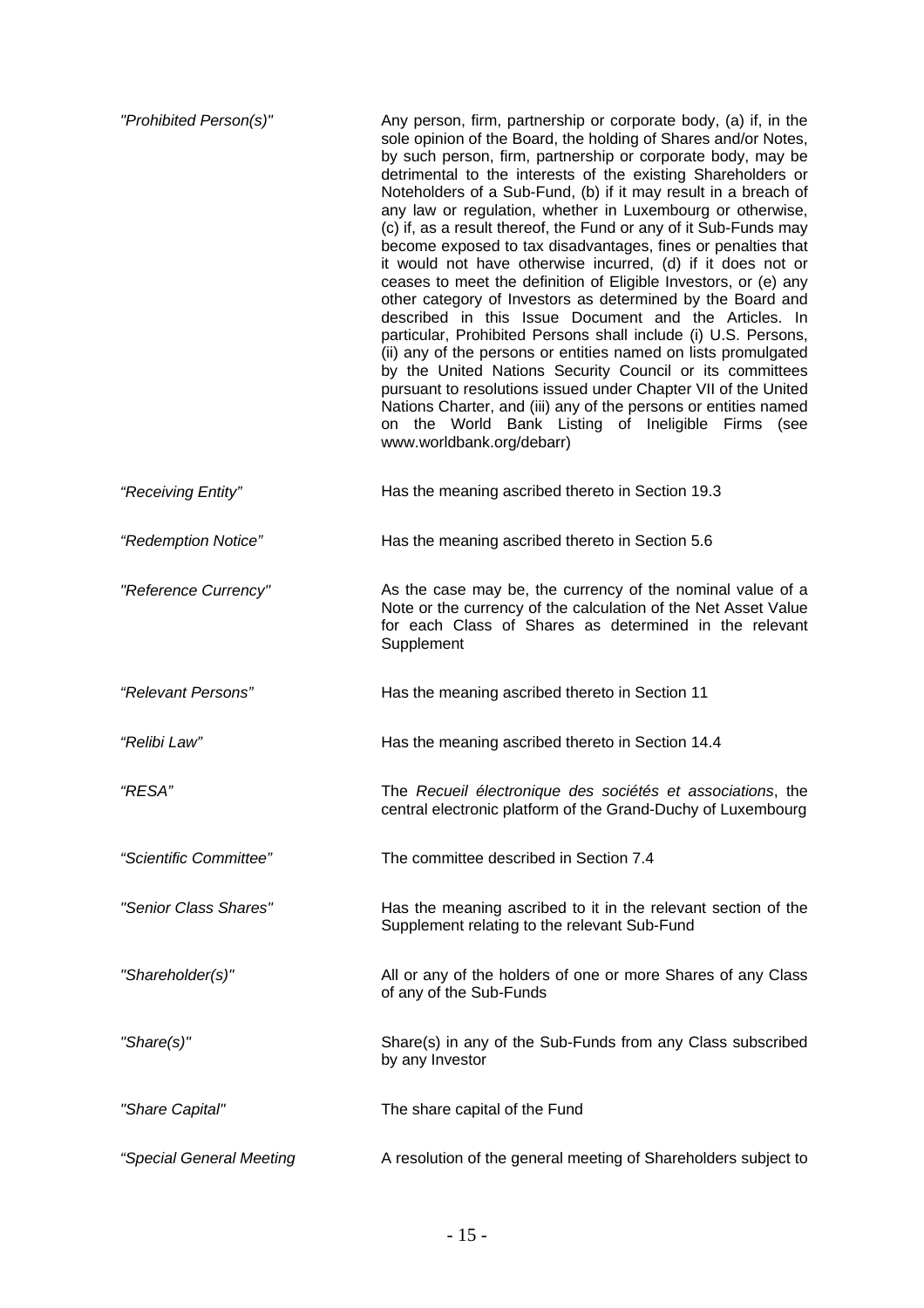| Resolution"                         | (a) a quorum requirement of at least half of all Shares (should<br>this quorum not be obtained, a second meeting is to be<br>convened and the meeting will then validly deliberate without<br>a quorum prerequisite) and (b) majority requirements of:                                                                                                                                                                                                                                                                   |
|-------------------------------------|--------------------------------------------------------------------------------------------------------------------------------------------------------------------------------------------------------------------------------------------------------------------------------------------------------------------------------------------------------------------------------------------------------------------------------------------------------------------------------------------------------------------------|
|                                     | (i) in relation to decisions affecting the entire Fund, three<br>quarters $(3/4)$ of all Shares and three quarters $(3/4)$ of the<br>Junior Class Shares; or                                                                                                                                                                                                                                                                                                                                                             |
|                                     | (ii) in relation to decisions affecting a specific Sub-Fund only,<br>three quarters (3/4) of all Shares of such Sub-Fund and three<br>quarters (3/4) of the Junior Class Shares; or                                                                                                                                                                                                                                                                                                                                      |
|                                     | (iii) in relation to decisions affecting a specific Class only,<br>three quarters (3/4) of all Shares of such Class;                                                                                                                                                                                                                                                                                                                                                                                                     |
|                                     | in each case, that are present or represented and voting at<br>the relevant meeting; provided that only Shares that are<br>present or represented and voting at the relevant meeting will<br>be taken into account for the purpose of the relevant majority<br>requirements                                                                                                                                                                                                                                              |
| "Special Shareholders Consent"      | A written consent of Shareholders adopted by:                                                                                                                                                                                                                                                                                                                                                                                                                                                                            |
|                                     | (i) in relation to decisions affecting the entire Fund, more than<br>three quarters (3/4) of all Shares and more than three<br>quarters (3/4) of the Junior Class Shares; or                                                                                                                                                                                                                                                                                                                                             |
|                                     | (ii) in relation to decisions affecting a specific Sub-Fund only,<br>more than three quarters (3/4) of all Shares of such Sub-Fund<br>and more than three quarters (3/4) of the Junior Class<br>Shares; or                                                                                                                                                                                                                                                                                                               |
|                                     | (iii) in relation to decisions affecting a specific Class only,<br>more than three quarters (3/4) of all Shares of such Class;                                                                                                                                                                                                                                                                                                                                                                                           |
|                                     | in each case, taking into account only the Shares for which a<br>written response to the relevant consent request has been<br>received within (15) Business Days or within any shorter<br>period as may be agreed from time to time by any<br>Shareholder. Such written consent may be given by electronic<br>mail or other electronic communication and may consist of<br>one or more documents (including "pdf" type electronic mail<br>attachments) in similar form each signed by one or more of<br>the Shareholders |
| "Securities Financing Transactions" | Securities financing transactions in the meaning of the SFTR,<br>repurchase<br>which<br>include<br>transactions<br>and<br>reverse<br>repurchase transactions, securities or commodities lending or<br>borrowing, buy-sell back or sell-buy-back transactions, and<br>margin lending transactions, each as described in Section 4.3                                                                                                                                                                                       |
| "SFTR"                              | Regulation (EU) 2015/2365 of the European Parliament and<br>of the Council of 25 November 2015 on transparency of<br>securities financing transactions and of reuse and amending<br>Regulation (EU) No 648/2012                                                                                                                                                                                                                                                                                                          |
| "SPV"                               | Any local or foreign corporation or partnership or other entity<br>(including for the avoidance of doubt any company or entity in<br>which the Fund has a one hundred percent (100%) ownership                                                                                                                                                                                                                                                                                                                           |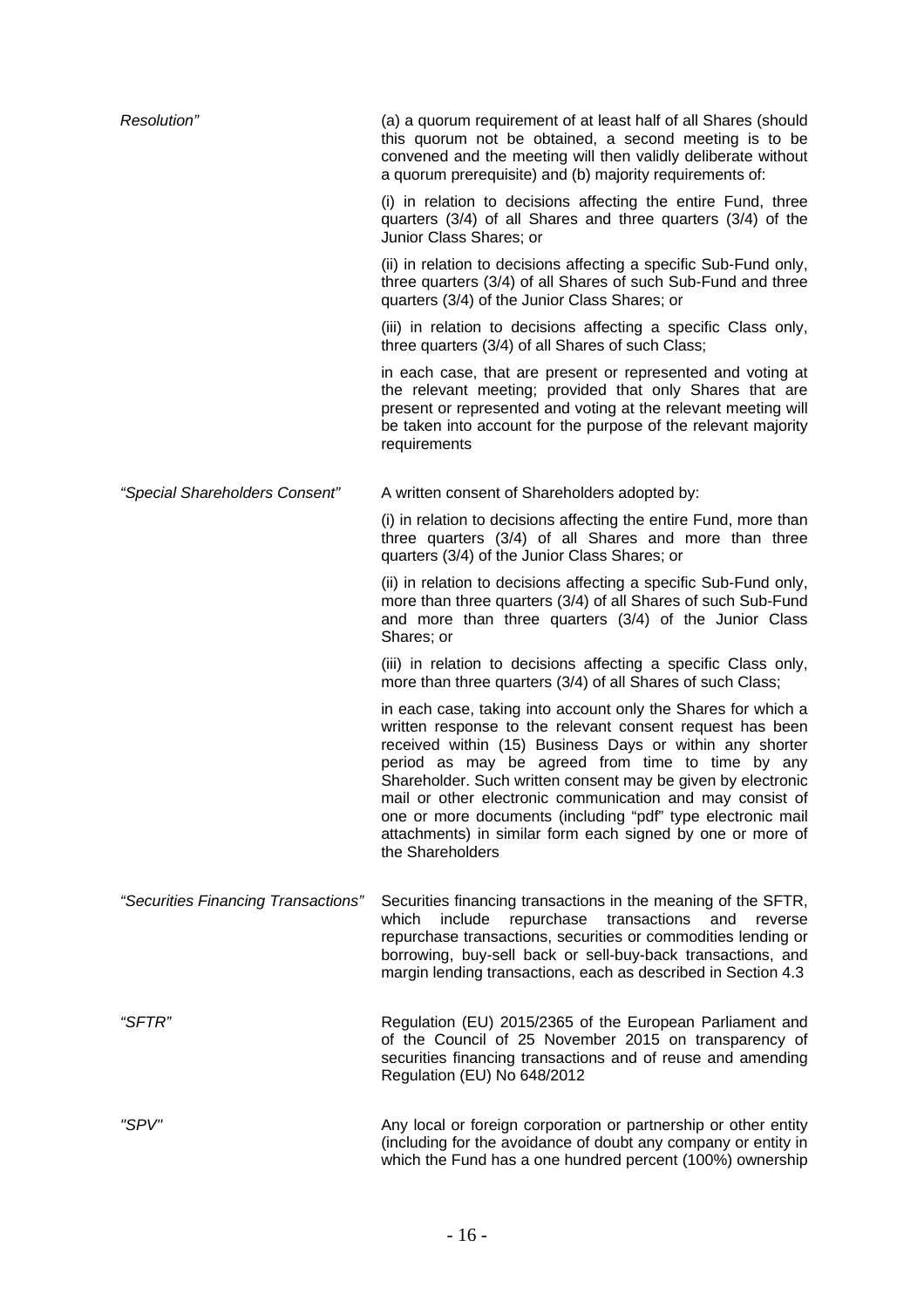|                        | interest or, where applicable law or regulations do not permit<br>the Fund to hold such one hundred percent (100%) interest,<br>the highest participation permitted under such applicable law<br>or regulations) which meets the following conditions: (i) it<br>does not have any activity other than the holding of<br>Investments which qualify under the Investment Objective and<br>Investment Policy of the relevant Sub-Fund; and (ii) to the<br>extent required under applicable accounting rules and<br>regulations, such special purpose vehicle is consolidated in<br>the annual accounts of the Fund |
|------------------------|------------------------------------------------------------------------------------------------------------------------------------------------------------------------------------------------------------------------------------------------------------------------------------------------------------------------------------------------------------------------------------------------------------------------------------------------------------------------------------------------------------------------------------------------------------------------------------------------------------------|
| "Sub-Fund"             | Any sub-fund of the Fund                                                                                                                                                                                                                                                                                                                                                                                                                                                                                                                                                                                         |
| "Subscription Form"    | In respect of any Investor, a form signed by or on behalf of<br>the Investor on or before a Closing and accepted by the Fund<br>on such Closing in respect of the direct subscription for<br>Shares of a specific Class, and/or Notes of a specific<br>Tranche, of a specific Sub-Fund, as further detailed in Section<br>5                                                                                                                                                                                                                                                                                      |
| "Subscription Request" | In respect of a Sub-Fund, a notice whereby the Board informs<br>the relevant Shareholder and/or Noteholder having signed a<br>Commitment Agreement of a drawdown and requests the<br>relevant Shareholder and/or Noteholder to pay to the relevant<br>Sub-Fund all or part of the remaining balance of their<br>Commitments under the relevant Commitment Agreement,<br>such notice to be received no later than fifteen (15) Business<br>Days prior to the relevant subscription and payment of Shares<br>and/or Notes                                                                                          |
| "Supplement"           | Each and every supplement to this Issue Document<br>describing the specific features of a Sub-Fund. Each such<br>supplement is to be regarded as an integral part of the Issue<br>Document                                                                                                                                                                                                                                                                                                                                                                                                                       |
| "Target Countries"     | The target countries in which each Sub-Fund will invest as<br>specified in the relevant Supplement                                                                                                                                                                                                                                                                                                                                                                                                                                                                                                               |
| "Target Dividend(s)"   | The target dividend(s) which certain Sub-Funds aim to pay to<br>certain Classes of Shares, as set forth in the relevant<br>Supplement and as may be further detailed in the relevant<br>Commitment Agreement(s) and/or in the relevant Subscription<br>Form(s)                                                                                                                                                                                                                                                                                                                                                   |
| "Total Return Swap"    | A total return swap in the meaning of the SFTR, defined as an<br>OTC derivative contract in which one counterparty transfers<br>the total economic performance, including income from<br>interest and fees, gains and losses from price movements,<br>and credit losses, of a reference obligation to another<br>counterparty                                                                                                                                                                                                                                                                                    |
| "Tranche"              | A tranche in which Notes of a Sub-Fund may be sub-divided                                                                                                                                                                                                                                                                                                                                                                                                                                                                                                                                                        |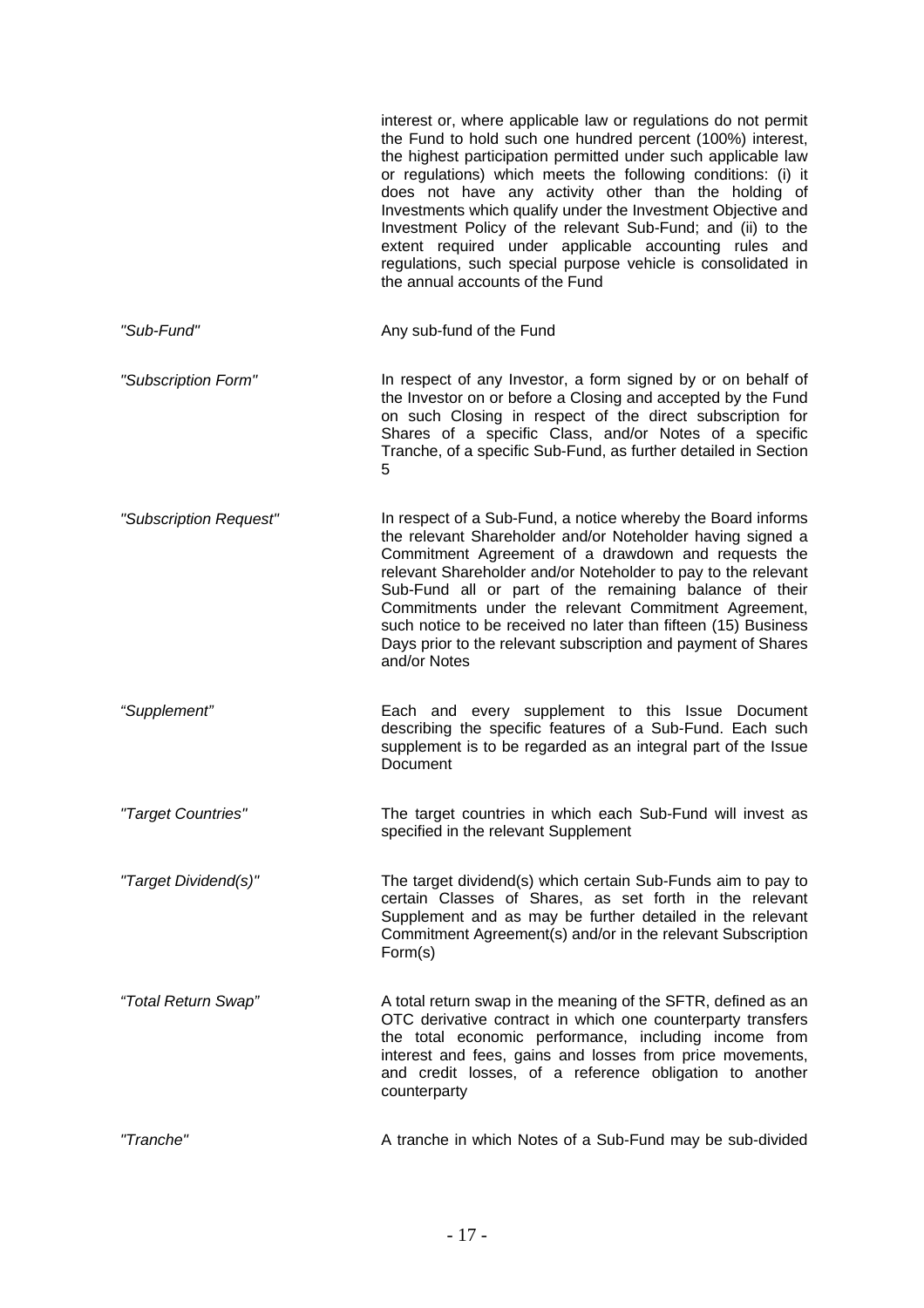|                           | as further detailed in the relevant Supplement                                                                                                                                                                                                                                                                                                                                                                                                                                                                                                                                                                                                   |
|---------------------------|--------------------------------------------------------------------------------------------------------------------------------------------------------------------------------------------------------------------------------------------------------------------------------------------------------------------------------------------------------------------------------------------------------------------------------------------------------------------------------------------------------------------------------------------------------------------------------------------------------------------------------------------------|
| "U.S. Person"             | Any of the following:                                                                                                                                                                                                                                                                                                                                                                                                                                                                                                                                                                                                                            |
|                           | a U.S. resident, a trust of which a U.S. resident is a<br>trustee, or an estate of which a U.S. resident is an<br>executor or administrator;                                                                                                                                                                                                                                                                                                                                                                                                                                                                                                     |
|                           | a partnership or corporation organized under U.S.<br>federal or state law;                                                                                                                                                                                                                                                                                                                                                                                                                                                                                                                                                                       |
|                           | an agency or branch of a foreign entity located in the<br>U.S.:                                                                                                                                                                                                                                                                                                                                                                                                                                                                                                                                                                                  |
|                           | a non-discretionary or similar account (other than an<br>$-$<br>estate or trust account) that is held by a dealer or<br>other fiduciary who is one of the above, or for the<br>benefit or account of one of the above; or                                                                                                                                                                                                                                                                                                                                                                                                                        |
|                           | partnership or corporation<br>organised<br>a<br>or<br>incorporated by one of the above under non-U.S.<br>laws primarily for investing in securities that are not<br>registered under the Securities Act, unless organised<br>and owned by accredited investors who are not<br>natural persons, estates or trusts                                                                                                                                                                                                                                                                                                                                 |
| "US Tax Resident"         | Any of the following:                                                                                                                                                                                                                                                                                                                                                                                                                                                                                                                                                                                                                            |
|                           | a US citizen or resident, or the estate of such a<br>person;                                                                                                                                                                                                                                                                                                                                                                                                                                                                                                                                                                                     |
|                           | a partnership or corporation organized in the US or<br>under US federal or state law; or                                                                                                                                                                                                                                                                                                                                                                                                                                                                                                                                                         |
|                           | a trust that is substantially controlled by any of the<br>$-$<br>above and is substantially within the jurisdiction of a<br>US court                                                                                                                                                                                                                                                                                                                                                                                                                                                                                                             |
| "Valuation Date"          | Each date as of which the Net Asset Value is calculated, as<br>defined in Section 10.1 and in the relevant Supplement                                                                                                                                                                                                                                                                                                                                                                                                                                                                                                                            |
| "Well-Informed Investors" | Investors (i) who confirm in writing that they adhere to the<br>status of well-informed investor, and invest a minimum of<br>EUR 125,000 in the Fund; or (ii) who confirm in writing that<br>they adhere to the status of well-informed investor, and are<br>the subject of an assessment made by a credit institution<br>within the meaning of Directive 2006/48/EC, by an investment<br>firm within the meaning of Directive 2004/39/EC or by a<br>management company within the meaning of Directive<br>2009/65/EC certifying their expertise, their experience, and<br>their knowledge in adequately appraising an investment in the<br>Fund |

In this Issue Document, unless otherwise specified, all references to "EUR" are to the legal currency of the European Monetary Union and all references to "USD" are to the legal currency of the United States of America.

Any singular term shall, where the context permits, include the plural and *vice versa.*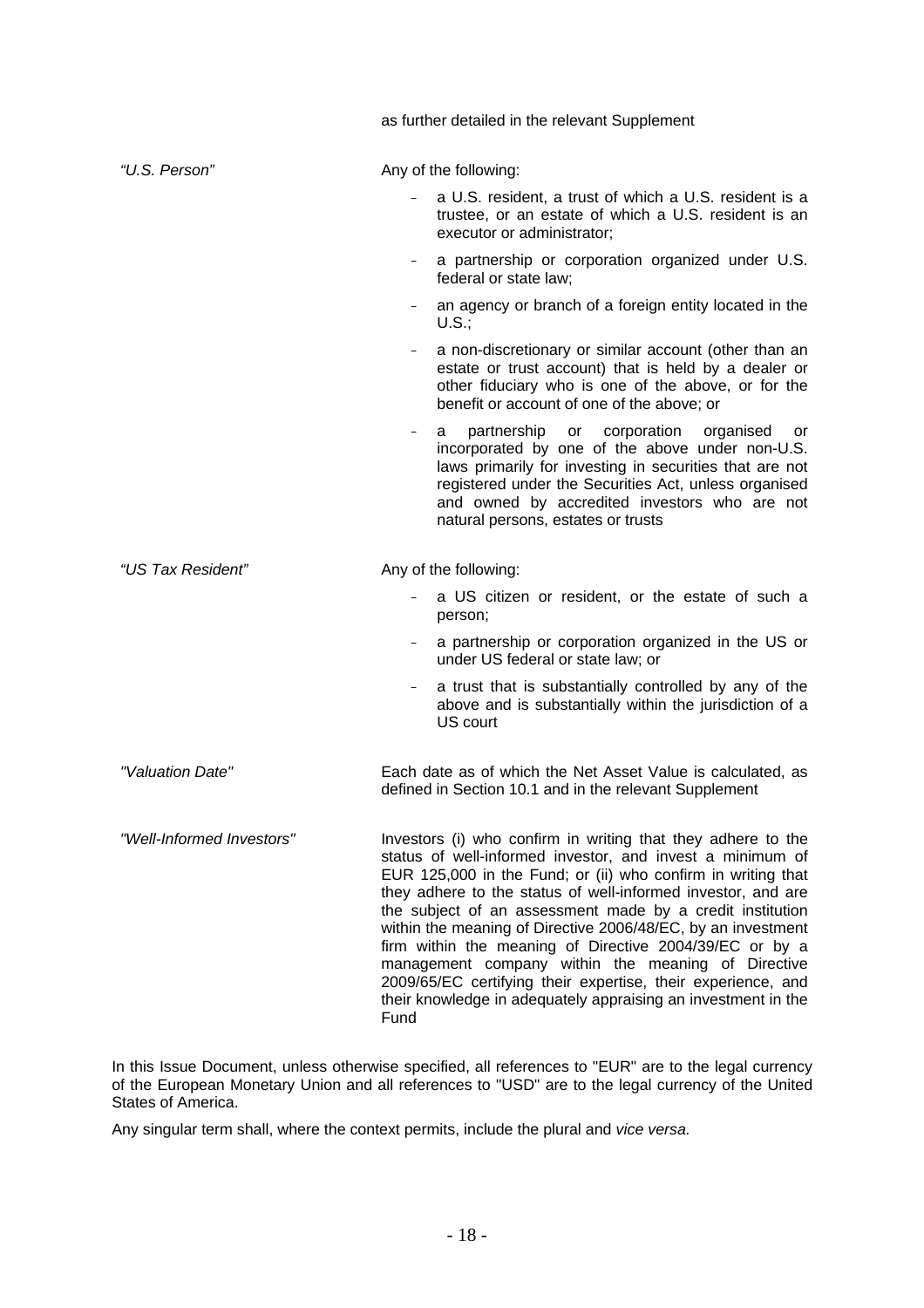## **2. Legal form and structure of the Fund**

Amundi Planet, SICAV-SIF has been incorporated on 1 September 2017 under Luxembourg law as an investment company with variable capital (SICAV) organised as a specialised investment fund (SIF) under the form of a public limited company (*société anonyme*) in accordance with the provisions of the Law of 13 February 2007 and the Law of 10 August 1915.

The Fund is registered with the Luxembourg Trade and Companies Register under number B218.001. The latest version of the Articles was published on the RESA numbered RESA\_2018\_042 on 22 February 2018.

The Articles may be amended from time to time by a general meeting of Shareholders, subject to the quorum and majority requirements provided by Luxembourg law and by the Articles. Any amendment thereto shall be published in the Mémorial. Such amendments become legally binding on all Shareholders, following their approval by the general meeting of Shareholders.

The Fund is an umbrella structure and as such provides Investors with the choice of investment in a range of several separate Sub-Funds, each of which relates to a separate portfolio of assets permitted by law and invested in accordance with the Investment Objective and Investment Policy and additional Investment Guidelines, if any, applicable to that Sub-Fund. The Fund is a single legal entity. However, vis-à-vis creditors, each Sub-Fund is solely liable for the debts, commitments and liabilities relating to that Sub-Fund. Between Shareholders and Noteholders, each Sub-Fund is regarded as being separate from the others.

The Fund has been established for an unlimited duration. However, the Board may establish Sub-Funds for a limited duration, which shall be specified in the relevant Supplements of this Issue Document.

For the time being, the Fund offers securities in the Sub-Funds described individually in the relevant Supplement. The Board may, at any time and at its discretion, decide to create additional Sub-Funds with distinct Investment Objectives and Investment Policies, risk profile, duration (including limited duration) and exit strategies or other features which may differ from those of the Sub-Funds then existing. Upon creation of new Sub-Fund(s), further Supplements of this Issue Document will be added accordingly. Any amendments affecting the rights of the Shareholders of any Sub-Fund or Class vis-à-vis those of any other Sub-Fund or Class shall be subject further to the said quorum and majority requirements in respect of each relevant Sub-Fund or Class.

The Share Capital of the Fund shall at all times be equal to the Net Asset Value of the Fund and is expressed in U.S. dollar. Variations in the capital shall be effected ipso jure and there are no provisions requesting publications and entry of such variations in the *Registre de Commerce et des Sociétés*. The share capital of the Fund may not be less than the equivalent of EUR 1,250,000. This minimum must be reached within twelve months from the date on which the Fund is authorised as a specialised investment fund pursuant to the Law of 13 February 2007.

## **3. Mission statement and background**

The Fund is a layered capital fund seeking to promote and accelerate capital market development in emerging markets while trying to achieve various environmental and social goals in such markets.

Sub-Funds will have a layered capital structure designed to raise capital from private investors by building a risk cushion funded by public investors, development finance institutions and international financial institutions, such as IFC. To this end, each Sub-Fund will issue Shares in different Classes and/or Notes in different Tranches, with the most junior securities taking the first losses on Investments. Each Sub-Fund will allocate income and capital gains or losses throughout its capital structure in accordance with a specific subordination and waterfall mechanism, as described in its Supplement.

To manage the Fund, IFC and Amundi Asset Management have agreed to set up a joint venture entity authorised as an alternative investment fund manager under the AIFMD (the "**JV-AIFM**"). The JV-AIFM will be incorporated in France by IFC (20%) and Amundi Asset Management (80%) and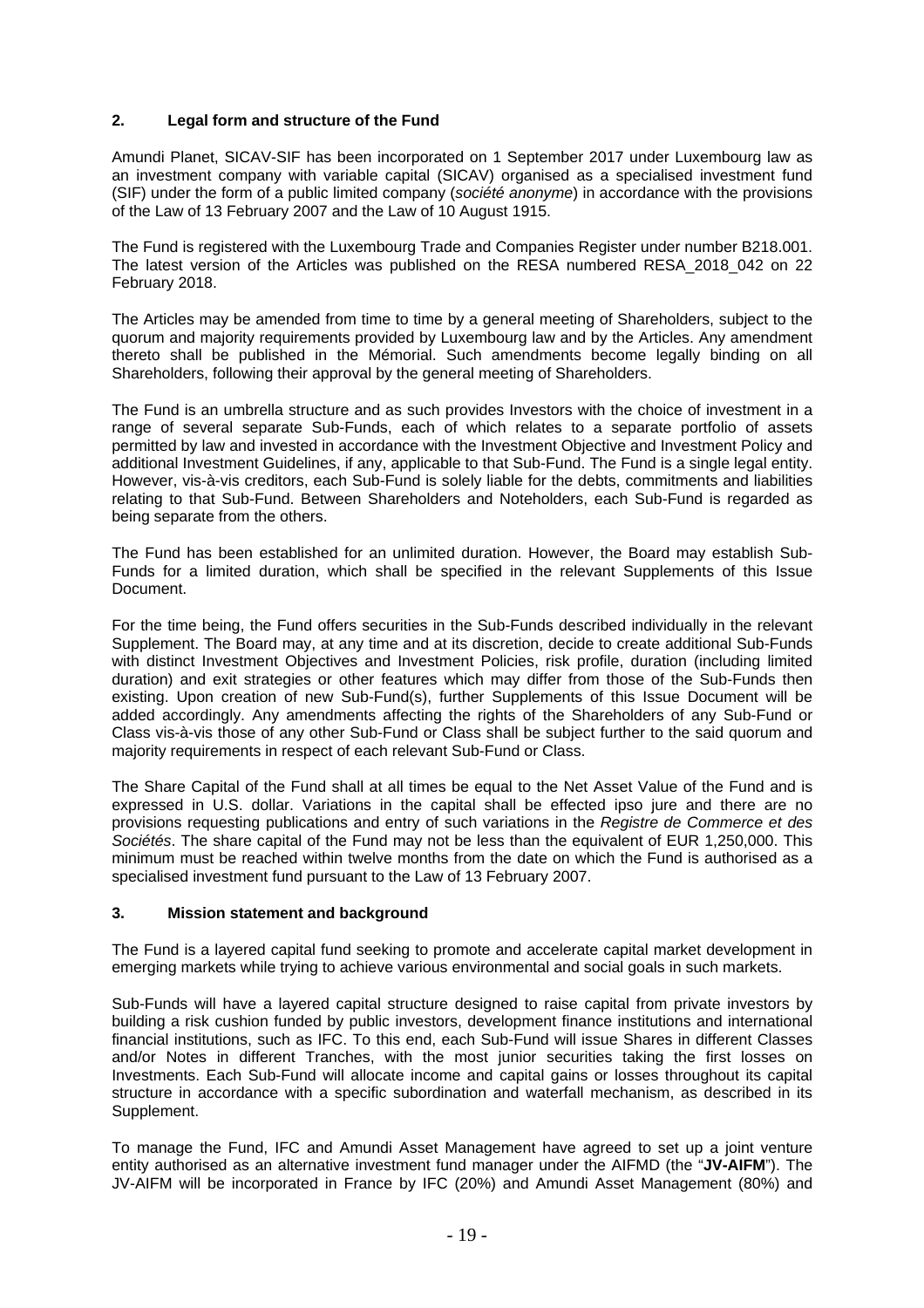subject to the prior authorisation and supervision of the AMF, it will manage the Fund on a crossborder basis. On the date of this Issue Document, the JV-AIFM has not yet been formed. Once the JV-AIFM is formed, authorised and operational, the Board will take all necessary steps to replace Amundi Luxembourg S.A. with the JV-AIFM. Until then, the Fund will be managed by Amundi Luxembourg S.A. By investing in the Fund, Investors are deemed to acknowledge and consent to the replacement of Amundi Luxembourg S.A. by the JV-AIFM subject to and in accordance with the terms of this Issue Document (and, in particular, the terms of section 7.2). Investors will be informed in due time of the exact date of the replacement of Amundi Luxembourg S.A. by the JV-AIFM, and this Issue Document will be updated accordingly. For the avoidance of doubt, IFC is a minority shareholder in the JV-AIFM and will not control or otherwise be involved in the management of the JV-AIFM.

## **4. Investment Objective and Policy**

## **4.1 General**

The corporate purpose of the Fund is the collective investment of capital in assets, within the framework of its mission, in order to spread investment risks and to ensure the benefit of the results of the management of these assets for the Investors. In light of the corporate purpose of the Fund and its mission statement, as described above, the Board has determined the Investment Objective and Investment Policy of each of the Sub-Funds, as described in the Supplements to this Issue Document. The Board may impose further Investment Guidelines in respect of any Sub-Fund from time to time. There can be no assurance that the Investment Objective of any Sub-Fund will be attained.

Each Sub-Fund plans to meet its return targets by actively seeking to identify and invest in eligible assets under the Law of 13 February 2007, which are compliant with its Investment Objective and its Investment Policy, which include the applicable investment restrictions, as set forth in the relevant Supplement. The Investment restrictions applicable to each Sub-Fund will comply with the requirements of Circular 07/309 on risk-spreading in the context of specialised investment funds unless a specific derogation is obtained for the Sub-Fund, as will be specified in the relevant Supplement, where applicable.

The Supplements define the limits within which a Sub-Fund may borrow money.

Unless otherwise specified in a Supplement, each Sub-Fund may also hold liquid assets for cash management purposes, including for the payment of redemptions or ongoing operating liabilities, or pending the acquisition of assets as an intermediary investment prior to the investment of any balance not invested pursuant to its Investment Objective, its Investment Policy and its Investment Guidelines.

The AIFM is responsible for regularly monitoring the leverage exposure for each Sub-Fund in accordance with the AIFM Law and the AIFM Regulation. For this purpose, "leverage" is defined as being any method by which the AIFM increases the exposure of a Sub-Fund whether through the borrowing of cash or securities, leverage embedded in derivative positions or by any other means. If any Sub-Fund uses leverage, a description of leverage and the authorised maximum of leverage used shall be disclosed in the Supplement. The actual level of leverage used will be disclosed in the Annual Report.

If and to the extent specified in the relevant Supplement, each Sub-Fund may hold its assets either directly or indirectly through one or more SPVs and/or in conjunction with one or more third parties. For structuring reasons and for the purpose of acquiring and financing the acquisition of assets, each Sub-Fund may directly or indirectly grant to, or for the benefit of SPVs, any assistance (including financial assistance, loans, advances or guarantees) and fund such companies using either funds provided by such Sub-Fund in the form of equity investments in, or debt instruments, or funds generated by the companies, provided that the Investment Policy and Investment Guidelines of such Sub-Fund are respected. Each Sub-Fund may set up SPVs and contribute capital to such SPVs for the purposes of financing directly the acquisition and financing the acquisition of eligible assets.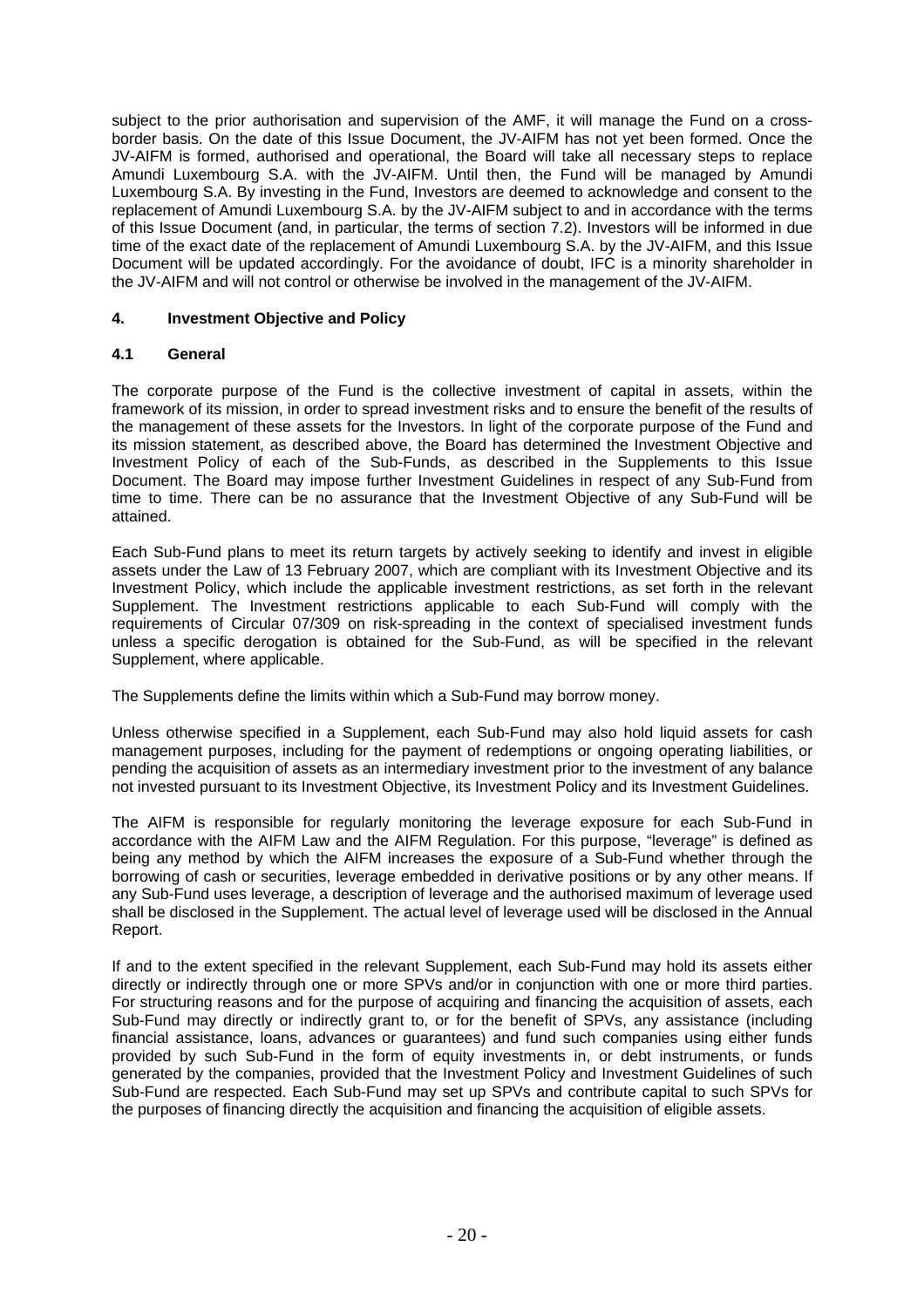## **4.2 ESG Policy and Integrity and Anti-Corruption Compliance System**

The Fund has adopted an ESG policy (the "**ESG Policy**") which shall be part of the Investment Policy of each Sub-Fund and constitute an integral element of the investment decision-making process. The ESG Policy reflects the key objectives of the IFC Performance Standards on Environmental and Social Sustainability dated 1 January 2012 (copies of which are available publicly on the IFC website at http://www.ifc.org/performancestandards), the IFC List of Excluded Activities, and the Amundi Exclusion Policy (copy of which is available publicly on the following website: http://www.amundi.com/int/Services-for-Professionals/ESG-SRI-and-impact-investing), and takes into account industry good practices in Environmental, Social and Governance integration for Emerging Markets. The Fund will utilize and maintain an environmental and social management system designed to implement the ESG Policy and to monitor the portfolio investments relating to environmental and social sustainability ("**ESMS**"). As part of the ESMS, the Portfolio Manager will designate at all times a person responsible for oversight of ESG Policy implementation. This person will be part of the risk and compliance team and will be functionally independent from the portfolio management team; he or she will have sufficient authority and organizational influence to control the implementation.

The Fund will report on an annual basis to all Investors on its environmental and social performance for the previous fiscal year, describing in reasonable detail: (i) implementation and operation of the ESMS, and (ii) performance of its portfolio. This will include a list of (i) issuers and (ii) the underlying projects, to the extent possible, to which the proceeds from Investments made by the Fund have been allocated, as well as a brief description of the underlying projects and the amounts allocated, and their expected impact as recommended by the Green Bond Principles (the "**ESG Annual Report**").

Investors may disclose to the public information provided by the Fund in the ESG Annual Report to comply with their respective disclosure policies, including names of issuers, their primary countries of operation and, if available, information on underlying projects supported by the proceeds from Investments made by the Fund.

The Fund shall institute, document, maintain and comply with policies, procedures, systems and controls, consistent with its business and investment profiles (collectively, the "**Integrity and Anti-Corruption Compliance System**"), to identify and manage integrity and anti-corruption compliance risks with respect to the Fund, including, without limitation, the following elements: (a) anti-money laundering and combating the financing of terrorism systems that are in compliance with applicable national laws and regulations and consistent with international best practices; and (b) an integrity due diligence process with respect to the Fund, the Investors and the Investments (including any successor in interest or ultimate beneficial owner thereof), consistent with this Integrity and Anti-Corruption Compliance System. This will include systems ensuring that the Fund will not enter into any transaction (i) with, or for the benefit of, any of the persons or entities (including any successor in interest or ultimate beneficial owner thereof) sanctioned by, (ii) related to any activity from time to time prohibited by, the United Nations Security Council pursuant to any resolution issued under Chapter VII of the United Nations Charter, the European Union and/or the French competent authority, (iii) in sectors and/or countries under embargo by any of the preceding institutions or (iv) with a financial institution or fund if such entity does not have an Integrity and Anti-Corruption Compliance System meeting the standards of (a) and (b) above.

Additionally, the Fund shall use all reasonable efforts to exit any investments with any entity that (A) is sanctioned by the United Nations Security Council pursuant to any resolution issued under Chapter VII of the United Nations Charter, the European Union and/or the French competent authority; (B) is active in a sector or country under embargo by any of the preceding institutions or (C) is debarred by the World Bank Group (see the World Bank Listing of Ineligible Firms and Individuals at www.worldbank.org/debarr or any successor website or location). If any Investment fails to comply with the ESG Policy or the Integrity and Anti-Corruption Compliance System, the Portfolio Manager shall (i) assert and enforce such available remedies as it reasonably determines to be appropriate in the circumstances in order to ensure compliance with such policies, or (ii) use all reasonable efforts to exit the Investment, taking into account the best interest of Investors.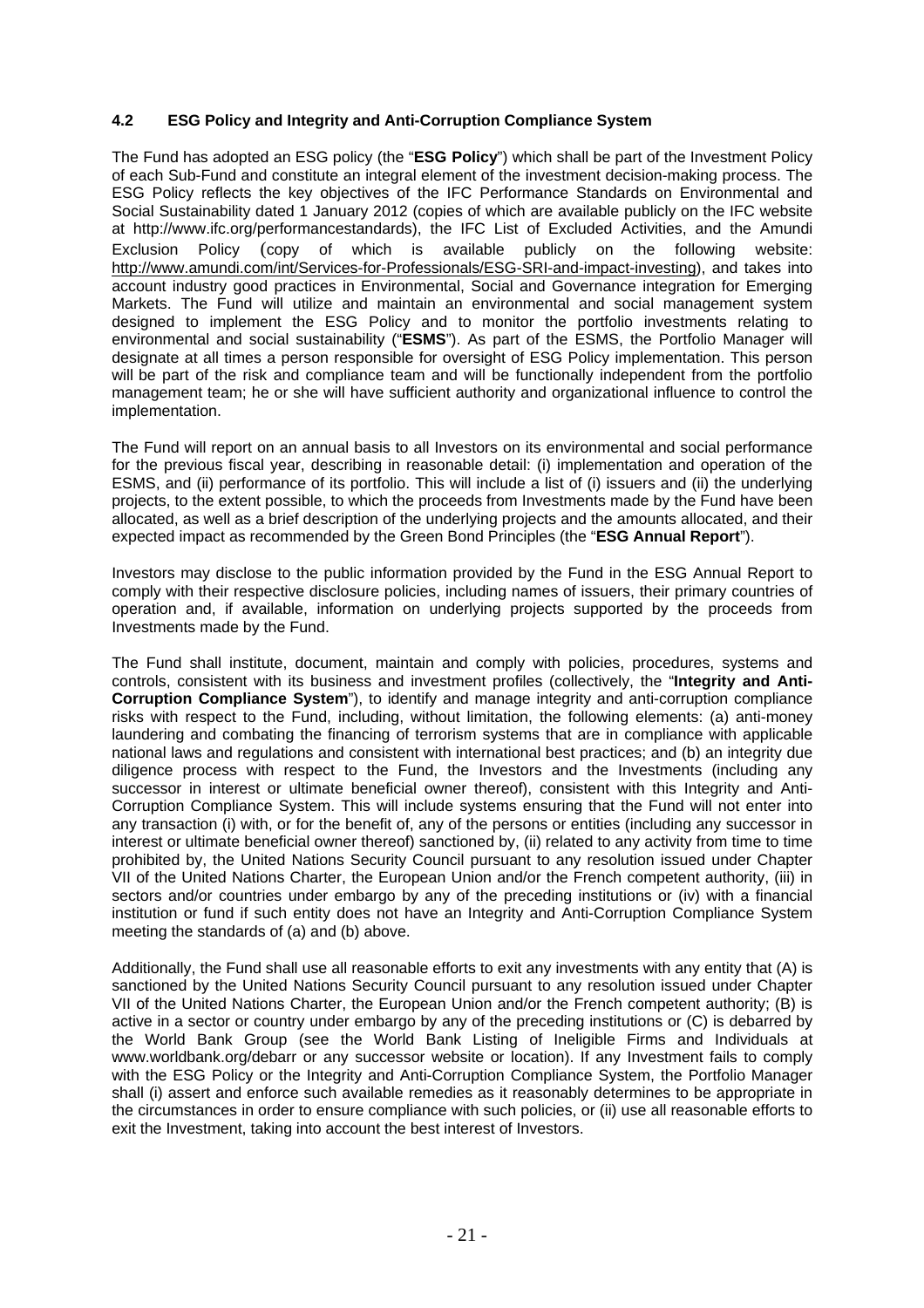## **4.3 Securities Financing Transactions Regulation (SFTR)**

The Fund is subject to the provisions of the SFTR, which sets out certain disclosure requirements regarding the use of Securities Financing Transactions and Total Return Swaps.

If and to the extent specified in its Supplement, each Sub-Fund may use Securities Financing Transactions, which include the following types of transactions:

- 1) securities or commodities lending or securities or commodities borrowing: a transaction by which a counterparty transfers securities or commodities subject to a commitment that the borrower will return equivalent securities or commodities on a future date or when requested to do so by the transferor, that transaction being considered as securities or commodities lending for the counterparty transferring the securities or commodities and being considered as securities or commodities borrowing for the counterparty to which they are transferred;
- 2) repurchase transaction: a transaction governed by an agreement by which a counterparty transfers securities, commodities, or guaranteed rights relating to title to securities or commodities where that guarantee is issued by a recognised exchange which holds the rights to the securities or commodities and the agreement does not allow a counterparty to transfer or pledge a particular security or commodity to more than one counterparty at a time, subject to a commitment to repurchase them, or substituted securities or commodities of the same description at a specified price on a future date specified, or to be specified, by the transferor, being a repurchase agreement for the counterparty selling the securities or commodities and a reverse repurchase agreement for the counterparty buying them;
- 3) buy-sell back transaction or sell-buy back transaction: a transaction by which a counterparty buys or sells securities, commodities, or guaranteed rights relating to title to securities or commodities, agreeing, respectively, to sell or to buy back securities, commodities or such guaranteed rights of the same description at a specified price on a future date, that transaction being a buy-sell back transaction for the counterparty buying the securities, commodities or guaranteed rights, and a sell-buy back transaction for the counterparty selling them, such buy-sell back transaction or sell-buy back transaction not being governed by a repurchase agreement or by a reverse-repurchase agreement within the meaning of point 2) above;
- 4) margin lending transaction: a transaction in which a counterparty extends credit in connection with the purchase, sale, carrying or trading of securities, but not including other loans that are secured by collateral in the form of securities.

If and to the extent specified in its Supplement, each Sub-Fund may also use Total Return Swaps.

Where applicable, the relevant Supplement for a Sub-Fund will disclose which types of Securities Financing Transactions and Total Return Swaps the Sub-Fund may use, the rationale for their use, the types of assets that can be subject to them, the maximum and expected proportion of assets that can be subject to them, and whether there are any restrictions on the reuse of collateral received by the Sub-Fund. In addition, investors should note the following information which applies to all Sub-Funds using Securities Financing Transactions or Total Return Swaps, unless otherwise specified in the Supplement.

The Portfolio Manager will select counterparties to Securities Financing Transactions and Total Return Swaps among reputable financial institutions, based on an internal credit assessment process conducted by credit specialists and regularly updated, in order to mitigate the default risk attached to such transactions. The identity of counterparties will be disclosed in the Annual Report.

The types of acceptable collateral received by the Fund in respect of Securities Financing Transactions and Total Return Swaps include: cash, short term certificates, money market instruments, bonds issued or guaranteed by a member state of the OECD or by supranational institutions and undertakings, and bonds or equities issued or guaranteed by issuers offering a high credit quality an adequate liquidity.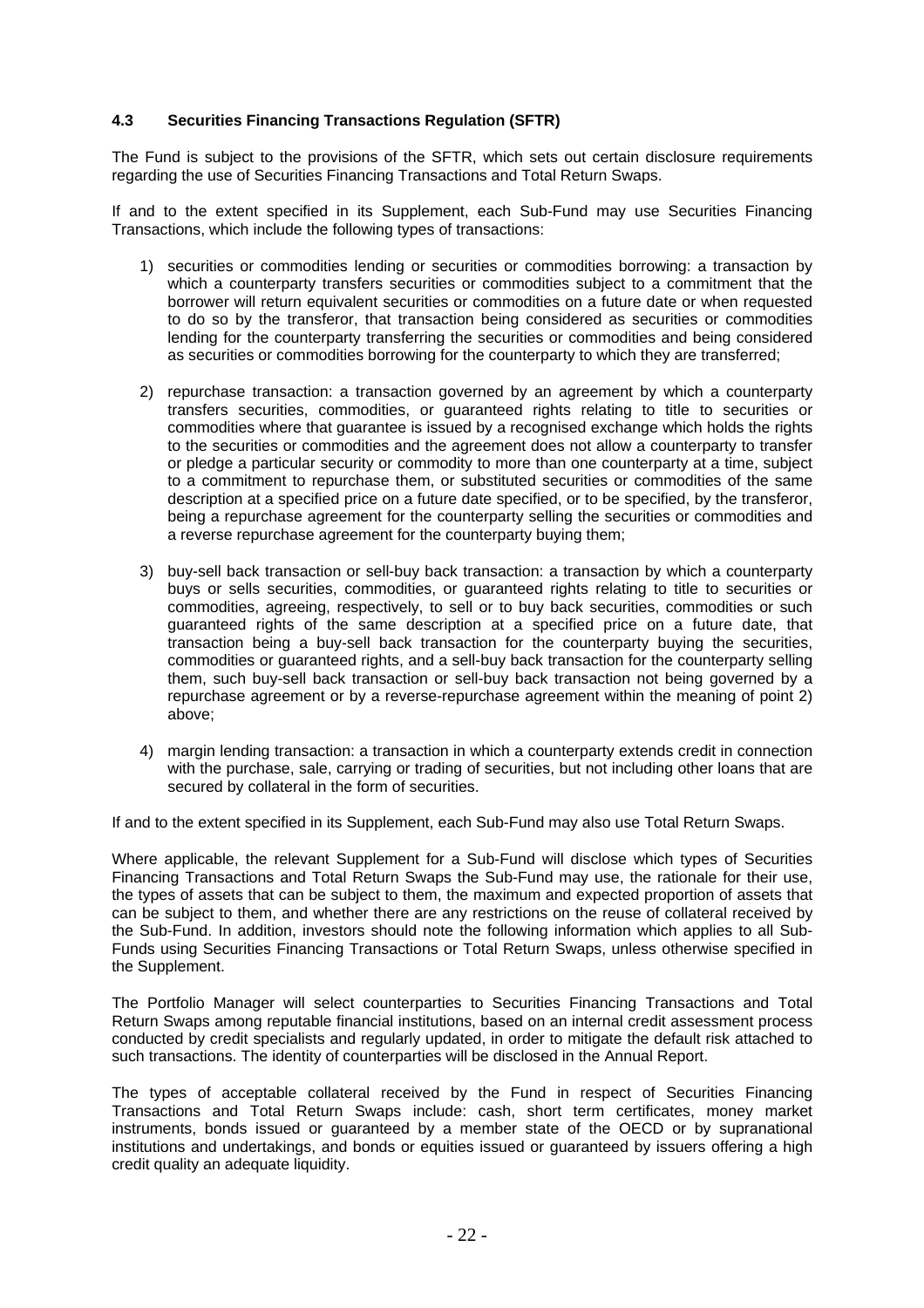Collateral received will be valued on at least a daily basis using available market prices and taking into account appropriate haircuts for each asset class. The Fund does not always require collateral of 100% of the exposure to the counterparty but instead will require collateral where the exposure to the counterparty has reached a minimum threshold level. That minimum threshold level will be determined by the Portfolio Manager on a counterparty by counterparty basis and will depend on many factors including applicable legal requirements and the credit quality of the counterparty. Daily variation margins will be used if and to the extent required by regulation or otherwise agreed with the counterparty or broker.

Collateral posted in favour of the Fund under a title transfer arrangement will be held by the Depositary or one of its correspondents or sub-custodians. Collateral posted in favour of the Fund under a security interest arrangement (e.g., a pledge) may be held by the Depositary or one of its correspondents or sub-custodians, or by a third-party custodian which is subject to prudential supervision and which is unrelated to the provider of the collateral.

Direct and indirect operational costs and fees incurred in the use of Securities Financing Transactions may be deducted from the revenue delivered to the Fund from the use of such techniques. These costs and fees shall be charged at normal commercial rates and shall not include hidden revenue. The Portfolio Manager does not receive reimbursements for costs or fees for techniques of this type. All of the revenues arising from Total Return Swaps, net of direct and indirect financing costs, will be retained by the Fund.

The risks associated with the use of Securities Financing Transactions and Total Return Swaps are described in Section 8.

## **5. Shares and Notes**

Each Sub-Fund may issue Shares and, where applicable, Notes, as specified in the relevant Supplement, in accordance with the terms and conditions set out below and in the Supplement.

#### **5.1 Shares**

Shares are issued in registered form only and the inclusion of a Shareholder's name in the register of Shares is conclusive evidence of ownership of such Shares.

The registered Shares are recorded (promptly after their payment by the relevant Investor) in the Shareholders' register kept by the Fund or by one person appointed to that effect by the Fund; the inclusion shall indicate the name of each holder of registered Shares, his nationality, residence, legal address or registered office as communicated to the Fund, the number of registered Shares per Class held and the amount paid up on each Share (to the extent relevant). The inclusion of the Shareholder's name in the register evidences his right of ownership on such registered Shares. Shares will only be issued to Shareholders once they have provided adequate identification documentation and information as required by the Administrative Agent from time to time.

All Shares, including fractional Shares, must be fully paid up. They are of no par value and carry no pre-emption rights. However, allocation of losses and payments of gains may be subordinated among Classes of Shares and Tranches of Notes issued by each Sub-Fund as further detailed in the relevant Supplement. Each Share of any Class of any Sub-Fund is entitled to one vote at the general meeting of Shareholders in accordance with the Law of 10 August 1915 and the Articles.

Fractional registered Shares will be issued to the nearest one-thousandths (1/1,000) of a Share. Such fractional Shares shall be entitled to a participation in the net results and in the proceeds of liquidation attributable to the relevant Class of Shares in accordance with the relevant Supplement in proportion to the fraction of a Share they represent, but shall carry no voting rights, except to the extent their number is such that they represent a whole Share, in which case each full Share shall have a right to one vote.

Shares may be subject to certain transfer restrictions as set forth in Section 5.11.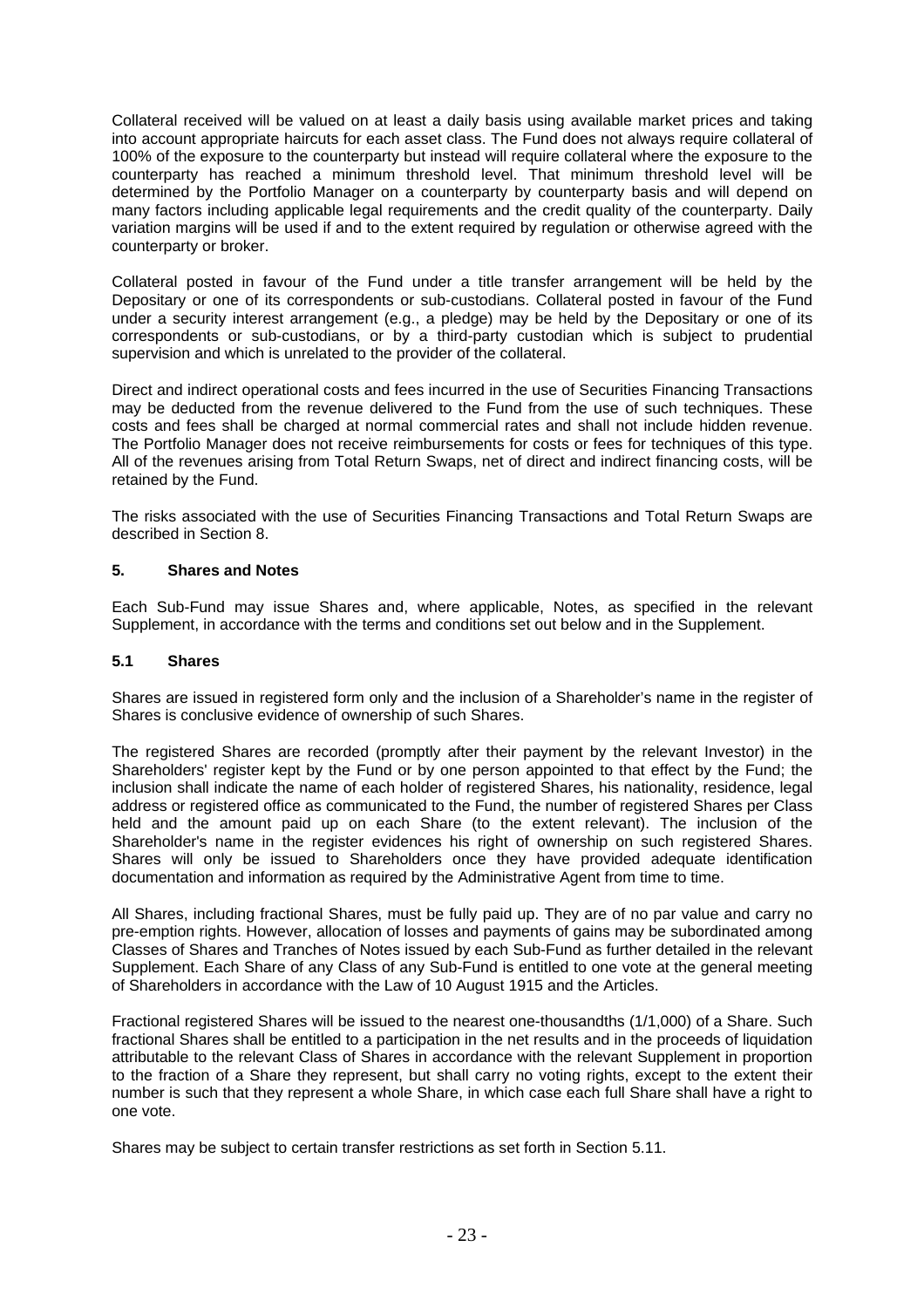The Fund may offer different Classes in each Sub-Fund, which may carry different rights and obligations, *inter alia*, with regard to their denomination and hedging arrangements, distribution policy, their allocation of losses, their fee structure, their minimum initial subscription and holding amounts or their target investors. The details of the various Classes are set out in the relevant Supplement. The Board may, at any time and at its discretion, decide to launch additional Classes the features of which may differ from those of the existing Classes and, in such case, this Issue Document will be updated accordingly.

Investors should note however that some Sub-Funds and/or Classes may not be available to all Investors. The Board further reserves the right to offer only one or more Classes for subscription to a certain group of potential Investors, for instance Investors in any particular jurisdiction in order to conform to local law, customs or business practice or for fiscal or any other reason.

The amounts invested in the different Classes of Shares in each Sub-Fund are themselves invested in a common underlying portfolio of Investments. Shareholders of the same Class will be treated pro rata to the number of Shares held by them in the relevant Class.

The Fund may issue successive series or sub-classes of Classes of Shares, inter alia with different initial maturities, with different terms and conditions and with different dividend and capital distribution ranking inter se, in which case the characteristics thereof will be set out in the relevant Supplement.

Where a Class of Shares has been issued in series or sub-classes, a reference to such Class of Shares in this Issue Document shall be deemed to be a reference to each such series or sub-class, as the context requires.

## **5.2 Notes**

The Board may decide to issue Notes in respect of each Sub-Fund. Such Notes will be issued under registered form only.

The registered Notes are recorded in a register kept by the Fund or by one person appointed to that effect by the Fund. The record in the register shall indicate the name of each holder of registered Notes, its nationality, residence, legal address or registered office as communicated to the Fund, the number of registered Notes held and the amount paid up on each Note (to the extent relevant). The inclusion of the Noteholder's name in the register evidences its right of ownership on such registered Notes. Notes will only be issued to Noteholders once they have provided adequate identification documentation and information as required by the Administrative Agent from time to time.

The Board may decide to issue Notes in the form of subordinated Notes ("**Subordinated Notes**") and senior Notes ("**Senior Notes**") in respect of each Sub-Fund, in accordance with the terms and conditions as further described in the relevant Supplement.

The Board may decide to sub-divide a Tranche of Notes of a specific Sub-Fund in successive series, inter alia with different initial maturities and with different terms and conditions, in which case the characteristics thereof will be set out in the relevant Supplement. Where Notes of a Tranche have been issued in series, a reference to such Tranche in this Issue Document shall be deemed to be a reference to each such series, as the context requires.

#### **5.3 Closings**

The Initial Closing Date will be specified for each Sub-Fund in the relevant Supplement. Unless otherwise specified in a Supplement, additional Closings may be organised at the Board's discretion upon receiving additional Commitment Agreements and/or Subscription Forms from Investors and upon the Portfolio Manager identifying new investment opportunities.

Before or at each Closing, the relevant Investors will:

1) commit to subscribe for Shares of a certain Class and/or Notes of a certain Tranche issued by a Sub-Fund, by entering into a Commitment Agreement; and/or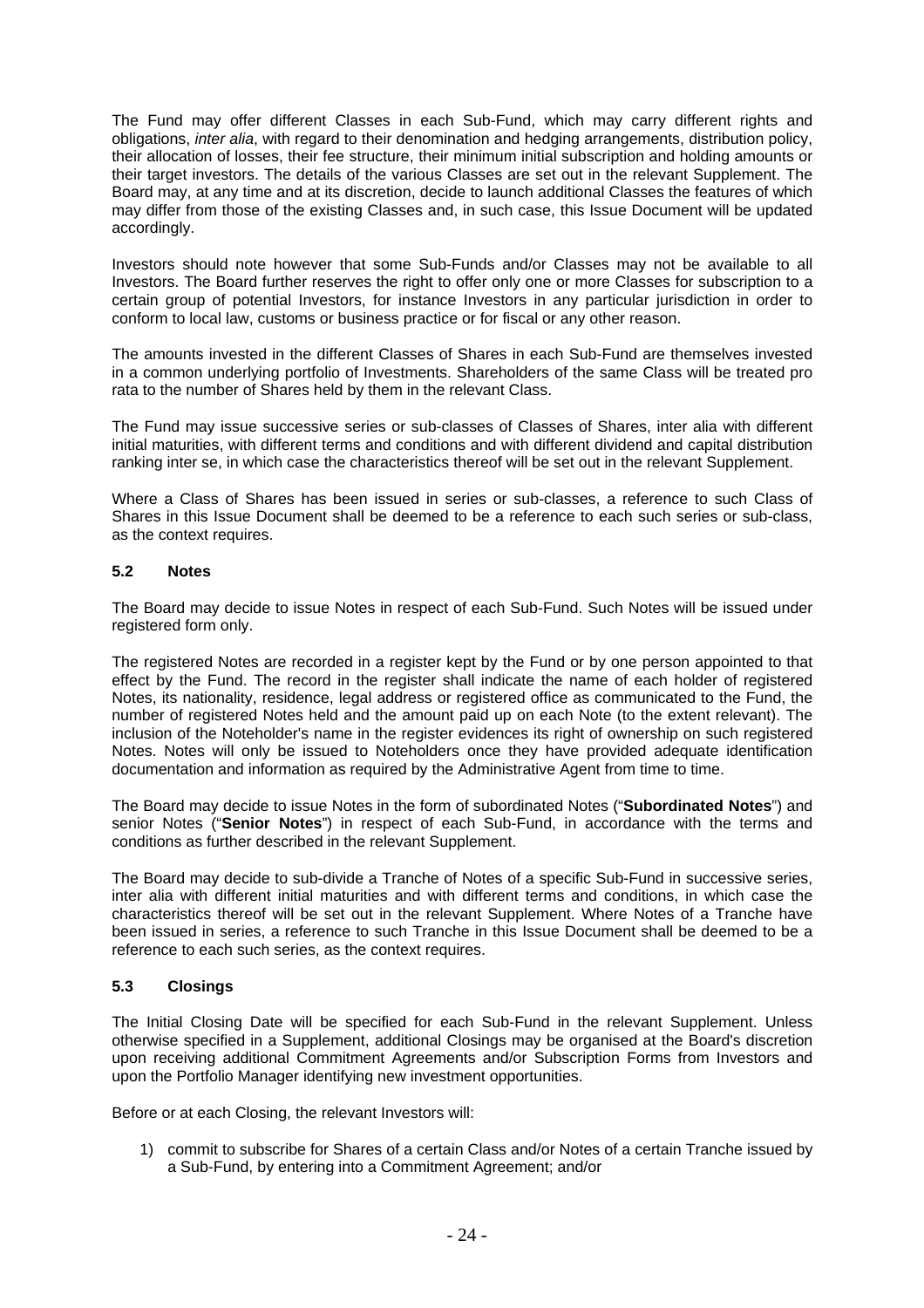2) directly subscribe for Shares of a certain Class and/or Notes of a certain Tranche issued by a Sub-Fund, by executing a Subscription Form.

The Board has full discretion to accept any Commitment Agreement(s) or Subscription Form(s) for new Shares or Notes of a specific Sub-Fund or Class and to issue Subscription Requests to Investors having entered into a Commitment Agreement for a specific Sub-Fund or Class. When accepting Subscription Forms and/or issuing Subscription Requests for a specific Sub-Fund or Class or Notes, the Board shall, besides – where applicable – the Investor Protection Levels and the relevant maturity as set forth in the Commitment Agreements or Subscription Forms, take into account the Sub-Fund's overall financing structure and its profitability, taking into consideration, as the case may be, *inter alia* the applicable interest rate, Target Dividend and maturity of the Shares or Notes issued and to be issued.

## **5.4 Issue price**

The issue price of Shares is set out for each applicable Class of Shares in the relevant Supplement. No Shares of any Class will be issued during any period when the determination of the Net Asset Value of the relevant Class in a particular Sub-Fund is suspended as described in Section 10.5.

Notes will be subscribed either based on their relevant nominal value or with a discount as the case may be, as further detailed in the relevant Supplement.

### **5.5 Subscription procedure**

Subscriptions for Shares or Notes may be made through a Commitment Agreement or a Subscription Form, as may be further specified for each Sub-Fund in the Supplement.

Investors having entered into a Commitment Agreement will subscribe to and pay the corresponding amount for Shares or Notes, pursuant to the terms and conditions of such Commitment Agreement, for the requested amount, upon receiving a Subscription Request sent by the Board at least fifteen (15) Business Days in advance of the Payment Date.

Investors' Commitments to subscribe for Shares or Notes under the Commitment Agreement may be drawn down and paid to the relevant Sub-Fund during a Commitment Period, depending on the Sub-Fund concerned, as further detailed in the relevant Supplement. If at the end of the Commitment Period (if any) of any Investor, its Commitment toward any Sub-Fund has not been totally drawn down by the Fund, this Investor will be released from any further obligation with respect to its undrawn Commitment to such Sub-Fund, except to the extent otherwise provided in the relevant Supplement, subject to any sum due by a Defaulting Investors under Section 5.6 below.

Subscription of Shares or Notes (as applicable) through a Subscription Form will be validly made upon (i) the potential new Investor (as applicable) filling in and signing a Subscription Form; and (ii) acceptance of the new Investor (as applicable) by the Board and by the Administrative Agent.

Commitment Agreements or Subscription Forms, both duly executed by an Investor, must be received by the Administrative Agent at least five (5) Business Days before the relevant Closing. Commitment Agreements and Subscription Forms received after such date but before the relevant Closing may be accepted and dealt with by the Board at its discretion.

Payment of the subscription price for the Shares and Notes subscribed must be received by the Fund on or before the relevant Payment Date.

As far as permitted under Luxembourg laws and regulations, each Investor acknowledges that the Commitment Agreements and/or Subscription Forms entered into by the Fund with other Investors may, even if they provide for substantially similar provisions, contain some different terms and conditions.

The Fund may decide to cancel the launch of a Sub-Fund or Share Class before the relevant Closing Date where that Sub-Fund or Share Class has not reached the minimum or expected level of assets under management for such Sub-Fund or Share Class to be operated in an economically efficient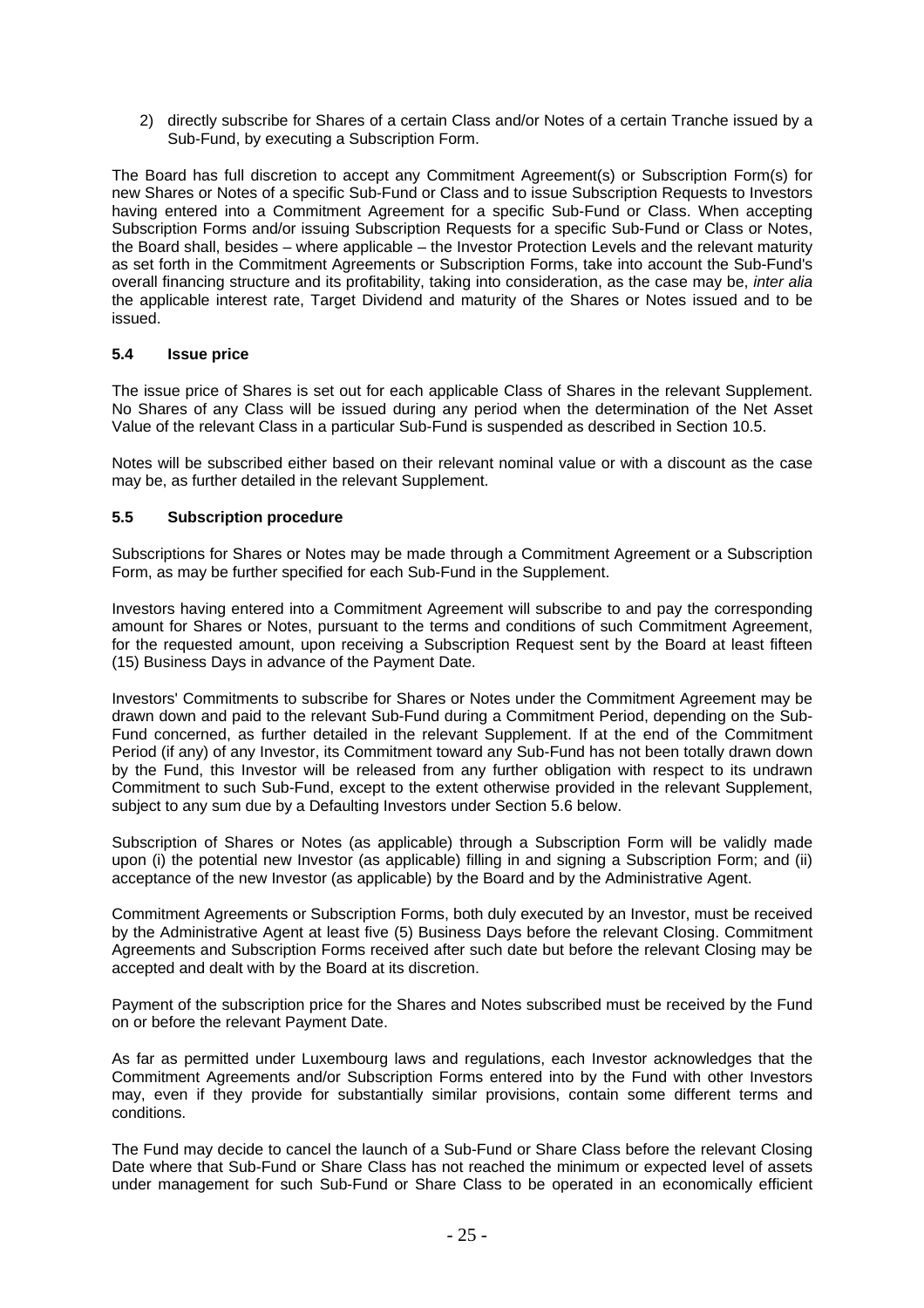manner. In such event, applications for subscription will be refused and subscription proceeds previously received by the Fund will be returned to the applicant.

The subscription for Shares may be subject to a minimum initial subscription amount and/or additional subscription amount, as may be specified for each Share Class in the Supplement, where applicable. The Board may reject any application for subscription for or conversion into Shares of a Share Class which does not meet the applicable minimum initial subscription amount or additional subscription amount for that Share Class, if any.

#### **5.6 Defaulting Investors**

If an Investor fails to make its full payment for Shares or Notes of a relevant Class in a specific Sub-Fund following a Subscription Request pursuant to a Commitment Agreement or pursuant to a Subscription Form duly accepted by the Board and the Administrative Agent, the Board is, to the extent applicable, empowered to declare such Investor a Defaulting Investor with the following consequences:

- 1) set-off against sums otherwise payable to the Defaulting Investor the amounts owned by the Defaulting Investor and such Defaulting Investor shall have no right to receive payments;
- 2) claim interest on the unpaid amount at the rate of 6 Months LIBOR plus twelve percent (12%) per annum from the date upon which such amount became due until the actual date of payment thereof;
- 3) be liable for a penalty payment to the Fund equal to fifteen percent (15%) of his unpaid amount; and
- 4) indemnifies the Fund for any damages, fees and expenses, including, without limitation, attorney's fees or sales commissions, incurred as a result of the default

until the relevant sums due by the Defaulting Investor have been fully paid. Moreover, the Board may take any of the following actions:

- 1) reduce or terminate the Defaulting Investor's outstanding Commitment; and
- 2) proceed with a compulsory redemption of the Shares or Notes of the Defaulting Investor (the "**Default Redeemable Shares" or "Default Redeemable Notes**") in accordance with the following rules and procedures:
	- a) the Fund will send a notice (hereinafter called the "**Redemption Notice**") to the Defaulting Investor; the Redemption Notice shall specify the Default Redeemable Shares or Notes to be redeemed, the price to be paid, the date of the redemption and place where the redemption price shall be payable. The Redemption Notice may be sent to the Defaulting Investor by registered mail to its last known address. From the close of business of the day specified in the Redemption Notice, the Defaulting Investor shall cease to be the owner of the Default Redeemable Shares or Notes; and
	- b) the redemption price per Default Redeemable Share or Note will be equal to seventy-five percent (75%) of (x) for Shares, the lower of (i) of the Net Asset Value of Shares as of the relevant redemption date and (ii) the Subscription Price of such Default Redeemable Shares, or (y) for Notes, the nominal value of Notes. The abovementioned redemption price will be payable as provided for in the relevant Supplement.
- 3) in addition to the compulsory redemption mechanism foreseen intend 2) above, each Investor agrees, for the benefit of the Fund and of the other (non-defaulting) Investors and for the case that it is declared a Defaulting Investor, to an irrevocable promise to sell (*promesse unilatérale de vente*) all or part of its Shares or Notes (as registered in the register of Investors) to any of the other Investors of the Sub-Fund, at a price per Share or Note equal to seventy five percent (75%) of the (x) lower of (i) the Net Asset Value of such Shares on the relevant transfer date and (ii) the Subscription Price of such Shares or (y) the nominal value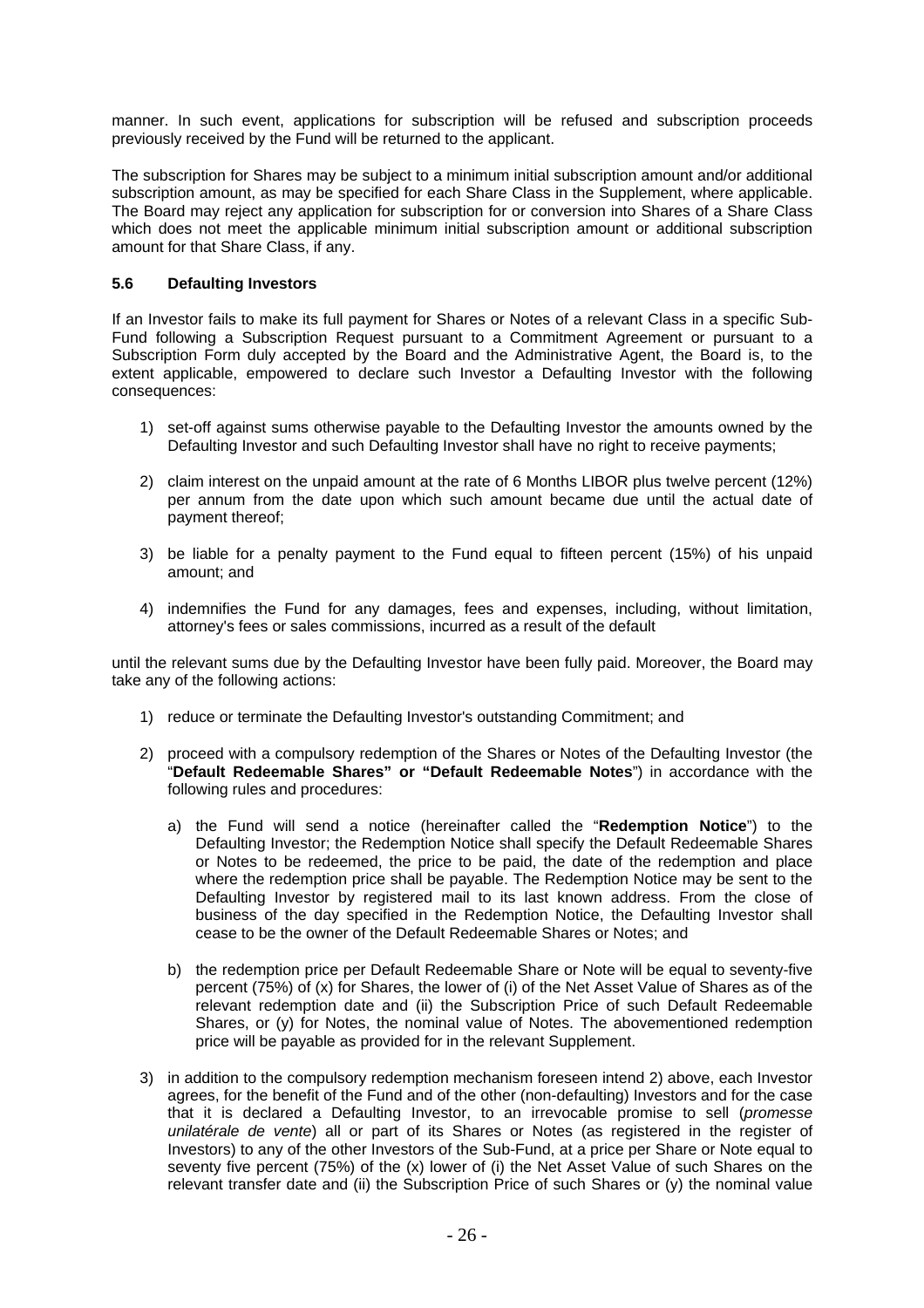of Notes, less any amount or interests payable by the Defaulting Investor, provided that the transferee will be required to pay such amounts and interests without delay to the relevant Sub-Fund. The sale process shall be brought to completion in accordance with the following procedure:

- a) the Fund shall send a written notice of such default to the non-defaulting Investors (each a "**Non-Defaulting Investor**"), and each Non-Defaulting Investor shall then confirm in writing, by registered mail or facsimile, to the Defaulting Investor and to the Fund, within ten (10) Business Days following the date of the notification received from the Fund, their acceptance, or their refusal, to purchase such number of Shares or Notes as indicated in the relevant acceptance confirmation;
- b) the sale shall be completed, and reflected as such by the Fund in the register of Shareholders or Noteholders (as relevant) of the Fund, in proportion to the number of Shares or Notes held by each of the Non-Defaulting Investors confirming their acceptance to purchase the Shares or Notes from the Defaulting Investor. It being agreed and understood that by not confirming its (their) acceptance of the purchase, the relevant refusing Investor(s) transfer(s) to the other Investors, its (their) rights to acquire the Shares or Notes for the proportion of Shares or Notes which will not be acquired by such Investor(s);
- c) the Investors agree that their acceptance to purchase such number of Shares or Notes as indicated in the acceptance confirmation shall necessarily imply that the relevant parties or assignee thereof automatically and irrevocably fully and completely assume their pro rata share of the outstanding Commitment of the Defaulting Investor that remain outstanding towards the Sub-Fund on the relevant transfer date;
- d) if not all of the Shares or Notes are purchased by the Non-Defaulting Investors, then the Board may propose any third party to purchase all the Shares or Notes at an amount equal to seventy five percent (75%) of the Net Asset Value on the transfer date of Default Redeemable Shares or the nominal value of Default Redeemable Notes.

The Board may decide on other solutions as far as legally allowed if it believes such solutions to be more adequate to the situation. The Board may, in its discretion but having regard to the interests of the other Investors, waive any of these remedies against a Defaulting Investor.

#### **5.7 Restriction of ownership of Shares or Notes**

Shares and Notes are available only to Eligible Investors. Any person not qualifying as an Eligible Investor will be considered as a Prohibited Person. In particular, the Fund has decided that U.S. Persons will be considered as Prohibited Persons, unless otherwise provided in a Supplement. By signing a Subscription Form or Commitment Agreement, an applicant will certify, represent, warrant and agree that it is not a U.S. Person or that the Shares applied for are not being acquired directly or indirectly by, on behalf or for the account or benefit of, a U.S. Person, unless otherwise permitted for a particular Sub-Fund, as specified in the relevant Supplement.

The Fund reserves the right to (i) refuse all or part of a subscription or commitment for Shares or Notes; and/or (ii) decline to accept the vote of any Prohibited Person at any meeting of Shareholders or Noteholders of the Fund; and/or (iii) require the sale or compulsorily redemption, at any time, of Shares or Notes held by a Shareholder or Noteholder who ceases to be or is found not to be an Eligible Investor, in accordance with the provisions of this Issue Document and the Articles.

Furthermore, the Fund will refuse to give effect to any transfer or assignment of Shares or Notes to the extent that such transfer or assignment would result in a Prohibited Investor becoming a Shareholder or a Noteholder of the Fund. For the avoidance of doubt, transfers of Listed Shares to a Prohibited Person are not able to be cancelled by the Fund, nor can the Fund disregard any such transfers based on the above ownership restrictions. The holding at any time of any Shares by a Prohibited Person may however result in the compulsory sale or redemption of such Shares in accordance with the provisions of this Issue Document and the Articles.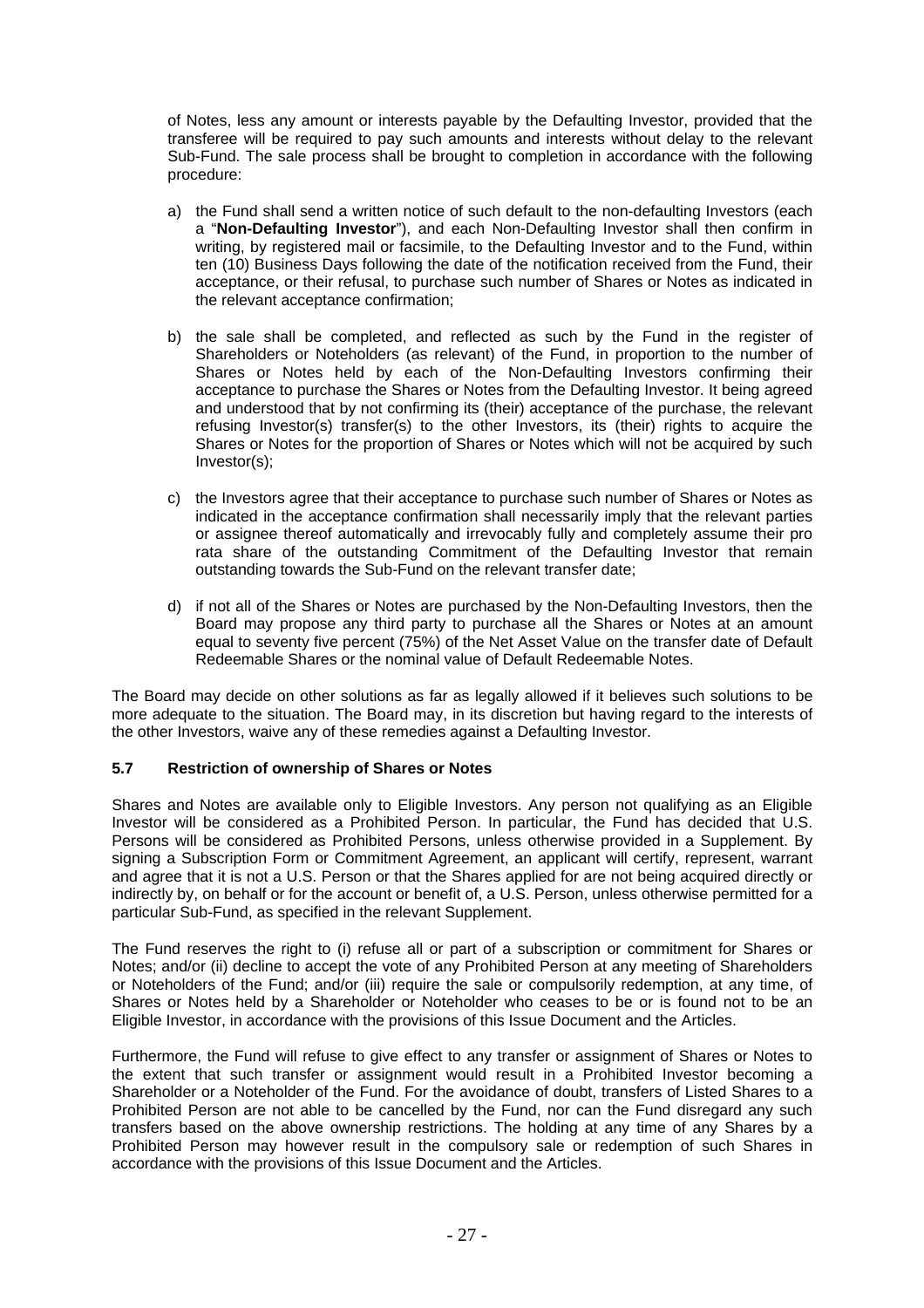## **5.8 Contributions-in-kind**

If and to the extent specified for a Sub-Fund in the applicable Supplement, the Fund may agree to issue Shares as consideration for a contribution-in-kind of securities or other assets, provided that such securities or other assets comply with the Investment Objective, Investment Policy and Investment Guidelines of the relevant Sub-Fund and are in compliance with the conditions set forth by Luxembourg law. In particular, any such contribution in kind will be valued in a report established by an auditor qualifying as a "*réviseur d'entreprises agréé*" to the extent required by Luxembourg laws and regulations. Any costs incurred in connection with a contribution-in-kind shall be borne by the relevant incoming Shareholders.

## **5.9 Redemption of Shares and Notes**

The terms applicable to the redemption of Shares and Notes within a specific Sub-Fund are set out in the relevant Supplement. In particular, the Directors shall determine whether or not Shareholders or Noteholders of any particular Class of Shares and/or Tranche of Notes may request the redemption of all or part of their Shares or Notes by the Fund, within the limits provided by law and the Articles. The terms and procedures applicable to any such redemption, if applicable, will be set out in the relevant Supplement.

Unless otherwise specified in a Supplement for a Sub-Fund, the Board may at its discretion compulsorily redeem Shares or prepay Notes:

- 1) if an Investor has materially violated any provisions of the Issue Document, the Articles, the Commitment Agreement or the Subscription Form or any other document signed by the Fund binding upon it, including if the Investor ceases to be or is found not to be an Eligible Investor;
- 2) without prejudice to the provisions on Defaulting Investors, if such Investor is in default in respect of any payment obligation arising under the abovementioned documents; and
- 3) in any other circumstances where the Board reasonably determines that such Investor's continued ownership would either be detrimental to the interests of the existing Shareholders or Noteholders or would result in the Fund and/or the respective Investor being in noncompliance with laws, regulations and investment guidelines applicable to it.

In case of compulsory redemption of Shares, the redemption price will be equal to the Net Asset Value of such Shares as of the redemption date, plus any accrued and unpaid Target Dividends and complementary dividends, less a discount of up to 25% of the redemption price otherwise payable to the Shareholder, to be determined by the Board in its reasonable discretion, as compensation to the Fund. Payment of the redemption price will be made by the Fund or its agents not later than thirty (30) Business Days after the redemption date depending on the available cash in the Fund. If no cash is available within thirty (30) Business Days, such payment shall be made to such Shareholder when the Fund has sufficient cash available. In the event that the Net Asset Value of any Class calculated in accordance with this Issue Document and the relevant Supplement as of the redemption date is equal or inferior to zero euros, (EUR 0.00) the Board will redeem the Shares of the relevant Class held by such Shareholder for a global redemption price of one euro (EUR 1.00). In the case of future recoveries of Investments that were previously written down, the Shareholder shall have no claims to those recovered assets.

In case of compulsory redemption of Notes, the redemption price will be equal to the nominal value of the Notes remaining outstanding plus accrued interest for such Notes as of the redemption date, less a discount of up to 25% of the redemption price otherwise payable to the Noteholder, to be determined by the Board in its reasonable discretion, as compensation to the Fund. Payment of the redemption price will be made by the Fund or its agents not later than thirty (30) Business Days after the redemption date depending on the available cash in the Fund. If no cash is available within thirty (30) Business Days, such payment shall be made to such Noteholder when the Fund has sufficient cash available.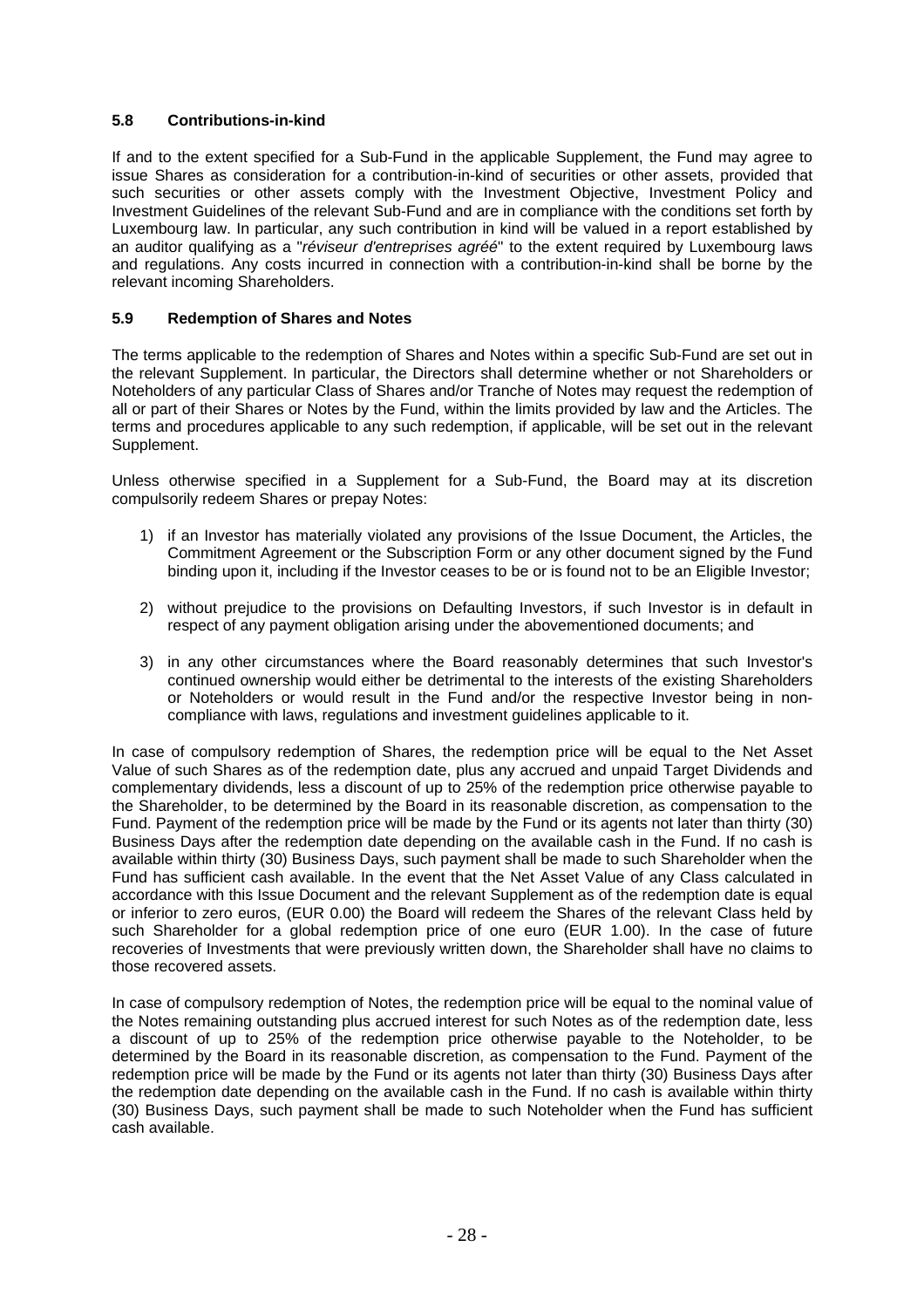Payment for such Shares or Notes will be made in the relevant Reference Currency or in any freely convertible currency specified by the Shareholder or the Noteholder. In the last case, any conversion cost shall be borne by the relevant Shareholder or Noteholder.

Unless otherwise provided for in the relevant Supplement for a Sub-Fund, Shares shall not be redeemable at the request of the Shareholders before the liquidation of the relevant Sub-Fund.

## **5.10 Conversion of Shares**

Shareholders are not entitled to request the conversion of the Shares they hold into another Sub-Fund or Class of Shares, save as otherwise agreed by the Board. The Fund may allow conversion of Shares into another Sub-Fund or Class of Shares subject to compliance with all relevant provisions of the Issue Document, including the Investor Protection Levels detailed in the relevant Supplement, where applicable.

## **5.11 Transfer or assignment of Shares or Notes**

Subject to any transfer restrictions stated herein and in the Articles, Shares and Notes are freely negotiable, transferable and assignable to other Eligible Investors.

Shareholders or Noteholders wishing to transfer or assign some or all of the Shares or Notes registered in their names should submit to the Administrative Agent a standard transfer form duly signed by the purchaser or transferee and the seller or transferor. In addition a purchaser or assignee of Shares must be an Eligible Investor.

In principle, undrawn Commitments to subscribe for Shares or Notes under a Commitment Agreement cannot be transferred unless approved by the Board.

## **5.12 Listing of certain Classes of Shares**

For certain Classes of Shares in certain Sub-Funds, an application may be made for admission to the official list and to trading on the Euro MTF market of the Luxembourg Stock Exchange or any other stock exchange or market determined by the Board, as specified in the relevant Supplement where applicable (the "**Listed Shares**").

The Listed Shares will be eligible for clearing and settlement through one or more clearing systems approved by the applicable exchange. The ISIN Code allocated to the Listed Shares will be included in the relevant Supplement and/or available from the Administrative Agent.

Although the Listed Shares are required to be freely negotiable and transferable on the exchange upon their admission to trading thereon (and trades registered thereon may not be cancelled by the Fund), the restrictions on ownership, as set out in this this Issue Document and the Articles, will nevertheless apply to any Investor to whom Listed Shares are transferred on the exchange. The holding at any time of any Listed Shares by an Investor who does not satisfy the restrictions on ownership may result in the required sale or compulsory redemption of such Listed Shares by the Fund.

For the avoidance of doubt, only fully paid up and issued Listed Shares may be listed on an exchange, and Commitments will neither be listed nor traded on any exchange.

With respect to Listed Shares, the Fund requires any natural person or legal entity acquiring Listed Shares in any Sub-Fund, directly or indirectly, to notify the Fund promptly upon the acquisition or disposal of such Listed Shares if, as a result, the holding of such Shareholder in such Sub-Fund becomes higher or lower than 10%, 20%, 1/3, 50% and 2/3 of the total voting rights in the Sub-Fund, as published on https://www.amundi.lu/professional. By acquiring Listed Shares, each Shareholder agrees to make such notification to the Fund and further agrees that the Fund will inform any of its other Shareholders who request such information of such Shareholder's holding, identity and registered address or domicile. The acquisition and holding of Listed Shares is restricted to Shareholders who agree on the above.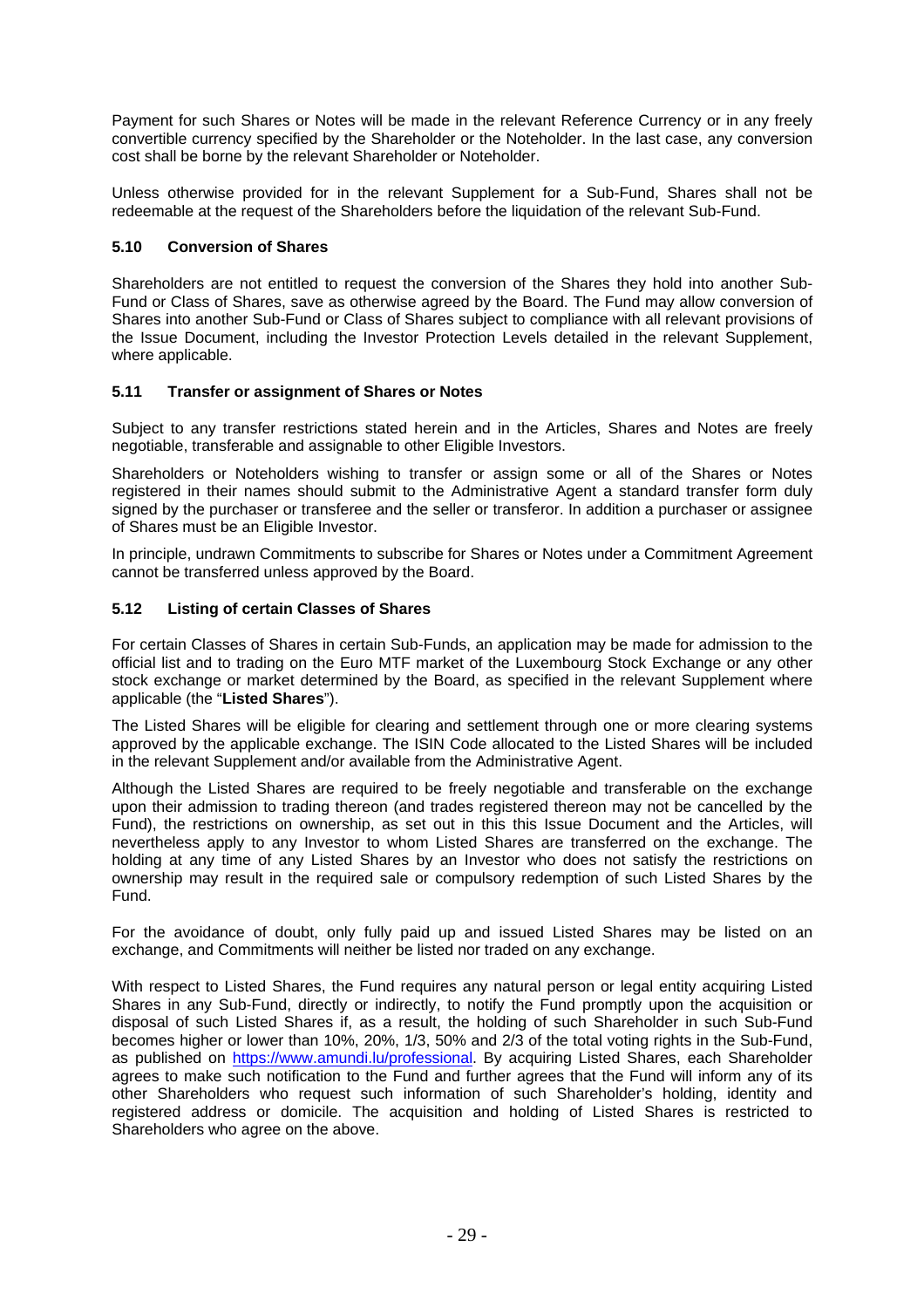## **6. Allocation of gains, losses and income; Payment waterfall**

The allocation of gains, losses and income between the various Classes of Shares and/or Tranches of Notes for each Sub-Fund, as well as the corresponding cash payments, is described in the relevant Supplement.

## **7. Management and administration**

## **7.1 Board of Directors**

The Board shall have the ultimate responsibility in respect of the overall management of the Fund and its Sub-Fund(s) and will determine the Investment Objective, Investment Policy and Investment Guidelines including the investment restrictions, applicable to such Sub-Fund(s) and the course of conduct of the management and business affairs of the Fund, in compliance with the Articles, the Issue Document and applicable laws and regulations. It shall have the broadest powers to act in any circumstances on behalf of the Fund, subject to the powers expressly assigned by law or the Articles to the general meeting of Shareholders.

The Board shall be comprised of not less than three (3) members and maximum five (5) members, who need not be Shareholders of the Fund. The Directors in office at the date of this Issue Document are listed in the Directory. Subject to the approval of any new Director by the CSSF, the Directors shall be elected by the Shareholders at a general meeting of Shareholders in accordance with the provisions of the Articles, as summarised below.

The Directors have been initially selected and appointed by the founding Shareholder of the Fund. The composition of the Board was subsequently changed in accordance with the below rules on 28 November 2018 following the related regulatory approvals.

The general meeting of Shareholders has elected the Directors as follows:

- 1) one Director from a list of candidates submitted by the largest holder (by number of Shares across all Sub-Funds) of Senior Class Shares (or where more than one holder of such Shares individually holds the largest holding of such Shares (by number of Shares across all Sub-Funds), such holders shall jointly propose one Director);
- 2) one Director from a list of candidates submitted by the largest holder (by number of Shares across all Sub-Funds) of Mezzanine Class Shares (or where more than one holder of such Shares individually holds the largest holding of such Shares (by number of Shares across all Sub-Funds), such holders shall jointly propose one Director);
- 3) one Director from a list of candidates submitted by the largest holder (by number of Shares across all Sub-Funds) of Junior Class Shares (or where more than one holder of such Shares individually holds the largest holding of such Shares (by number of Shares across all Sub-Funds), such holders shall jointly propose one Director);
- 4) one Director representing the AIFM from a list of candidates submitted by the holder of the Management Shares; and
- 5) one Independent Director from a list of candidates submitted by the holder of the Management Shares.

In the circumstances described under items 1) to 3) above, where more than one holder of Senior Class Shares, Mezzanine Class Shares or Junior Class Shares, as applicable, have each an equal number of Shares representing the largest holding of Shares in the relevant Class, the Fund shall notify each such Shareholder that it has the right to agree on a proposed candidate jointly with the other Shareholders holding the same number Shares. If the largest Shareholders of a Class have not submitted a joint candidate within one month of the notification, then the candidate, if any, submitted by a majority of such largest Shareholders (each of them having one vote for this purpose) will be deemed to be the candidate submitted for the entire Class; if no such candidate has been submitted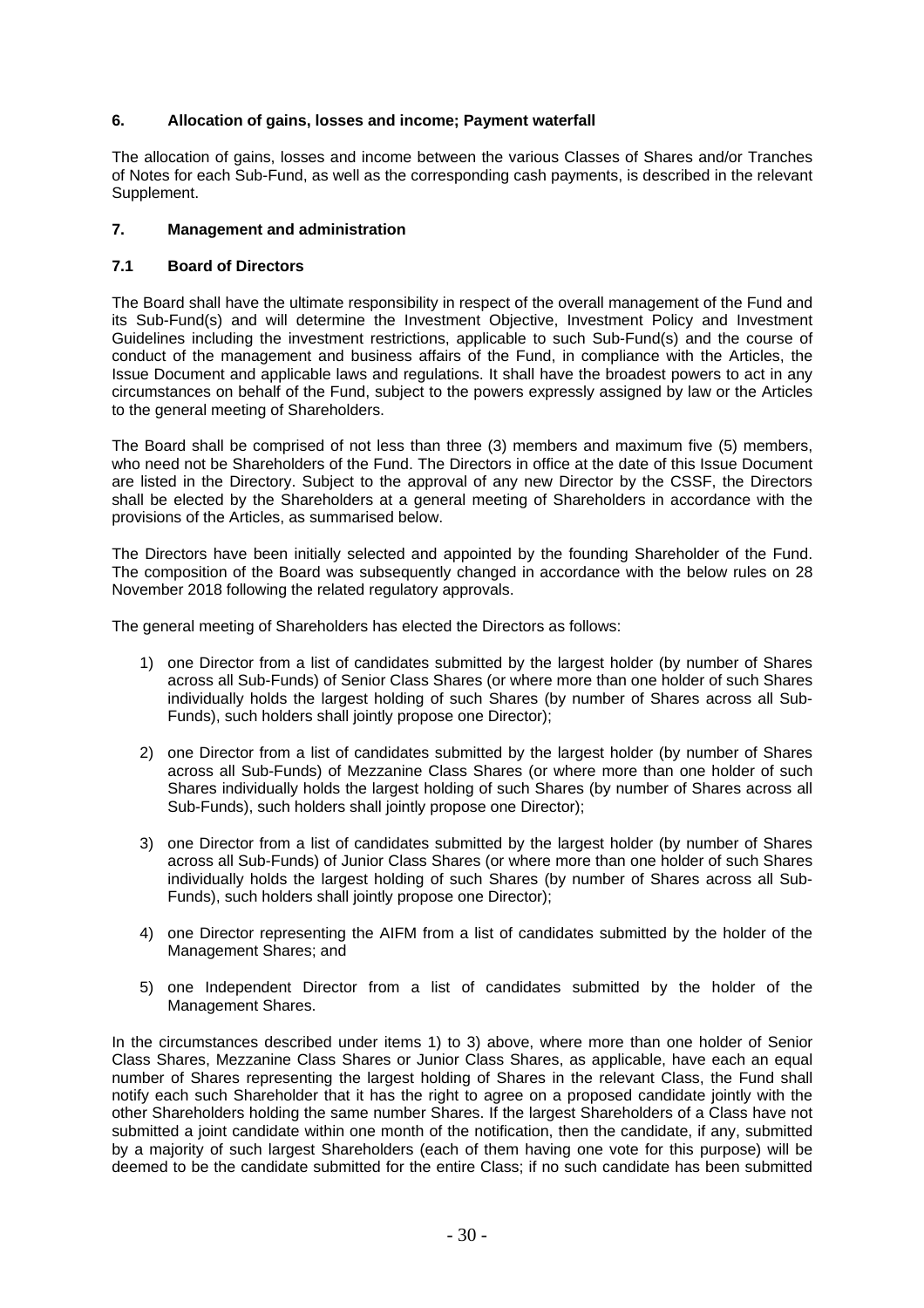by the Shareholders, the holder of the Management Shares will submit a candidate for the relevant Class, who will meet the criteria to qualify as an Independent Director.

If and for as long as Amundi or any of its Affiliates are Shareholders in any Class, Amundi and its Affiliates will waive any rights they may have to submit candidate Directors in accordance with the rules described under items 1) to 3) above, which will apply as if Amundi and its Affiliates did not hold any Shares in the relevant Class. For the avoidance of doubt, this waiver shall not affect the rights of the holder of the Management Shares to submit candidates under items 4) and 5) above.

The Directors appointed, as well as the candidates submitted in accordance with the above, shall be of sufficiently good repute and must be sufficiently experienced. The appointment of the Directors will be subject to the prior approval of the CSSF.

The Directors shall be appointed by the general meeting of Shareholders for a fixed term of office of six (6) years. Directors may be reappointed, subject to the appointment rules set out above.

Any Director may be removed with or without cause or be replaced at any time by an Ordinary General Meeting Resolution. Any replacement Director will be proposed by the person or persons who proposed the original Director pursuant to the appointment rules set out above.

Unless otherwise provided for in the Articles and subject to other relevant Sections of this Issue Document, resolutions of the Board adopted at a Board meeting are taken by a simple majority vote of the Directors present at the meeting, without prejudice to certain conflicts of interest provisions under Section 11 of this Issue Document. The Directors will benefit from a D&O insurance policy as is customary for an investment fund of this type. The cost of such policy will be borne by the Fund.

## **7.2 AIFM**

The Fund has appointed Amundi Luxembourg S.A. as its alternative investment fund manager in accordance with the provisions of the 2007 Law and the AIFM Law pursuant to the Management Agreement.

Amundi Luxembourg S.A. is a *société anonyme* incorporated under the laws of Luxembourg. It is authorised and regulated by the CSSF in Luxembourg under the AIFM Law. Its main business activity is to fulfil the functions of AIFM for the Fund and other funds as required under the AIFMD and to provide investment management expertise.

The relationship between the Fund and the AIFM is subject to the terms of the Management Agreement. Under the terms of the Management Agreement, the AIFM is responsible for the portfolio and risk management of the Fund as well as the marketing of the Shares, subject to the overall supervision of the Board. This includes in particular the monitoring of the investment policy, investment strategies and performance, as well as risk management, liquidity management, valuation of assets, management of conflicts of interest, supervision of delegates, financial control, internal audit, complaints handling, recordkeeping and reporting. The AIFM has authority to act on behalf of the Fund within its function.

The AIFM is expected to delegate the portfolio management function for each Sub-Fund to a Portfolio Manager, as further specified below. Without limitation, it is expected that the AIFM will perform itself, without delegation, the risk management and valuation functions.

Amundi Luxembourg S.A. will also act as Domiciliation Agent of the Fund pursuant to a Domiciliation Agreement.

As previously described in Section 3, it is intended that Amundi Luxembourg S.A. will be replaced by the JV-AIFM. The appointment of the JV-AIFM shall not require any Investors approval provided that (i) no additional costs are or will be borne by the Fund as a result of such replacement, (ii) the fee structure as described in this Issue Document is not changed as a result of the appointment of the JV-AIFM, (iii) the terms of the agreement with the JV AIFM are materially equivalent to those of the AIFM Agreement and (iv) the changes and amendments to this Issue Document (and any other document of the Fund) are strictly limited to those changes which are advised by the Fund's Luxembourg legal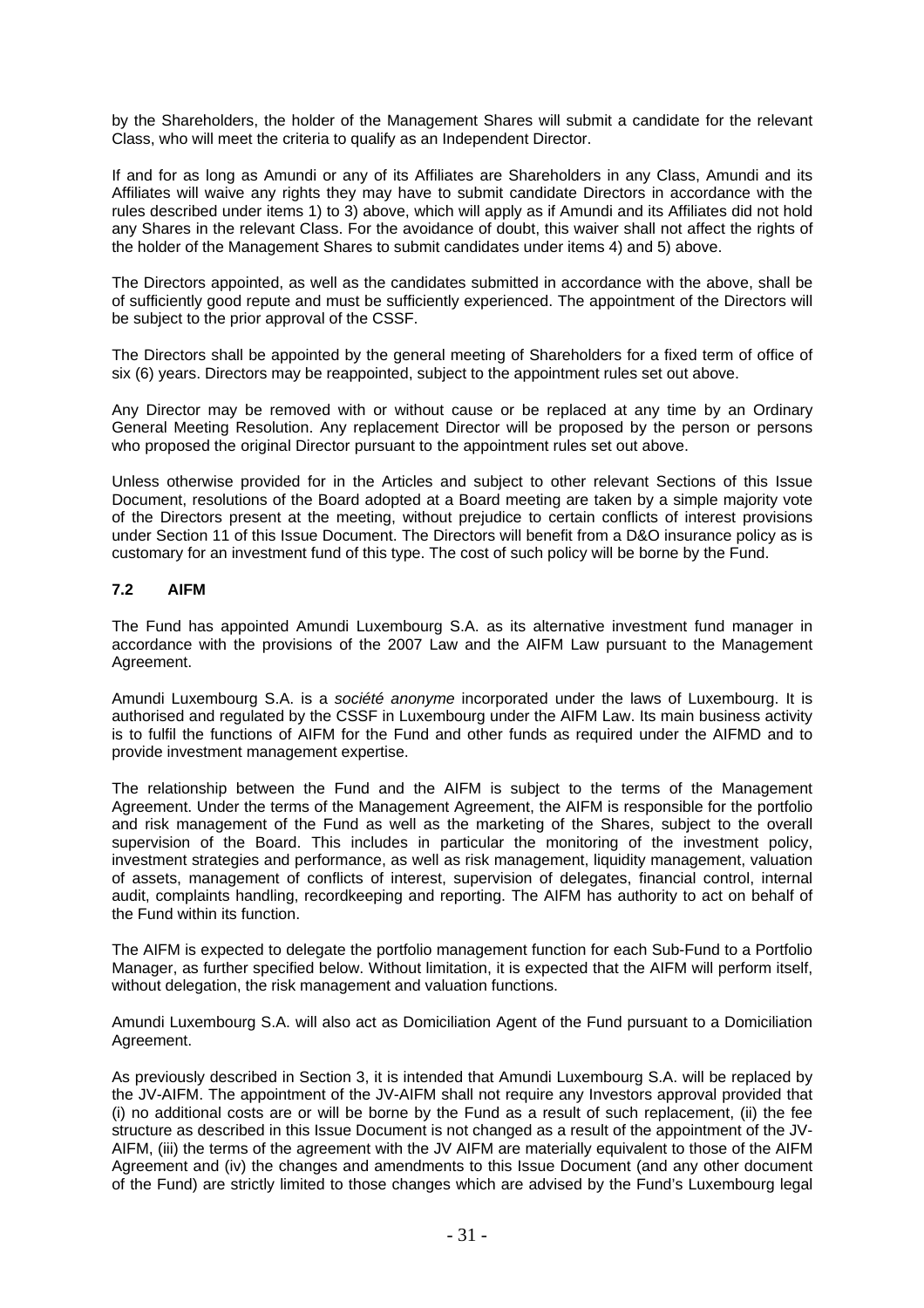counsel as being necessary for purpose of implementing the replacement. The Fund will not bear the costs of the AIFM replacement process.

Under the terms of the Management Agreement, the AIFM shall act honestly, and in conducting the activities covered by the Management Agreement, shall exercise the standard of care, skill and diligence of a prudent professional appointed AIFM providing similar services. The AIFM shall not be liable to the Fund or otherwise for any error of judgement or for any loss suffered by the Fund or any of its shareholders in connection with the subject matter of the Management Agreement, except as consequence of (i) bad faith, gross negligence, or wilful misconduct on its part, the part of its officers, directors and employees or on the part of any entity to whom it has delegated functions, or (ii) any action or omission constituting a Cause except within the meaning of item (v) of the definition of Cause and, unless expressly specified in this Issue Document, item (vi) of the definition of Cause. The AIFM shall not be under any liability on account of anything done or suffered by it in good faith in accordance with instruction given by or on behalf of the Fund or the Board, except as consequence of (i) bad faith, gross negligence, or wilful misconduct on its part, the part of its officers, directors and employees or on the part of any entity to whom it has delegated functions, or (ii) any action or omission constituting a Cause, except within the meaning of item (v) of the definition of Cause and, unless expressly specified in this Issue Document, item (vi) of the definition of Cause. The Management Agreement further provides that the parties will not be regarded as being in breach of such agreement, or otherwise liable, by reason of any delay in performance, or non-performance, of any obligation thereunder to the extent that the same is due to any event of "*force majeure*" within the meaning of Luxembourg law.

Amundi Luxembourg S.A. shall make sure to have additional own funds which are appropriate to cover potential liability risks arising from professional negligence.

The AIFM may be removed (other than for the purposes of its replacement by the JV-AIFM) and the Management Agreement may be terminated with immediate effect by the Fund either for Cause or without Cause in accordance with the terms of the Management Agreement and this Issue Document.

The Fund will remove the AIFM and terminate the Management Agreement without Cause, upon resolution to that effect by Special Shareholders Consent.

Upon the occurrence of a Cause Event, the Board or any Shareholder(s) representing at least 10% of the Shares or 10% of the Junior Class Shares will be entitled to call a vote from the Shareholder(s) for removal for Cause of the AIFM. The decision to remove the AIFM for Cause must be adopted by the Fund if Shareholders have so resolved through an Ordinary Shareholders Consent.

If and for as long as Amundi or any of its Affiliates are Shareholders in any Class, Amundi and its Affiliates will waive any rights they may have to vote on the removal of the AIFM, with or without Cause, in accordance with the rules described above, which will apply as if Amundi and its Affiliates did not hold any Shares. Moreover, if and when the JV-AIFM is appointed, for as long as IFC or any of its Affiliates are shareholders in the JV-AIFM, IFC and its Affiliates will waive any rights they may have to vote on the removal of the JV-AIFM, with or without Cause, in accordance with the rules described above, which will apply as if IFC and its Affiliates did not hold any Shares. Accordingly, the definitions of Ordinary and Special Shareholders Consent shall be adjusted to take into effect such waivers.

The removal of the AIFM will have the following effects immediately upon the decision of the Shareholders:

- 1) the AIFM will only be authorised to carry out administration tasks and take decisions for the purpose of protecting the interests of the Fund, up to the date of the effective replacement of the AIFM or the Fund's liquidation;
- 2) the AIFM shall cease being entitled to the Management Fee and the Administration Fee immediately upon a resolution of the Shareholders to remove the AIFM (and whether such resolution is in relation to a removal for Cause or not); and
- 3) the Fund will appoint a successor AIFM within 90 days; the appointment of the AIFM and the Management Agreement shall terminate unless otherwise ordered by any competent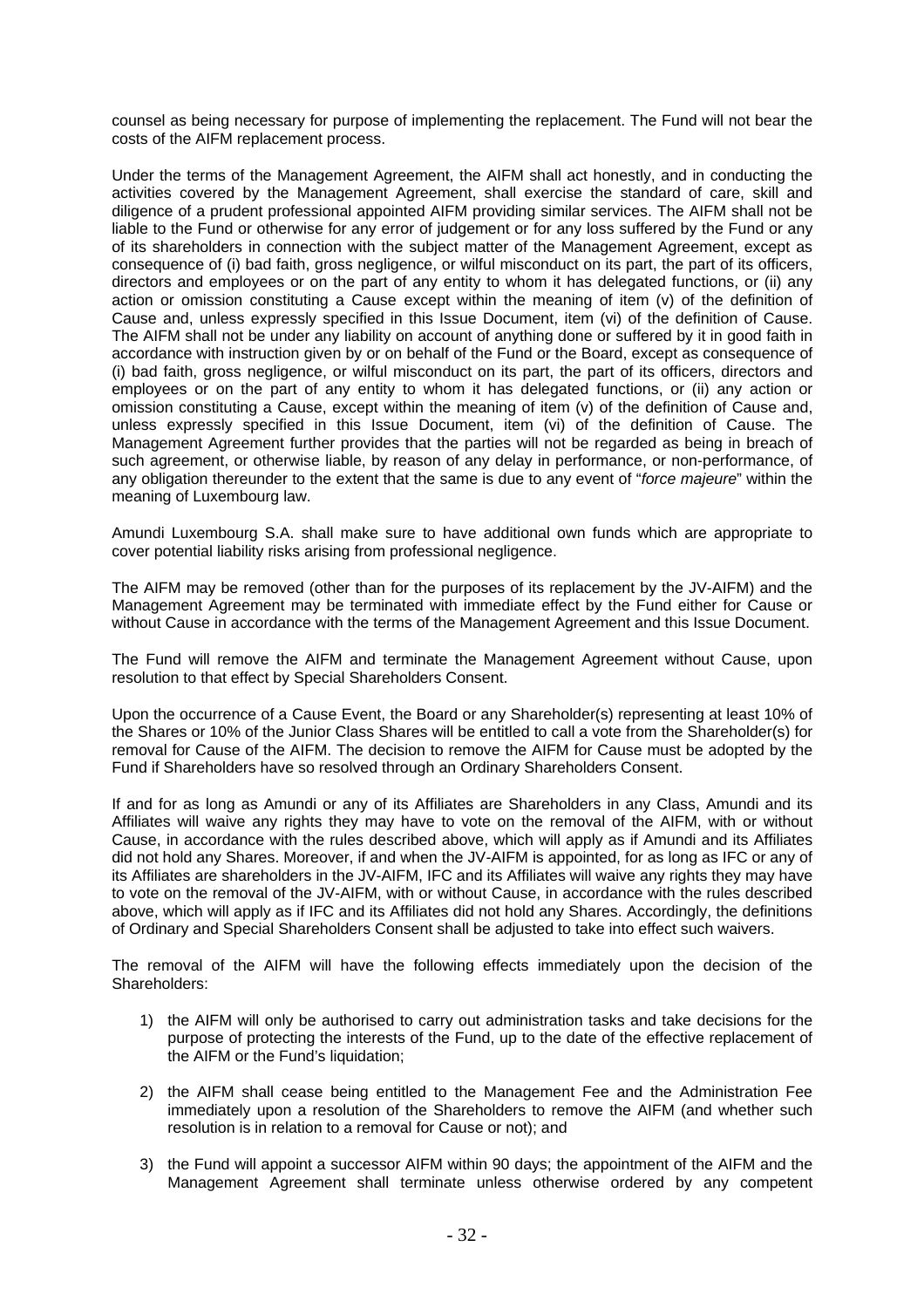regulatory authority, on the later of (i) the appointment of a successor AIFM or (ii) 90 days from the decision of the Fund to remove the AIFM, as described above.

## **7.3 Portfolio Manager**

The AIFM has appointed a Portfolio Manager for each Sub-Fund, as identified in the relevant Supplement, pursuant to a Portfolio Management Agreement. Investors should refer to the Supplement for additional information on the Portfolio Manager of each Sub-Fund.

The relationship between the AIFM and each Portfolio Manager is subject to the terms of the applicable Portfolio Management Agreement, which will provide for certain removal or termination events. In particular, each Portfolio Management Agreement will automatically be terminated in the event of a removal of the AIFM or termination of the Management Agreement (other than for the purposes of the replacement of the AIFM by the JV-AIFM).

## **7.4 Change of Control**

If at any time the AIFM and/or a Portfolio Manager ceases to be directly or indirectly owned or controlled by Amundi or any of its Affiliates (a "**Change of Control**"), then the AIFM and the relevant Portfolio Manager shall promptly stop making any Investments. Investments will only resume in accordance with the following procedure, without prejudice to regulatory approvals, where relevant:

- 1) promptly following a notification of Change of Control, the Board shall inform the Shareholders of such Change of Control and request the Shareholders to authorize within one month from the date on which the Board notified the Shareholders, by Ordinary Shareholders Consent, the AIFM and the relevant Portfolio Manager to continue making Investments. The Board shall promptly inform the Shareholders of the outcome of the vote;
- 2) if the Shareholders do not authorize the AIFM and the relevant Portfolio Manager to continue making Investments, each Shareholder shall have the right, within one month from the date on which the Board informed the Shareholders of the outcome of the vote, to propose the replacement of the AIFM by another duly authorised entity. Within three months from the date on which the Board informed the Shareholders of the outcome of the vote, the Board will inform the Shareholders of the proposed entity or entities and request the Shareholders to approve a replacement AIFM pursuant to an Ordinary Shareholders Consent. If the replacement of the AIFM is approved, the Portfolio Managers appointed by the AIFM will be automatically removed. The Board shall promptly inform the Shareholders of the outcome of the vote; and
- 3) if the Shareholders do not propose any entity to replace the AIFM by the applicable deadline or if no replacement AIFM is approved by Ordinary Shareholders Consent, the Fund will be dissolved in accordance with the Articles.

For the avoidance of doubt, this procedure will not apply solely as a result of the replacement of the AIFM by the JV-AIFM as further described in the Issue Document, but will apply if the JV-AIFM, once appointed, ceases to be directly or indirectly owned or controlled by Amundi or any of its Affiliates.

If and for as long as Amundi or any of its Affiliates are Shareholders, Amundi and its Affiliates will waive any rights they may have to vote in accordance with the rules described under items 1) to 3) above, which will apply as if Amundi and its Affiliates did not hold any Shares.

#### **7.5 Scientific Committee**

A Scientific Committee may be formed by the AIFM for the Fund. The Scientific Committee will be composed of sustainable finance experts (including in the fields of climate finance and development finance), energy transition experts and people with knowledge and experience in product development. Its role shall include advising the Fund, the AIFM and the Portfolio Manager on translating programmes objectives into investment objectives, identifying new areas of development for climate development objectives and other IFC development goals pursued by the Fund. At least one of the members on the Scientific Committee shall be appointed by IFC.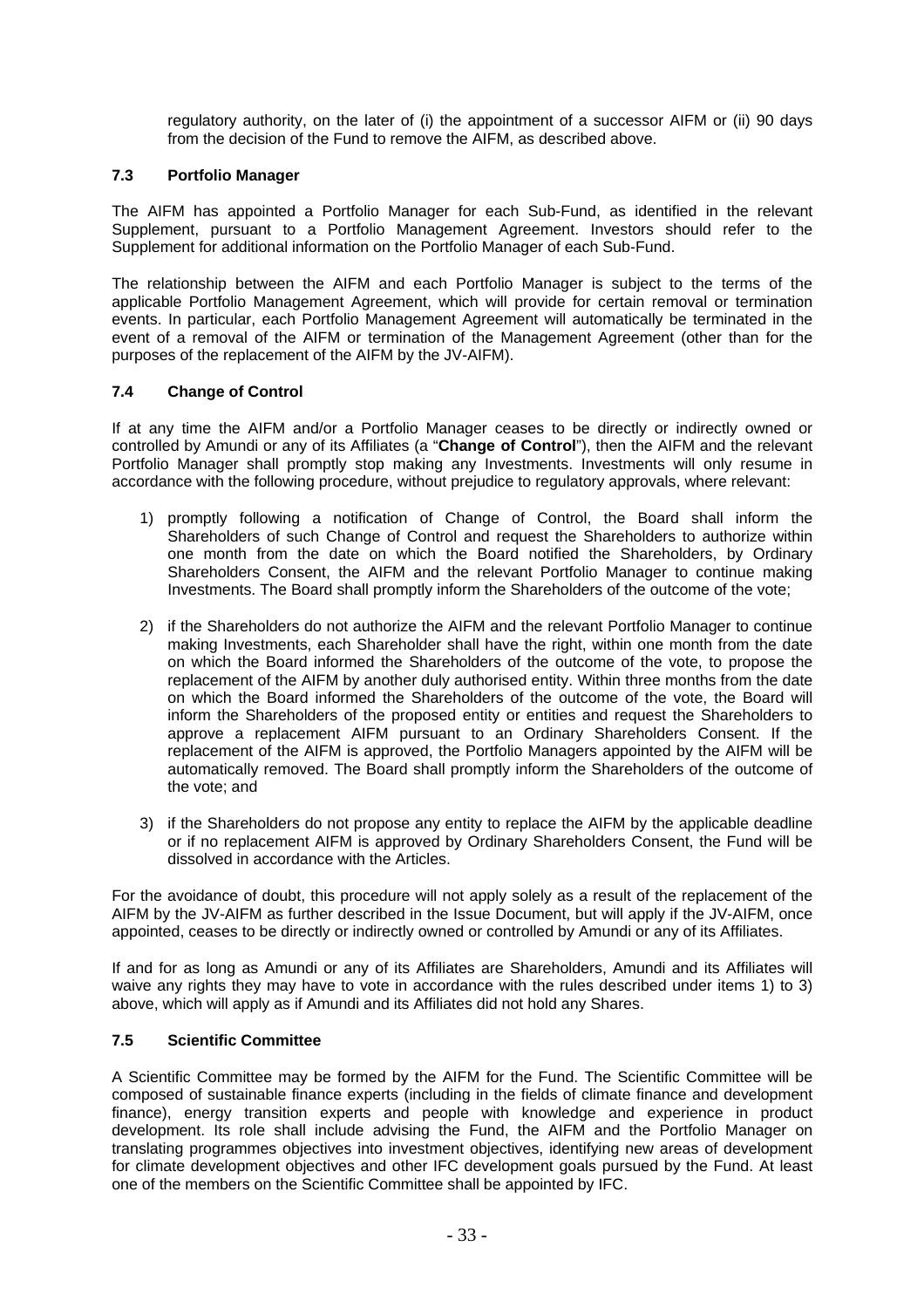The Scientific Committee will take no part in the management or control of the business or affairs of the Fund. The Scientific Committee members will not have any power or authority to act for or on behalf of the Fund, and all investment decisions, as well as all responsibility for the management of the Fund, will rest with the Board, the AIFM and the Portfolio Manager. Should any of the Board, the AIFM or the Portfolio Manager avail itself of the opportunity of consultation with the Scientific Committee, it will be at the complete and unfettered discretion of the Board, the AIFM or the Portfolio Manager whether or not to have any regard to the views expressed by the Scientific Committee or any member thereof. Any action taken by the Scientific Committee will be advisory only, and neither the Board, the AIFM nor the Portfolio Manager nor any of their Affiliates will be required or otherwise bound to act in accordance with any decision, action or comment of the Scientific Committee or any of its members.

For the avoidance of doubt, notwithstanding anything else in this Issue Document, the Scientific Committee will have no authority to make decisions in relation to the acquisition, operation or realisation of investments generally, or an investment specifically, for the account of the Fund nor to act for, or on behalf of, or represent, the Fund in any circumstances.

As far as permitted by applicable law, the Fund shall indemnify each member of the Scientific Committee against expenses reasonably incurred by him/her/it in connection with any action, suit or proceeding to which he/she/it may be made a party by reason of his being or having been a member of the Scientific Committee, except in relation to matters as to which he/she/it shall be finally adjudged in such action, suit or proceeding to be liable for gross negligence, fraud or wilful misconduct; in the event of a settlement, indemnification shall be provided only in connection with such matters covered by the settlement as to which the Fund is advised by counsel that the person to be indemnified did not commit such a breach of duty.

# **7.6 Depositary**

The Fund has appointed CACEIS Bank, Luxembourg branch as the Depositary of the Fund pursuant to the Depositary Agreement and the relevant provisions of AIFMD and the AIFMD Regulation. In carrying out its role as depositary, the depositary must act solely in the interests of the Investors.

CACEIS Bank acting through its Luxembourg branch (CACEIS Bank, Luxembourg Branch) is a public limited liability company (*société anonyme*) incorporated under the laws of France with a share capital of EUR 440,000,000 having its registered office located at 1-3, place Valhubert, 75013 Paris, France, registered with the French Register of Trade and Companies under number 692 024 722 RCS Paris. It is an authorised credit institution supervised by the ECB and the ACPR. It is further authorised to exercise through its Luxembourg branch banking and central administration activities in the Grand Duchy of Luxembourg.

Investors are invited to consult upon request at the registered office of the Fund the Depositary Agreement to have a better understanding and knowledge of the limited duties and liabilities of the Depositary.

The Depositary has been entrusted with the custody and/or, as the case may be, recordkeeping of the Fund's assets, and it shall fulfil the obligations and duties provided for by the AIFM Law. In particular, the Depositary shall ensure an effective and proper monitoring of the Fund's cash flows.

In due compliance with AIFMD and the AIFMD Regulation (including but not limited to article 21.9 of the AIFMD and articles 92 to 97 of the AIFM Regulation) the Depositary shall:

- 1) ensure that the sale, issue, re-purchase, redemption and cancellation of Shares are carried out in accordance with the AIFM Law, the articles and the Issue Document;
- 2) ensure that the value of the Shares is calculated in accordance with the AIFM Law, the Articles, the Issue Document and the procedures laid down in Article 19 of the AIFMD;
- 3) carry out the instructions of the Fund, unless they conflict with the AIFM Law, the Articles or the Issue Document;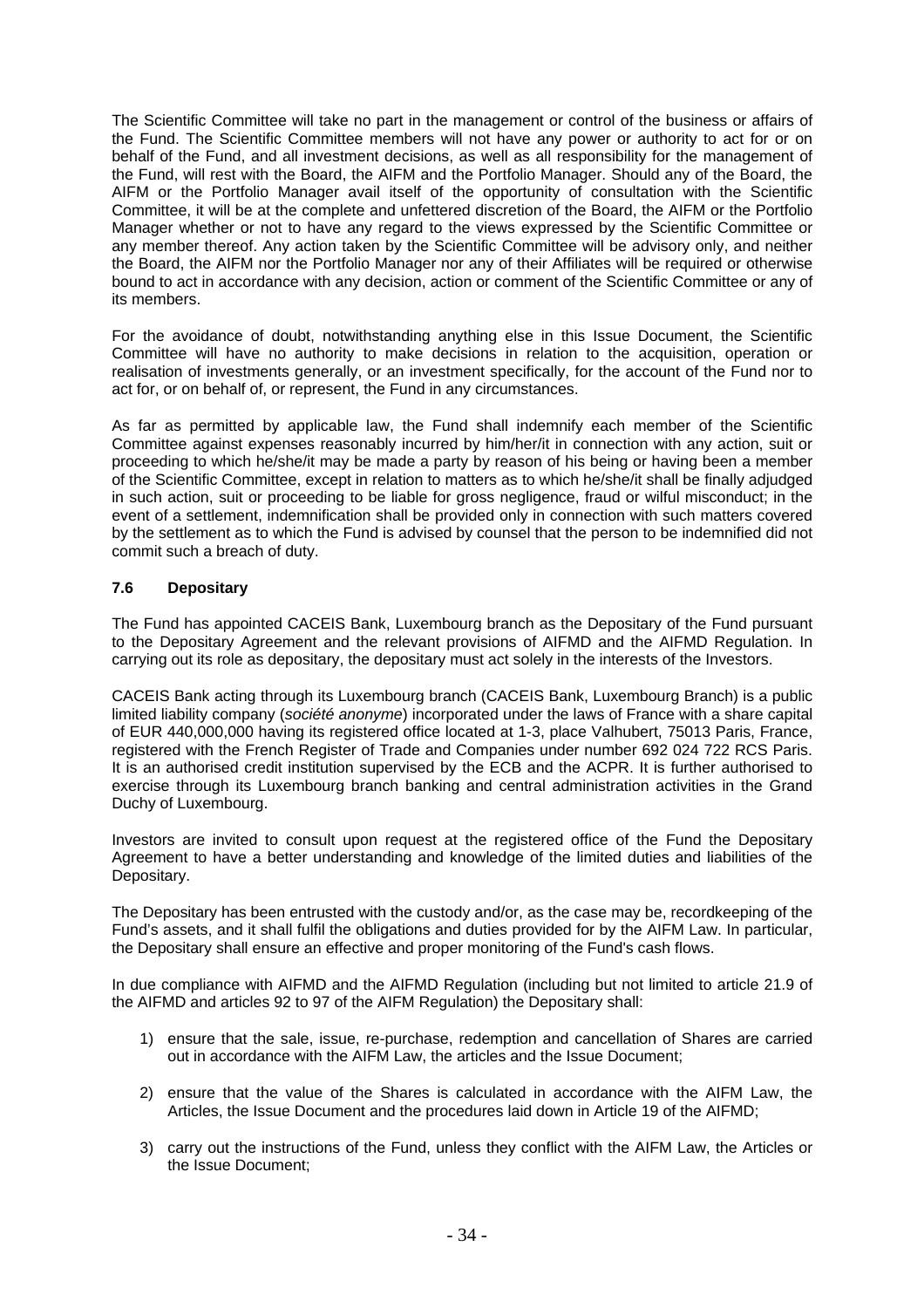- 4) ensure that in transactions involving the Fund's assets any consideration is remitted to the Fund within the usual time limits;
- 5) ensure that the Fund's income is applied in accordance with the AIFM Law, the Articles and Issue Document.

The Depositary may not delegate any of the obligations and duties set out in (1) to (5) here above.

In compliance with the provisions of the AIFMD and the AIFM Law, the Depositary may, under certain conditions, entrust part or all of the assets which are placed under its custody and/or recordkeeping to Correspondent or Third Party (as such terms are defined in the Depositary Agreement) as appointed from time to time. The Depositary's liability shall not be affected by any such delegation, unless otherwise specified, but only within the limits as permitted by the AIFM Law. In particular, under the conditions laid down in article 19(14) of the AIFM Law, including the condition that the investors have been duly informed of that discharge and of the circumstances justifying the discharge prior to their investment, the Depositary can discharge itself of liability in the case where the law of a third country requires that certain financial instruments are held in custody by a local entity and there are no local entities that satisfy the delegation requirements laid down in article 19(11) point (d)(ii) of the AIFM Law.

The list of such Correspondent or Third Party (as such terms are defined in the Depositary Agreement) or the potential conflict of interest that may arise from such delegation is available on the website of the Depositary www.caceis.com section "Regulatory Environment". Such list may be updated from time to time. A complete list of all Correspondent or Third Party custodians may be obtained, free of charge and upon request, from the Depositary. Up-to-date information regarding the identity of the Depositary, the description of its duties and of conflicts of interest that may arise, the safekeeping functions delegated by the Depositary and any conflicts of interest that may arise from such a delegation are also made available to investors on the website of the Depositary, as mentioned above, and upon request.

There are many situations in which a conflict of interest may arise, notably when the Depositary delegates its safekeeping functions or when the Depositary also performs other tasks on behalf of the Fund, such as administrative agency and registrar agency services. These situations and the conflicts of interest thereto related have been identified by the Depositary. In order to protect the Fund's and its Shareholders' interests and comply with applicable regulations, a policy and procedures designed to prevent situations of conflicts of interest and monitor them when they arise have been set in place within the Depositary, aiming namely at: (i) identifying and analysing potential situations of conflicts of interest; and (ii) recording, managing and monitoring the conflict of interest situations either in: (a) relying on the permanent measures in place to address conflicts of interest such as maintaining separate legal entities, segregation of duties, separation of reporting lines, insider lists for staff members; or (b) implementing a case-by-case management to (x) take the appropriate preventive measures such as drawing up a new watch list, implementing a new Chinese wall, making sure that operations are carried out at arm's length and/or informing the concerned Investor, or (y) refuse to carry out the activity giving rise to the conflict of interest. The Depositary has established a functional, hierarchical and/or contractual separation between the performance of its Fund depositary functions and the performance of other tasks on behalf of the Fund, notably, administrative agency and registrar agency services. CACEIS and Amundi are members of the Crédit Agricole Group.

The Fund and the Depositary may terminate the Depositary agreement at any time by giving ninety (90) days' notice in writing. The Fund may, however, dismiss the Depositary only if a new depositary bank is appointed within two months to take over the functions and responsibilities of the Depositary. After its dismissal, the Depositary must continue to carry out its functions and responsibilities until such time as the entire assets of the Sub-Funds have been transferred to the new depositary bank.

The Depositary has neither decision-making discretion nor any advice duty relating to the Fund's investments. The Depositary is a service provider to the Fund and is not responsible for the preparation of this Issue Document and therefore accepts no responsibility for the accuracy of any information contained in this Issue Document or the validity of the structure and investments of the Fund.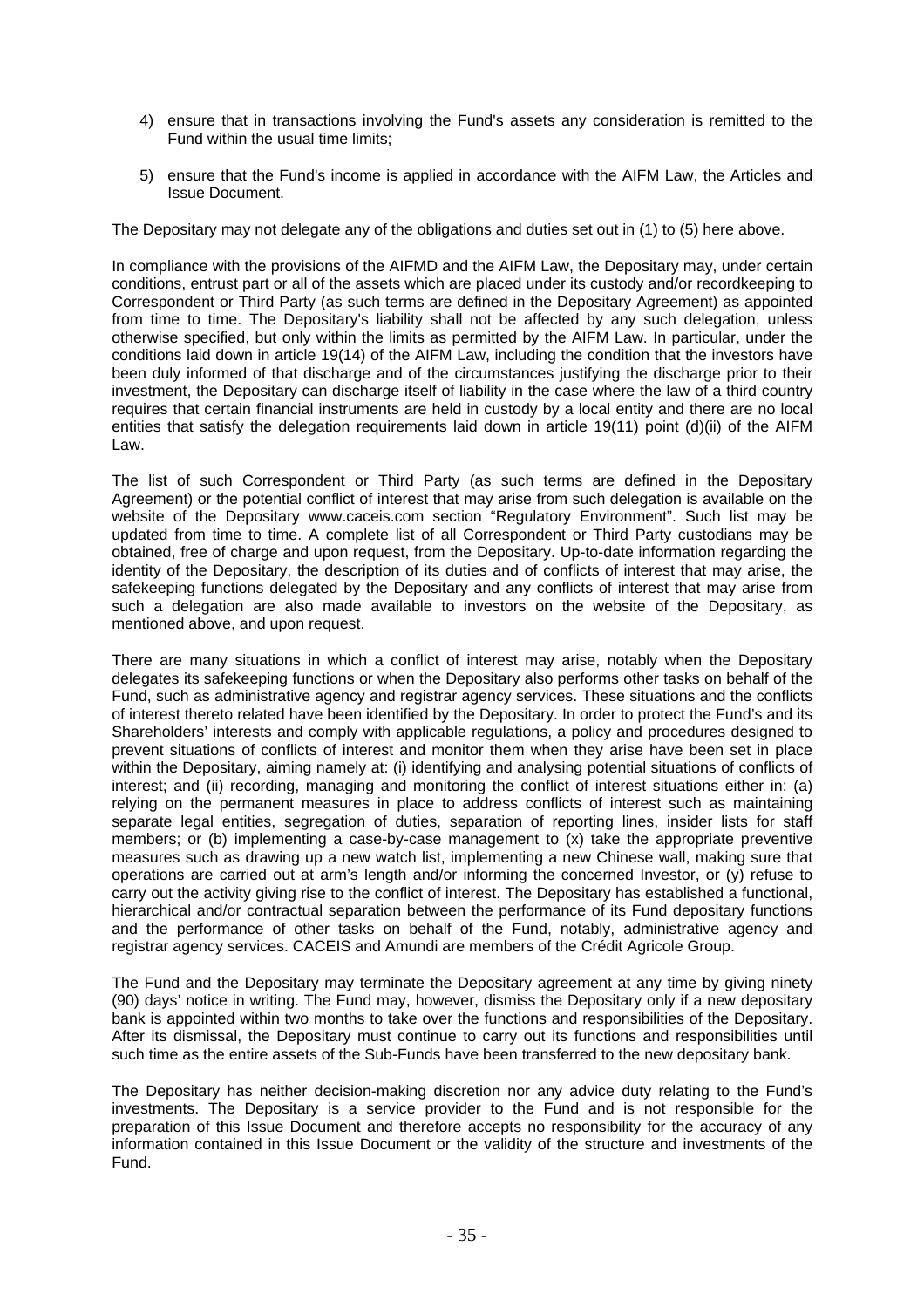# **7.7 Administrative Agent**

Pursuant to the Fund Administration Services Agreement, the AIFM has appointed CACEIS Bank, Luxembourg branch as the Administrative Agent of the Fund in order to provide administrative and registrar agency services to the Fund. The Administrative Agent may delegate under the control and responsibility of the AIFM and in accordance with applicable laws and regulations a part or all of its duties to one or more third parties.

As such the Administrative Agent shall perform all administrative duties that arise in connection with the administration of the Fund, including the issue and, where applicable, redemption of Shares and Notes, the calculation of the Shares' Net Asset Value, the accounting and maintenance of the register of Shareholders and Noteholders, the proper book-keeping of the Fund, and the mailing of statements, reports, notices and other documents to the Shareholders and Noteholders, to the extent required under this Issue Document, the Articles and applicable law.

# **7.8 Auditor**

The Fund has appointed Ernst & Young as the approved statutory auditor (*réviseur d'entreprises agréé*) of the Fund within the meaning of the Law of 13 February 2007. The Auditor will review the accounting information contained in the Annual Report and fulfil other duties prescribed by the Law of 13 February 2007.

## **8. Risk considerations**

*All investments involve risk. The risks of some of these Sub-Funds may be comparatively high. The risk descriptions below correspond to the risk factors named in the information about the Sub-Funds. To permit the risks to be read properly in connection with any Sub-Fund's named risks, each risk is described as for an individual Sub-Fund. The risk information in this Issue Document is intended to give an idea of the main and material risks associated with each Sub-Fund. Any of these risks could cause a Sub-Fund to lose money, to perform less well than similar investments, to experience high volatility (ups and downs in Net Asset Value), or to fail to meet its objective over any period of time.* 

*The performance of the Shares depends on the performance of the investments of the Sub-Fund, which may increase or decrease in value. The past performance of the Shares is not an assurance or guarantee of future performance. The value of the Shares at any time could be significantly lower than the initial investment and investors may lose a portion or even the entire amount originally invested. Investment objectives express an intended result only. The Fund and the AIFM give no assurance or guarantee to any investors as to the performance of the Shares. Depending on market conditions and a variety of other factors outside the control of the Fund or the AIFM, investment objectives may become more difficult or even impossible to achieve. The Fund and the AIFM give no assurance or guarantee to any investors as to as to the likelihood of achieving the investment objective of a Sub-Fund.* 

## **Accounting risk**

The accounting standards in some emerging economies sometimes may not correspond to international accounting standards or generally accepted accounting practices in all material respects. In addition, auditing requirements and standards may differ from those generally accepted in international capital markets and, consequently, information available to investors in developed capital markets may not always be obtainable in respect of companies in developing or transition countries.

## **Banking system risk**

While the banking system in the emerging economies has developed significantly over the past several years, it is still subject to many risks, including the following: the insolvency of a bank due to concentrated debtor risk; a general lack of commercially profitable lines of business that are not dependent on inefficiencies in the local economy; and the effect of inefficiency and fraud on bank transfers. In addition, banks may not have developed the infrastructure to channel domestic savings to companies in need of finance. As a result, those companies can exhibit increased counterparty risks. Where applicable, the Sub-Fund will seek to select financial institutions the financial status and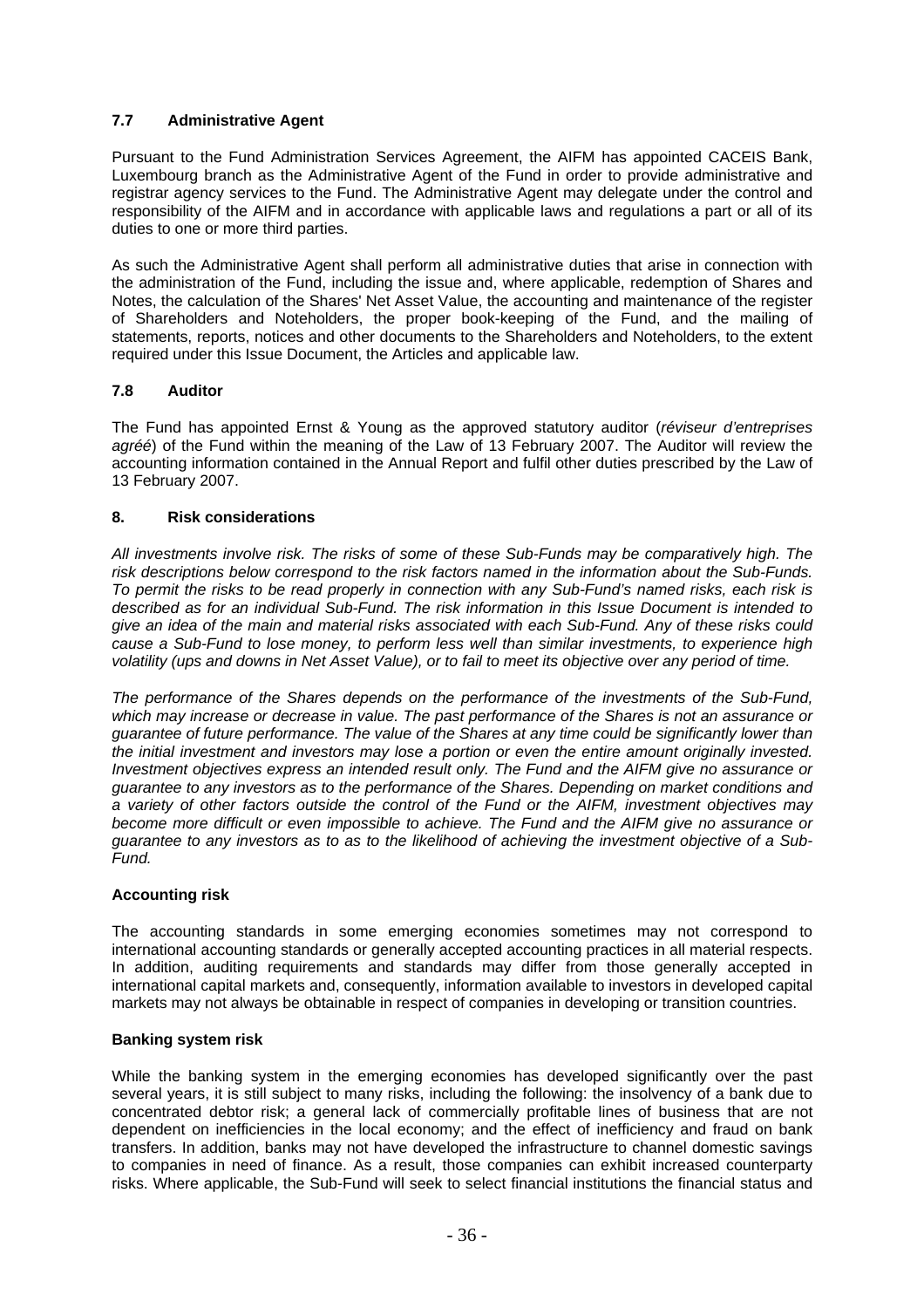reputation of which are such that this risk is reduced. However, there can be no certainty that the Sub-Fund will be successful in eliminating this risk.

## **Change of law risk**

The Sub-Fund must comply with legal requirements, including requirements imposed by the securities laws and company laws in various jurisdictions, including Luxembourg. Should any of these laws change over the scheduled term of the Sub-Fund, the legal requirements to which the Sub-Fund and the Shareholders and Noteholders may be subject could differ substantially from current requirements. In particular, legislative changes in emerging economies can be extremely rapid and the content of proposed legislation and when eventually adopted into law is frequently difficult or impossible to predict. It is similarly difficult to anticipate the impact of legislative reforms on Investments in emerging markets.

## **Collateral management**

Counterparty risk arising from investments in OTC financial derivative instruments and securities lending transactions, repurchase agreements and buy-sell back transactions is generally mitigated by the transfer or pledge of collateral in favour of the Sub-Fund. However, transactions may not be fully collateralised. Fees and returns due to the Sub-Fund may not be collateralised. If a counterparty defaults, the Sub-Fund may need to sell non-cash collateral received at prevailing market prices. In such a case the Sub-Fund could realise a loss due, inter alia, to inaccurate pricing or monitoring of the collateral, adverse market movements, deterioration in the credit rating of issuers of the collateral or illiquidity of the market on which the collateral is traded. Difficulties in selling collateral may delay or restrict the ability of the Sub-Fund to meet redemption requests. A Sub-Fund may also incur a loss in reinvesting cash collateral received, where permitted. Such a loss may arise due to a decline in the value of the investments made. A decline in the value of such investments would reduce the amount of collateral available to be returned by the Sub-Fund to the counterparty as required by the terms of the transaction. The Sub-Fund would be required to cover the difference in value between the collateral originally received and the amount available to be returned to the counterparty, thereby resulting in a loss to the Sub-Fund.

## **Concentration risk**

To the extent that the Sub-Fund invests a large portion of its assets in a limited number of industries, sectors, or issuers, or within a limited geographical area, it can be more risky than a fund that invests more broadly. When a Sub-Fund invests a large portion of its assets in a particular issuer, industry, type of bond, country or region or in a series of closely interconnected economies, its performance will be more strongly affected by any business, economic, financial, market or political conditions affecting the area of concentration. This can mean both higher volatility and a greater risk of loss.

## **Contingent Convertible Bonds (Cocos) risk**

These include risks related to the characteristics of these almost perpetual securities: Coupon cancellation, partial or total reduction in the value of the security, conversion of the bond into equity, reimbursement of principal and coupon payments "subordinate" to those of other creditors with senior bonds, the possibility to call during life at predetermined levels or to extend the call. These conditions can be triggered, in whole or part, either due to financial ratios at level of the issuer or by discretionary and arbitrary decision of the latter or with the approval of the competent supervisory authority. Such securities are also innovative, yet untested and may therefore be subject to reaction of the market that may not be anticipated and that may affect their valuation and liquidity. The attractive yield offered by such securities compared to similarly rated debts may be the result of investors' undervalued risk assessment and capacity to face adverse events. Occurrence of any such risks may cause a decrease in the Net Asset Value.

#### **Counterparty risk**

An entity with which the Sub-Fund does business could become unwilling or unable to meet its obligations to the Sub-Fund.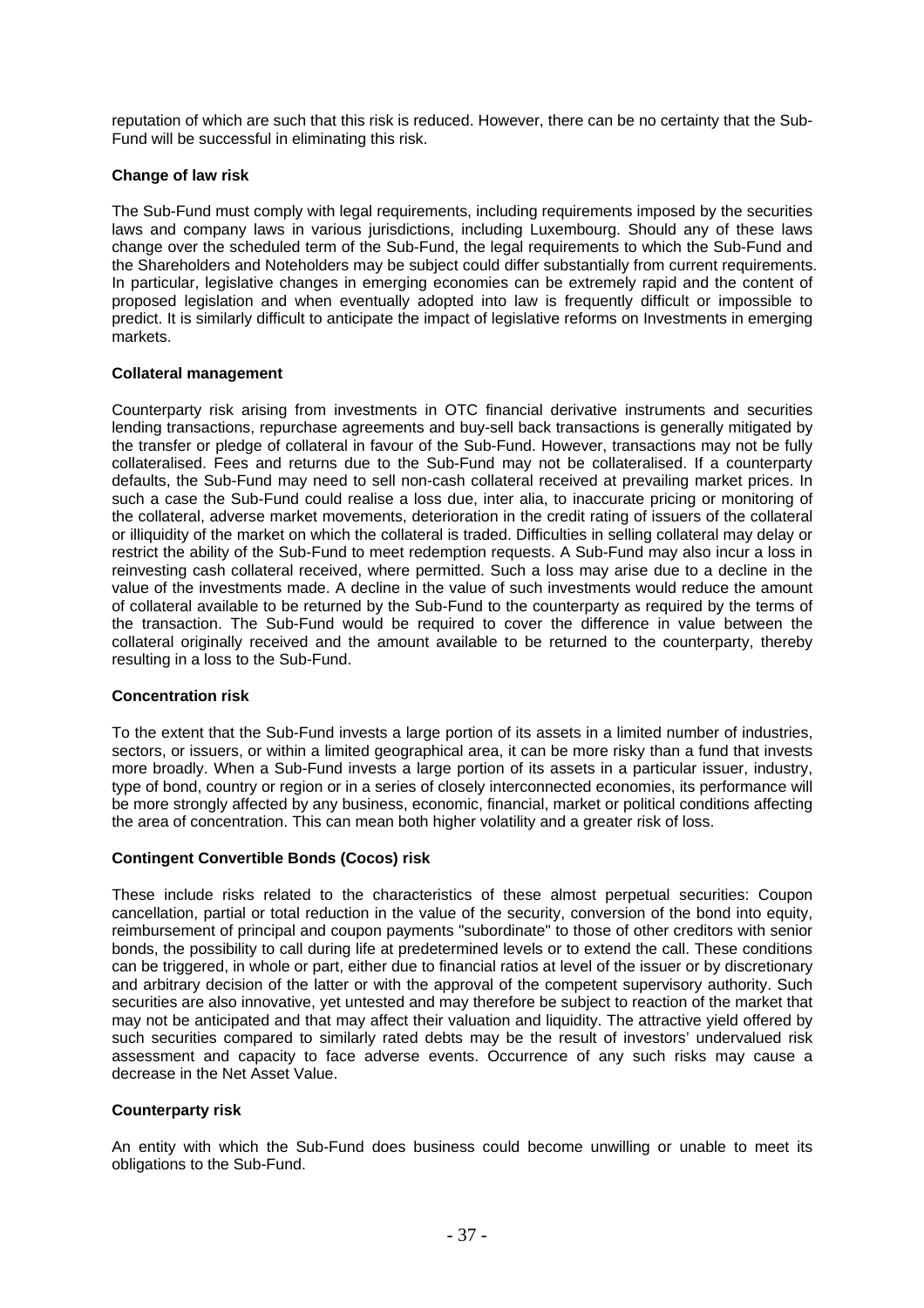In China, it is uncertain whether a court would protect the Sub-Fund's right to securities it may purchase via the Shanghai-Hong Kong Stock Connect or other programs, whose regulations are untested and subject to change. The structure of these schemes does not require full accountability of some of its component entities and leaves investors such as the Sub-Fund with relatively little standing to take legal action in China. In addition, the Security exchanges in China may tax or limit short-swing profits, recall eligible stocks, set maximum trading volumes (at the investor level or at the market level) or may otherwise limit or delay trading.

MENA countries may have particularly high levels of emerging market risks. Due to political and economic situation in the Middle East and North Africa, markets of MENA countries have a comparatively high-risk of instability that may result from factors such as government or military intervention, or civil unrest. MENA markets may remain closed for days at a time (due to religious celebrations, for instance), and the exact dates of market closure may not be known in advance.

# **Credit risk**

A bond or money market security could lose value if the issuer's financial health deteriorates. If the financial health of the issuer of a bond or money market security weakens, or if the market believes it may weaken, the value of the bond or money market security may fall. The lower the credit quality of the debt, the greater the credit risk. In some cases an individual issuer could go into default (see "Default and insolvency risk"), even though ordinary conditions prevail in the general market.

## **Currency risk**

Changes in currency exchange rates could reduce investment gains or increase investment losses, in some cases significantly. Exchange rates can change rapidly and unpredictably, and it may be difficult for the Sub-Fund to unwind its exposure to a given currency in time to avoid losses. Investors should not expect that all foreign exchange risk exposure of the Sub-Fund will or can be hedged.

## **Default and insolvency risk**

The issuers of certain debt Investments could become unable to make payments on their debt, including their interest and/or on their principal repayment. In particular, there is generally a lower level of certainty in implementing bankruptcy legislation in emerging economies, and there can be no certainty as to how such legislation would be applied in any particular case. The Fund will mitigate this risk by carefully selecting the Investments and monitoring their credit quality. The default or insolvency risk of any one or more issuers is further mitigated by the diversification which the Sub-Fund will seek to maintain in constructing its portfolio.

## **Derivatives risk**

Certain derivatives could behave unexpectedly or could expose the Sub-Fund to losses that are significantly greater than the cost of the derivative. Derivatives in general are highly volatile and do not carry any voting rights. The pricing and volatility of many derivatives (especially credit default swaps) may diverge from strictly reflecting the pricing or volatility of their underlying reference(s). In difficult market conditions, it may be impossible or unfeasible to place orders that would limit or offset the market exposure or losses created by certain derivatives.

## *OTC derivatives*

Because OTC derivatives are in essence private agreements between the Sub-Fund and one or more counterparties, they are less highly regulated than market-traded securities. OTC derivatives carry greater counterparty risk and liquidity risk, and it may be more difficult to force a counterparty to honour its obligations to the Sub-Fund. This counterparty default risk is limited by the regulatory OTC derivatives counterparty limits. Mitigation techniques aiming to limit this risk are used, such as collateral policy or resets in contracts for difference. If a counterparty ceases to offer a derivative that the Sub-Fund had been planning on using, the Sub-Fund may not be able to find a comparable derivative elsewhere and may miss an opportunity for gain or find itself unexpectedly exposed to risks or losses, including losses from a derivative position for which it was unable to buy an offsetting derivative.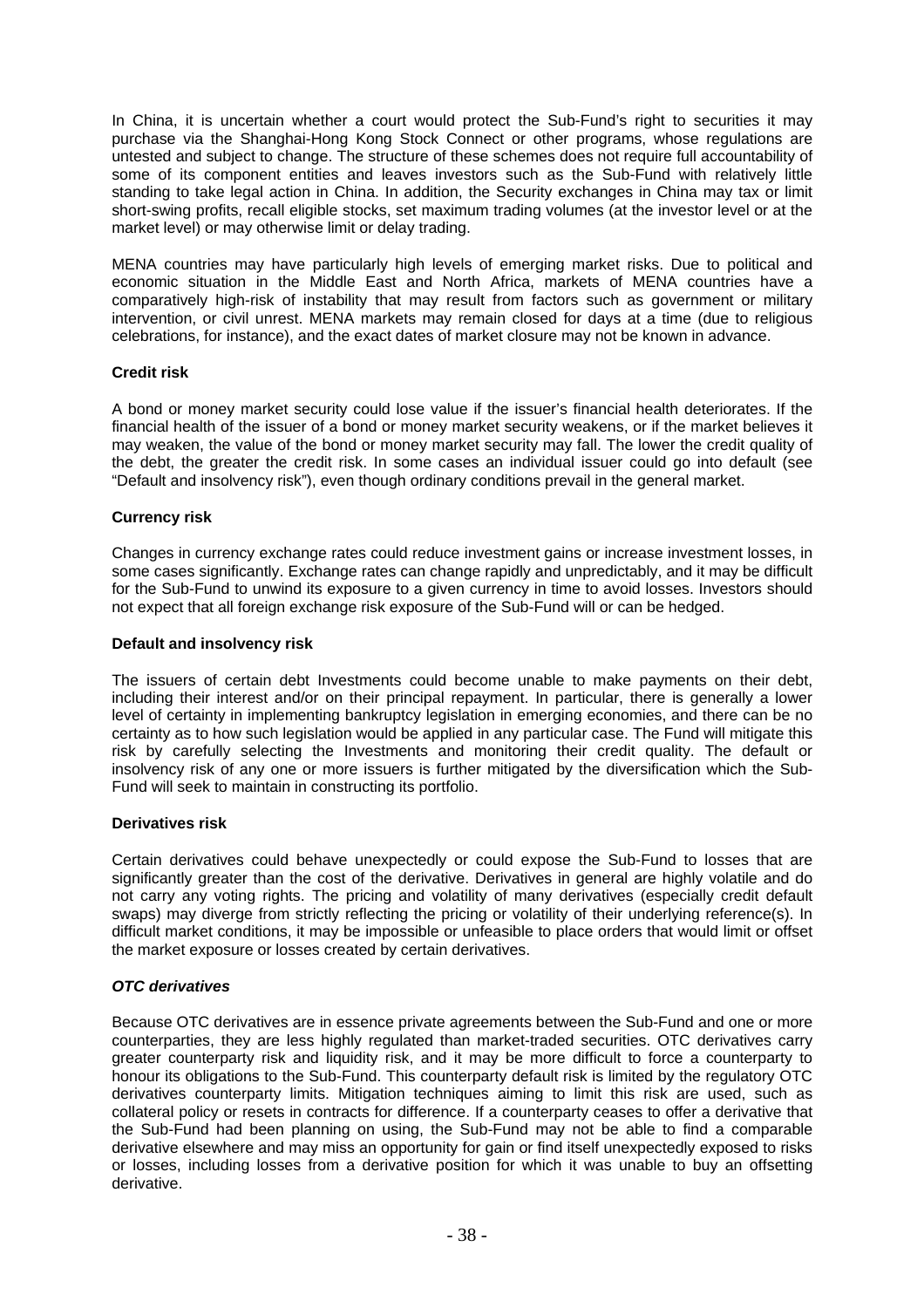Because it is generally impractical for the Fund to divide its OTC derivative transactions among a wide variety of counterparties, a decline in the financial health of any one counterparty could cause significant losses. Conversely, if any Sub-Fund experiences any financial weakness or fails to meet an obligation, counterparties could become unwilling to do business with the Fund, which could leave the Fund unable to operate efficiently and competitively.

Under EU Regulation (EU) No 648/2012 on OTC derivatives, central counterparties and trade repositories (EMIR) in the European Union, and the Dodd-Frank Wall Street Reform and Consumer Protection Act in the United States, new regulation is currently being implemented which will require that a substantial portion of OTC derivatives be submitted for clearing to regulated central counterparties or clearinghouses. OTC derivatives submitted for clearing will be subject to minimum initial and variation margin requirements set by the relevant clearinghouse as well as possible regulatory margin requirements. While such new regulation may reduce counterparty default risk, it may also make it more difficult and costly for the Sub-Fund to enter into OTC derivatives and may also render certain strategies in which the Sub-Fund might otherwise engage too difficult and costly to implement.

## *Exchange-traded derivatives*

While exchange-traded derivatives are generally considered lower-risk than OTC derivatives, there is still the risk that a suspension of trading in derivatives or in their underlying assets could make it impossible for the Sub-Fund to realise gains or avoid losses, which in turn could cause a delay in handling redemptions of shares. There is also a risk that settlement of exchange-traded derivatives through a transfer system may not happen when or as expected.

## **Difficulty in identifying Investments risk**

The success of the Sub-Fund depends on the capacity of the AIFM and Portfolio Manager to determine, select, develop and make the appropriate Investments. While the AIFM and Portfolio Manager are able to identify suitable Investments, the Sub-Fund could prove to be incapable of identifying a sufficient number of attractive opportunities compliant with its Investment Objective and consequently, the Sub-Fund may make only a limited number of Investments. Insofar as these Investments entail a high level of risk, low performance for a certain number of them could affect the return on Investment. The Sub-Fund may be competing with third parties on some Investments. It is possible that this competition on an appropriate Investment opportunity will grow over time, thereby reducing the number of available opportunities and/or affecting the conditions and terms of such an Investment.

## **Emerging markets risk**

Emerging markets are less established than developed markets and therefore involve higher risks, particularly market, liquidity, currency risks and interest rate risks, and the risk of higher volatility.

Reasons for this higher risk may include: political, economic, or social instability, fiscal mismanagement or inflationary policies, unfavourable changes in regulations and laws and uncertainty about their interpretation, failure to enforce laws or regulations, or to recognise the rights of investors as understood in developed markets, excessive fees, trading costs or taxation, maximum trading volumes (at the investor level or at the market level) or other limit or delay in trading, or outright seizure of assets, rules or practices that place outside investors at a disadvantage, incomplete, misleading, or inaccurate information about securities issuers, lack of uniform accounting, auditing and financial reporting standards, manipulation of market prices by large investors, arbitrary delays and market closures, fraud, corruption and error.

Emerging markets countries may restrict securities ownership by outsiders or may have less regulated custody practices, leaving the Sub-Fund more vulnerable to losses and less able to pursue recourse. In countries where, either because of regulations or for efficiency, the Sub-Fund uses depository receipts (tradable certificates issued by the actual owner of the underlying securities), Pnotes or similar instruments to gain investment exposure, the Sub-Fund takes on risks that are not present with direct investment. These instruments involve counterparty risk (since they depend on the creditworthiness of the issuer) and liquidity risk, may trade at prices that are below the value of their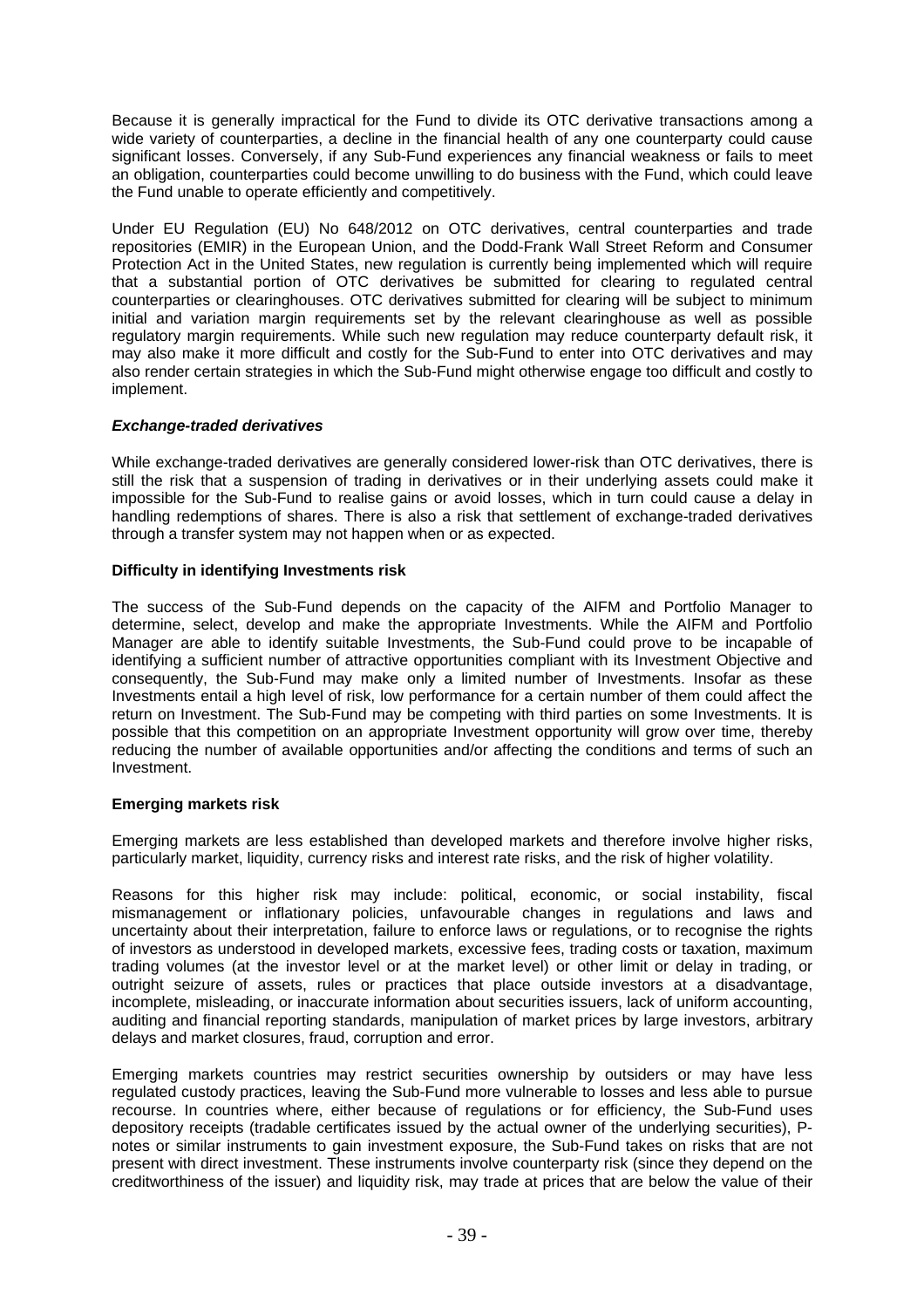underlying securities, and may fail to pass along to the Sub-Fund some of the rights (such as voting rights) it would have if it owned the underlying securities directly. To the extent that emerging markets are in different time zones from Luxembourg, the Sub-Fund might not be able to react in a timely fashion to price movements that occur during hours when the sub- fund is not open for business.

For purposes of risk, the category of emerging markets includes markets that are less developed, such as most countries in Asia, Africa, South America and Eastern Europe, as well as countries that have successful economies but may not offer the same level of investor protection as exists in, for example, Western Europe, the United States and Japan.

## **Enforcement of legal rights risk**

Because the effectiveness of the judicial system in certain Target Countries may vary, the Sub-Fund may have difficulty in successfully pursuing claims in courts of such Target Countries, as compared to developed economies. Further, to the extent the Sub-Fund may obtain a judgement but is required to seek its enforcement in the courts of one of such Target Countries, there can be no assurance that such courts will enforce such judgements.

# **Equity risk**

Equities can lose value rapidly, and typically involve higher risks than bonds or money market instruments. If a company goes through bankruptcy or a similar financial restructuring, its equities may lose most or all of their value.

# **FATCA and Common Reporting Standard**

Under the terms of the FATCA Law and CRS Law, the Fund is likely to be treated as a Reporting (Foreign) Financial Institution. As such, the Fund may require all Investors to provide documentary evidence of their tax residence and all other information deemed necessary to comply with the above mentioned regulations. Should the Fund become subject to a withholding tax and/or penalties as a result of non-compliance under the FATCA Law and/or penalties as a result of non-compliance under the CRS Law, the value of the Shares/Notes held by the Investors may be materially affected.

Furthermore, the Fund may also be required to withhold tax on certain payments to its Investors who would not be compliant with FATCA (*i.e.* the so-called foreign pass-through payments withholding tax obligation).

## **Green bond risk**

Investment in green bonds involves additional risks compared to other bonds: (1) the market for green bonds is likely to be smaller and less liquid than markets for other types of bonds; (2) projects for which the proceeds of green bonds are used are not always precisely defined; (3) green bonds may produce a lower yield than other types of bonds; and (4) prices of green bonds may be less transparent and more affected by fluctuations in oil and other commodities prices.

## **Hedging risk**

Any attempts to hedge (reduce or eliminate certain risks) may not work as intended, and to the extent that they do work, they will generally eliminate potentials for gain along with risks of loss. Any measures that the Sub-Fund takes that are designed to offset specific risks may work imperfectly, may not be feasible at times, or may fail completely. To the extent that no hedge exists, the Sub-Fund or share class will be exposed to all risks that the hedge would have protected against.

The Sub-Fund may use hedging within its portfolio. With respect to any designated share classes, the Sub-Fund may hedge either the currency exposure of the class (relative to the portfolio's reference currency) or the effective duration of the class (relative to the duration of the sub- fund's reference indicator). The purpose of a duration hedge is to reduce interest rate risk. Hedging involves costs, which reduce investment performance.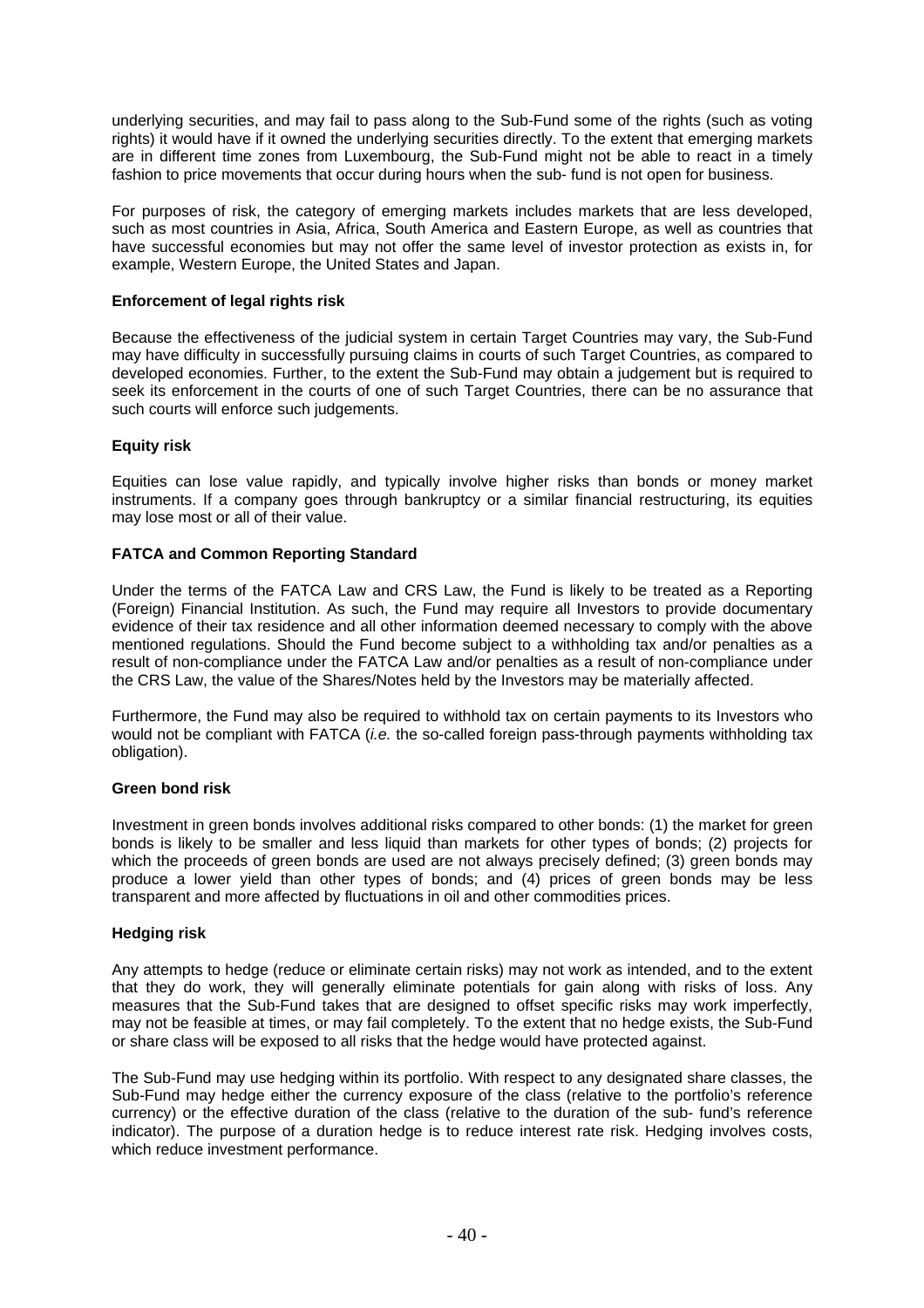#### **High inflation risk**

Inflation rates in emerging markets generally remain high compared to more developed economies. The Target Countries may face high (or rising) rates of inflation in the future. High inflation rates adversely affect the ability of domestic companies and financial institutions to manage their own costs, maintain a competitive price structure and generate employment. High inflation further impedes the ability of households and businesses to maintain earnings and savings generally. This might have a negative impact on the financial status of domestic companies and financial institutions and impede their ability to repay the amount invested by the Sub-Fund and/or the agreed return thereon.

High (or rising) inflation may also lead to the adoption by a government of corrective measures designed to moderate growth, regulate prices of staples and other commodities and otherwise contain inflation which could in turn inhibit economic activity in these countries and thereby possibly adversely affect the performance of the Investments.

Inflation may also directly affect the Investments by raising its hedging and other operating costs and, if the interest rates for a particular unhedged debt Investment into domestic companies and financial institutions are fixed, reducing the actual returns on such Investment. In addition, high (or rising) inflation may adversely affect local taxation of the Investments.

#### **High yield securities risk**

High yield debt securities involve special considerations and risks, including the risks associated with international investing generally, such as currency fluctuations, the risks of investing in countries with smaller capital markets, limited liquidity, price volatility and restrictions on foreign investment. Investment in high yield debt securities is subject to risks of interest rate, currency, market, credit and security. Compared to investment-grade bonds, high yield bonds are normally lower-rated securities and will usually offer higher yields to compensate for the reduced creditworthiness or increased risk of default that these securities carry.

#### **Intermediary risk**

Certain of the Sub-Fund's Investments may be undertaken through local brokers, banks or other organisations in Target Countries and the Sub-Fund will be subject to the risk of default, insolvency or fraud of such organisations. There can be no assurance that any money transferred to such organisations will be repaid or that the Sub-Fund would have any recourse in the event of default. The collection, transfer and deposit of bearer securities and cash expose the Sub-Fund to a variety of risks, including theft, loss and destruction.

#### **Interest rate risk**

When interest rates rise, bond values generally fall. This risk is generally greater the longer the maturity of a bond investment.

#### **Investment fund risk**

As with any investment fund, investing in the Sub-Fund involves certain risks an investor would not face if investing in markets directly:

- 1) the actions of other investors, in particular sudden large outflows of cash (due to, for example, compulsory redemption), could interfere with orderly management of the Sub-Fund and cause its Net Asset Value to fall;
- 2) the investor cannot direct or influence how money is invested while it is in the Sub-Fund;
- 3) the Sub-Fund's buying and selling of Investments may not be optimal for the tax efficiency of any given investor;
- 4) the Sub-Fund is subject to various investment laws and regulations that limit the use of certain securities and investment techniques that might improve performance; to the extent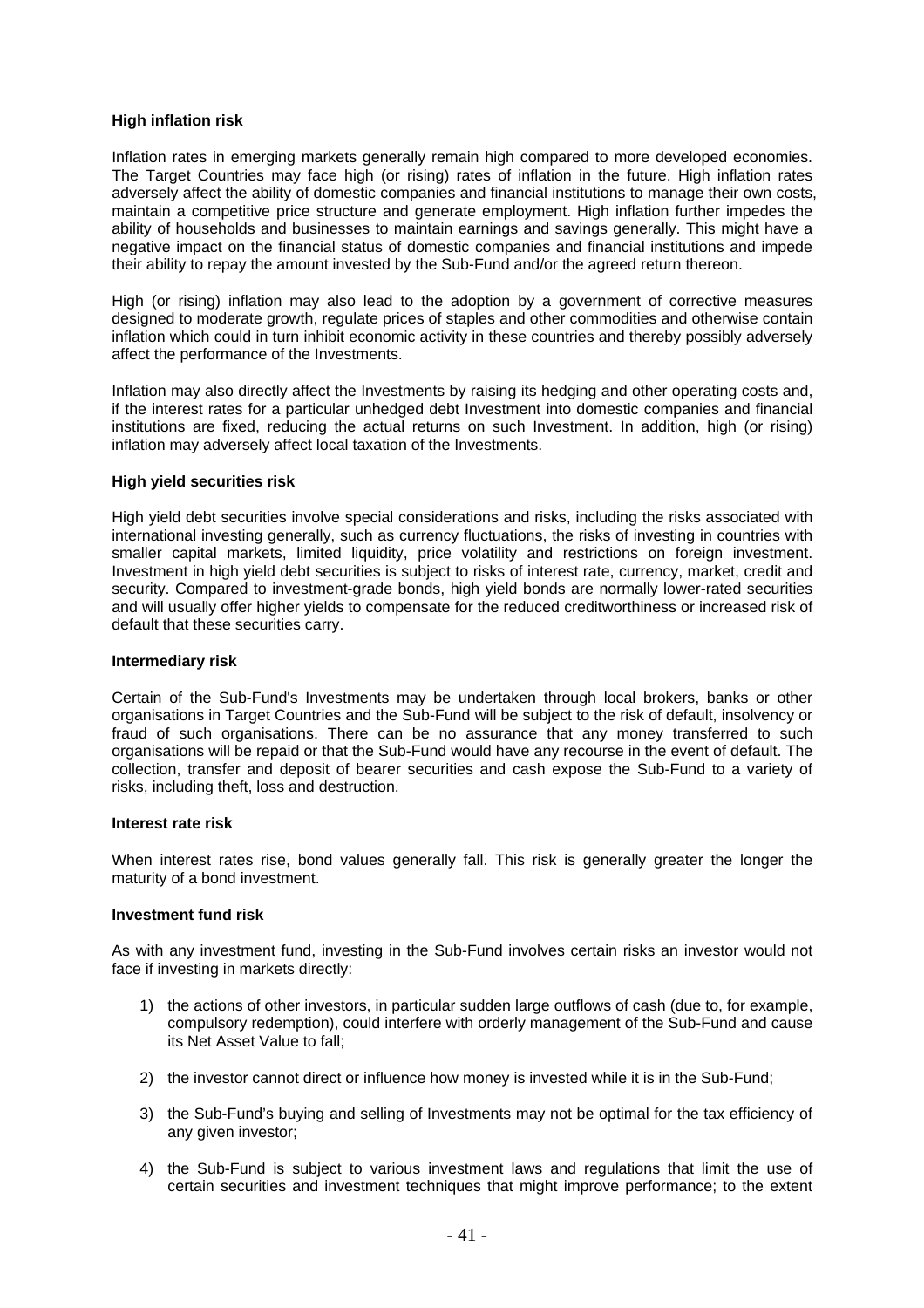that the Sub-Fund decides to register in jurisdictions that impose narrower limits, this decision could further limit its investment activities;

- 5) because the Sub-Fund is based in Luxembourg, any protections that would have been provided by other regulators (including, for investors outside Luxembourg, those of their home regulator) may not apply;
- 6) Sub-Fund shares are not publicly traded and may not be redeemed during the life of the Sub-Fund unless otherwise specified in the relevant Supplement; where early redemption is permitted, it could be subject to delays and any other redemption policies set by the Sub-Fund;
- 7) to the extent that the Sub-Fund invests in other investment funds, it may incur a second layer of investment fees, which will further erode any investment gains;
- 8) to the extent that the Sub-Fund uses efficient portfolio management techniques, such as securities lending, repurchase transactions and reverse repurchase transactions, and in particular if it reinvests collateral associated with these techniques, the Sub-Fund takes on counterparty, liquidity, and operational risks, which can have an impact on the performance of the Sub-Fund concerned;
- 9) the AIFM, Portfolio Manager or their respective designees may at times find their obligations to the Sub-Fund to be in conflict with their obligations to other investment funds or portfolios they manage (although in such cases, all portfolios will be dealt with equitably).

#### **Investor commitment and default risks**

Where applicable, Commitment Agreements may provide for some events of suspension and/or cancellation in the case where the Sub-Fund does not fulfil certain conditions. Such events of suspension and/or cancellation release Investors from their Commitments, and from any payments and any further obligations owed to the Sub-Fund under the relevant Commitment Agreements.

In addition, if an Investor does not comply with a Subscription Request, it may be difficult for the Sub-Fund to make up the shortfall from other sources. Investors may be required to make additional contributions to replace such shortfall, thereby reducing the diversification of their investments. The shortfall may result from a default of an Investor. In addition, the Commitment Agreements or Subscription Forms concluded with Investors include conditions precedent for a Subscription Request. In case any condition precedent is not fulfilled the relevant Investor would be excused from complying with a Subscription Request.

Any default by one or more Investor could have a material adverse effect on the Sub-Fund, its assets and the interests of the other Investors. In addition, in case of a default, the defaulting Investor may experience significant economic consequences should it fail to fulfil its payment obligations towards the Sub-Fund.

## **Leverage risk**

The Sub-Fund's net exposure above the Sub-Fund's Net Asset Value makes its share price more volatile. To the extent that the Sub-Fund uses derivatives to increase its net exposure to any market, rate, basket of securities or other financial reference source, fluctuations in the price of the reference source will be amplified at the Sub-Fund level.

## **Limited public information on Investments risk**

Certain Investments made by the Sub-Fund may be offered on a private placement basis and be subject to limited regulatory, disclosure and reporting requirements. Accordingly, only a relatively small amount of publicly available information about such Investments, their holding and their performance may be available.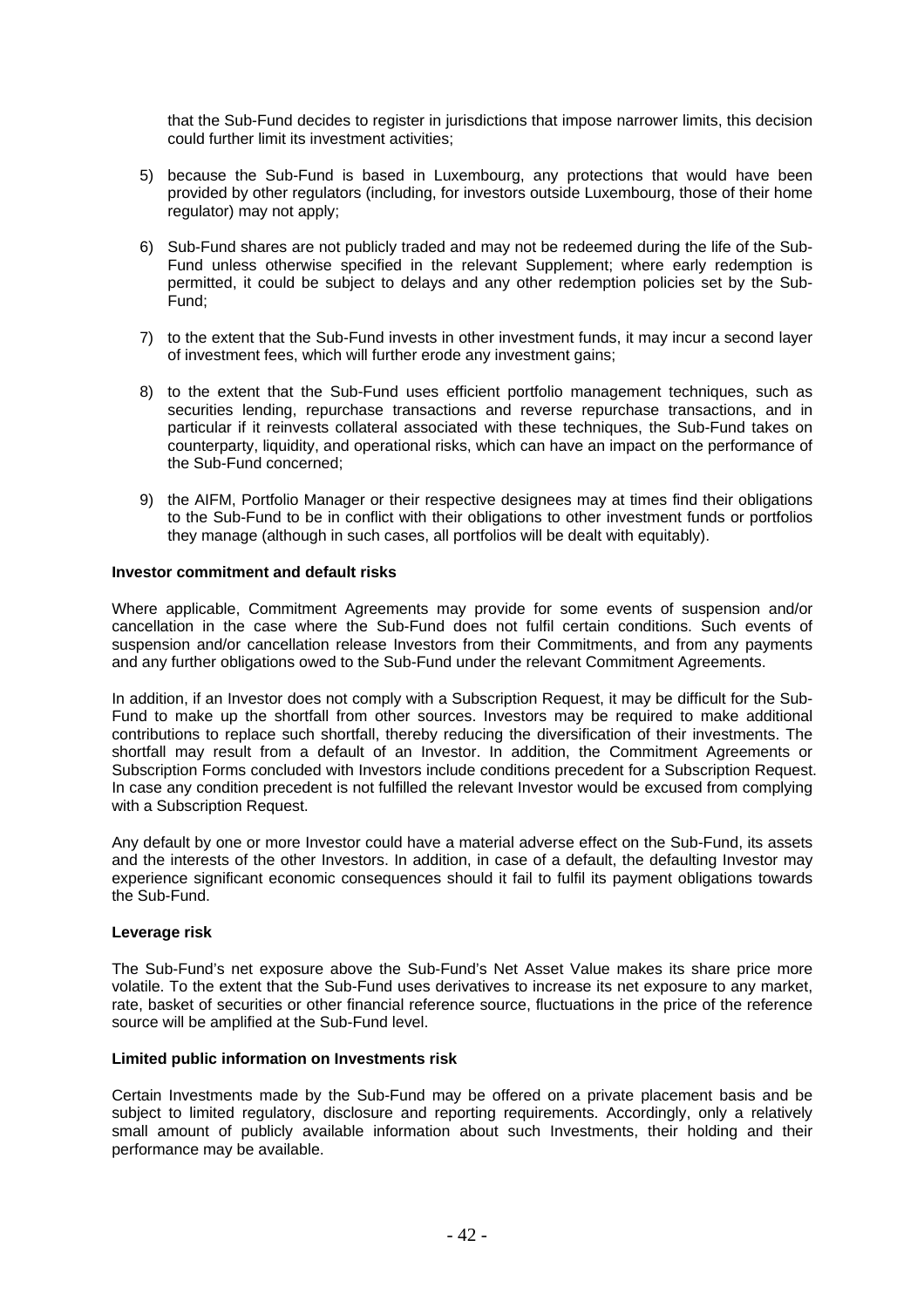## **Liquidity risk**

Any Sub-Fund may be authorized to invest in illiquid Investments or Investments with limited liquidity, as further described in a Supplement. Moreover, any Investment could become hard to value or to sell at a desired time and price. These Investments could limit the Sub Fund's liquidity, while controlled through the absence of limited redemptions rights, as stated in the Supplement.

#### **Low interest rate risk**

When interest rates are low, the yield on money market instruments and other short-term Investments may not be enough to cover the Sub-Fund's management and operating costs, leading to a decline in the value of the Sub-Fund.

#### **Management risk**

The success of the Sub-Fund depends, *inter alia*, on the efforts and abilities of the AIFM and the Portfolio Manager to evaluate investment opportunities. The Sub-Fund's management team may be wrong in its analysis, assumptions, or projections. This includes projections concerning industry, market, economic, demographic, environmental or other trends. Moreover, the continued engagement of key personnel of the AIFM and the Portfolio Manager is not guaranteed and the loss of one or more of such persons could have an adverse effect on the performance of the Sub-Fund. The Sub-Fund is also subject to the risk that the AIFM and/or the Portfolio Manager may terminate its agreement and that no suitable replacement will be found.

#### **Market risk**

Prices of many securities change continuously, and can fall based on a wide variety of factors. Examples of these factors include: political and economic news, government policy, changes in technology and business practices, changes in demographics, cultures and populations, natural or human-caused disasters, weather and climate patterns, scientific or investigative discoveries, costs and availability of energy, commodities and natural resources. The effects of market risk can be immediate or gradual, short-term or long-term, narrow or broad. In particular, oil and other commodity prices may experience significant, sudden price variations that have a direct effect on the valuation of other Investments such as green bonds in which a Sub-Fund may invest and/or indices that a Sub-Fund may be exposed to. Moreover, the underlying assets may evolve in a markedly different way from traditional securities markets (equity markets, bond markets etc.).

## **MBS / ABS risk**

Mortgage-backed and asset-backed securities (MBSs and ABSs) typically carry prepayment and extension risk and can carry above-average liquidity, credit and interest rate risks. MBSs (a category that includes collateralised mortgage obligations, or CMOs) and ABSs represent an interest in a pool of debt, such as credit card receivables, auto loans, student loans, equipment leases, home mortgages and home equity loans. When interest rates fall, these securities are often paid off early, as the mortgage-holders and other borrowers refinance the debt underlying the security. When interest rates rise, the borrowers of the underlying debt tend not to refinance their low-interest debt. MBSs and ABSs also tend to be of lower credit quality than many other types of debt securities. To the extent that the debts underlying an MBS or ABS go into default or become uncollectable, the securities based on those debts will lose some or all of their value.

## **Operational risk**

In any country, but especially in emerging markets, there could be losses due to errors, service disruptions or other failures, as well as fraud, corruption, electronic crime, instability, terrorism or other irregular events. Operational risks may subject the Sub-Fund to errors affecting valuation, pricing, accounting, tax reporting, financial reporting, and trading, among other things. Operational risks may go undetected for long periods of time, and even if they are detected it may prove impractical to recover prompt or adequate compensation from those responsible.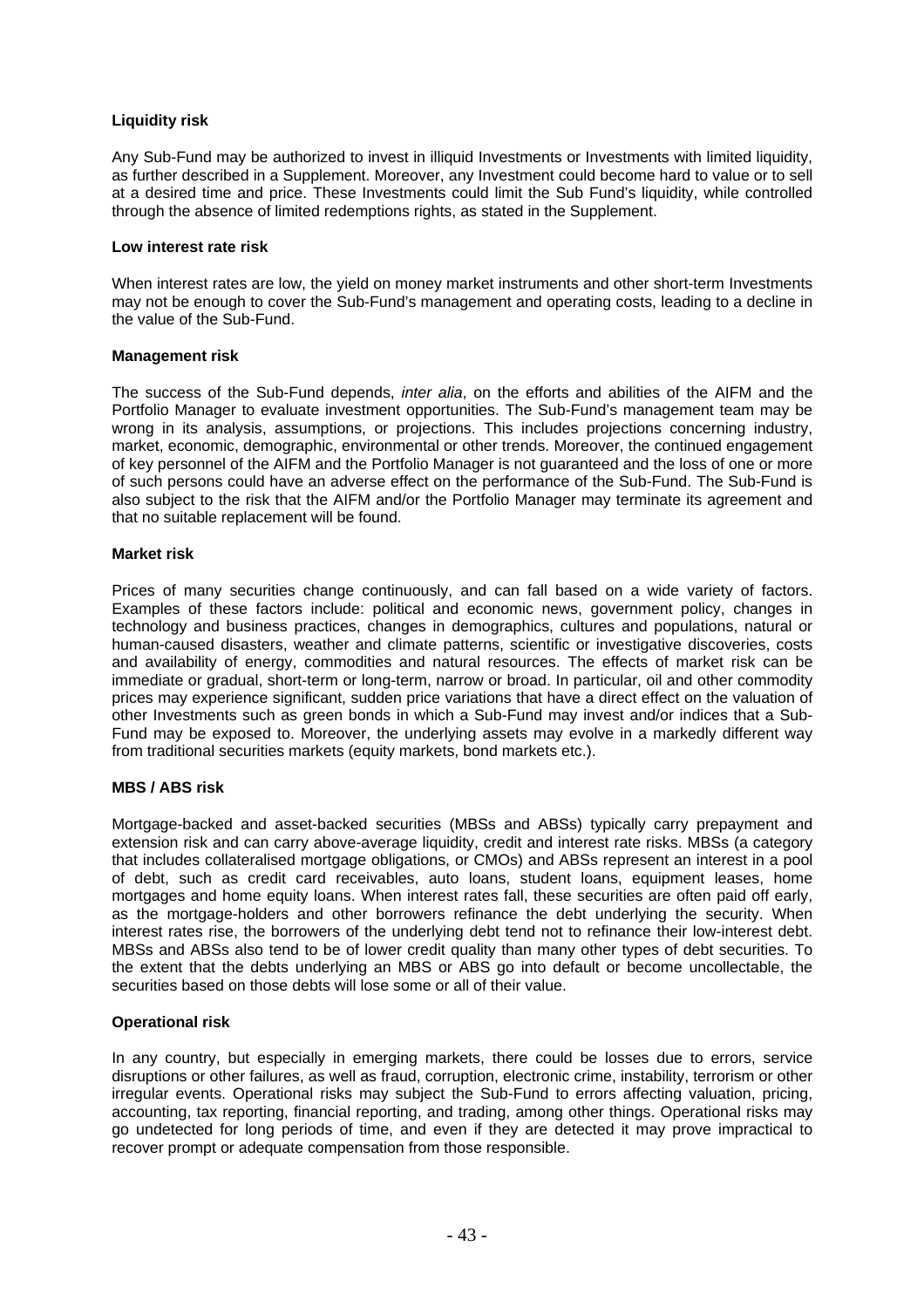## **Political and economic risks**

The value of Investments may be affected by, for example, uncertainties in the form of unforeseen domestic or foreign political developments, civil disorder or constitutional crises. Abrupt changes of policy with regard to taxation, the government's fiscal and monetary stance, currency repatriation and other economic regulations are also possible, including expropriation, nationalisation, confiscation of assets, or changes in legislation regarding the permissible share of foreign ownership of companies or assets.

#### **Prepayment and extension risk**

Any unexpected behaviour in interest rates could hurt the performance of callable debt securities (securities whose issuers have the right to pay off the security's principal before the maturity date). When interest rates fall, issuers tend to pay off these securities and re- issue new ones at lower interest rates. When this happens, the sub- fund may have no alternative but to reinvest the money from these prepaid securities at a lower rate of interest ("prepayment risk"). At the same time, when interest rates rise, borrowers tend not to prepay their low-interest mortgages. This may lead the Sub-Fund to receiving below-market yields until interest rates fall or the securities mature ("extension risk"). It can also mean that the Sub-Fund must either sell the securities at a loss or forgo the opportunity to make other Investments that may turn out to have performed better. The prices and yields of callable securities typically reflect the assumption that they will be paid off at a certain point before maturity. If this prepayment happens when expected, the Sub-Fund generally will not suffer any adverse effects. However, if it happens substantially earlier or later than expected, it can mean that the Sub-Fund effectively overpaid for the securities. Other factors as well can affect when or if an individual security is prepaid, including the presence or absence of any optional redemption and mandatory prepayment features, the default rate of the underlying assets and the nature of any turnover in the underlying assets. Prepayment and extension considerations can also affect the sub- fund's duration, increasing or decreasing sensitivity to interest rates in undesired ways. In some circumstances, the failure of rates to rise or fall when anticipated could cause prepayment or extension risks as well.

#### **Real estate Investments risk**

Real estate and related Investments can be hurt by any factor that makes an area or individual property less valuable. Specifically, Investments in real estate holdings or related businesses or securities (including interests in mortgages) can be hurt by natural disasters, economic declines, overbuilding, zoning changes, tax increases, population or lifestyle trends, environmental contamination, defaults on mortgages, failures of management, and other factors that may affect the market value or cash flow of the investment.

#### **Repatriation of funds risk**

Repatriation of investment income and capital by foreign Investors may be subject to government authorisation in some of the Target Countries. The Sub-Fund could be adversely affected by delays in obtaining any required authorisation to such repatriation. There may also be restrictions on the outflow of any foreign exchange in certain Target Countries. If the Sub-Fund is unable to repatriate any amounts due to exchange controls, it may be required to accept an obligation payable at some future date by the central bank or any government entity of the jurisdiction concerned.

#### **Securities lending, repurchase agreements and buy-sell back transactions**

Securities lending transactions, repurchase agreements and buy-sell back transactions involve certain risks and there can be no assurance that the objective sought to be obtained from the use of such techniques will be achieved. In particular, when engaging in securities lending transactions, repurchase agreements and buy-sell back transactions, there is a risk of default by a counterparty who has become insolvent or is otherwise unable or refuses to honour its obligations to return securities or cash to the Sub-Fund as required by the terms of the transaction. Counterparty risk is generally mitigated by the transfer or pledge of collateral in favour of the Sub-Fund. However, there are certain risks associated with collateral management, including difficulties in selling collateral and/or losses incurred upon realization of collateral. Securities lending transactions, repurchase agreements and buy-sell back transactions also entail liquidity risks due, inter alia, to locking cash or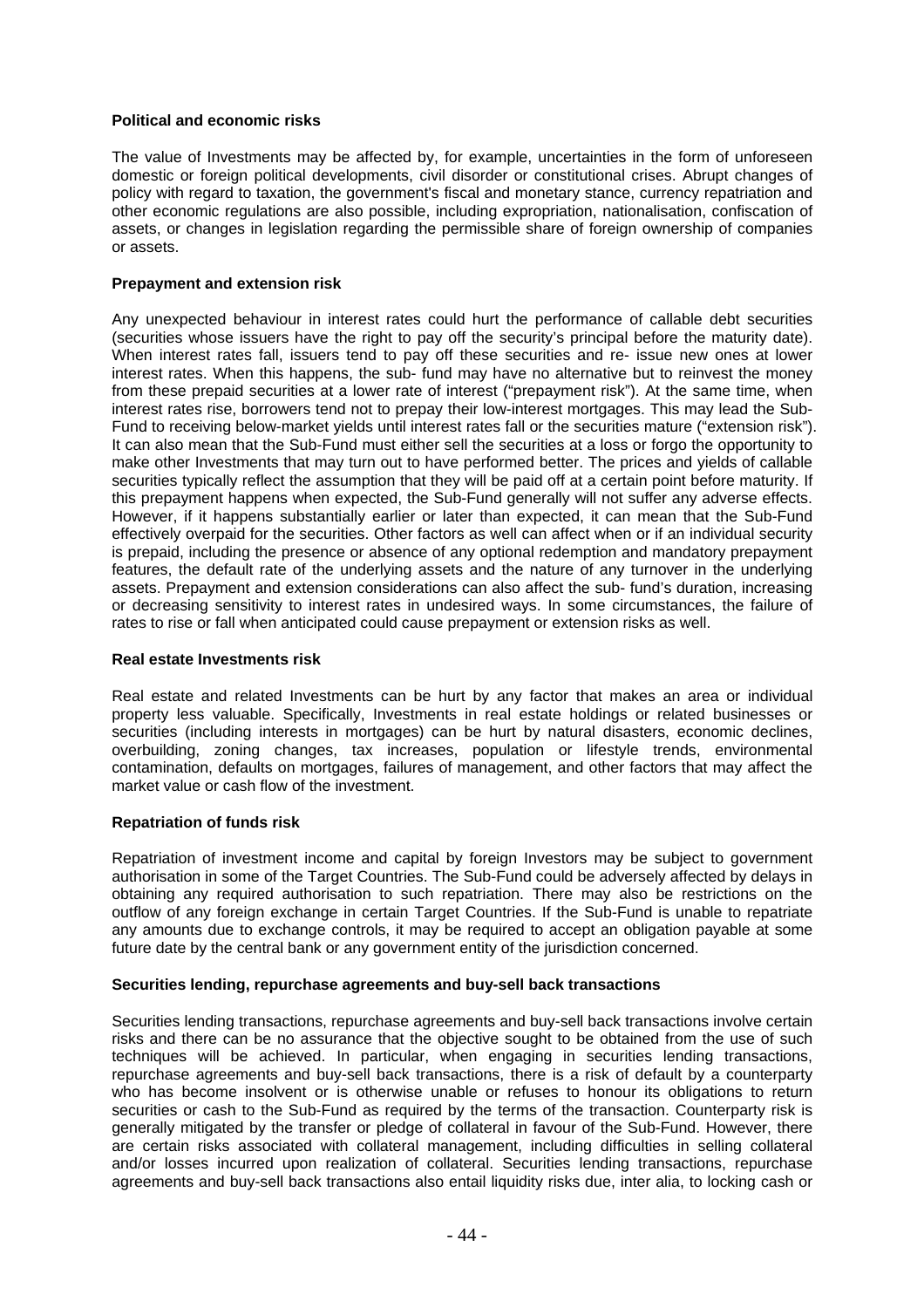securities positions in transactions of excessive size or duration relative to the liquidity profile of the Sub-Fund or delays in recovering cash or securities paid to the counterparty. These circumstances may delay or restrict the ability of the Sub-Fund to meet redemption requests. The Sub-Fund may also incur operational risks such as, inter alia, non-settlement or delay in settlement of instructions, failure or delays in satisfying delivery obligations under sales of securities, and legal risks related to the documentation used in respect of such transactions.

# **Segregation of Sub-Funds risk**

The Fund is a single legal entity incorporated as an "umbrella fund" comprised of separate Sub-Funds. Under Luxembourg law, each Sub-Fund represents a segregated pool of assets and liabilities. By operation of the law, the rights and claims of creditors and counterparties of the Fund arising in respect of the creation, operation or liquidation of a Sub-Fund will be limited to the assets allocated to that Sub-Fund. However, while these provisions are binding in a Luxembourg court, these provisions have not been tested in other jurisdictions, and a creditor or counterparty might seek to attach or seize assets of a Sub-Fund in satisfaction of an obligation owed in relation to another Sub-Fund in a jurisdiction which would not recognise the principle of segregation of liability between Sub-Funds.

## **Small and mid-cap stock risk**

Stocks of small and mid-size companies can be more volatile than stocks of larger companies. Small and mid-size companies often have fewer financial resources, shorter operating histories, and less diverse business lines, and as a result can be at greater risk of bankruptcy or other long-term or permanent business setbacks. Initial public offerings (IPOs) can be highly volatile and can be hard to evaluate because of a lack of trading history and relative lack of public information.

#### **Suitability risk**

An investment in the Sub-Fund is only suitable for certain Investors. An investment is only appropriate for Eligible Investors and such Eligible Investors must have the financial capability and willingness to accept the risks and illiquidity inherent to an investment in the Sub-Fund. Investors will generally not have the right to request the Sub-Fund to redeem their Shares or Notes, except as set out in the Supplement where applicable, and there may not be a liquid, secondary trading market for Shares or Notes. For these reasons, Investors must be able to bear the financial risks of their investment for the entire term of the Sub-Fund.

## **Taxation Risk**

Withholding tax or other taxes may be imposed on earnings of the Sub-Fund from Investments. In addition tax laws, regulations and court practices are subject to change, varying interpretation and inconsistent and selective enforcement which are likely to adversely affect, possibly with retroactive effect, the tax position of the Sub-Fund.

#### **Volatility risk**

Changes in the volatility patterns of relevant markets could create sudden and/or material changes in the Sub-Fund's share price.

#### **Valuation risk**

The portfolio of the Sub-Fund may be composed of assets of different natures in terms of *inter alia* sectors, geographies, financial statements formats, reference currencies, accounting principles, types and liquidity, coherence and comprehensiveness of data. As a result, the valuation of the relevant portfolio and the production of the Net Asset Value calculation will be a complex process which might in certain circumstances require the Sub-Fund to make certain assumptions in order to produce the desired output. The lack of an active public market (or the lack of liquidity of such markets) for certain assets will make it more difficult and subjective to value Investments for the purposes of determining the Net Asset Value.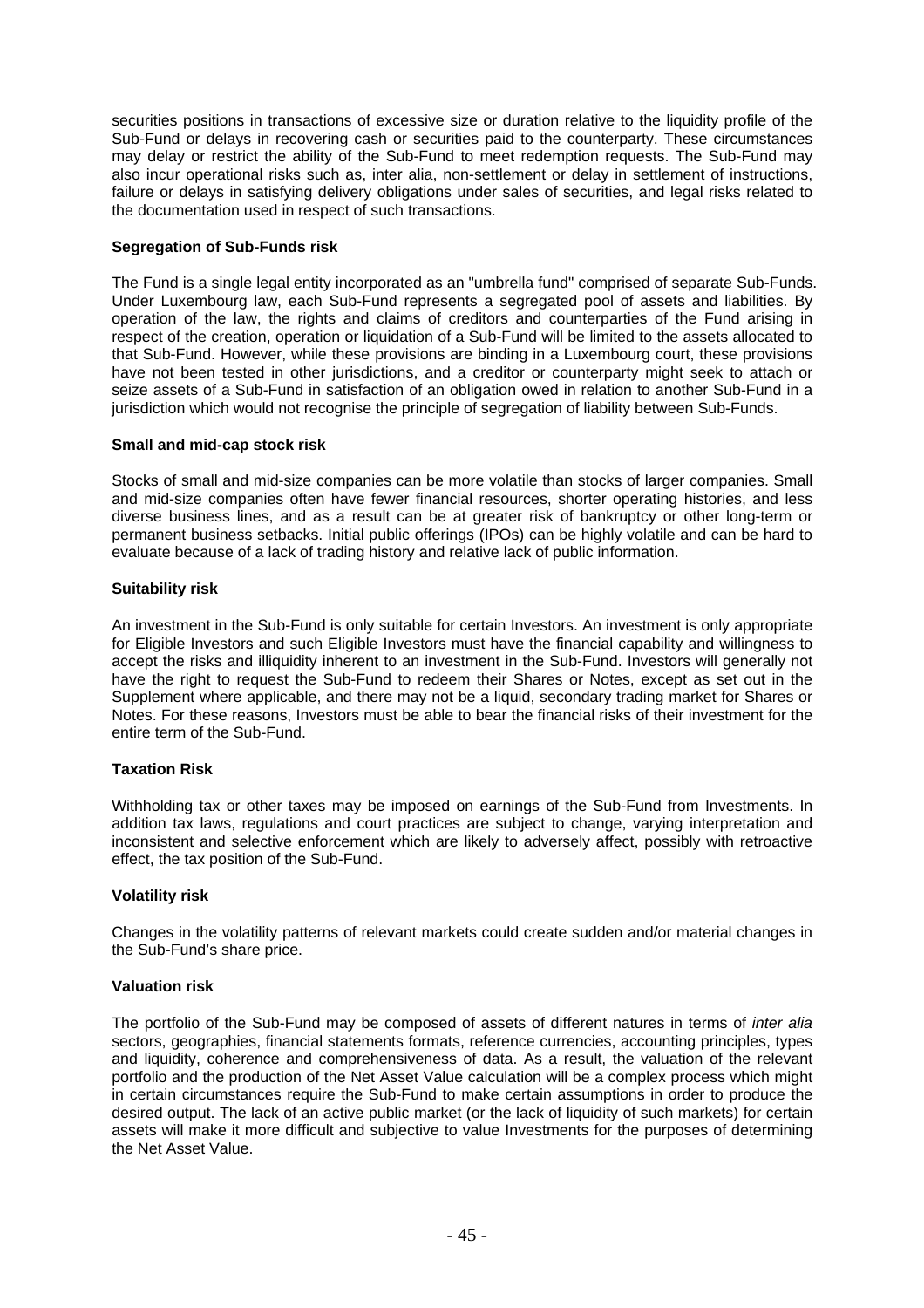## **9. Fees and Expenses**

The below mentioned fees, expenses and indemnifications are allocated, directly or indirectly, to the Sub-Funds to which they are attributable or among all Sub-Funds *pro rata* to their respective net assets or in a fair and reasonable manner determined by the Board. The allocation of the below referred fees, expenses and indemnifications is audited annually by the Auditors of the Fund and are accrued at each Valuation Date within each Sub-Fund according to the applicable charging structure.

## **9.1 Direct Operating Expenses**

The Fund will pay directly all Direct Operating Expenses enumerated below:

- 1) fees and expenses related to the set-up and operation of SPVs of the Fund;
- 2) any state, local, or other taxes imposed on the Fund in Luxembourg or abroad;
- 3) fees and disbursements of external legal counsel, accountants, tax advisors and other professional advisors (as approved by the Board, if relevant) relating to specific Investments, a specific Sub-Fund or the Fund;
- 4) banking expenses, such as interest on revolving credit facilities or loan agreements available to the Fund;
- 5) compensation of Directors and members of any committee approved by the Board;
- 6) out-of-pocket expenses (which include all reasonable travel expenses (travel ticket and stay) for a period of time determined by the Board) of members of the Board or of any committee approved by the Board (including the Scientific Committee);
- 7) all costs incurred in the organisation of meetings of the Board, of Shareholders, of Noteholders, and of committees approved by the Board (including the Scientific Committee);
- 8) all costs incurred in connection with the preparation of or relating to reports made to the Shareholders and Noteholders (e.g. cost for design, printing and distribution);
- 9) all costs related to a court litigation and an out of court litigation involving the Fund in the ordinary course of its activities, directly or indirectly, as approved by the Board;
- 10) the costs of director and officer liability or other insurance;
- 11) all expenses of accelerating or liquidating the Fund or any Sub-Fund;
- 12) any duties, fees or other governmental charges levied against the Fund and all expenses incurred in connection with any tax, audit, or any other investigation, settlement or review of the Fund;
- 13) expenses related to the marketing, placement, structuring and promotion of the Fund as approved by the Board (which shall not include fees or expenses of any Placement Agents); and
- 14) other expenses approved by the Board which shall not include any expenses borne by the AIFM or the Portfolio Manager pursuant to Section 9.4 below.

Direct Operating Expenses shall be budgeted every year in the annual budget, which shall be approved by the Board. Any Direct Operating Expense reasonably incurred by third parties to the Fund and exceeding the approved annual budget shall only be reimbursed to these parties if they are incurred with the approval of the Board. A portion of the above listed Direct Operating Expenses may first be paid by the AIFM, the Portfolio Manager or a service provider of the Fund. The Fund will reimburse such reasonably incurred Direct Operating Expenses as long as such expenses are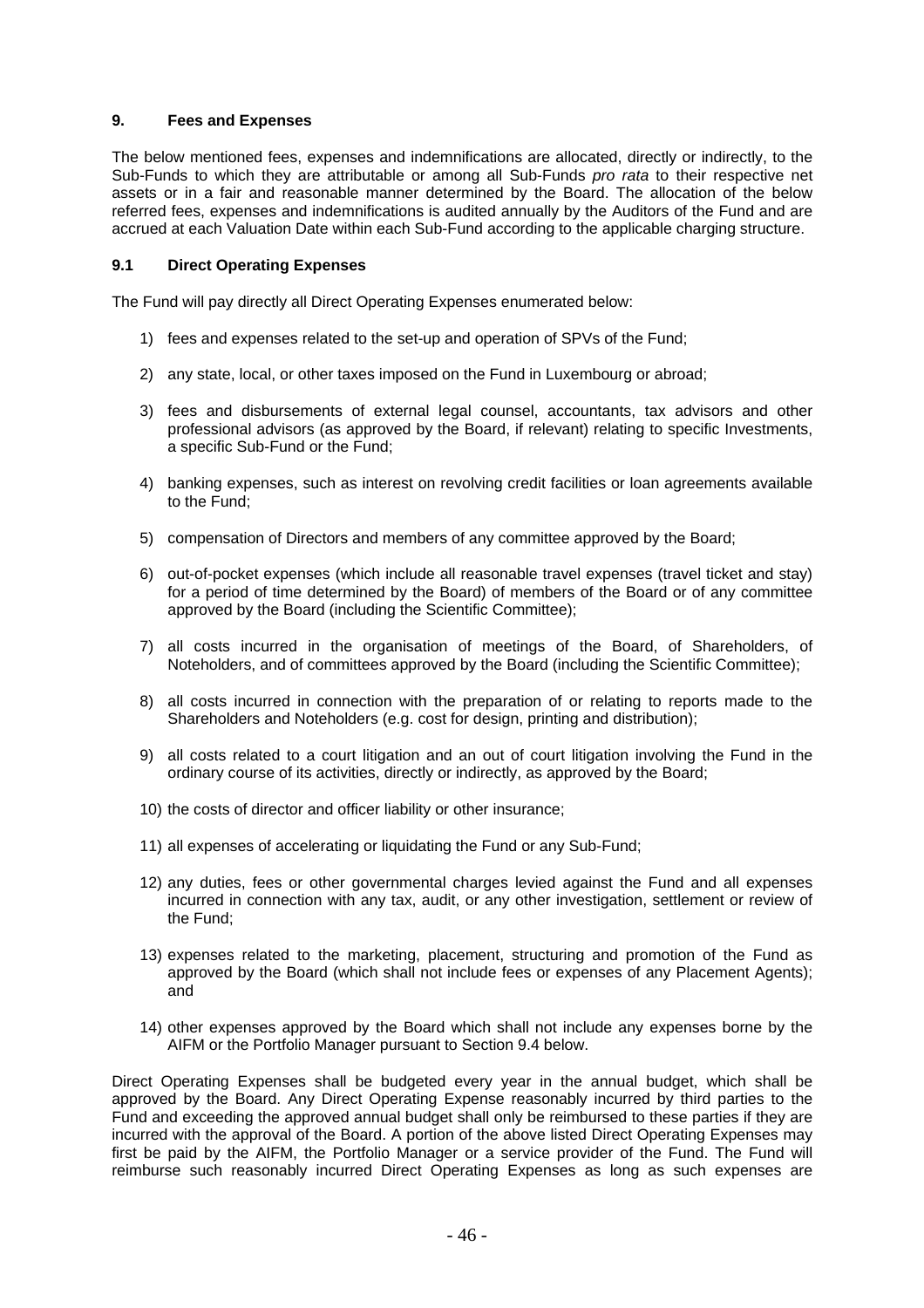external costs and not agreed to be borne by the service provider under the relevant service agreement with the Fund.

# **9.2 Transaction costs**

Each Sub-Fund bears the costs and expenses arising from buying and selling portfolio assets and entering into other transactions in securities or other financial instruments, such as brokerage fees and commissions and all other fees, expenses, commissions, charges, premiums and interest paid to banks, brokers, execution agents or securities lending agents and/or incurred in participating in any securities lending, repurchase and buy-sell back programs, collateral management fees and associated costs and charges, exchange fees, taxes, levies and stamp duties chargeable in connection with transactions in securities or other financial, and any other transaction-related expenses.

## **9.3 Extraordinary costs and expenses**

In order to safeguard the interests of the Fund and its investors, the Fund or any Sub-Fund may bear, as approved by the Board, any extraordinary costs and expenses including, without limitation, costs and expenses related to litigation involving the Fund or any Sub-Fund and regulatory investigations (including penalties, fines, damages and indemnifications) and the full amount of any tax, levy, duty or similar charge imposed on the Fund or Sub-Fund that would not be considered as ordinary Direct Operating Expenses. However, the Fund and the Sub-Funds will not bear any litigation costs incurred by Amundi, IFC and/or their directors, officers, managers or employees as a result of (i) any disputes arising between any of them or (ii) as a result of any proceedings brought by Investors against any of them, unless, in respect of item (ii), such proceeding is determined by the court to be either (i) frivolous or vexatious or (ii) ultimately determined by the court as without merit or dismissed.

# **9.4 Fees and expenses of the AIFM and Portfolio Manager**

The Management Agreement provides for the fees payable to the AIFM in respect of fund management services performed for the benefit of the Fund and its Sub-Funds, which shall include a Management Fee and, as the case may be, a Performance Fee, as further described in Supplement for each Sub-Fund.

The Management Fee shall be inclusive of any fee charged by the Portfolio Manager as well as all operating expenses of the AIFM and the Portfolio Manager including without limitation, the costs and expenses of all of the AIFM's and Portfolio Manager's staff wages, salaries and bonuses, benefits, office and equipment, legal, regulatory and compliance costs of the AIFM, Portfolio Manager and their delegates except to the extent they relate to the Fund and other costs as a result of managing the Fund. Any other expenses incurred by the AIFM or the Portfolio Manager in the exercise of their functions in respect of the Fund will be borne by them, including the fees, costs and expenses of any other entities as may be retained by them to assist in the exercise of their functions.

The AIFM is also entitled to receive an Administration Fee payable out of the assets of the Fund, in respect of the depositary and administrative services performed for the benefit of the Fund and its Sub-Funds, and to cover the services performed by the Auditor, as further described in Supplement for each Sub-Fund.

## **9.5 Fees and expenses of the Depositary, the Administrative Agent and the Auditor**

The Depositary and the Administrative Agent are entitled to receive fees, disbursements and out-ofpocket expenses in respect of their services to the Fund and its Sub-Funds, in accordance with the terms and conditions of the relevant service agreements and customary banking practice, at normal commercial rates in Luxembourg.

Unless otherwise specified in a Supplement, the fees, disbursements and out-of-pocket expenses of the Depositary, the Administrative Agent and the Auditor shall be paid by the AIFM out of the Administration Fee.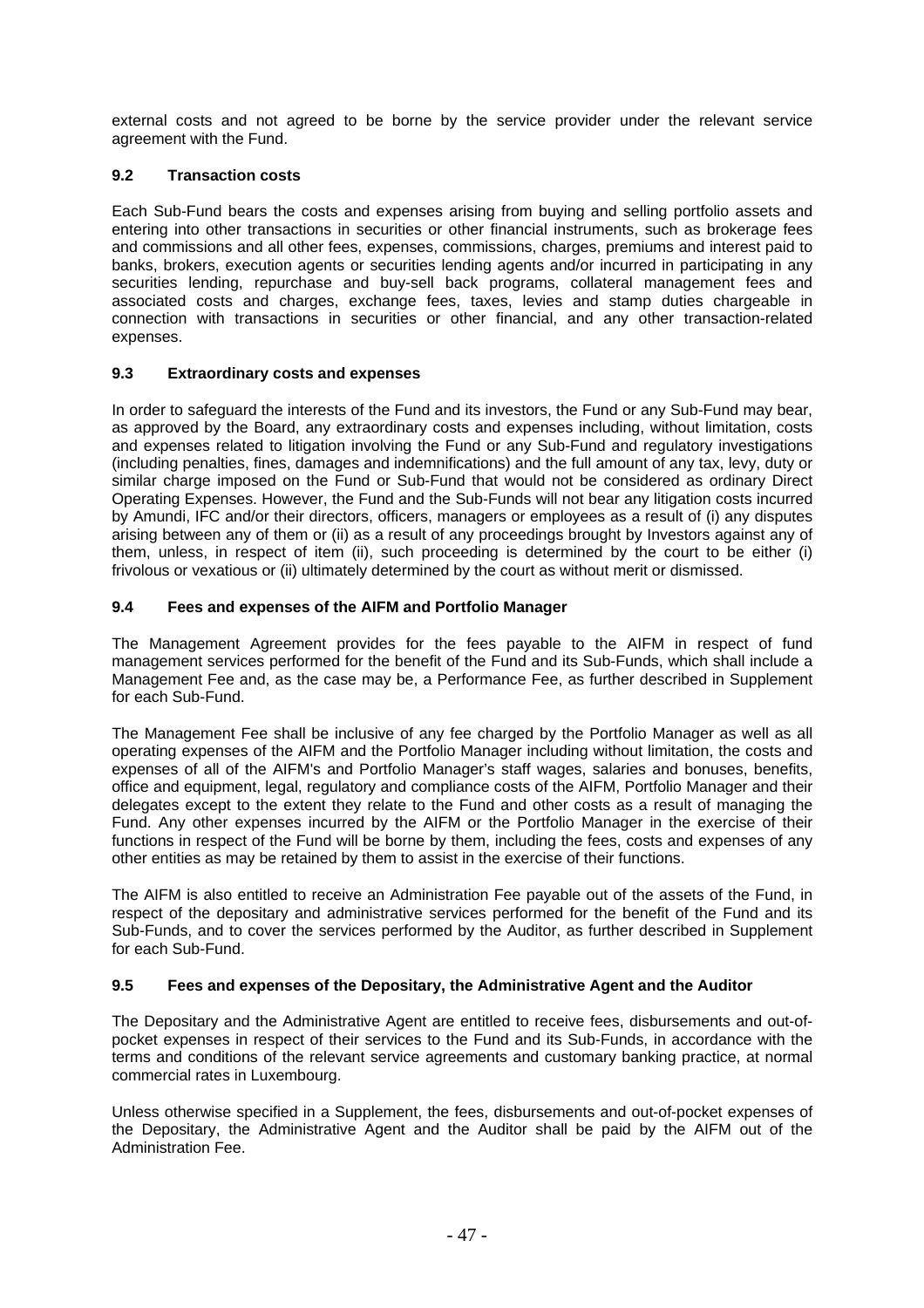# **9.6 Placement Fees**

Placement Fees may be payable by the Investors to Placement Agents and will not be borne by the Fund. Additional information on Placement Fees may be set out in the Supplement, where applicable.

# **9.7 Formation Costs and Launching Expenses of the Fund**

The Initial Formation Costs of the Fund are estimated at five hundred thousand US dollar (USD 500,000) and are borne by the first Sub-Fund and may be amortised over a period of up to five (5) years from the launch of the Sub-Fund. New Sub-Funds created after the incorporation and launch of the Fund will participate in the non-amortised formation costs and expenses of the Fund. Any newly created Sub-Fund shall bear its own initial formation costs and preliminary expenses.

## **10. Net Asset Value**

## **10.1 Valuation Date**

The Net Asset Value per Share of each Class of each Sub-Fund will be calculated by the Administrative Agent, under the responsibility of the AIFM and the Board, at least once a year and as further detailed in the relevant Supplement. In addition, the Board reserves the right to request for a calculation of a Net Asset Value per Share of each Class at any time (each such day a "**Valuation Date**").

# **10.2 Accounting Currency and Reference Currency**

The Accounting Currency of the Fund is the USD. The Net Asset Value per Share is expressed in the Reference Currency set out for each Class of Shares of each Sub-Fund, as detailed in the relevant Supplement.

## **10.3 Assets and liabilities of the Fund**

The Net Asset Value per Share of each Class of any Sub-Fund on any Valuation Date is determined by dividing (i) the value of the total assets allocable to such Class of such Sub-Fund less the liabilities properly allocable to such Class of such Sub-Fund on such Valuation Date, by (ii) the number of Shares of such Class of such Sub-Fund then outstanding on such Valuation Date, in accordance with the valuation rules set forth below and Luxembourg GAAP.

The Net Asset Value per Share will be determined by the Administrator as of each Valuation Date, as specified for each Sub-Fund in the Supplement under the responsibility of the AIFM. Unless otherwise specified for a Sub-Fund in the applicable Supplement, the Fund will apply CSSF Circular 02/77 in the event of a Net Asset Value calculation error (and to determine the consequences of any breach of the Investment Policy) taking into account the relevant materiality threshold applicable to the Sub-Fund.

The assets and liabilities of each Sub-Fund will be determined on the basis of the contributions to and withdrawals from such Sub-Fund as a result of (i) the issue and redemption of Shares and Notes, (ii) the allocation of assets, liabilities, income and losses attributable to the Sub-Fund as a result of the operations carried out by the Sub-Fund, and (iii) the payment of distributions to Shareholders and Noteholders of the Sub-Fund. Within each Sub-Fund, the proceeds from the issue of Shares of a Class of Shares or Tranche of Notes will be allocated to that Class of Shares or Tranche of Notes, and all income and losses attributable to the Sub-Fund will be allocated to each Class of Shares or Tranche of Notes in accordance with the provisions of the relevant Supplement.

Subject to the rules on attributions to Sub-Funds, the assets of the Fund shall include the following:

- 1) all cash on hand or on deposit, including any outstanding accrued interest;
- 2) all bills and any types of notes or accounts receivable, including outstanding proceeds of any disposal of financial instruments;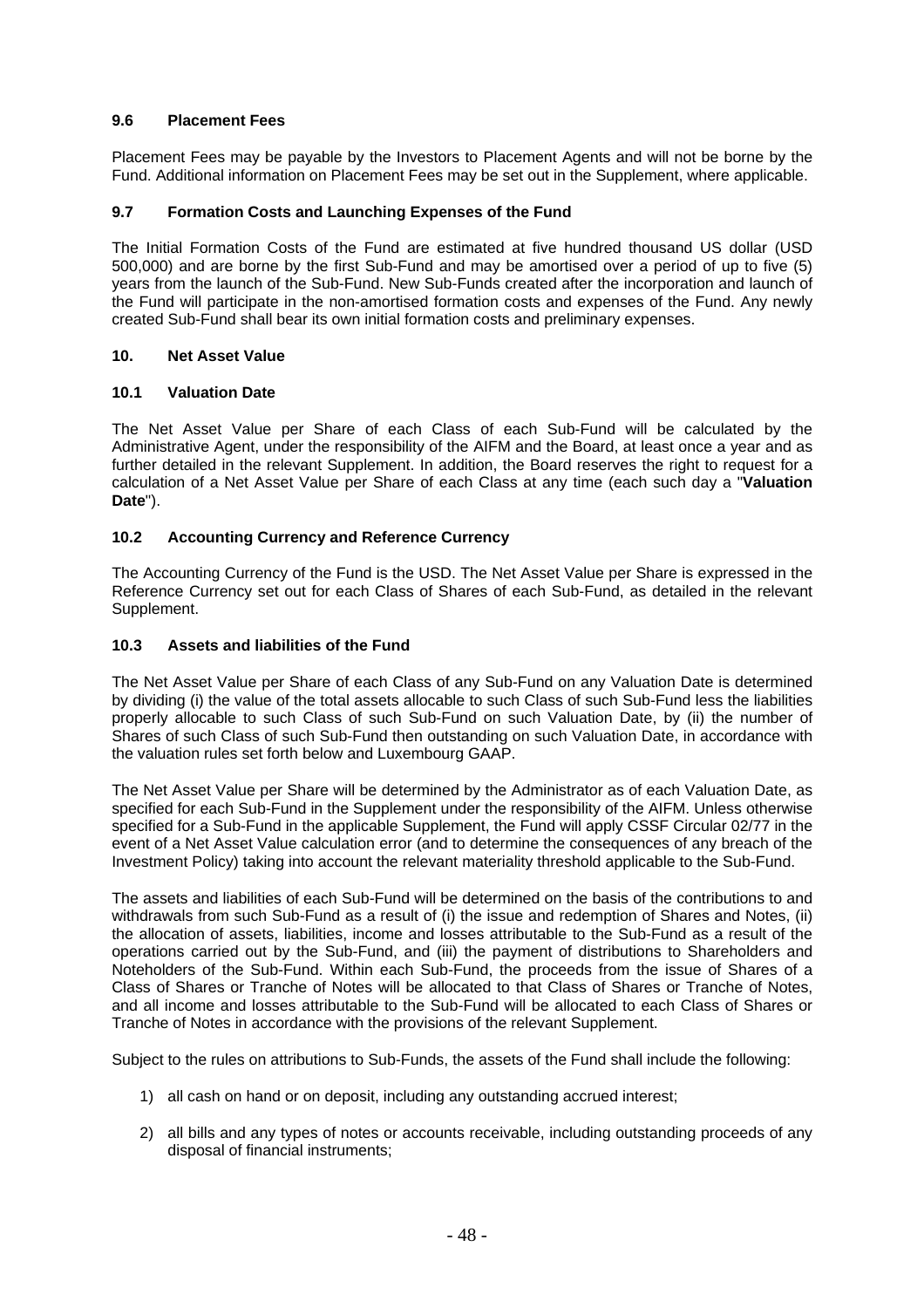- 3) all securities and financial instruments, including shares, bonds (including green bonds), loans, notes, certificates of deposit, debenture stocks, options or subscription rights, warrants, money market instruments and all other Investments belonging to the Fund;
- 4) all dividends and distributions payable to the Fund either in cash or in the form of stocks and shares (which will normally be recorded in the Fund's books as of the ex-dividend date, provided that the Fund may adjust the value of the security accordingly);
- 5) all outstanding accrued interest on any interest-bearing instruments belonging to the Fund (including green bonds), unless this interest is included in the principal amount of such instruments;
- 6) the formation expenses of the Fund or a Sub-Fund, to the extent that such expenses have not already been written off; and
- 7) all other assets of any kind and nature including expenses paid in advance.

Subject to the rules on attributions to Sub-Funds, the liabilities of the Fund shall include the following:

- 1) all loans, bills or accounts payable, accrued interest on loans (including accrued fees for commitment for such loans);
- 2) all known liabilities, whether or not already due, including all contractual obligations that have reached their term, involving payments made either in cash or in the form of assets, including the amount of any dividends declared by the Fund but not yet paid;
- 3) a provision for any tax accrued to the Valuation Date and any other provisions authorised or approved by the Fund; and
- 4) all other liabilities of the Fund of any kind recorded in accordance with applicable accounting rules, except liabilities represented by Shares. In determining the amount of such liabilities, the Fund will take into account all expenses, fees, costs and charges payable by the Fund as set out in Section 9 above.

Adequate provisions shall be made for unpaid administrative and other expenses of a regular or recurring nature based on an estimated amount accrued for the applicable period. Any off-balance sheet liabilities shall duly be taken into account in accordance with fair and prudent criteria.

## **10.4 Valuation Rules**

In accordance with the Articles and the AIFM's valuation policy, and subject to further specifications applicable to a Sub-Fund, as set out in the relevant Supplement, the valuation of the assets of the Fund will be conducted as follows:

- 1) The value of any cash on hand or on deposit, bills or notes payable, accounts receivable, prepaid expenses, cash dividends, and interest accrued but not yet received shall be equal to the entire nominal or face amount thereof, unless the same is unlikely to be paid or received in full, in which case the value thereof shall be determined after making such discount as the AIFM may consider appropriate in such case to reflect the true value thereof.
- 2) If and to the extent specified for a Sub-Fund in the relevant Supplement, debt Investments, including loans, will be valued at cost (as adjusted for amortization of premium or accrual of discount, if any, on a constant basis) plus accrued interests, revalued for any applicable movements in exchanges rates, unless such debt investment is deemed fully or partially impaired and is therefore written down to its recoverable amount. The Fund will adopt the following approach in the impairment assessment of debt Investments:
	- each debt investment is assessed qualitatively for objective evidence of impairment and occurrence of material credit loss events;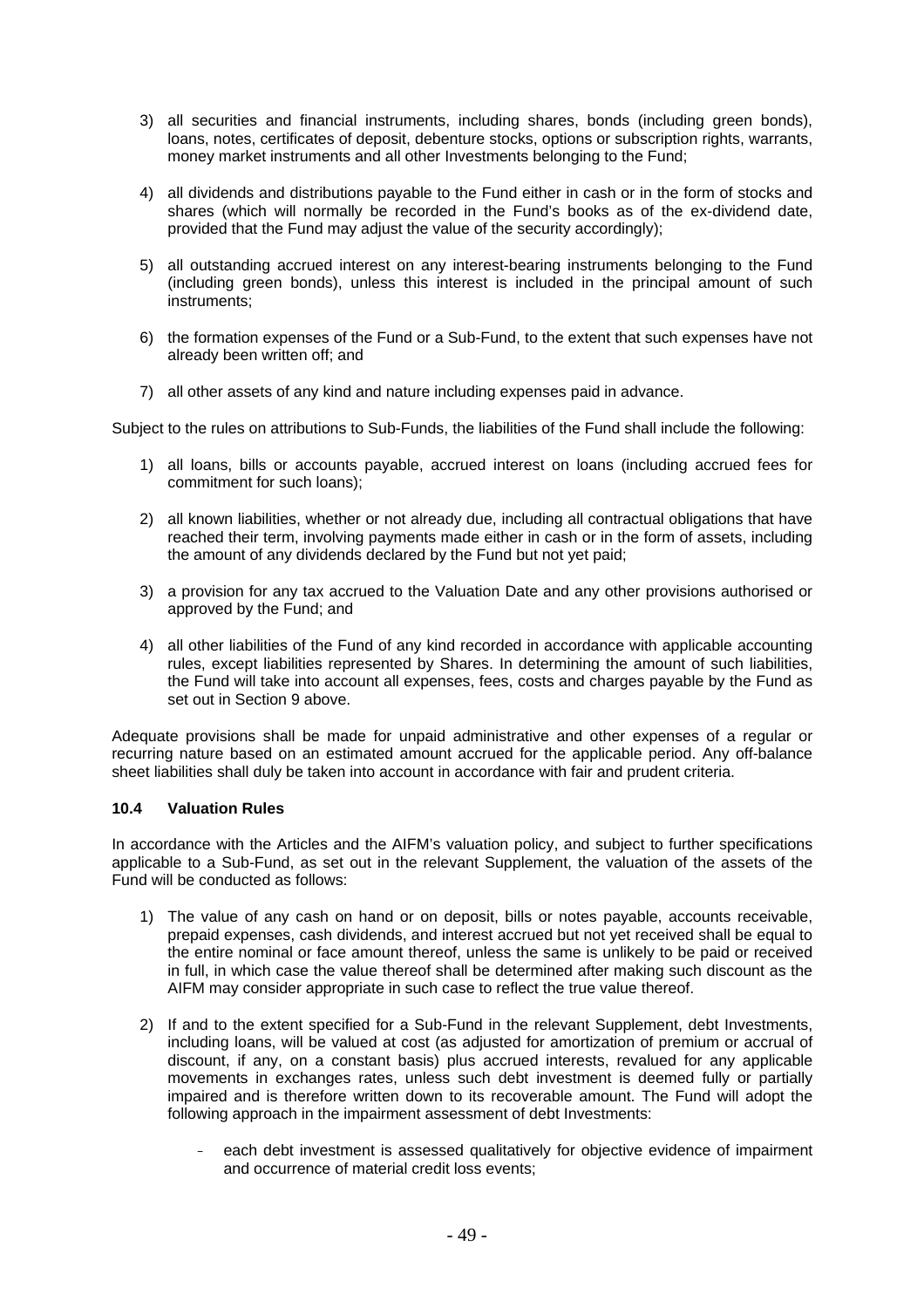- where sufficient evidence of impairment is found, the quantum of impairment is assessed quantitatively through the examination of the expected future cash flows over the life of the debt investment;
- the recoverable amount of a debt investment is deemed to be the present value of the estimated future cash flows from the investment up until the earlier of its maturity date or forecasted disposal date;
- the AIFM will regularly assess the method of calculating any impairment provision to ensure that such provision are appropriately valued.
- 3) Except as provided under paragraph 2) above:
	- transferable securities and money market instruments which are quoted, listed or traded on an exchange or regulated market will be valued at the last available closing price or, if bid and offer prices are quoted, at bid price, offer price or the average of the two prices so quoted at the time of valuation, as determined by the AIFM for each Sub-Fund, on the exchange or regulated market where the securities or instruments are primarily quoted, listed or traded;
	- where securities or instruments are quoted, listed or traded on more than one exchange or regulated market, the AIFM will determine on which exchange or regulated market the securities or instruments are primarily quoted, listed or traded and the market prices or quotations on such exchange or regulated market will be used for the purpose of their valuation;
	- transferable securities and money market instruments which are quoted, listed or traded on an exchange or regulated market, but acquired or traded at a premium or at a discount outside or off the relevant exchange or market may be valued taking into account the level of premium or discount at the time of valuation, provided that the AIFM must ensure that the adoption of such a procedure is justifiable in the context of establishing the probable realization value of the investment; and
	- transferable securities and money market instruments for which market prices or quotations are not available or representative, will be valued at their probable realization value estimated with care and in good faith by the AIFM using any valuation method approved by the AIFM.
- 4) Private equity Investments (other than those mentioned above) such as ordinary or preference shares will be valued based on the International Private Equity and Venture Capital Valuation (IPEV) Guidelines, as may be updated from time to time, applied with prudence and in good faith.
- 5) Investments in unlisted real estate securities (other than those mentioned above) will be valued based on the guidelines, principles and recommendations for valuation of property measurement set out by the European Association for Investors in Non-Listed Real Estate Vehicles (INREV), as may be updated from time to time, applied with prudence and in good faith. Investments in other real estate assets will be valued based on a valuation report issued by one or more reputable independent real estate appraisal professionals selected by the AIFM, who are licensed where appropriate and operates in the jurisdiction where any relevant property is located.
- 6) Financial derivative instruments which are quoted, listed or traded on an exchange or regulated market will be valued at the last available closing or settlement price or quotation, prior to the time of valuation, on the exchange or regulated market where the instruments are primarily quoted, listed or traded. Where instruments are quoted, listed or traded on more than one exchange or regulated market, the AIFM will determine on which exchange or regulated market the instruments are primarily quoted, listed or traded and the closing or settlement prices or quotations on such exchange or regulated market will be used for the purpose of their valuation.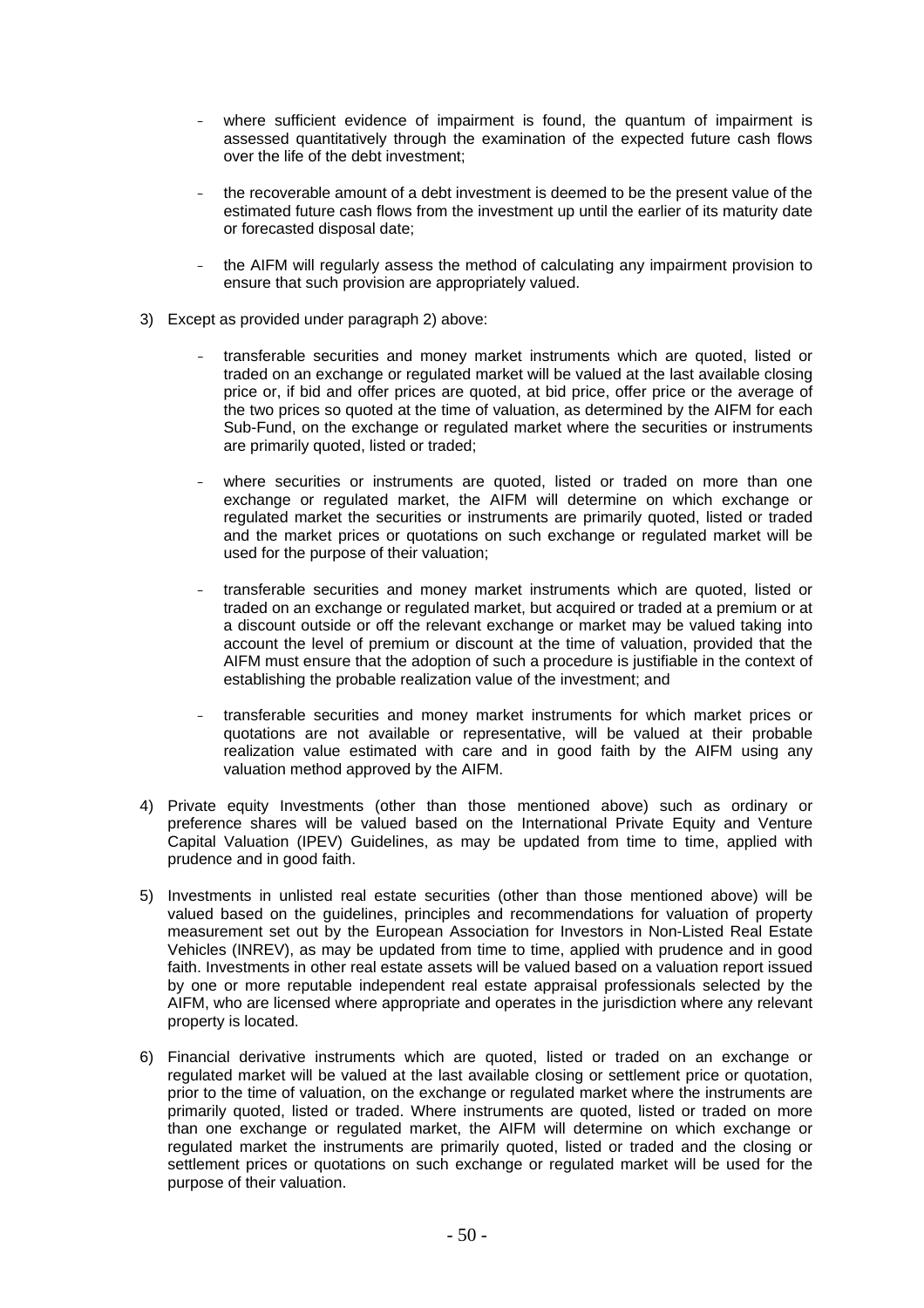- 7) Financial derivative instruments which are quoted, listed or traded on an exchange or regulated market, but for which closing or settlement prices or quotations are not available or representative, will be valued at their probable realization value estimated with care and in good faith by the AIFM using any valuation method approved by the AIFM.
- 8) Financial derivative instruments which are traded "over-the-counter" (OTC) will be valued daily at their fair market value, on the basis of valuations provided by the counterparty which will be approved or verified on a regular basis independently from the counterparty. Alternatively, OTC financial derivative instruments may be valued by the AIFM or a delegate on the basis of independent pricing services or valuation models approved by the AIFM which follow international best practice and valuation principles, in accordance with the valuation policy of the AIFM. Any such valuation will be reconciled to the counterparty valuation on a regular basis independently from the counterparty, and significant differences will be promptly investigated and explained.
- 9) Notwithstanding paragraph 3) above, shares or units in investment funds will be valued at the latest available net asset value per unit or share or other similar participations or, if bid and offer prices are published, at bid price, offer price or the price midway between the last available offer and bid prices, as determined by the AIFM for each Sub-Fund. Alternatively, shares or units in investment funds which are quoted, listed or traded on an exchange or regulated market may be valued in accordance with paragraph 3) above.
- 10) The value of any other asset not specifically referenced above will be the probable realization value estimated with care and in good faith by the AIFM using any valuation method approved by the AIFM.

The AIFM, with the consent of the Board, may permit some other method of valuation to be used if it considers that such valuation better reflects the fair value of any asset of the Fund.

## **10.5 Temporary suspension of the calculation of Net Asset Value**

The Board is authorised to temporarily suspend the calculation of the Net Asset Value of Shares of any Class in any Sub-Fund, and/or the issue, redemption and conversion of Shares in the following cases:

- 1) during any period when any market or stock exchange which is the principal market or stock exchange on which a substantial portion of the Investments of the relevant Sub-Fund is listed is closed, other than for ordinary holidays, or during which dealings are considerably restricted or suspended;
- 2) when for any other exceptional circumstance the prices of any Investments owned by the relevant Sub-Fund cannot promptly or accurately be ascertained;
- 3) when the means of communication normally used to calculate the value of assets in the relevant Sub-Fund are suspended or when, for any reason whatsoever, the value of an Investment in the relevant Sub-Fund cannot be calculated with the desired speed and precision;
- 4) when restrictions on exchange or the transfer of capital prevent the execution of dealings for the relevant Sub-Fund or when buying and selling transactions on their behalf cannot be executed at normal exchange rates;
- 5) when factors which depend, among other things, on the political, economic, military and monetary situation and which evade the control, responsibility and means of action of the Fund, prevent the relevant Sub-Fund from having access to its assets and from calculating their Net Asset Value in a normal or reasonable manner; or
- 6) when the Board so decides, provided all Shareholders are treated on an equal footing and all relevant laws and regulations are applied, and as soon as an extraordinary general meeting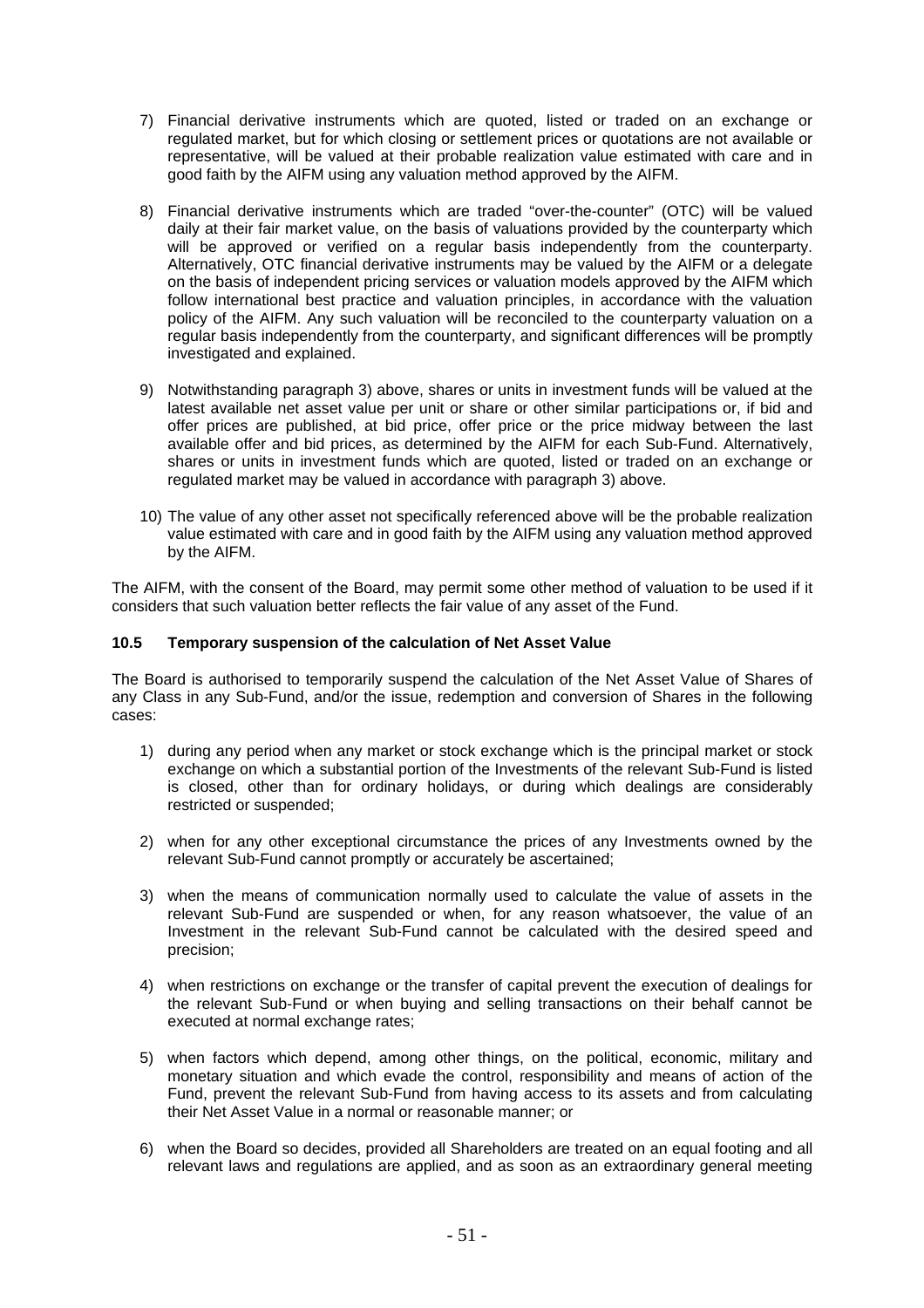of Shareholders of the relevant Sub-Fund has been convened for the purpose of deciding on the reorganisation, liquidation or dissolution of the relevant Sub-Fund.

Any such suspension of the calculation of the Net Asset Value shall be notified by the AIFM if appropriate to the concerned Investors.

Any application for subscription, conversion or redemption (if any) of Shares shall be irrevocable except in the event of a suspension of the calculation of the Net Asset Value of the Shares to be subscribed, redeemed or converted in a specific Class of a specific Sub-Fund and, in such event, a withdrawal will only be effective if written notification is received by the Administrative Agent before the termination of the period of suspension.

## **11. Conflict of interests**

## **General**

The Directors, the Scientific Committee members, IFC (including any entity within the World Bank Group), the AIFM, the Portfolio Manager, the Depositary, the Administrative Agent and their respective Affiliates, directors, officers, relatives and employees (collectively the "**Relevant Persons**") are or may engage in and may continue to engage in activities, which may conflict with the interests of the Fund and its Investors. Except as otherwise expressly indicated, nothing contained herein or in the Articles will restrict the activities and operations of the Relevant Persons. From time to time the Relevant Persons may have multiple advisory, transactional and financial and other interests in or relating to the Fund, transactions which the Fund carries out and/or the Fund's assets, and therefore may be subject to various conflicts of interest in their relationships with the Fund, the AIFM, the Portfolio Manager, the Depositary and the Administrative Agent and actual or prospective Investments of the Fund. There can be no assurance that the Fund or AIFM will be able to resolve any conflicts of interest in a manner favourable to the Fund or the Investors. By acquiring a Share or a Note, each Investor will be deemed to have been informed of the possibility of actual or potential conflicts of interests. The Directors must however act at all times in the best interest of the Fund.

Each of the Relevant Persons has or may have existing and potential relationships with or interests in a significant number of corporations, institutions, governmental entities and individuals (the "**Other Clients**"). In providing services to, acting for, investing in or dealing with Other Clients and the Fund, the Relevant Persons may face conflicts of interest. In particular, relationships with Other Clients may present conflicts of interest in determining whether or not to offer certain investment opportunities to the Fund, subject at all times to the terms of this Issue Document.

Without prejudice to the generality of the above, the Relevant Persons may, subject to the terms of this Issue Document, invest for their own account or for Other Clients, and may also act as investment banker, economic, financial or technical adviser, investment manager and/or in another capacity on behalf of or for Other Clients that invest, in investments (including assets in competition to those of the Fund) and may engage in, advise or possess an interest in other business ventures with persons competing with the Investments or with the Fund for investment opportunities in the relevant sector. No guarantees can be given that any owners of investments who seek advice from or retain a Relevant Person in another capacity will provide any investment opportunities for the Fund, and Relevant Persons may not be under any obligation to share any information about such investment opportunities with the AIFM or the Fund. Such relationships could influence the Relevant Persons to take actions, or forbear from taking actions, which may raise conflict of interests. A Relevant Person may give advice, and take action, with respect to any of its Other Clients or proprietary accounts that may differ from the advice given, or may involve a different timing or nature from action taken, by the Fund. A Relevant Person may give advice and provide recommendations to persons competing with the Fund or any Investments that are contrary to the interests of the Fund or any Investments. A Relevant Persons may retain commissions, remunerations or other income or profits which may be made in such transactions. A conflict of interests may also arise where the Fund is presented with (i) an investment proposal involving an investment owned (in whole or in part), directly or indirectly, by any Relevant Person or an Investor or any of their respective Affiliates, or (ii) any disposition of assets to any Relevant Person or an Investor or any of their respective Affiliates.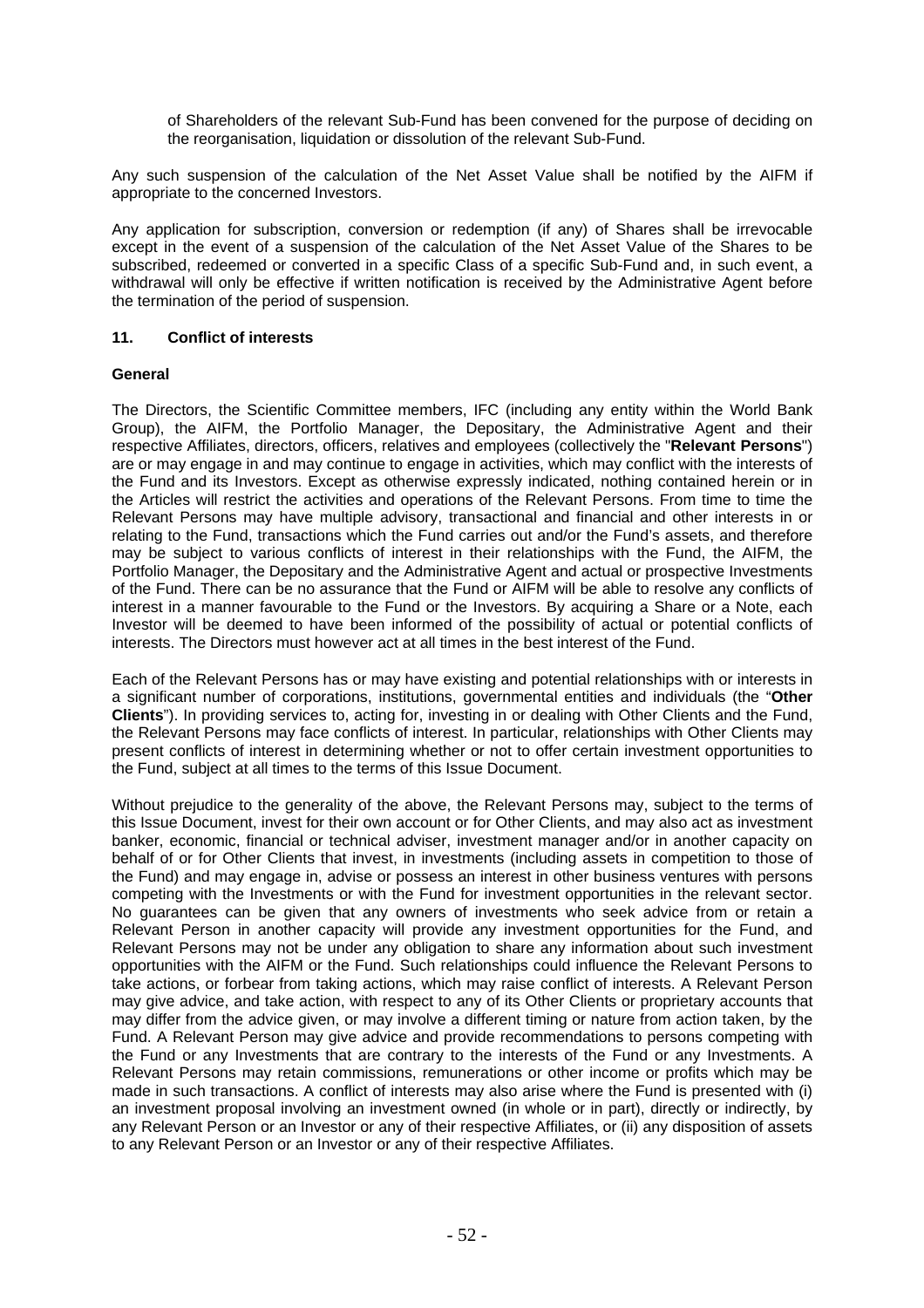The Relevant Persons will devote as much of their time to the activities of the Fund as they deem necessary and appropriate. The Relevant Persons are not restricted from investing, forming additional investment funds, from entering into investment advisory, investment management, technical, economic or financial advisory or other relationships with Other Clients, or from engaging in other business activities, even though such relationships or activities may be in competition with the Fund or an Investment or otherwise create a conflict of interest.

## **Board of Directors**

In accordance with the Articles, any Director elected from the list of candidates submitted by the holder of the Management Shares as set out in Section 7.1 of this Issue Document or by Shareholders who are Affiliates of the AIFM, if any (excluding, for the avoidance of doubt, the Independent Director), shall not deliberate on any resolutions which:

- 1) relate to the removal of the AIFM;
- 2) are to the effect of approving or otherwise ratifying the entry into transactions or dealings, or the entry into or approval of amendments to, services agreements, between the Fund and the AIFM or any of its Affiliates (including dealings with Affiliates as investors in the Fund);
- 3) relate to a Change of Control, as defined pursuant to Section 7.4. of this Issue Document;
- 4) are to the effect of considering or starting any litigation or dispute against, or complaining to or in respect of, the AIFM or any of its Affiliates;
- 5) relate to a compulsory redemption of Shares or Notes, as set out in Section 5.9 of this Issue Document, where the relevant Shareholder is Amundi or its Affiliates; or
- 6) relate to the review of, and expressing view on, compliance by the AIFM or any of its Affiliates as service providers with key performance indicators.

For the avoidance of doubt, the Director elected from the list of candidates submitted by the holder of the Management Shares shall not be taken into account for the calculation of votes cast for resolutions falling within the categories listed above.

## **AIFM and Portfolio Manager**

In order to address conflicts of interest that may adversely affect the interests of the Fund and its Investors, the AIFM and each Portfolio Manager will maintain and operate effective organisational and administrative arrangements (including a written and effective conflicts of interest policy, the "**CoI Policy**"), in compliance, as relevant, with the AIFMD, AIFM Law and AIFM Regulation and in accordance with any relevant circular issued by the CSSF and other applicable laws and regulations. The CoI Policy will be designed to identify, prevent, manage and monitor conflicts of interests that may arise as a result of a transaction carried out within the scope of its authority pursuant to the authority granted under the Management Agreement and the Portfolio Management Agreement.

If the AIFM, Portfolio Manager or any of their Affiliates contemplates engaging in transactions or activities which may create a potential or actual conflict with the rights and interests of the Fund or its Investors, such transaction or activity will not proceed without a Special Shareholders Consent.

## **IFC and other Shareholders or Noteholders**

In the ordinary course of their business, each of IFC and certain other Shareholders as well as certain Noteholders, may engage in a broad range of activities where their respective interests or the interests of their Affiliates, directors, officers, relatives and employees may conflict with the interests of the Fund or the Investors and/or any potential or actual Investment of the Fund. For instance, as part of their regular business, each of IFC, certain other Shareholders and certain Noteholders, may hold, purchase, sell and trade, for its own account and for the account of its partners and clients, on a principal or agency basis, directly or indirectly such as through funds, loans, securities, guarantees and other investments and financial instruments of all types, including those that may be suitable for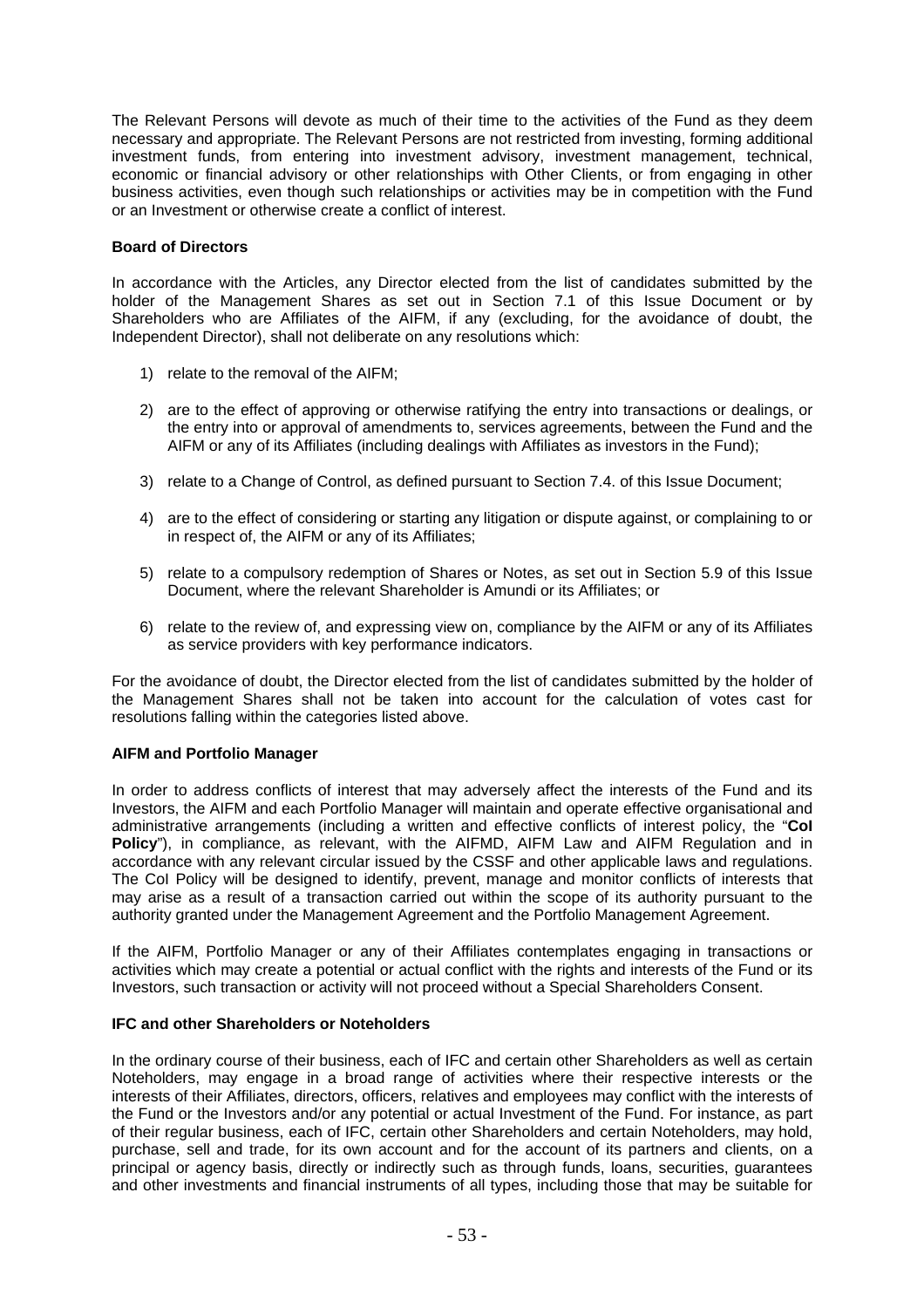Investments of the Fund or which are made as co-investments with the Fund, or in entities in which the Fund may invest or in entities that compete with entities in which the Fund may invest. Their business activities also may include the provision of investment, financial, economic, technical or other advisory services to the Fund, the AIFM or its Affiliates, entities in which the Fund may invest and Other Clients with respect to actual or potential investments of the Fund. In particular, their business or the business of their related persons may include providing advice (including but not limited to transactional, structural, legal, regulatory, policy and institutional reform advice) to, or arranging financial support (including, but not limited to, loans, grants, guarantees and political risk insurances) on behalf of, governments and quasi-governmental entities of such governments, in jurisdictions in which the Fund may operate or invest or where projects financed through the Investments may be located. Each of IFC, such other Shareholders or Noteholders, may also take positions, give advice and provide recommendations contrary to those which may be taken by, or given by, the AIFM, the Portfolio Manager, the Board or any committee in respect of the activities of the Fund, and may engage in activities such as restructuring a loan, foreclosing on a loan, requiring additional collateral from an entity in which the Fund invests, charging significant fees and interest to an entity in which the Fund invests, placing an entity in which the Fund invests in bankruptcy, or demanding payment on a loan guarantee. In all their activities, including all those referred to in this paragraph, IFC or such other Shareholders or Noteholders, acting on behalf of themselves, their Other Clients or other stakeholders may take actions that are not in the best interest and may be contrary to the interests of the Fund or its Investors.

Except as expressly provided in any agreement, neither IFC in any capacity, nor any other Shareholder or any Noteholder will have any fiduciary duty vis-à-vis other Investors, but will act only in accordance with its own interests.

# **12. Anti-money laundering and terrorist financing measures**

To comply with Luxembourg laws, regulations, circulars, etc. aimed at preventing money laundering and the financing of terrorism, the Fund, the AIFM, the Administrative Agent or any Placement Agent or distributor may require certain types of account documentation to allow proper identification of Investors and ultimate beneficial owners. Before being approved for opening an account, each Investor must provide, at a minimum, the following identification:

- 1) Natural persons: an identity card or passport duly certified by a public authority (such as a notary, police official or ambassador) in his or her country of residence.
- 2) Corporations and other entities investing on their own behalf: a certified copy of the entity's incorporation documents or other official statutory document, plus, for the entity's owners or other economic beneficiaries, the identification described above for natural persons.
- 3) Financial intermediaries: a certified copy of the entity's incorporation documents or other official statutory document, plus certification that the account owner has obtained necessary documentation for all end investors. You will also be required regularly to supply updated documentation. We or any distributor may ask you for additional documentation as well (either before opening an account or at any time afterward). Delay or failure to provide the required documentation may result in having any order delayed or not executed, or any proceeds withheld.

More generally, the Fund, the AIFM, the Administrative Agent or any Placement Agent or distributor reserve the right to request such information as is necessary to verify the identity of prospective investors and, generally, to comply with applicable laws and regulations on anti-money laundering and counter terrorism financing and their internal policies and procedures. Delay or failure by the prospective Investor to produce any information required for verification purposes will result in the Fund or the Administrative Agent refusing to accept the prospective Investor's subscription to the Fund.

## **13. Data protection**

In accordance with the Data Protection Law, the Fund, acting as data controller, hereby informs the Shareholders (or if the Shareholder is a legal person, informs the Shareholder's contact person and/or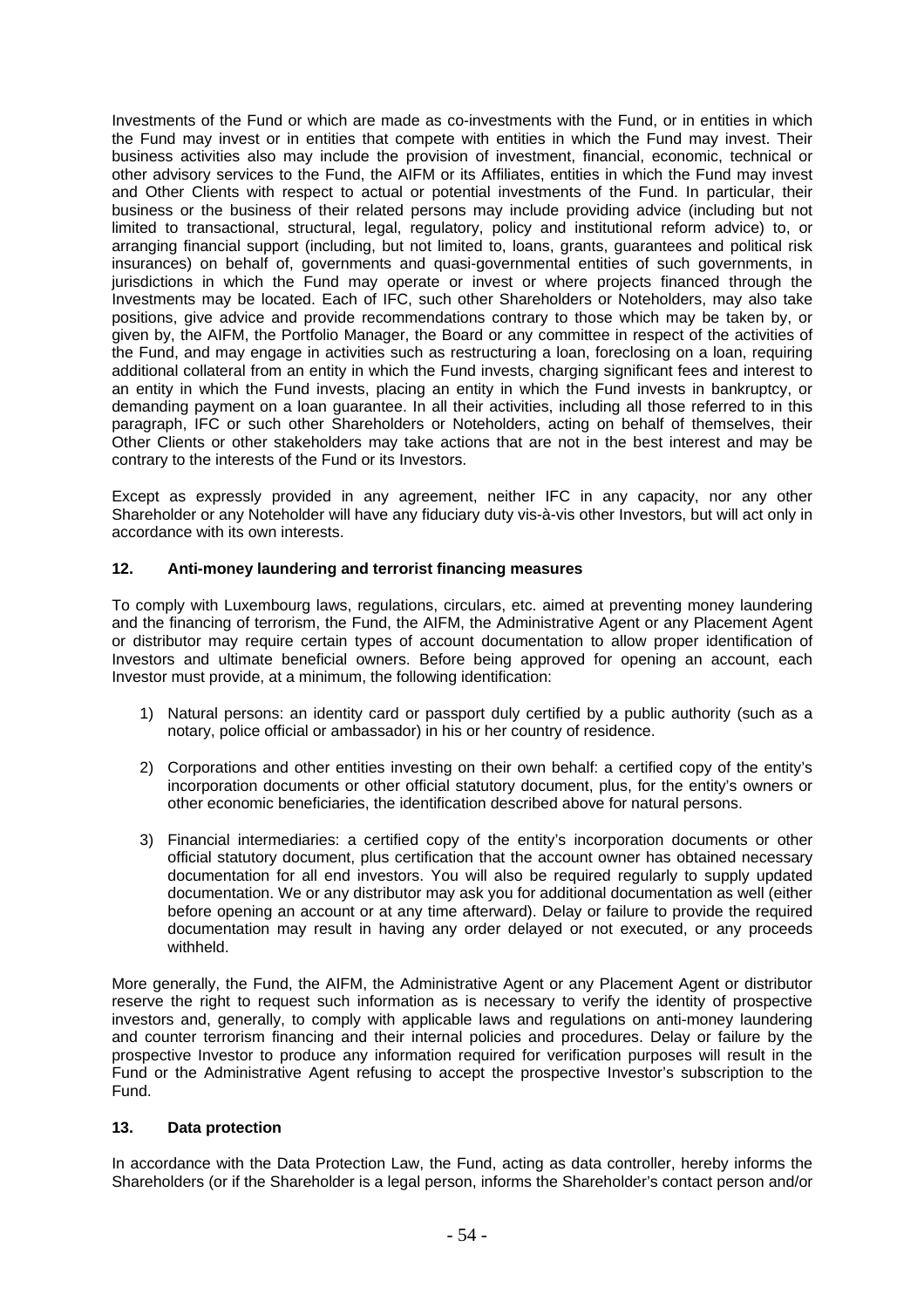beneficial owner) that certain personal data ("**Personal Data**") provided to the Fund or its delegates may be collected, recorded, stored, adapted, transferred or otherwise processed for the purposes set out below.

Personal Data includes (i) the name, address (postal and/or e-mail), bank details, invested amount and holdings of a Shareholder; (ii) for corporate Shareholders: the name and address (postal and/or e-mail) of the Shareholders' contact persons, signatories, and the beneficial owners; and (iii) any other personal data the processing of which is required in order to comply with regulatory requirements, including tax law and foreign laws.

Personal Data supplied by Shareholders is processed in order to enter into and execute transactions in Shares of the Fund and for the legitimate interests of the Fund. In particular, legitimate interests include (a) complying with the Fund's accountability, regulatory and legal obligations; as well as in respect of the provision of evidence of a transaction or any commercial communication; (b) exercising the business of the Fund in accordance with reasonable market standards; and (c) the processing of Personal Data for the purpose of: (i) maintaining the register of Shareholders; (ii) processing transactions in Shares and the payment of dividends; (iii) maintaining controls in respect of late trading and market timing practices; (iv) complying with applicable anti-money laundering rules; (v) marketing and client-related services; (vi) fee administration; and (vii) tax identification under the EU Savings Directive, OECD Common Reporting Standard (the "**CRS**") and FATCA.

The Fund may, subject to applicable law and regulation, delegate the processing of Personal Data, to other data recipients such as, *inter alia*, the AIFM, the Administrative Agent, the Portfolio Manager, the Depositary, the auditor and the legal advisors of the Fund and their service providers and delegates (the "**Recipients**").

The Recipients may, under their own responsibility, disclose Personal Data to their agents and/or delegates, for the sole purposes of assisting the Recipients to provide services to the Fund and/or to fulfil their own legal obligations. Recipients or their agents or delegates may, process Personal Data as data processors (when processing upon instruction of the Fund), or as data controllers (when processing for their own purposes or to fulfil their own legal obligations). Personal Data may also be transferred to third parties such as governmental or regulatory agencies, including tax authorities, in accordance with applicable law and regulation. In particular, Personal Data may be disclosed to the Luxembourg tax authorities, which in turn may, acting as data controller, disclose the same to foreign tax authorities

Data processors may include any entity belonging to the Caceis group of companies (including outside the EU) for the purposes of performing operational support tasks in relation to transactions in the Shares, fulfilling anti-money laundering and counter-terrorist financing obligations, avoiding investment fraud and for compliance with the obligations of CRS.

In accordance with the conditions laid down by the Data Protection Law, Shareholders have the right to:

- request access to their Personal Data;
- request the correction of their Personal Data where it is inaccurate or incomplete;
- object to the processing of their Personal Data;
- request erasure of their Personal Data;
- request for restriction of the use of their Personal Data; and
- request for Personal Data portability.

Shareholders may exercise the above rights by writing to the Fund at the following address: 5, Allée Scheffer L-2520 Luxembourg, Grand Duchy of Luxembourg.

Shareholders also have the right to lodge a complaint with the National Commission for Data Protection at the following address: 1, Avenue du Rock'n'Roll, L-4361 Esch-sur-Alzette, Grand Duchy of Luxembourg, or with any competent data protection supervisory authority.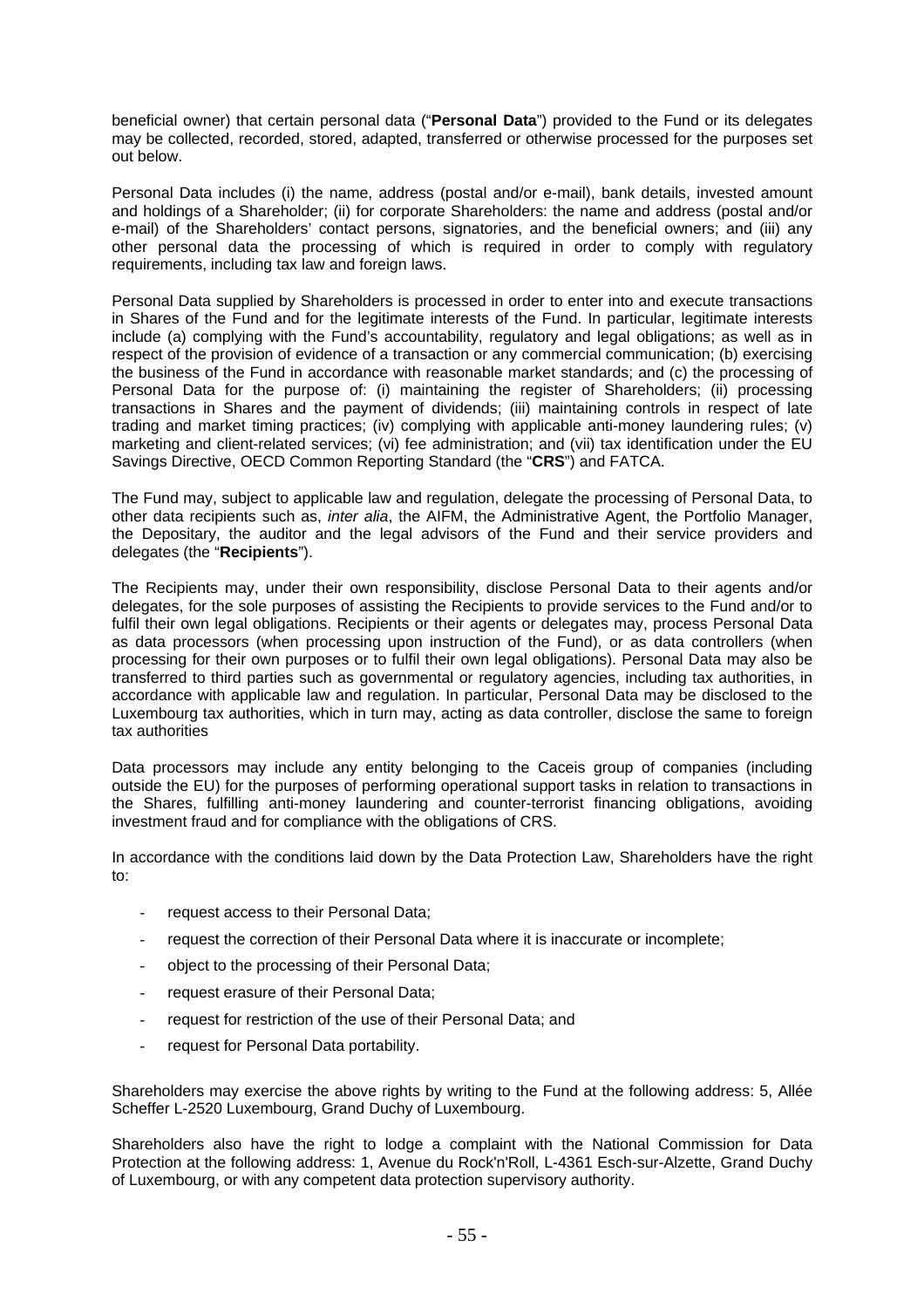A Shareholder may, at its discretion, refuse to communicate its Personal Data to the Fund. In this event however, the Fund may reject the request for subscription for Shares and block an account for further transactions. Personal Data shall not be retained for periods longer than those required for the purpose of its processing subject to any limitation periods imposed by applicable law.

# **14. Tax considerations in Luxembourg**

Investors should consult their professional advisors on the possible tax or other consequences of buying, holding, transferring or selling the Fund's Shares/Notes under the laws of their countries of citizenship, residence, domicile or incorporation. Investors should also pay attention to the tax related aspects mentioned in the Section 8.

# **14.1 General**

The following is a summary of certain material Luxembourg tax consequences of purchasing/ subscribing, owning and disposing of the Shares/Notes. It does not purport to be a complete analysis of all possible tax situations that may be relevant to a decision to purchase/subscribe, own or sell the Shares/Notes. It is included herein solely for preliminary information purposes. It is not intended to be, nor should it be construed to be, legal or tax advice. Prospective purchasers/subscribers of the Shares/Notes should consult their own tax advisers as to the applicable tax consequences of the ownership of the Shares/Notes, based on their particular circumstances. This summary does not allow any conclusions to be drawn with respect to issues not specifically addressed. The following description of Luxembourg tax law is based upon the Luxembourg law and regulations as in effect and as interpreted by the Luxembourg tax authorities on the date of the Issue Document and is subject to any amendments in law (or in interpretation) later introduced, whether or not on a retroactive basis.

Please be aware that the residence concept used under the respective headings below applies to Luxembourg tax assessment purposes only. Any reference in the present section to a tax, duty, levy, impost or other charge or withholding of a similar nature refers to Luxembourg tax law and/or concepts only. Also, please note that a reference to Luxembourg income tax generally encompasses corporate income tax (*impôt sur le revenu des collectivités*), municipal business tax (*impôt commercial communal*), a solidarity surcharge (*contribution au fonds pour l'emploi*), as well as personal income tax (*impôt sur le revenu*). Corporate taxpayers may further be subject to net wealth tax (*impôt sur la fortune*) as well as other duties, levies or taxes. Corporate income tax, municipal business tax as well as the solidarity surcharge invariably apply to most corporate taxpayers resident of Luxembourg for tax purposes. Individual taxpayers are generally subject to personal income tax and to the solidarity surcharge. Under certain circumstances, where an individual taxpayer acts in the course of the management of a professional or business undertaking, municipal business tax may apply as well.

# **14.2 Luxembourg taxation of the Fund**

## **Income and net wealth taxes**

In accordance with current legislation in Luxembourg, the Fund is exempt from Luxembourg income and net wealth taxes.

## **Subscription tax**

The Fund is subject to an annual subscription tax (*taxe d'abonnement*) of a maximum rate of zero point zero one percent (0.01%) p.a. on the Fund's Net Asset Value calculated as of the last Valuation Date of each quarter and is payable in quarterly instalments. The following items are exempt from the subscription tax:

1) the value of the assets represented by units held in other undertakings for collective investment, to the extent such units have already been subject to the subscription tax provided for by Article 68 of the Luxembourg Law of 13 February 2007 or by Article 174 of the amended law of 17 December 2010 relating to undertakings for collective investment or by Article 46 of the law of 23 July 2016 relating to reserved alternative investment funds;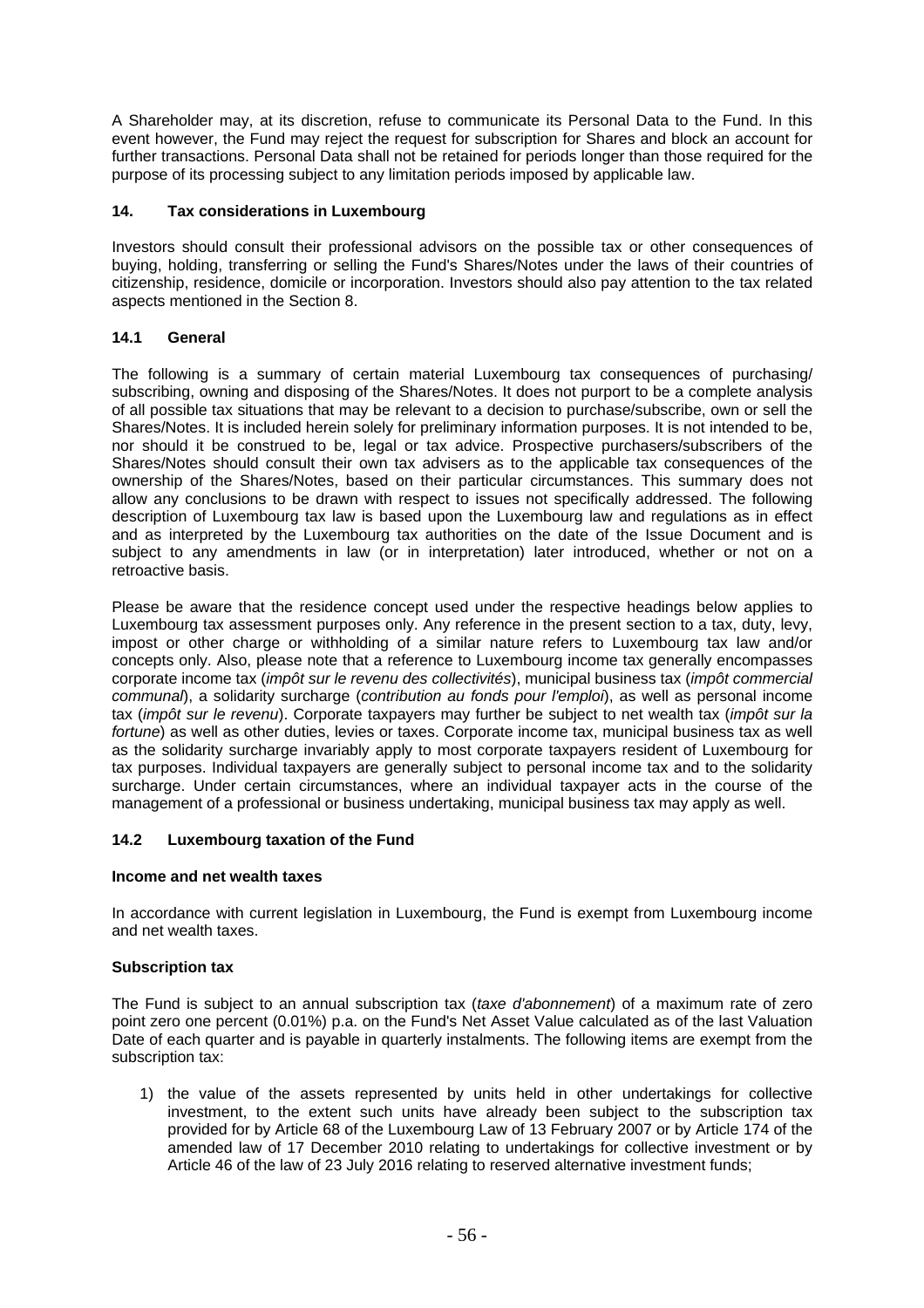- 2) specialised investment funds as well as individual compartments of specialised investment funds that have multiple compartments:
	- the exclusive object of which is the collective investment in money market instruments and the placing of deposits with credit institutions; and
	- the weighted residual portfolio maturity of which does not exceed ninety (90) days; and
	- that have obtained the highest possible rating from a recognised rating agency.
- 3) specialised investment funds as well as individual compartments of specialised investment funds with multiple compartments the securities or partnership interests of which are reserved for (i) institutions for occupational retirement provision, or similar investment vehicles, set-up on one or several employers' initiative for the benefit of their employees and (ii) companies of one or several employers investing the funds they own, in order to provide their employees with retirement benefits. The same exemption is applicable to individual classes created within a specialised investment fund or within an individual compartment of a specialised investment fund with multiple compartments.
- 4) specialised investment funds as well as individual compartments of specialised investment funds with multiple compartments whose main objective is the investment in microfinance institutions (i.e. they invest for more than 50% in one or more microfinance institutions or have been granted the Luxembourg Fund Labelling Agency microfinance label).

## **Withholding tax**

Under current Luxembourg tax law, there is no withholding tax on any distribution, redemption or payment made by the Fund to its Shareholders under the Shares. There is also no withholding tax on the distribution of liquidation proceeds to the Shareholders. Furthermore, there is no withholding tax on repayment of principal and/or on payment of interest (paid or accrued) made by the Fund to the Noteholders except as described below. There is no withholding tax on the repurchase or exchange of Notes.

The Fund may be subject to withholding tax on dividends and interest and to tax on capital gains in the country of origin of the Investments. As the Fund itself is exempt from income tax, withholding tax levied at source, if any, would normally not be refundable in Luxembourg and it is not certain whether the Fund itself would be able to benefit from Luxembourg's double tax treaties network. Whether the Fund may benefit from a double tax treaty concluded by Luxembourg must be analysed on a case-bycase basis. Indeed, as the Fund is structured as an investment company (as opposed to a mere coownership of assets), certain double tax treaties signed by Luxembourg may directly apply to the Fund.

#### **Other taxes**

No stamp duty or other tax is payable in Luxembourg on the issue of Shares/Notes by the Fund. The Fund is liable for a fixed registration duty of seventy five Euro (EUR 75) to be paid upon incorporation and upon future modification (if any) of the Articles.

#### **14.3 Luxembourg taxation of Shareholders/Noteholders in general**

It is expected that Shareholders/Noteholders in/of the Fund will be resident for tax purposes in many different countries. Consequently, no attempt is made in this Issue Document to summarise the taxation consequences for each Investor subscribing, converting, holding or redeeming or otherwise acquiring or disposing of Shares/Notes of/in the Fund. These consequences will vary in accordance with the law and practice currently in force in a Shareholder/Noteholder's country of citizenship, residence, domicile or incorporation and with the Shareholder/Noteholder's personal circumstances.

Tax regulations or their interpretation in relation to an Investment of the Fund as well as the regulatory tax or legal regimes applicable to the Fund itself (in particular those relating to European rules relating to State aid) may change over time. Furthermore, an Investment may entail complex tax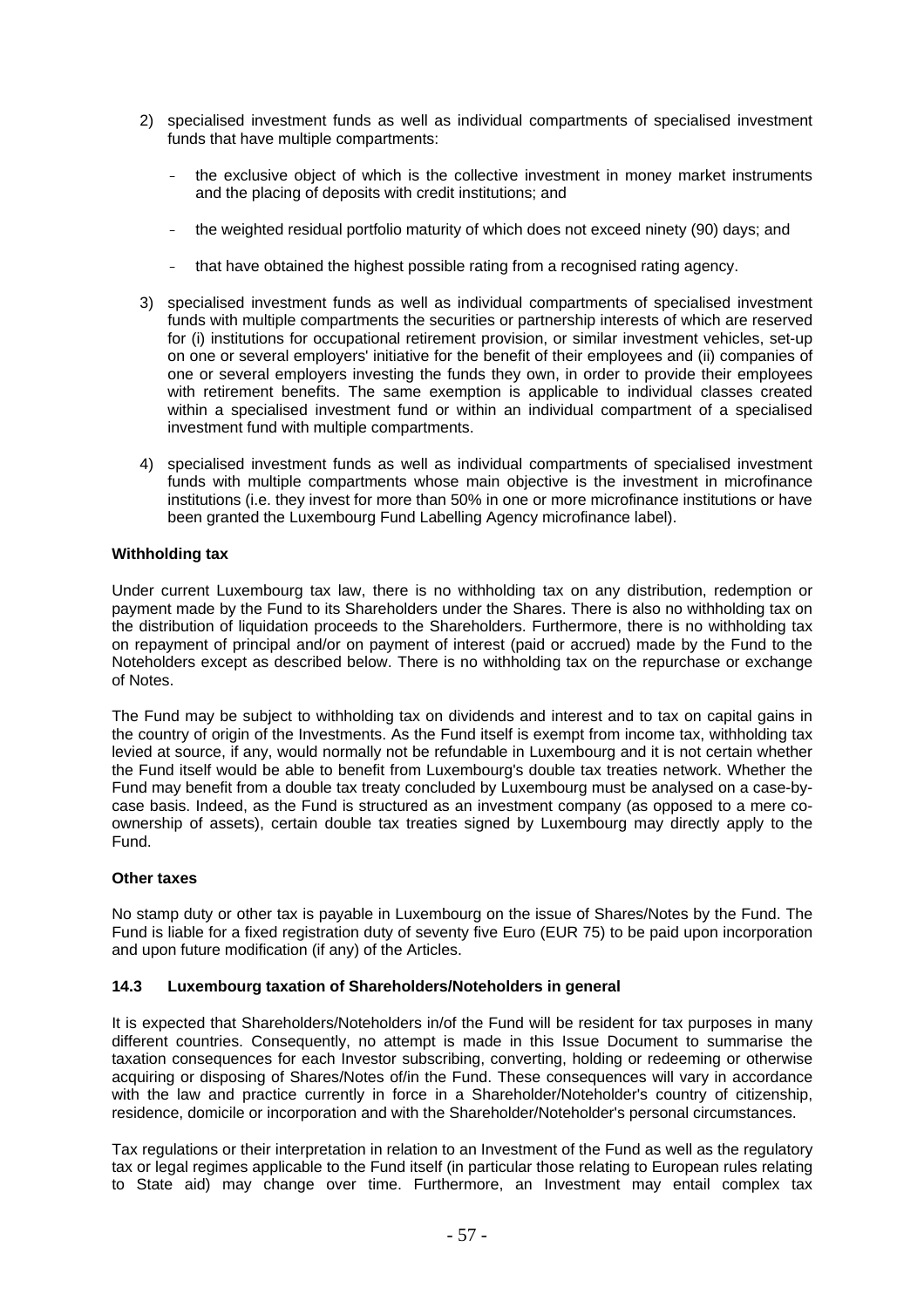considerations that may vary for each Investor. There is no assurance that the structure for a given investment will be tax efficient for a given Investor or that the tax objective projected will be achieved.

A Shareholder/Noteholder will not become a resident, nor be deemed to be a resident, in Luxembourg, by reason only of the holding of the Shares/Notes, or the execution, performance, delivery and/or enforcement of the Shares/Notes or of sending representatives to the Board.

## **14.4 Taxation of Luxembourg resident Shareholders/Noteholders**

## **Luxembourg resident individuals**

## Withholding tax

Under the amended Luxembourg law of 23 December 2005 (the "**Relibi Law**"), a twenty per cent (20%) withholding tax is levied on payments of interest or similar income made or ascribed by Luxembourg paying agents to or for the immediate benefit of an individual beneficial owner who is resident in Luxembourg. This withholding tax also applies on accrued or capitalised interest received upon disposal, redemption or repurchase of the Notes. Such withholding tax will be in full discharge of income tax if the beneficial owner is an individual acting in the course of the management of his/her private wealth. Responsibility for the withholding of tax is assumed by the Luxembourg paying agent within the meaning of the Relibi Law.

In addition, pursuant to the Relibi Law, Luxembourg resident individuals acting in the course of the management of their private wealth, who are the beneficial owners of interest payments or other similar income made by a paying agent established outside Luxembourg in an EU Member State or in a Member State of the EEA other than an EU Member State can opt to self-declare and pay the twenty per cent (20%) withholding tax on these payments. In such cases, the twenty per cent (20%) withholding tax is calculated on the same amounts as for the payments made by a Luxembourg paying agent. The option for the twenty per cent (20%) final withholding tax must cover all interest payments made by such paying agents to the beneficial owner over the full civil year.

Individuals acting in the course of the management of their private wealth

Dividends and other payments derived from the Shares by resident individuals, who act in the course of their private wealth, are subject to income tax at the progressive rate.

A gain realised upon the sale, disposal or redemption of Shares by Luxembourg resident individual Shareholders, acting in the course of the management of their private wealth is not subject to Luxembourg income tax, unless said capital gain qualifies either as a speculative gain or as a gain on a substantial participation. A capital gain is deemed to be speculative and is thus subject to income tax at ordinary rates if the Shares are disposed of within six (6) months of their acquisition or if their disposal precedes their acquisition. A shareholding is considered as substantial participation in limited cases, in particular if (i) the Shareholder has held, either alone or together with his/her spouse or partner and/or his/her minor children, either directly or indirectly, at any time within the five (5) years preceding the realisation of the gain, more than ten percent (10%) of the Share Capital, or (ii) the taxpayer acquired free of charge, within the five (5) years preceding the transfer, a participation that constituted a substantial participation in the hands of the alienator (or the alienators in case of successive transfers free of charge within the same five (5) year period). Capital gains realised on a substantial participation more than six (6) months after the acquisition thereof are subject to income tax according to the half-global rate method (*i.e.* the average rate applicable to the total income is calculated according to progressive income tax rates and half of the average rate is applied to the capital gains realised on the substantial participation). A disposal may include a sale, exchange, a contribution or any other kind of alienation of the shareholding.

Resident Individual Noteholders acting in the course of the management of their private wealth are subject to Luxembourg income tax at the ordinary tax rates in respect of interest accrued or received, redemption premiums or issue discounts under the Notes except if (i) a final withholding tax has been levied on such payments in accordance with the Relibi Law or (ii) they have opted for the application of the 20% withholding tax in full discharge of income in accordance with the Relibi Law, which applies if a payment of interest or similar income has been made by a paying agent established in an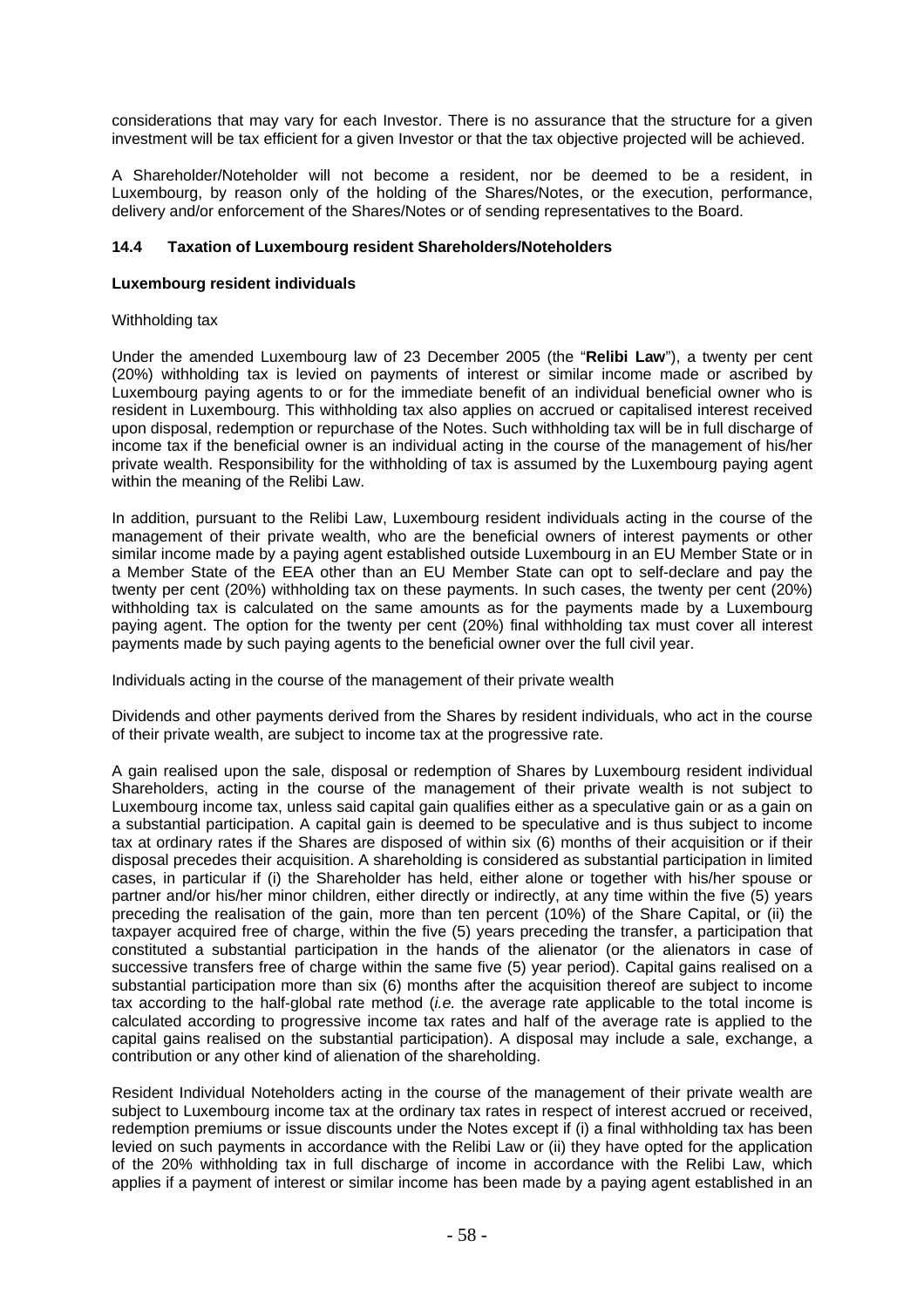EU Member State other than Luxembourg or in a Member State of the EEA other than an EU Member State.

Capital gains realised upon the sale, disposal or redemption of the Notes by Luxembourg resident individual Noteholders, acting in the course of the management of their private wealth, which do not constitute zero coupons notes, are not subject to Luxembourg income tax provided the sale, disposal or redemption took place more than six (6) months after the Notes were acquired. However, any portion of such gain corresponding to accrued but unpaid interest income or assimilated thereto (e.g. issue discount, redemption premium, etc.) is subject to Luxembourg income tax, insofar as the accrued but unpaid interest is credited separately. A gain realised upon a sale of zero coupon Notes before their maturity by Luxembourg resident Noteholders, acting in the course of the management of their private wealth, must be included in their taxable income for Luxembourg income tax assessment purposes. A disposal may include an exchange, a contribution or any other kind of alienation of Shares or Notes.

Individuals acting in the course of the management of a professional or business undertaking

Luxembourg resident individual Shareholders/Noteholders acting in the course of the management of a professional or business undertaking to which the Shares/Notes are attributable have to include any income derived from the Shares and/or any interest accrued or received, as well as any gain realised on the sale, disposal or redemption of the Shares and/or Notes in their taxable income for Luxembourg income tax assessment purposes. Taxable gains are determined as being the difference between the sale, repurchase or redemption price and the lower of the cost or book value of the Shares/Notes sold or redeemed. If applicable, the withholding tax levied in accordance with the Relibi Law (as defined above) will be credited against their final tax liability.

## **Luxembourg corporate residents**

Luxembourg resident corporate Shareholders/Noteholders (*sociétés de capitaux*) must include any interest accrued or received, any profits derived, as well as any gain realised on the sale, disposal or redemption of Shares/Notes, in their taxable profits for Luxembourg income tax assessment purposes. Taxable gains are determined as being the difference between the sale, repurchase or redemption price and the lower of the cost or book value of the Shares/Notes sold or redeemed.

## **Luxembourg corporate residents benefiting from a special tax regime**

Luxembourg resident Shareholders/Noteholders that are benefiting from a special tax regime, such as (i) undertakings for collective investment subject to the amended law of 17 December 2010 relating to undertakings for collective investment, (ii) specialised investment funds subject to the Law of 13 February 2007, (iii) family wealth management companies subject to the amended law of 11 May 2007, and (iv) reserved alternative investment funds treated as specialised investment funds for Luxembourg tax purposes and subject to the law of 23 July 2016 are tax exempt entities in Luxembourg and are thus not subject to any Luxembourg income tax with respect to dividends/interest received or capital gains realized.

## **14.5 Taxation of Luxembourg non-residents Shareholders/Noteholders**

Shareholders and Noteholders, who are non-residents of Luxembourg and who have neither a permanent establishment nor a permanent representative in Luxembourg to which or to whom the Shares/Notes are attributable, are generally not liable to any Luxembourg income tax.

As an exception, a non-resident Shareholder may be liable to Luxembourg income tax on capital gains realised on the Shares if such capital gains qualify as gains on a substantial participation (as defined above) and the Shareholder has either (i) held the Shares for less than six (6) months or (ii) been a Luxembourg resident taxpayer for more than fifteen (15) years and has become a nonresident less than five (5) years before the realisation of the capital gains on the Shares.

Non-resident corporate Shareholders/Noteholders that have a permanent establishment or a permanent representative in Luxembourg to which or whom the Shares/Notes are attributable, must include any income received, as well as any gain realised on the sale, disposal or redemption of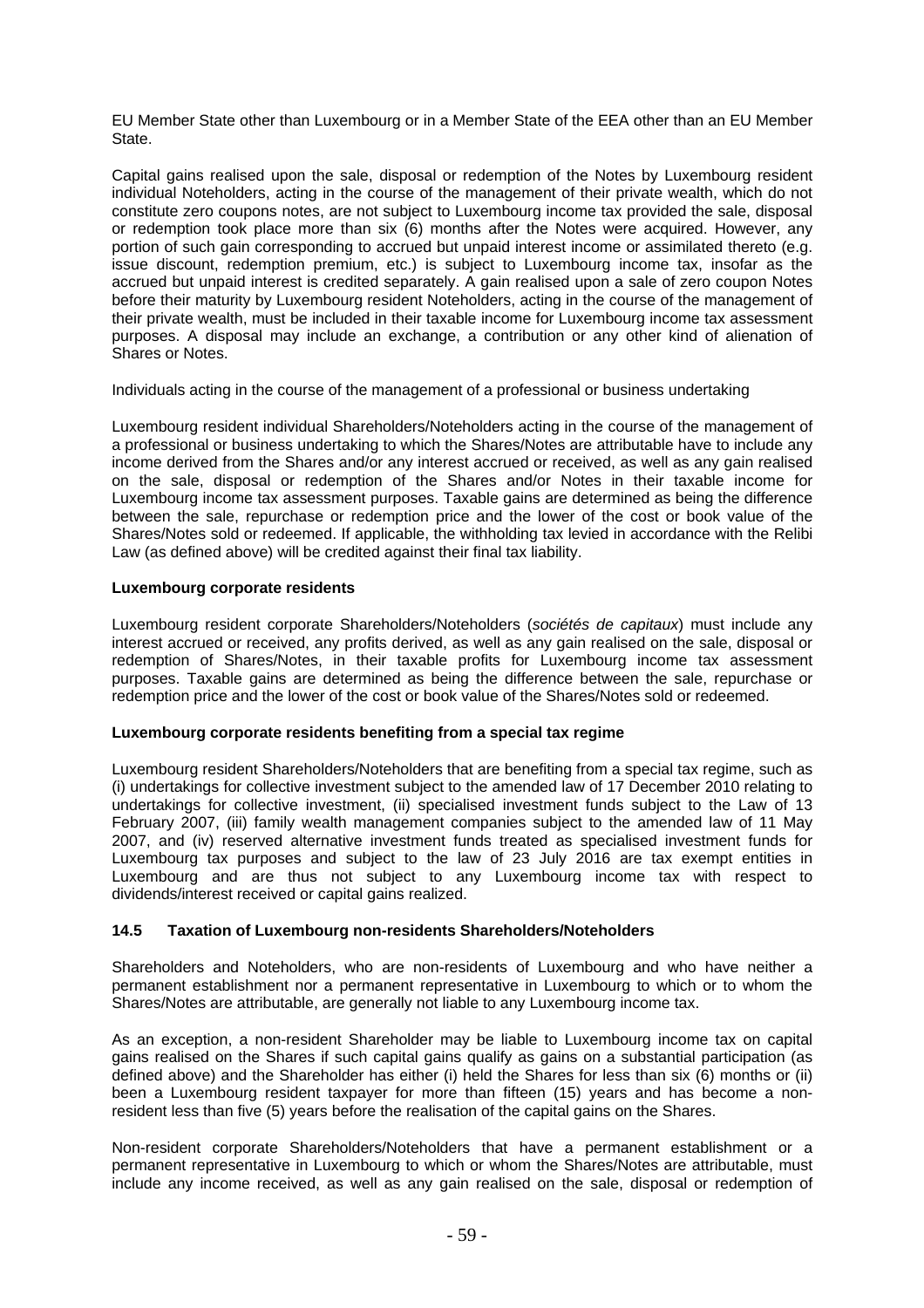Shares/Notes, in their taxable income for Luxembourg tax assessment purposes. The same inclusion applies to individuals, acting in the course of the management of a professional or business undertaking, who have a permanent establishment or a permanent representative in Luxembourg to which or whom the Shares/Notes are attributable. Taxable gains are determined as being the difference between the sale, repurchase, or redemption price and the lower of the cost or book value of the Shares/Notes sold or redeemed.

Under the Luxembourg law currently in force, there is no withholding tax on payments of interest (including accrued but unpaid interest) made to Luxembourg non-resident Noteholders. There is also no Luxembourg withholding tax upon repayment of the principal, sale, refund or redemption of the Notes.

# **14.6 Net wealth tax**

Luxembourg resident Shareholders/Noteholders and Shareholders/Noteholders who have a permanent establishment or a permanent representative in Luxembourg to which or whom the Shares/Notes are attributable are subject to Luxembourg net wealth tax on such Shares/Notes, except if the Shareholder/Noteholder is (i) a resident or non-resident individual taxpayer, (ii) an undertaking for collective investment subject to the amended law of 17 December 2010 relating to undertakings for collective investment, (iii) a securitisation company subject to the amended law of 22 March 2004 on securitisation, (iv) a company subject to the amended law of 15 June 2004 on venture capital vehicles, (v) a specialised investment fund subject to the Law of 13 February 2007, (vi) a family wealth management company subject to the amended law of 11 May 2007, (vii) a professional pension institution subject to the amended law of 13 July 2005, or (viii) a reserved alternative investment fund subject to the law of 23 July 2016.

However, (i) a securitisation company subject to the amended law of 22 March 2004 on securitisation, (ii) a company subject to the amended law of 15 June 2004 on venture capital vehicles, (iii) a professional pension institution subject to the amended law of 13 July 2005, and (iv) a reserved alternative investment fund treated as a venture capital vehicle for Luxembourg tax purposes and subject to the law of 23 July 2016 remain subject to the minimum net wealth tax.

# **14.7 Other taxes**

Under Luxembourg tax law, where an individual Shareholder/Noteholder is a resident of Luxembourg for tax purposes at the time of his/her death, the Shares/Notes are included in his/her taxable basis for inheritance purposes. On the contrary, no estate or inheritance tax is levied on the transfer of the Shares/Notes upon death of a Shareholder/Noteholder in cases where the deceased was not a resident of Luxembourg for inheritance tax purposes at the time of his/her death.

Luxembourg gift tax may be levied on a gift or donation of the Shares/Notes if embodied in a Luxembourg notarial deed or otherwise registered in Luxembourg.

## **14.8 Value added tax**

In Luxembourg, regulated investment funds, such as SICAV-SIFs, have the status of taxable persons for value added tax ("**VAT**") purposes. Accordingly, the Fund is considered in Luxembourg as a taxable person for VAT purposes without any input VAT deduction right. A VAT exemption applies in Luxembourg for services qualifying as fund management services. Other services supplied to the Fund could potentially trigger VAT and require the VAT registration of the Fund in Luxembourg. As a result of such VAT registration, the Fund will be in a position to fulfil its duty to self-assess the VAT regarded as due in Luxembourg on taxable services (or goods to some extent) purchased from abroad.

No VAT liability arises in principle in Luxembourg in respect of any payments by the Fund to its Noteholder/Shareholder, to the extent such payments are linked to their subscription to the Notes/Shares and do therefore not constitute the consideration received for taxable services supplied.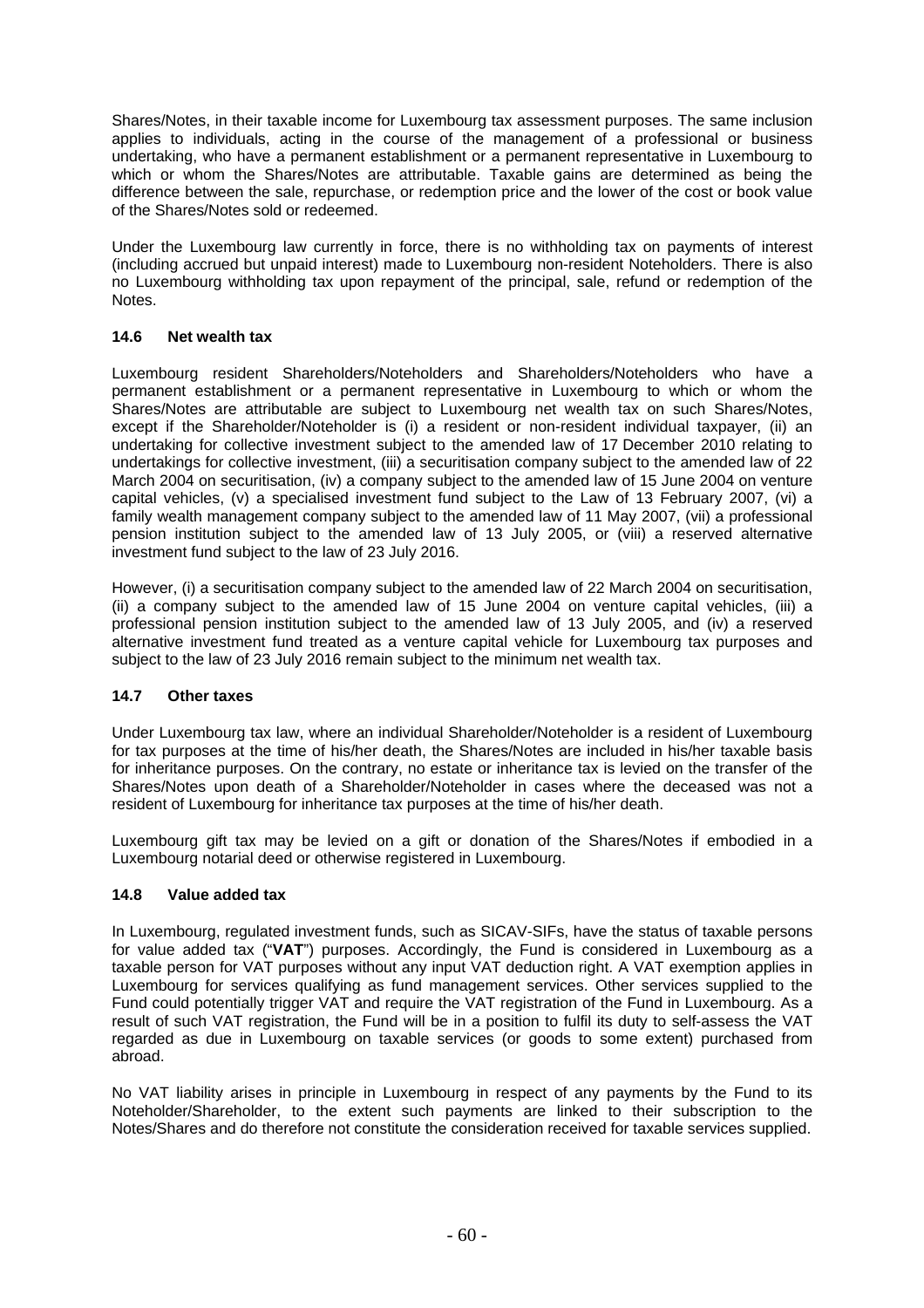# **14.9 Common Reporting Standard**

Capitalised terms used in this section should have the meaning as set forth in the CRS Law, unless provided otherwise herein.

The Fund may be subject to the Common Reporting Standard (the "**CRS**") as set out in the Luxembourg law dated 18 December 2015 (the "**CRS Law**") implementing the Directive 2014/107/EU which provides for an automatic exchange of financial account information between EU Member States as well as the OECD's multilateral competent authority agreement on automatic exchange of financing account information signed on 28 October 2014, with effect as of 1 January 2016.Under the terms of the CRS Law, the Fund is likely to be treated as a Luxembourg Reporting Financial Institution. As such, as of 30 June 2017 and without prejudice to other applicable data protection provisions as set out in the Fund documentation, the Fund will be required to annually report to the Luxembourg tax authorities personal and financial data related, *inter alia*, to the identification of holdings by and payments made to (i) certain Investors qualifying as Reportable Persons, and (ii) Controlling Persons of certain non-financial entities ("**NFEs**") which are themselves Reportable Persons. This information, as exhaustively set out in Annex I of the CRS Law (the "**Information**"), includes personal data related to the Reportable Persons.

The Fund's ability to satisfy its reporting obligations under the CRS Law will depend on each Investor providing the Fund with the Information, along with the required supporting documentary evidence. In this context, the Investors are hereby informed that, as data controller, the Fund will process the Information for the purposes as set out in the CRS Law.

Investors qualifying as passive NFEs undertake to inform their Controlling Persons, if applicable, of the processing of their Information by the Fund.

Additionally, the Fund is responsible for the processing of personal data and each Investor has a right to access the data communicated to the Luxembourg tax authorities and to correct such data (if necessary). Any data obtained by the Fund are to be processed in accordance with the Data Protection Law.

The Investors are further informed that the Information related to Reportable Persons will be disclosed to the Luxembourg tax authorities annually for the purposes set out in the CRS Law. In particular, Reportable Persons are informed that certain operations performed by them will be reported to them through the issuance of statements, and that part of this information will serve as a basis for the annual disclosure to the Luxembourg tax authorities. The Information may be disclosed by the Luxembourg tax authorities to the competent authority of a Reportable Jurisdiction.

Similarly, the Investors undertake to inform the Fund within thirty (30) days of receipt of these statements should any personal data be not accurate. The Investors further undertake to inform the Fund of and provide the Fund with all supporting documentary evidence of any changes related to the Information after occurrence of such changes.

Any Investor that fails to comply with the Fund's documentation or Information requests may be held liable for penalties imposed on the Fund as a result of such Investor's failure to provide the Information or be subject to the disclosure of the Information by the Fund to the Luxembourg tax authorities and the Fund may, in its sole discretion, redeem the Shares/Notes of such Investors.

## **14.10 FATCA**

Capitalised terms used in this section should have the meaning as set forth in the FATCA Law, unless provided otherwise herein.

The Fund may be subject to the so-called FATCA legislation which generally requires reporting to the US Internal Revenue Service of non-US financial institutions that do not comply with FATCA and direct or indirect ownership by US Tax Resident. As part of the process of implementing FATCA, the US government has negotiated intergovernmental agreements with certain foreign jurisdictions which are intended to streamline reporting and compliance requirements for entities established in such foreign jurisdictions and subject to FATCA.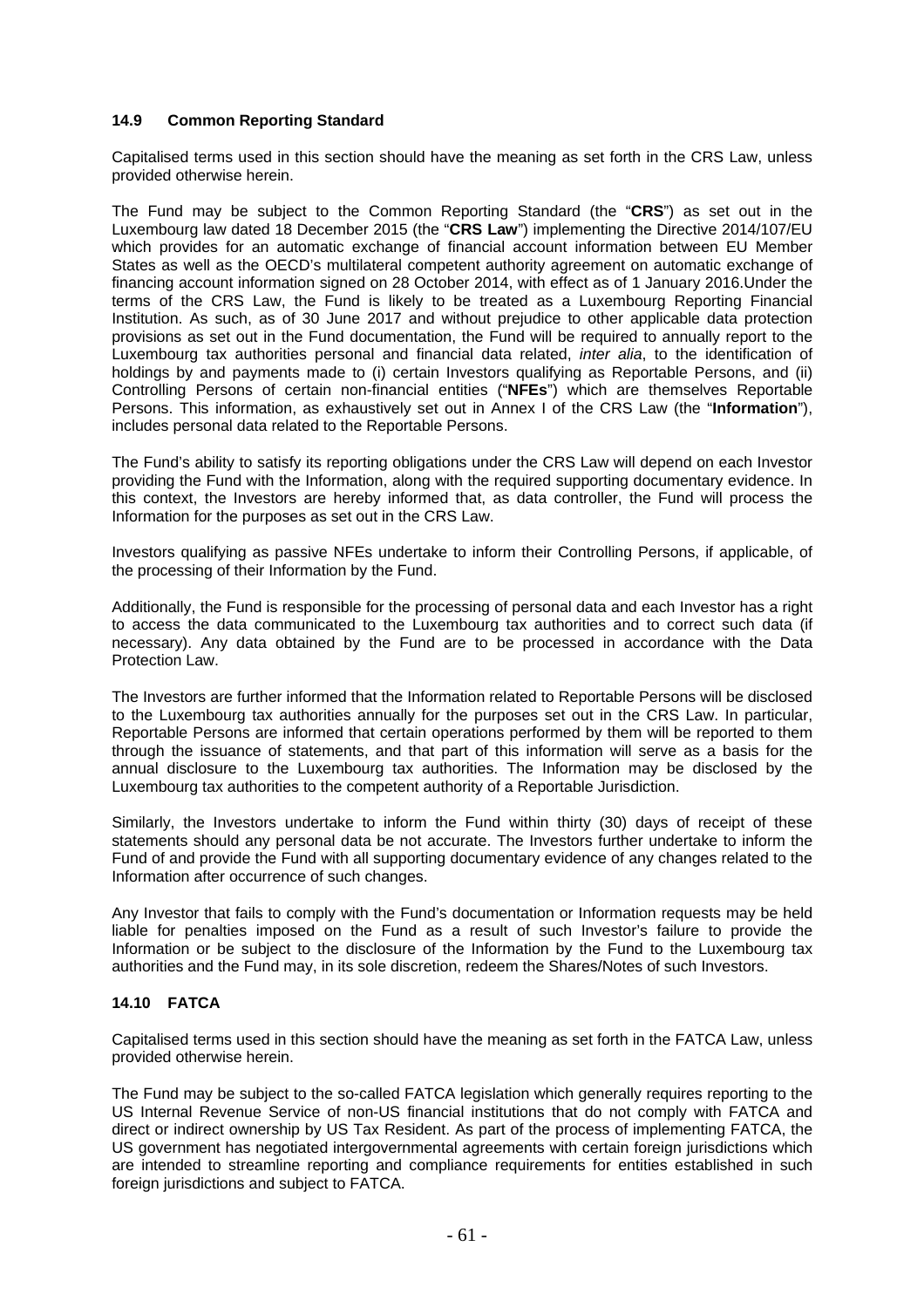Luxembourg has entered into a Model I Intergovernmental Agreement (IGA), implemented by the amended Luxembourg law dated 24 July 2015 (the "**FATCA Law**") which requires Financial Institutions located in Luxembourg to report, when required, information on Financial Accounts held by US Tax Resident to the Luxembourg tax authorities.

Under the terms of the FATCA Law, the Fund is likely to be treated as a Luxembourg Reporting Financial Institution.

This status imposes the Fund to regularly obtain and verify information on all of its Investors. Upon request of the Fund, each Investor shall agree to provide certain information, including, in the case of a passive Non-Financial Foreign Entity ("**NFFE**"), information on the Controlling Persons of such NFFE, along with the required supporting documentation. Similarly, each Investor shall agree to actively provide to the Fund within thirty (30) days any information that would affect its status, as for instance a new mailing address or a new residency address.

FATCA may result in the obligation for the Fund to disclose the name, address and taxpayer identification number (if available) of the Investors as well as information such as account balances, income and gross proceeds (non-exhaustive list) to the Luxembourg tax authorities for the purposes set out in the FATCA Law. Such information will be relayed by the Luxembourg tax authorities to the US Internal Revenue Service.

Additionally, the Fund is responsible for the processing of personal data and each Investor has a right to access the data communicated to the Luxembourg tax authorities and to correct such data (if necessary). Any data obtained by the Fund are to be processed in accordance with the Data Protection Law.

Although the Fund will attempt to satisfy any obligation imposed on it to avoid imposition of FATCA withholding tax, no assurance can be given that the Fund will be able to satisfy these obligations. If the Fund becomes subject to a withholding tax or penalties as result of the FATCA regime, the value of the Shares/Notes held by the Investors may suffer material losses. The failure for the Fund to obtain such information from each Investor and to transmit it to the Luxembourg tax authorities may trigger the 30% withholding tax to be imposed on payments of US source income and on proceeds from the sale of property or other assets that could give rise to US source interest and dividends as well as penalties.

Any Investor that fails to comply with the Fund's documentation requests may be charged with any taxes and/or penalties imposed on the Fund as a result of such Investor's failure to provide the information and the Fund may, in its sole discretion, redeem the Shares/Notes of such Investor.

Investors who invest through intermediaries are reminded to check if and how their intermediaries will comply with this US withholding tax and reporting regime. Investors should consult a US tax advisor or otherwise seek professional advice regarding the above requirements.

# **15. General Meetings of Shareholders**

Any regularly constituted meeting of Shareholders of the Fund shall represent the entire body of Shareholders of the Fund. The general meeting of the Shareholders shall deliberate only on the matters which are not reserved to the Board by the Articles or Luxembourg law.

The annual general meeting of Shareholders will be held within six (6) months of the end of each financial year in Luxembourg in order to approve the financial statements of the Fund for the previous financial year. The annual general meeting of Shareholders will be held at the registered office of the Fund, or at such alternative location in Luxembourg as may be specified in the convening notice of such meeting. Other general meetings of Shareholders may be held at such place and time as indicated in the convening notice in order to decide on any other matters relating to the Fund.

The general meeting of Shareholders shall meet upon a call by the Board. It must also be called upon the written request of Shareholders representing at least one tenth (10%) of the Share Capital or one tenth (10%) of the Junior Class Shares.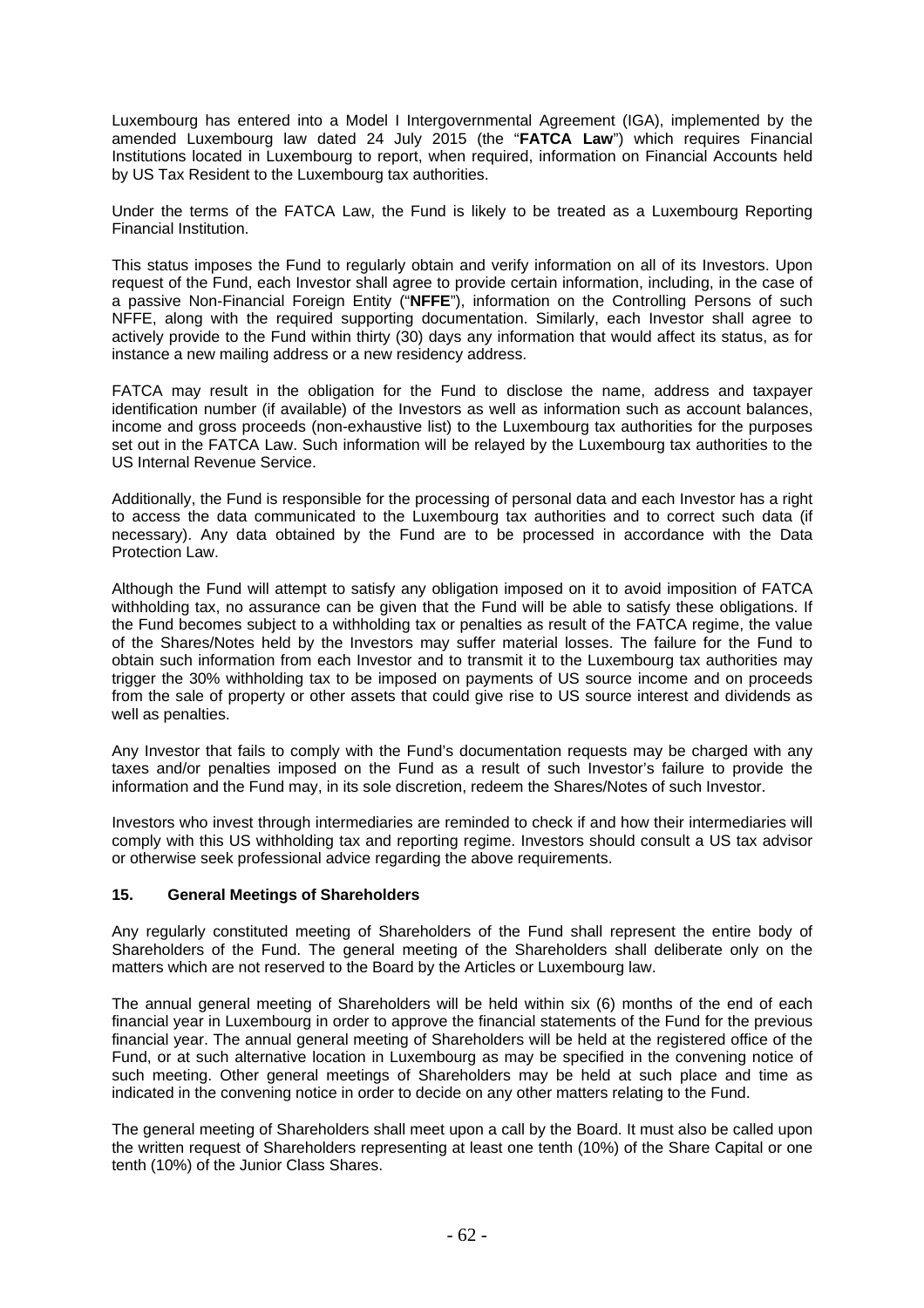Shareholders shall meet in person, by video conference or by conference call. Notices of all general meetings will either be (i) filed with the Luxembourg Trade and Companies Register and be published at least fifteen (15) days before the meeting on the RESA and in a Luxembourg newspaper and sent to all registered shareholders by ordinary mail or (ii) if all Shares are in registered form, sent to registered Shareholders by registered mail at least eight (8) calendar days prior to the meeting or, if the addressees have individually accepted to receive the convening notices by another means of communication, for example by e-mail, ensuring access to the information, by such means of communication. Notices will include the agenda and will specify the time and place of the meeting, the conditions of admission, and the quorum and voting requirements. The agenda shall be prepared by the Board, except in the instance where the meeting is called on the written demand of the Shareholders in which instance the Board may prepare a supplementary agenda.

If all Shareholders are present or represented and consider themselves as being duly convened and informed of the agenda, they can waive all convening requirements and formalities.

The business transacted at any general meeting of the Shareholders shall be limited to the matters contained in the agenda (which shall include all matters required by law) and business incidental to such matters.

Each Share of whatever Class is entitled to one vote, in compliance with Luxembourg law and the Fund's Articles. Any Shareholder may participate in any general meeting of Shareholders by appointing another person as his proxy in writing or by cable, telex or facsimile transmission, who need not be a Shareholder and who may be a Director of the Fund.

Unless otherwise provided by law or in the Articles and subject to other relevant Sections below, there will be no quorum rules for decision-taking in the general meeting of Shareholders and decisions will be taken by simple majority of the votes validly cast.

The Shareholders of any Sub-Fund and/or Class of Shares may be convened to hold, at any time, general meetings to decide on any matters that relate exclusively to such Class of Shares and/or Sub-Fund. Resolutions at a general meeting of Shareholders of a Class are passed in accordance with the Law of 10 August 1915 and the Articles. Moreover, any resolution of the general meeting of Shareholders of the Fund, affecting the rights of the Shareholders of any Class vis-à-vis the rights of the Shareholders of any other Class shall be subject to a resolution of the general meeting of Shareholders of such Class in compliance with the Law of 10 August 1915.

For the avoidance of doubt, the Noteholders may, according to the Law of 10 August 1915 and the Articles, attend general meeting of Shareholders and shall be entitled to speak but not to vote. However, they will be entitled to vote and their consent will be required in very limited cases as provided for in the Law of 10 August 1915, such as the change of the nationality of the Fund and any amendments to the Articles concerning the object or form of the Fund.

## **16. General Meeting of Noteholders**

In accordance with article 86 of the Law of 10 August 1915, Noteholders, holding Notes forming part of the same issue within the same Sub-Fund, shall form a group (*masse*), the general meeting of Noteholders.

The general meeting of Noteholders shall comprise the Noteholders forming part of the same group. However, where a matter is common to Noteholders belonging to several groups, they shall be convened to a single meeting.

The general meeting of Noteholders may be convened by the representative(s) of the Noteholders' group (if such representative(s) are appointed) or by the Board. The representatives of the group (if any), provided an advance of expenses has been made to them in accordance with the Law of 10 August 1915 for convening and holding the meeting, and the Board must convene a meeting of Noteholders within a month, if they are called upon to do so by Noteholders representing one twentieth (5%) of the Notes of the same issue outstanding.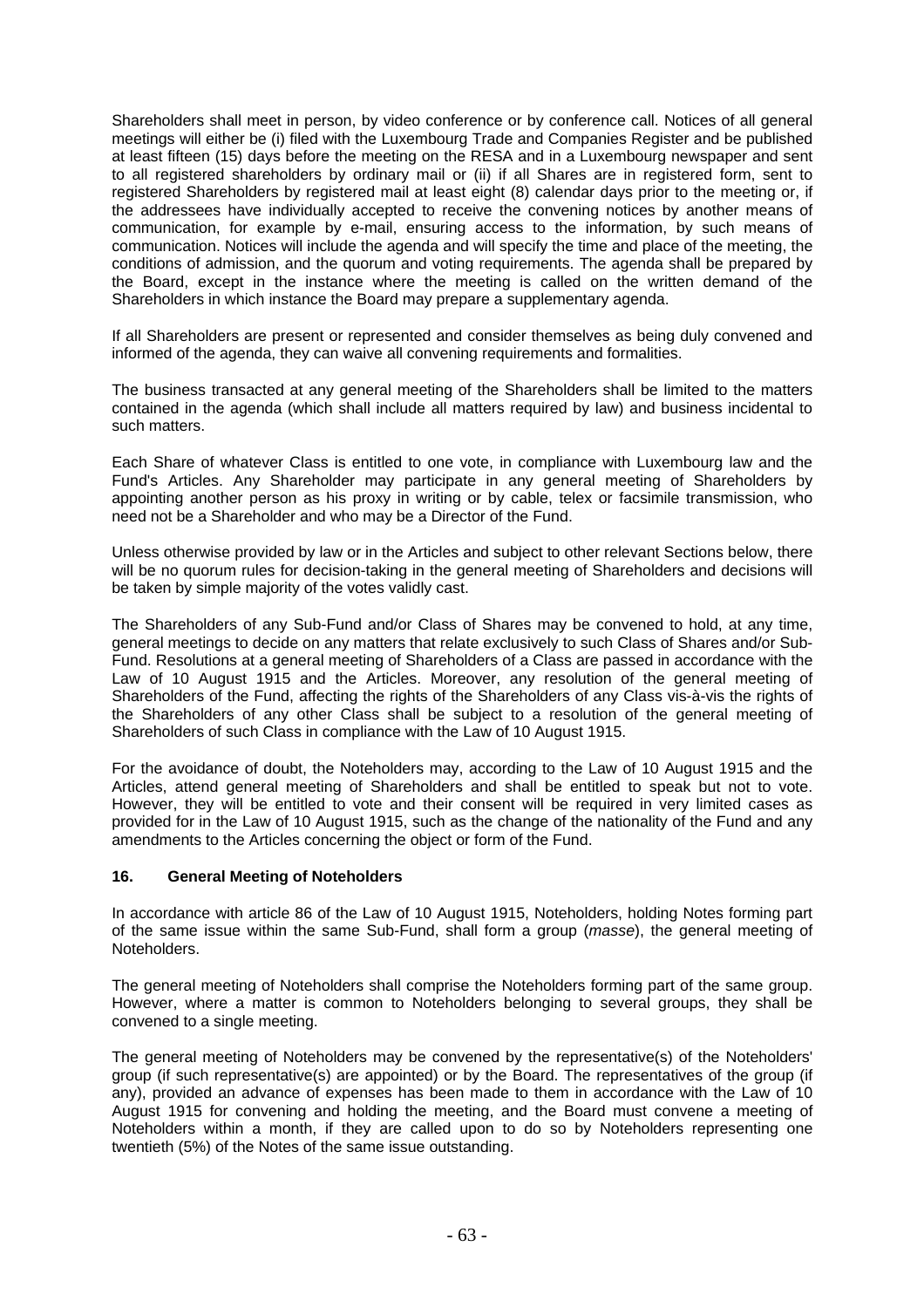All Noteholders, notwithstanding any provision to the contrary, but subject to compliance with the terms and conditions of the issue, shall be entitled to vote personally or by proxy. The voting rights attaching to the Notes shall be commensurate with the portion of the loan which they represent. Each Note shall carry the right to at least one vote. Members of the corporate bodies of the Fund and any persons authorised to do so by the meeting of Noteholders may attend the meeting with the right to speak but not to vote.

The meeting shall be presided over by the representative(s) of the Noteholders' group, if any have been appointed and conducted in the manner and under the conditions laid down in the Law of 10 August 1915.

# **17. Amendments to the Articles**

Subject to Section 18 below as regards amendment to the Issue Document which may have an impact on and require consecutive amendments to the Articles, the Articles may be amended by a Special General Meeting Resolution.

## **18. Amendments to the Issue Document**

Amendments to the Issue Document are subject to a Special Shareholders Consent and may only be implemented after such consent has been obtained, being however provided that the Board is authorised, subject to compliance with the Law of 13 February 2007, to amend the provisions of the Issue Document without any Shareholder consent:

- 1) to take such action in light of changing legal, tax, accounting or regulatory conditions as is strictly necessary in order to permit the Fund to continue its existence or activities as evidenced by the Fund's Luxembourg legal counsel advice, which shall be shared with the Investors;
- 2) to delete or add any provision required to be so deleted or added by a regulatory authority, state securities commission or similar agency, which addition or deletion is deemed by such regulatory authority, commission or agency to be for the benefit or protection of the Investors as evidenced to the Shareholders by the Fund's Luxembourg legal counsel advice which shall be shared with the Investors;
- 3) to correct any clerical mistake or to correct or supplement any immaterial provision herein that may be inconsistent with any other provision herein or therein, or correct any printing, typographical, stenographic or clerical errors or omissions, that will not be inconsistent with the provisions of the Issue Document;
- 4) to reflect in the Issue Document any amendment of the Articles which has been duly adopted in accordance with Section 17 above; and
- 5) to add a Supplement to the Issue Document in view of the launching of a new Sub-Fund.

Any change which only affects one specific Sub-Fund or Share Class is subject to a Special Shareholders Consent of the Shareholders of the relevant Sub-Fund or Share Class only.

In case any of the above amendments of the Issue Document entails an amendment of the Articles, such decision shall be passed by a Special General Meeting Resolution.

Notwithstanding the above, the Board is authorised to make such amendments to this Issue Document which are, in the reasonable opinion of the Board as advised by the Fund's Luxembourg legal counsel strictly necessary to reflect the expected replacement of the AIFM by the JV-AIFM, as further described in Section 3 of this Issue Document, on the basis of the consent which Investors will be required to give to the Fund prior to their investment.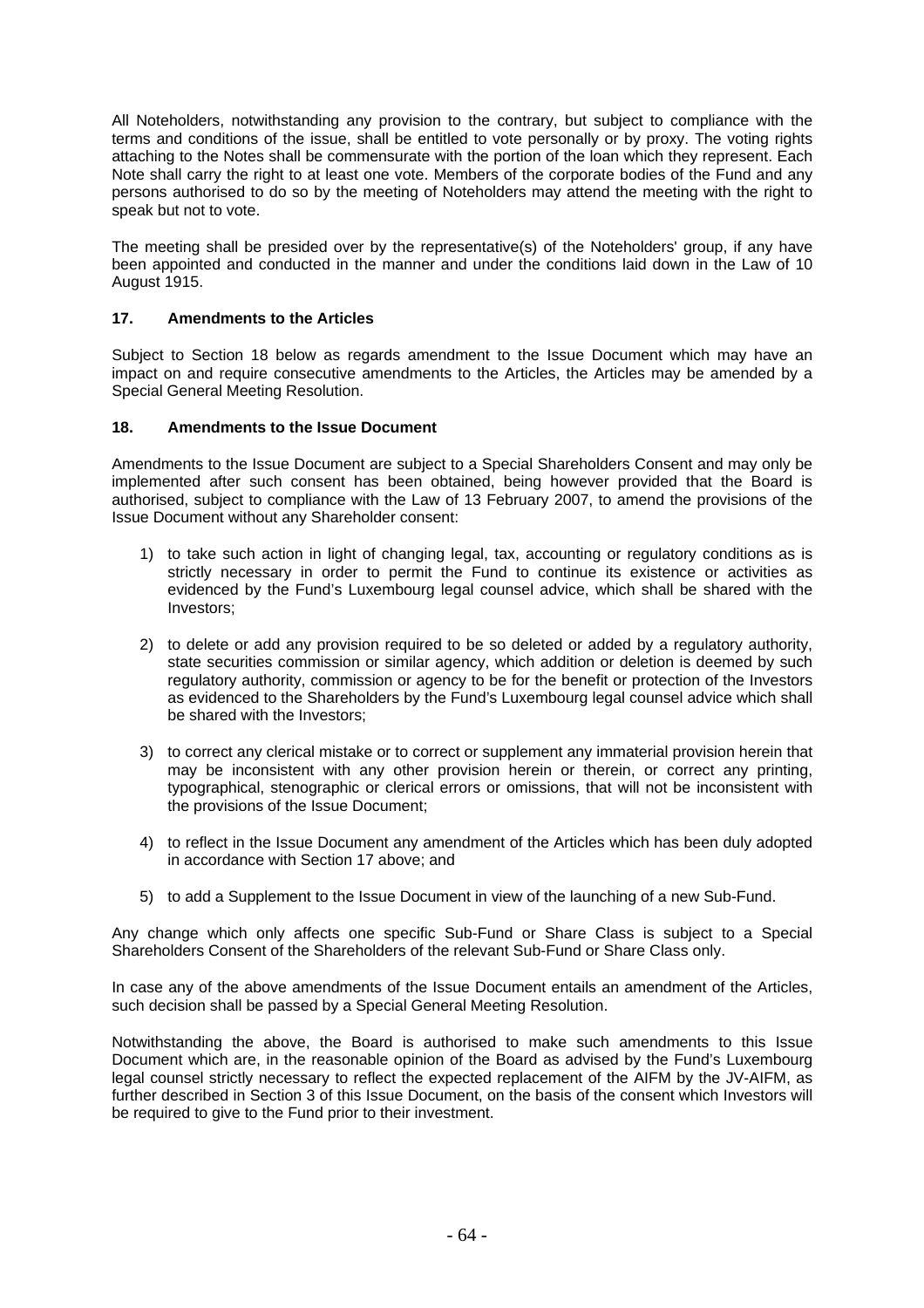# **19. Liquidation and Termination of the Fund or the Sub-Funds**

## **19.1 Dissolution and Liquidation of the Fund**

The Fund may at any time be dissolved by a Special General Meeting Resolution.

Whenever the Share Capital falls below two-thirds (2/3) of the minimum capital indicated in Section 2, the question of the dissolution and liquidation of the Fund shall be referred to the general meeting of Shareholders by the Board. The general meeting, for which no quorum shall be required, shall decide by Ordinary General Meeting Resolution.

The question of the dissolution and liquidation of the Fund shall further be referred to the general meeting of Shareholders whenever the Share Capital falls below one-fourth (1/4) of the minimum capital. In such an event, the general meeting shall be held without any quorum requirements and the dissolution and liquidation may be decided by Shareholders holding one-fourth (1/4) of the votes of the Shares represented at the meeting.

The meeting must be convened so that it is held within a period of forty (40) days from when it is ascertained that the Net Assets Value of the Fund have fallen below two-thirds (2/3) or one-fourth (1/4) of the legal minimum as the case may be.

Liquidation shall be carried out by one or several liquidator(s), who may be physical persons or legal entities, duly approved by the CSSF and appointed by the general meeting of Shareholders, which shall determine their powers and their compensation.

The net proceeds of liquidation corresponding to any Class of Shares and any Notes shall be distributed by the liquidators to the holders of Shares of the relevant Class and to the holders of the relevant Notes, further to the specific provisions set out in the relevant Supplement.

Should the Fund be voluntarily or compulsorily liquidated, its liquidation will be carried out in accordance with the provisions of this Issue Document, the Law of 13 February 2007 and the Law of 10 August 1915. Such laws specify the steps to be taken to enable Shareholders and the Noteholders to participate in the distribution(s) of the liquidation proceeds and provides for a deposit at the "*Caisse des Dépôts et Consignations*" of the amounts and assets belonging to the Noteholders and/or the Shareholders at the time of the close of liquidation. Amounts not claimed from escrow within the statute of limitation period shall be liable to be forfeited in accordance with the provisions of Luxembourg law.

## **19.2 Termination of a Sub-Fund**

In the event that for any reason the Net Asset Value of any Sub-Fund or the Net Asset Value of any Class of Shares within a Sub-Fund has decreased to, or has not reached, an amount determined by the Board to be the minimum level for such Sub-Fund or Class of Shares to be operated in an economically efficient manner or in case of a substantial modification in the political, economic or monetary situation or as a matter of economic rationalisation, the Board may decide, subject to a Special Shareholders Consent, to redeem all the Shares of the relevant Class or Classes at the Net Asset Value per Share (taking into account actual realisation prices of Investments and realisation expenses) calculated as of the Valuation Date applicable to such redemption.

The Board may also decide in the above-mentioned circumstances with a Special Shareholders Consent to dissolve the Sub-Fund and liquidate the Sub-Fund in an orderly manner.

Any request for subscription, conversion, redemption or transfer may be suspended as from the moment of the announcement of the termination of the relevant Sub-Fund or Class.

Furthermore, each Sub-Fund may be dissolved and liquidated in the circumstances (if any) specified in the Supplement for the relevant Sub-Fund.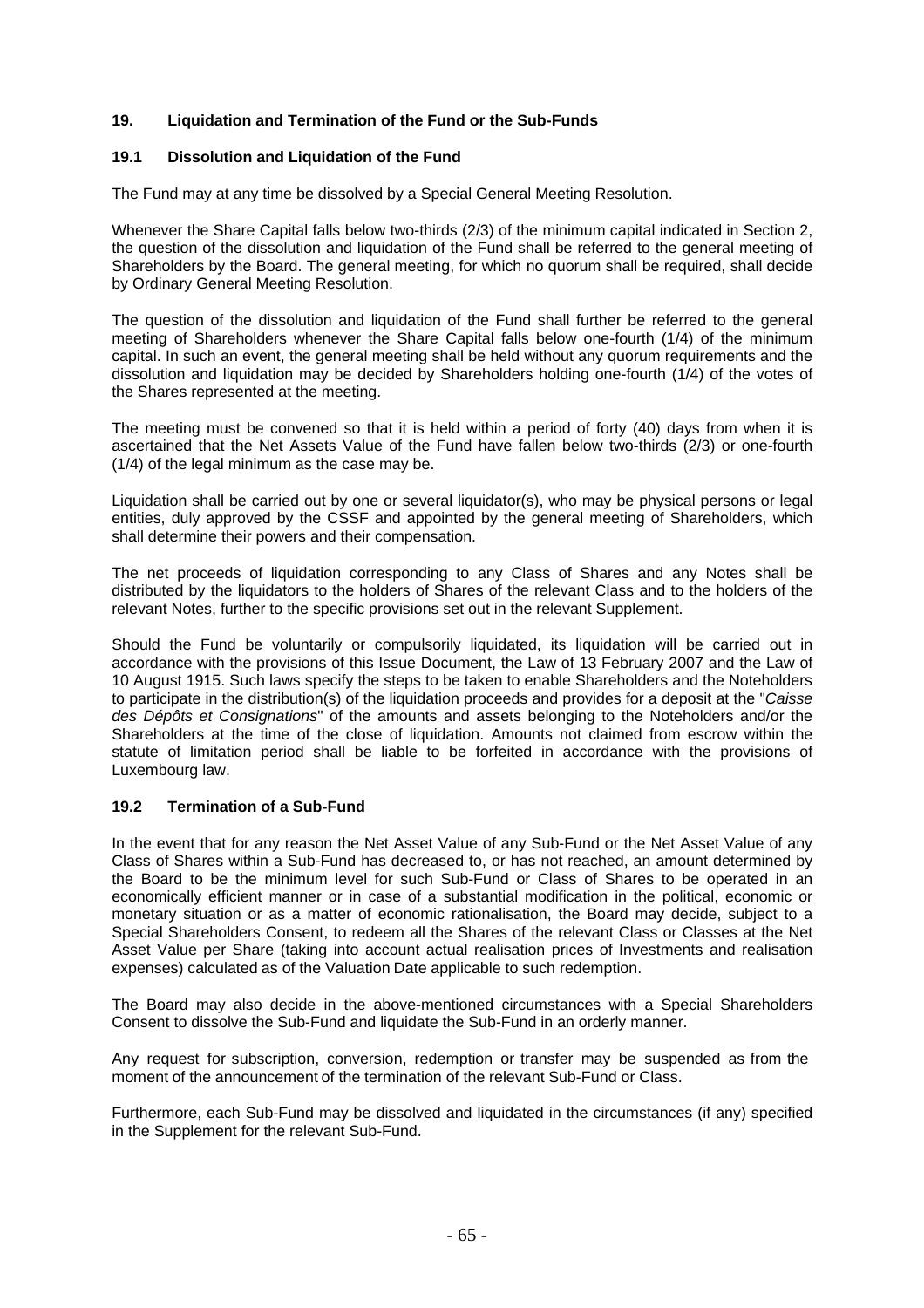Assets which may not be distributed to their owners upon the implementation of the redemption will be deposited with the *Caisse des Dépôts et Consignations* on behalf of the persons entitled thereto. All redeemed Shares shall be cancelled by the Fund.

## **19.3 Merger and reorganisation**

# **Merger of the Fund, Sub-Funds or Classes**

In the same circumstances as those described under Section 19.2, subject to the same Shareholders' consents, and in accordance with applicable laws and regulations, the Board may decide to merge or consolidate the Fund, a Sub-Fund or Class of Shares (the "**Merging Entity**") with (i) another Sub-Fund or Class of the Fund, or (ii) another Luxembourg SIF or sub-fund or share class thereof, or (iii) another Luxembourg undertaking for collective investment or sub-fund or share class thereof, or (iv) another foreign undertaking for collective investment or sub-fund or share class thereof (the "**Receiving Entity**") by transferring the assets and liabilities from the Merging Entity to the Receiving Entity, or by allocating the assets of the Merging Entity to the assets of the Receiving Entity, or by any other method of merger, amalgamation or reorganisation, as may be applicable, and, following a split or consolidation, if necessary, and the payment to investors of the amount corresponding to any fractional entitlement, by re-designating the shares of the Merging Entity as shares of the Receiving Entity, or by any other method of reorganisation or exchange of shares, as may be applicable.

As part of seeking their consent, Investors of the Merging Entity will be provided information about the proposed merger indicating the reasons for and the procedures of the merger, as well as information on the Receiving Entity.

Any request for subscription, conversion, redemption or transfer may be suspended as from the moment of the announcement of the merger of the relevant Sub-Fund or Class.

## **Absorption of another fund or sub-fund or share class**

The Board may decide to proceed, in accordance with applicable laws and regulations, with the absorption, including by way of merger or by acceptance of a contribution in kind, by the Fund or one or several Sub-Funds or Share Classes of (i) another Luxembourg SIF or sub-fund or share class thereof, or (ii) another Luxembourg undertaking for collective investment or sub-fund or share class thereof, or (iii) another foreign undertaking for collective investment or sub-fund or share class thereof (the "**Absorbed Entity**").

## **Reorganisation of Sub-Funds or Classes**

Under the same conditions and procedure as for a merger of Sub-Funds or Classes into another Sub-Fund or Class of the Fund and subject to the same Shareholders' consents, the Board may decide to reorganise a Sub-Fund or Class by means of a division into two or more Sub-Funds or Classes.

Any request for subscription, conversion, redemption or transfer may be suspended as from the moment of the announcement of the division of the relevant Sub-Fund or Class.

## **20. Financial Year**

The financial year of the Fund shall commence on 1 January of each year and shall terminate on 31 December of the same year. The first financial year started on the date of incorporation of the Fund and ended on 31 December 2018.

## **21. Information Available**

## **21.1 Periodic reports**

The Fund publishes annually a detailed audited report on its activities and on the management of its assets under Luxembourg GAAP (the "**Annual Report**"). The combined accounts of the Fund shall be maintained in USD being the Accounting Currency of the Fund.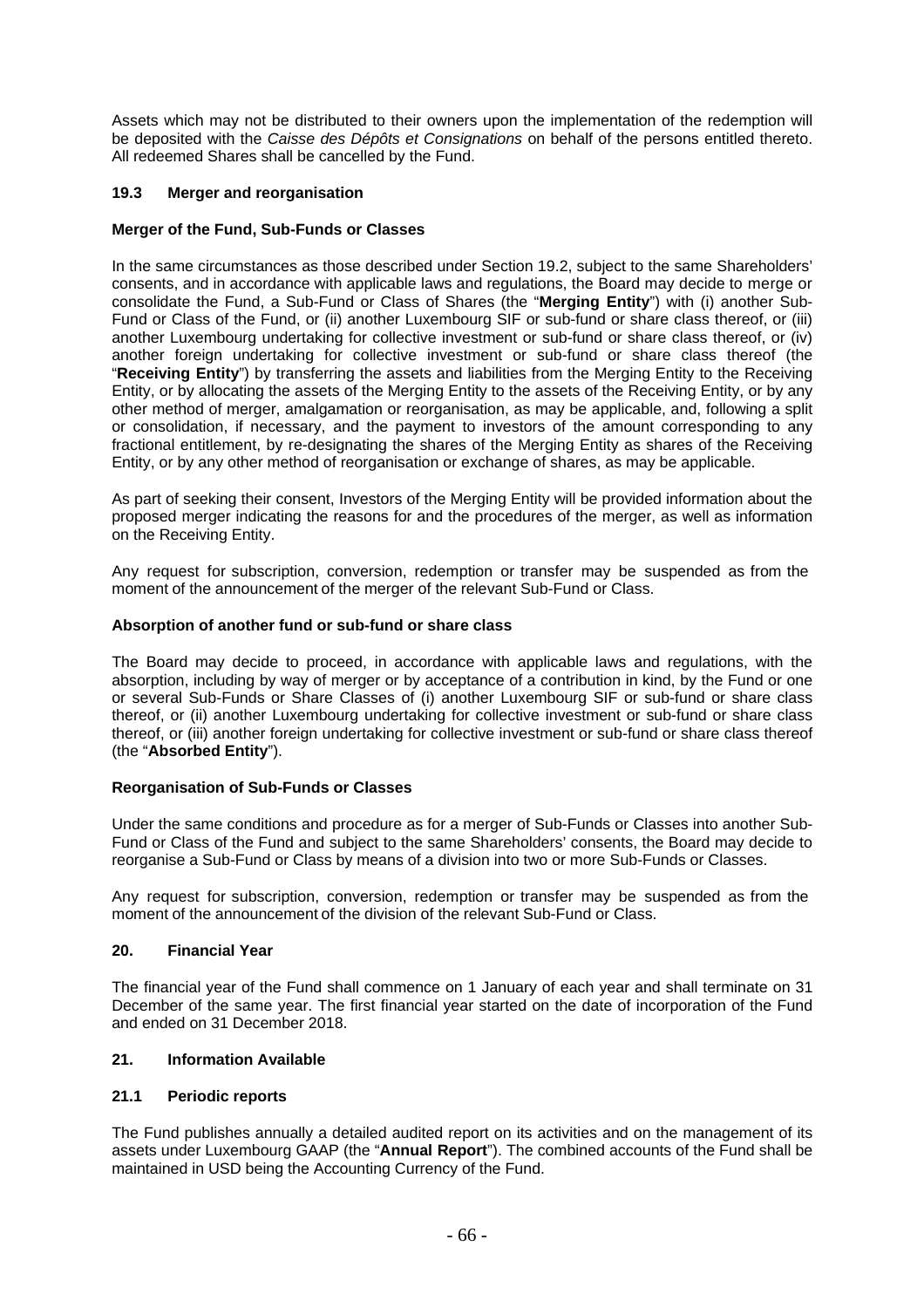The Annual Report shall include, *inter alia*, the accounts of the various Sub-Funds, a detailed description of their respective assets and a report from the Auditor. The first audited report will be issued as at 31 December 2018. The Annual Report will be made available to Investors within three months of the end of the financial year.

Quarterly unaudited financial reports may be sent to the Investors in each Sub-Fund, as specified in the Supplements.

## **21.2 Documents available for inspection and other information**

Copies of the following documents may be obtained during usual business hours on any Business Day at the registered office of the Fund by (i) prospective investors, subject to Board approval unless publicly available, and (ii) Investors:

- 1) the Issue Document;
- 2) the Articles;
- 3) the Depositary Agreement and the Fund Administration Services Agreement;
- 4) the Management Agreement with the AIFM;
- 5) the latest Annual Report.

The AIFM and the Portfolio Manager have adopted a "best execution" policy with the objective of obtaining the best possible result for the Fund when executing decisions to deal on behalf of the Fund or placing orders to deal on behalf of the Fund with other entities for execution. Further information on the best execution policy may be obtained from the AIFM upon request.

The AIFM has a strategy for determining when and how voting rights attached to ownership of Investments are to be exercised for the exclusive benefit of the Sub-Fund. A summary of this strategy as well as the details of the actions taken on the basis of this strategy in relation to each Sub-Fund may be obtained from the AIFM upon request.

The AIFM will make the following information available to investors:

- 1) the current risk profile of each Sub-Fund and the risk management systems employed by the AIFM to manage those risks;
- 2) information on any changes to the AIFM's liquidity management systems and procedures for the Fund;
- 3) the percentage of each Sub-Fund's assets which are subject to special arrangements arising from their illiquid nature; and
- 4) for each Sub-Fund employing leverage, (i) any changes to the maximum level of leverage which the Sub-Fund may employ as well as any right of the reuse of collateral or any guarantee granted under the leveraging arrangement, and (ii) the total amount of leverage employed by that Sub-Fund.

Such information will be made available, by email or other electronic means, as part of the Fund's annual report or any regular or periodic reports which the AIFM or the Portfolio Manager would otherwise make to Investors, as appropriate.

## **22. Investor rights**

Upon the issue of the Shares, the person whose name appears on the register of Shares will become a Shareholder of the Fund in relation to the relevant Sub-Fund and Class. The Articles are governed by, and construed in accordance with, the laws currently into force in Luxembourg. The Commitment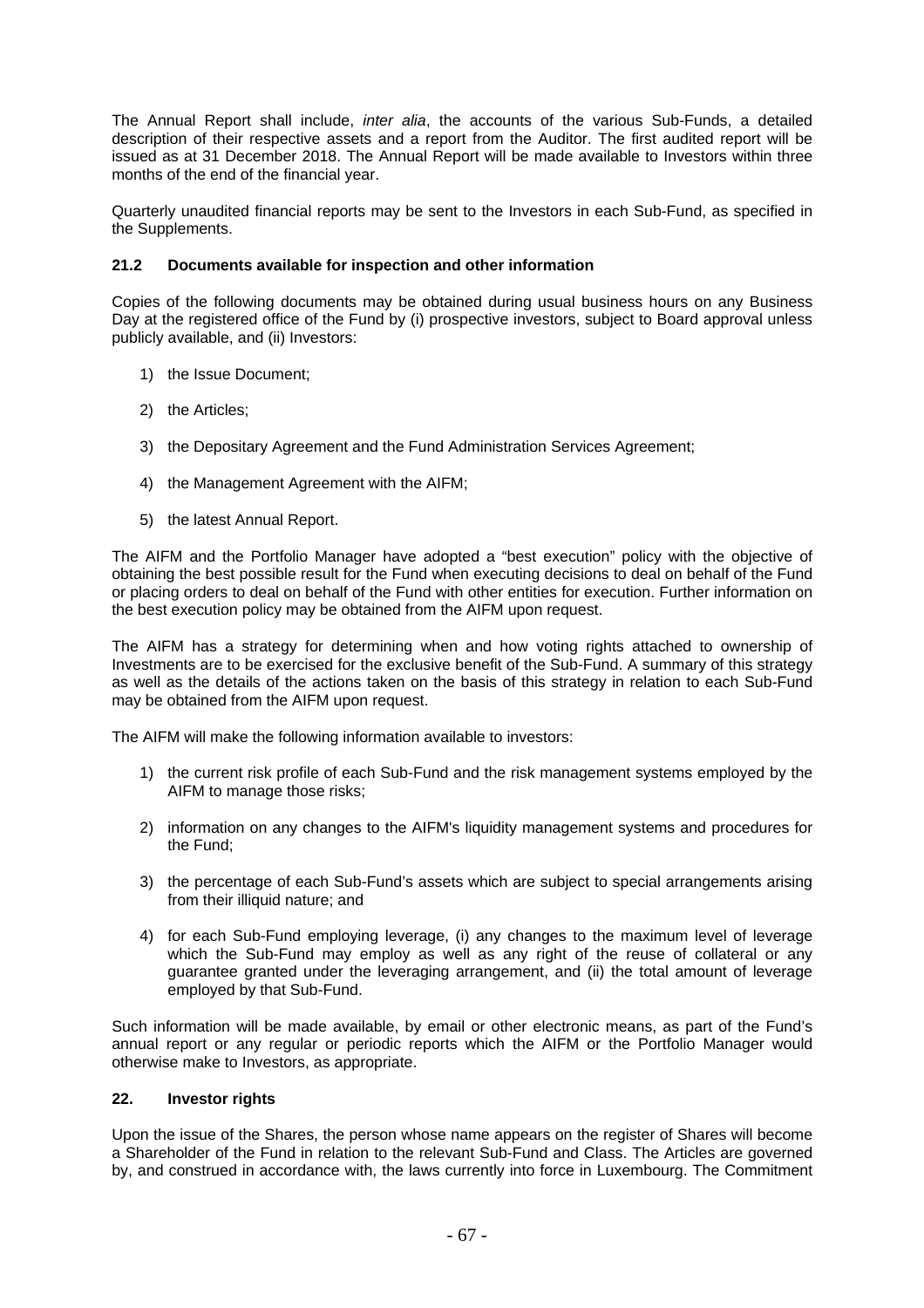Agreement or Subscription Form is expressed to be governed by, and construed in accordance with, the laws currently into force in Luxembourg, and contains a choice of jurisdiction of the courts of the Grand-Duchy of Luxembourg.

There are no legal instruments in Luxembourg required for the recognition and enforcement of judgments rendered by a Luxembourg court. If a foreign, i.e. non-Luxembourg court, on the basis of mandatory domestic provisions, renders a judgment against the AIFM acting on behalf of the Fund, the rules of Brussels I (Recast) (regarding judgments from EU Member States) or the rules of the Lugano Convention or of the private international law of Luxembourg (regarding judgments from non-EU Member States) concerning the recognition and enforcement of foreign judgments apply. Investors are advised to seek advice, on a case-by-case basis, on the available rules concerning the recognition and enforcement of judgments.

Absent a direct contractual relationship between the investors and the service providers mentioned in this Issue Document, the Investors will generally have no direct rights against service providers and there are only limited circumstances in which an investor can potentially bring a claim against a service provider. Instead, the proper claimant in an action in respect of which a wrongdoing is alleged to have been committed against the Fund by a service provider is, *prima facie*, the Fund itself.

The AIFM has a duty to ensure fair treatment of investors. The principles of treating investors fairly include, but are not limited to, acting in the best interest of the Fund and the investors, managing the Fund with regard to the Fund's objectives, investment policy and its risk profile, ensuring that fair and transparent valuation models are used; taking all reasonable steps to avoid conflicts of interests and, when they cannot be avoided, identifying, managing, monitoring and, where applicable, disclosing those conflicts of interest to prevent them from adversely affecting the interests of investors, as required by the AIFMD.

Subject to applicable laws, the Board and/or the AIFM, on its own behalf or on behalf of the Fund (and, as applicable, the Portfolio Manager), without any further approval of any Investor, may enter into side letters or other writings with certain Investors that will have the effect of establishing rights under, or altering or supplementing the terms of, this Issue Document, or any Commitment Agreement or Subscription Form with respect to such Investor, including arrangements with respect to waivers, rebates, reductions and different calculation of fees, agreeing to provide or make accessible additional information about the Fund (including portfolio information), agreeing to different subscription terms, redemption terms, minimum investment periods, notice periods and other restrictions ("**Side Letter**") provided that no Side Letter will derogate from or violate the provisions of this Issue Document. In case Commitment Agreements or Subscription Form or Side Letter provide rights not covered in the Issue Document, as described above, the types of rights provided will be disclosed on or after the Initial Closing Date for the Relevant Sub-Fund to those Investors which request such information in writing before they invest.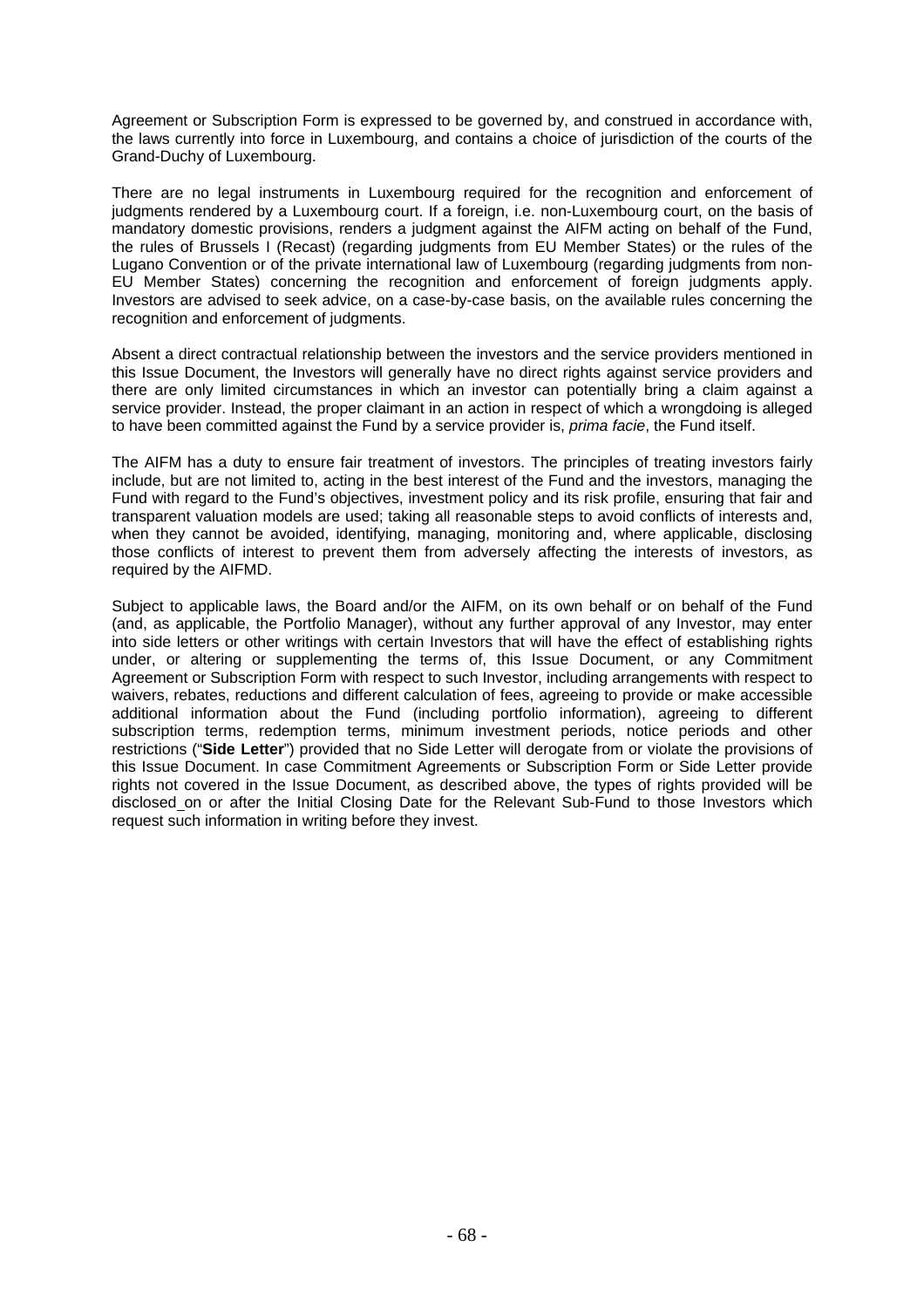### **EMERGING GREEN ONE**

#### **a sub-fund of Amundi Planet, SICAV-SIF**

#### **Supplement no. 1 to the Issue Document**

#### June 2020

This Supplement no. 1 provides for the material terms governing Emerging Green One, a sub-fund of Amundi Planet, SICAV-SIF (for the purposes of this Supplement, the "**Sub-Fund**"). The information contained in this Supplements is supplemental to the information provided in the General Section and should always be read together with the General Section. Capitalised terms not otherwise defined in Section 14 of this Supplement are defined in Section 1 of the General Section.

#### **1. Introduction**

The Sub-Fund is a fixed income fund formed by Amundi to invest in Green Bonds and promote the issuance of Green Bonds. The Sub-Fund is intended to raise USD 2,000 million from public and private investors, targeting full deployment of capital over the Investment Period into Green Bonds, as further explained below.

The AIFM has appointed Amundi Asset Management as portfolio manager for the Fund pursuant to the Portfolio Management Agreement (for the purposes of this Supplement, the "**Portfolio Manager**"). The Portfolio Manager is authorised for the purpose of asset management and regulated by the AMF in France. The Portfolio Manager is an affiliated company of the AIFM and may act through its head office in France or its London branch. Its main business activity is asset management.

The AIFM and/or the Portfolio Manager will appoint IFC to provide them with certain investment support services as part of the Investment Support Facility (including supervision of the environmental and social management systems of certain issuers of Green Bonds in Target Countries, support of potential issuers in their attempt to originate of Green Bonds in Target Countries and management of potential donor-funded operations) in accordance with a service agreement to be entered into between IFC, the AIFM and/or the Portfolio Manager.

#### **2. Investment Support Facility**

IFC is in the process of setting up the Emerging Green One Investment Support Facility (the "**Investment Support Facility**"). The Investment Support Facility is intended to assist in the development of the Green Bond market in Target Countries, by among others, assisting issuers of Green Bonds to meet the Green Bond Principles, assisting in the dissemination of best practices in environmental, social and governance investments in Target Countries and potentially organising events and training programs relating to Green Bonds.

IFC intends to interact with the Sub-Fund and Amundi, manage the Investment Support Facility, and oversee and potentially enhance the Sub-Fund's developmental impact.

In collaboration with IFC, Amundi may leverage its resources to promote the growth of Green Bonds issued by financial institutions active in Emerging Markets, whenever possible to complement IFC action.

## **3. Investment Objective of the Sub-Fund**

The Investment Objective of the Sub-Fund is to invest in a diversified portfolio of Green Bonds as suitable investment opportunities arise over the course of the Investment Period. For the purposes of this Supplement, "**Green Bonds**" are defined as Debt Securities and Instruments (as defined below in section 6.2) issued by financial institutions active in Target Countries the proceeds of which fund eligible projects meeting the criteria and guidelines of the Green Bond Principles, as determined by the Portfolio Manager.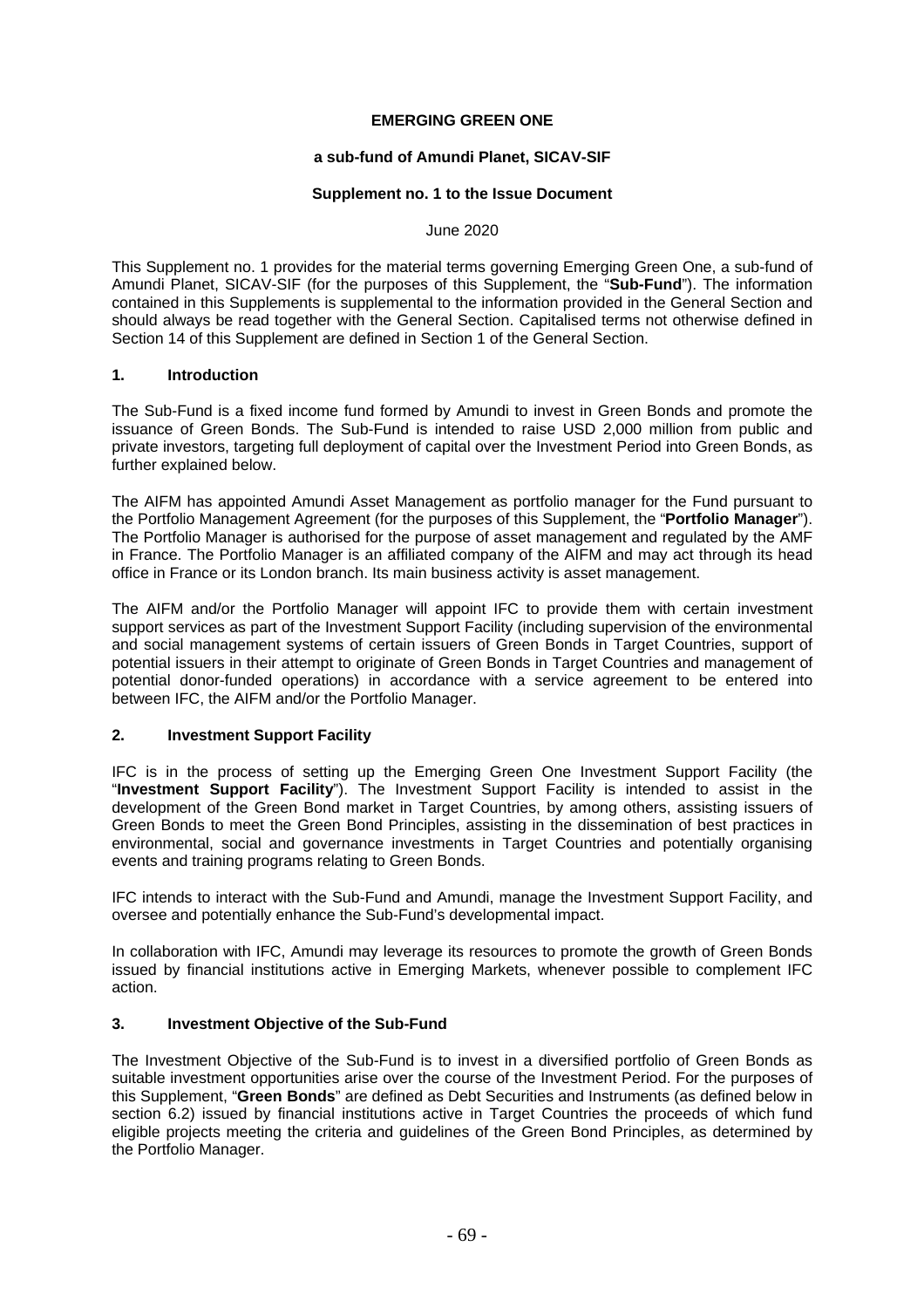From the Initial Closing Date, the Sub-Fund will invest in an initial portfolio comprising (i) Green Bonds, (ii) other Debt Securities and Instruments issued by financial institutions active in Target Countries, subject to applicable screenings under the Fund's ESG Policy, and (iii) quasi-sovereign and sovereign Debt Securities and Instruments, in each case, of issuers located in Target Countries (securities described under (ii) and (iii) above being together the "**Other Bonds**").

The Sub-Fund will seek to be invested in a portfolio comprising 100% of Green Bonds by the end of the Investment Period. The Sub-Fund will target the following investment ratios into Green Bonds by the time frame indicated below, starting on the Initial Closing Date:

- End Year 2: 15%
- End Year 3: 25%
- $-$  Fnd Year 4: 40%
- End Year 5: 50%
- End Year 6: 70%
- End Year 7: 100%

Subject to normal market conditions, the Other Bonds held by the Sub-Fund on the seven-year anniversary date of the Initial Closing Date, if any, are expected to be divested during the six-month period following that date with proceeds paid out to Investors in accordance with the waterfall, as specified in Section 9 of this Supplement.

There is no guarantee that the Sub-Fund will reach the minimum interim targets set out above, or that it will be invested in a portfolio comprising only Green Bonds by the end of the Investment Period. If any of the above targets is not reached for a given year, the AIFM will provide investors with an explanation of the reasons for not reaching such target.

For indicative purposes, each trade executed on behalf of the Sub-Fund will be recorded, at the time of the transaction, within one of the following classifications, as determined by the Portfolio Manager: initial portfolio construction ("**IPC**") trades, credit-related defensive ("**CRD**") trades, credit-related profittaking ("**CPT**") trades, substitution for Green Bonds ("**SGB**") trades, or portfolio adjustment trades ("**PAT**"), each as defined in Section 16 of this Supplement. Furthermore, each CRD or CPT trading gain or loss will be classified as Credit Gain or Credit Loss, IR Gain or IR Loss, as applicable, each as defined in Section 16 of this Supplement. In making these determinations in the course of its management process, the Portfolio Manager will act in good faith, in accordance with its internal risk policy, based on supporting evidence which can be controlled by the Auditor.

#### **4. Offering Period and Initial Closing Date**

The Sub-Fund will admit Investors during a period (the "**Offering Period**") starting on 15 February 2018 and ending on 28 February 2018 (the "**Initial Closing Date**") and no subsequent Closings will be organised for the Sub-Fund. Shares subscribed during the Offering Period will be issued as of the Initial Closing Date based on the relevant Initial Offering Price, as specified for each Class under Section 8 of this Supplement.

Investors wishing to subscribe for Shares during the Offering Period must submit a completed Subscription Form, duly executed by or on behalf of the Investor, to the Administrative Agent at least five (5) Business Days before the Initial Closing Date; provided, however, that the Board may waive this requirement in its discretion. Subject to acceptance of the subscription by the Board, payment of the full subscription amount for the Shares must be received by the Fund on or before the Initial Closing Date which shall also be the Payment Date, unless otherwise accepted by the Board on request of an Investor. For the avoidance of doubt, subject to the above, Investors are required to fund their entire investment in the Sub-Fund on or before the Payment Date: no Investor will be accepted on the basis of a Commitment Agreement.

The Board may decide to cancel the launch of the Sub-Fund before the Initial Closing Date if the Board determines that the relative size of the Share Classes is not expected to reach the following percentages on the Initial Closing Date: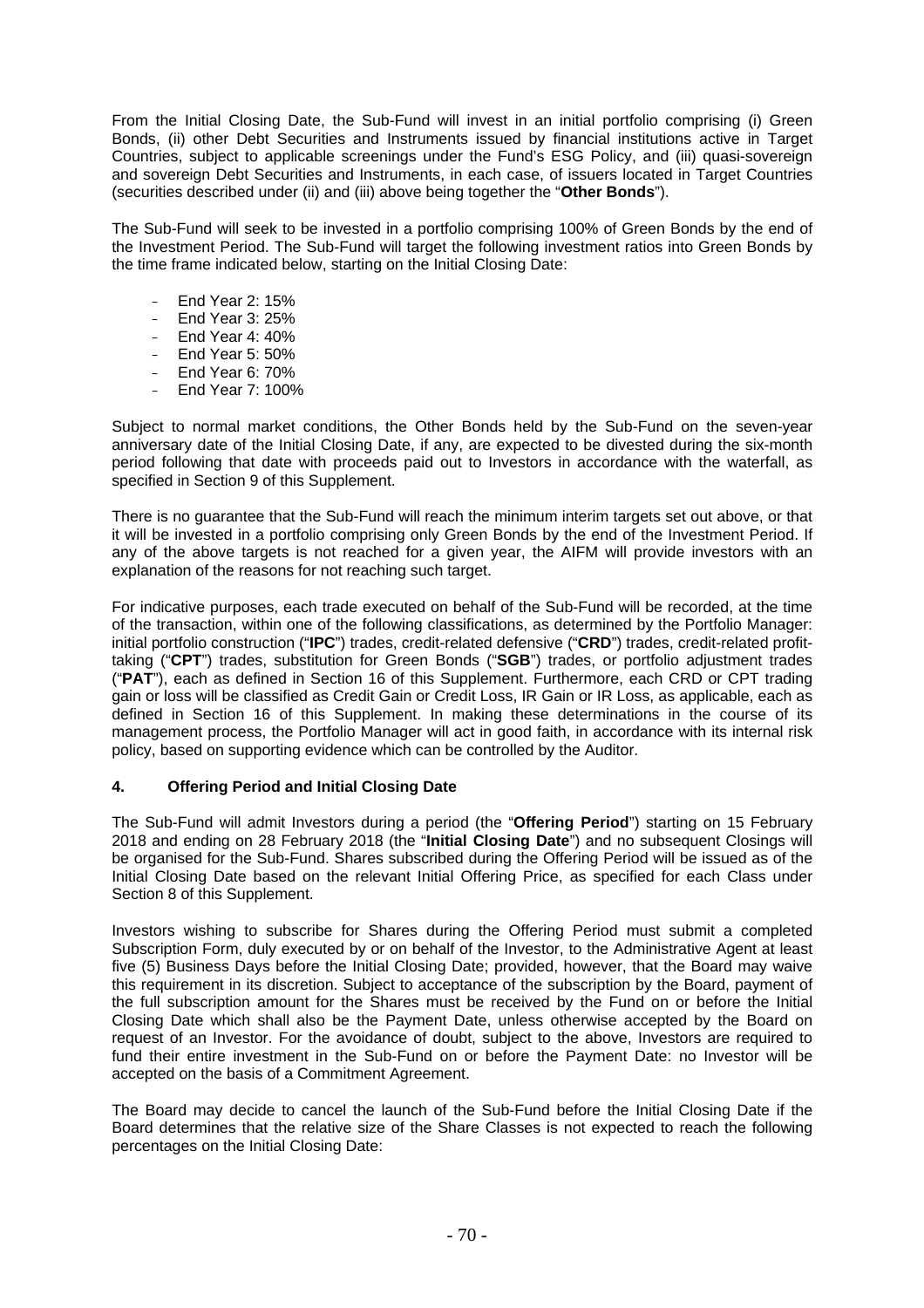- 1) the sum of the Net Asset Value of the Junior Class Shares not reaching 6.25% of the total Net Asset Value of the Sub-Fund; or
- 2) the sum of the Net Asset Value of the Junior Class Shares and the Mezzanine Class Shares not reaching 10% of the total Net Asset Value of the Sub-Fund.

In such event, applications for subscription will be refused and subscription proceeds previously received by the Fund will be returned to the applicant without interest.

The Board may reduce any subscription requests, and accept such requests only in part, in order to respect the above ratios between the Share Classes, or any investment or control limitations applicable to a Shareholder.

#### **5. Term, Investment Period and Run-off Period**

The Sub-Fund will have a limited term of twelve years from the Initial Closing Date, which can be extended by the Board, subject each time to an Ordinary Shareholders Consent, for up to three successive periods of maximum one year each, for the purpose of the orderly divestment or liquidation of securities which are found to be in default, restructuring or other special situation. The Sub-Fund's term will in no event exceed 15 years from the Initial Closing Date and no further extension shall be permitted after the end of the third extension referred to above.

The investment period will start on the Initial Closing Date and end on the seven-year anniversary date of the Initial Closing Date (the "**Investment Period**"). During the Investment Period, the Sub-Fund shall make Investments in accordance with the Investment Objective and Investment Policy of the Sub-Fund, and net income and divestment proceeds will be reinvested or distributed to Shareholders, as applicable, in accordance with the terms of each Class of Shares, as specified in Section 8 of this Supplement.

The Investment Period will be followed by a run-off period ending on the later of (i) the fifth anniversary date of the end of the Investment Period and (ii) the end of any extension period of the Sub-Fund, as specified above (the "**Run-off Period**"). During the Run-off Period, no new Investments will be made, and net income and divestment proceeds will be distributed to Shareholders in accordance with the terms of each Class of Shares, as specified in Section 8 of this Supplement.

#### **6. Investment Policy of the Sub-Fund**

The Sub-Fund will follow the below Investment Policy.

#### **6.1 Target Countries**

Subject to the below, all Debt Securities and Instruments held by the Sub-Fund will be issued by issuers located in the following target countries (the "**Target Countries**"): IFC member countries, including countries eligible to receive International Development Association's (IDA) resources and countries eligible to receive Official Development Assistance (ODA) as defined by the Organisation of Economic Co-operation and Development's (OECD) Development Assistance Committee (DAC), which qualify as Emerging Markets. If the issuer is a holding group, the Portfolio Manager will refer to the location of the final guarantor of the Debt Security or Instrument to define the issuer's location.

However, if a Debt Security or Instrument held by the Sub-Fund qualifies as a Green Bond and the underlying projects are located in one or more Target Countries, there will be no restriction regarding the issuer's location.

#### **6.2 Eligible investments**

The contemplated investments in Green Bonds and Other Bonds will mainly include, but will not be limited to, fixed-rate and variable-rate bonds, loan participation notes, subordinated securities and green asset-backed securities (the "**Debt Securities and Instruments**"), subject to the investment restrictions set out in Section 6.5 of this Supplement. Only Debt Securities and Instruments listed on a regulated market are permitted.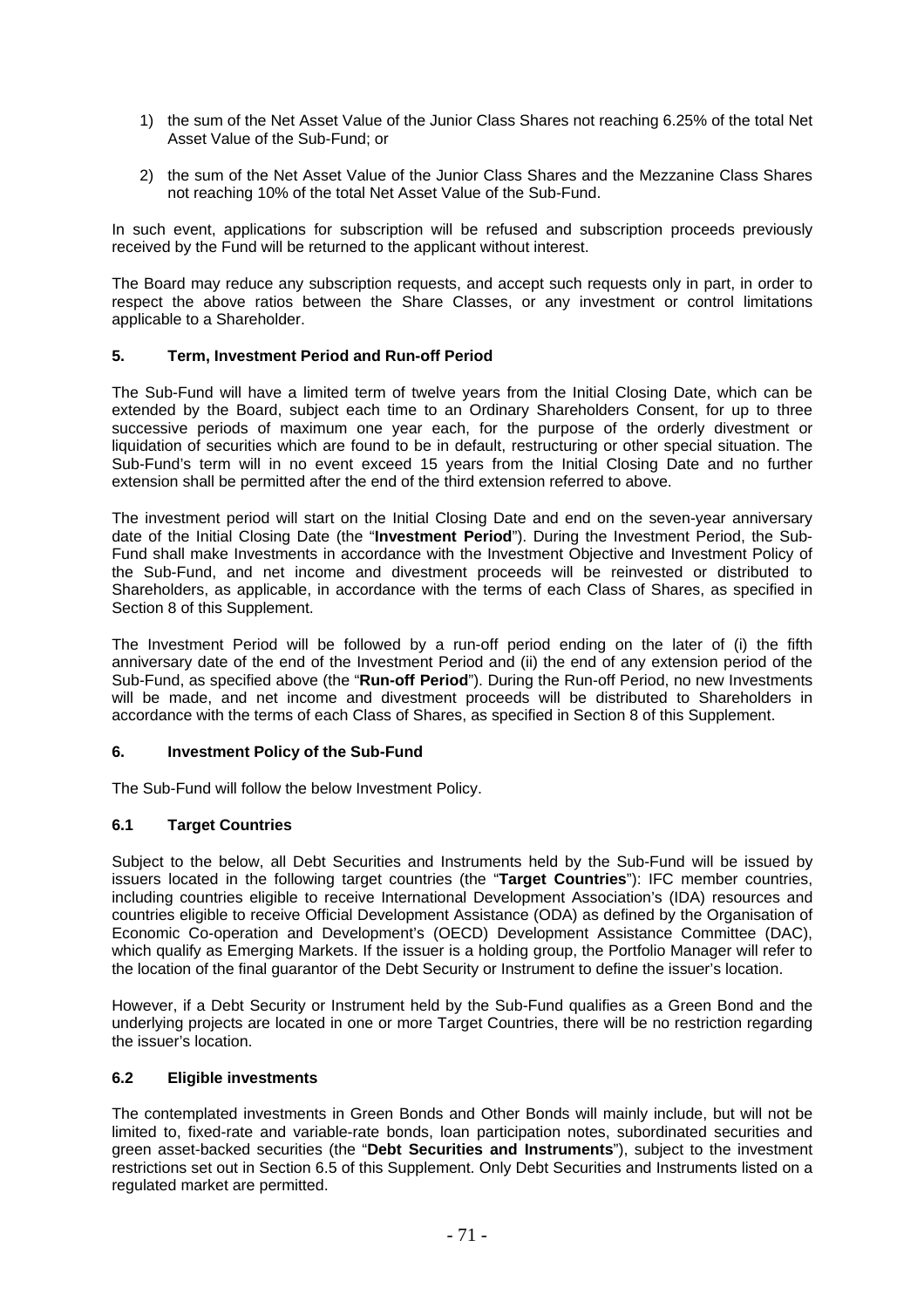The Sub-Fund may hold cash and deposits with the Depositary and/or other eligible credit institutions, and invest in money market instruments, money market funds and other liquid assets, on a temporary basis. The Sub-Fund may only invest in such instruments or funds issued by Amundi or its Affiliates if no management, performance, subscription and redemption fees are charged to the Sub-Fund, without prejudice to the provisions contained under Section 11 of this Issue Document. The Sub-Fund may also enter into repurchase and reverse repurchase transactions for liquidity and portfolio management purposes, as further described in Section 6.4 of this Supplement.

The Sub-Fund may use Hedging Instruments as specified in Section 6.3 of this Supplement. The Sub-Fund is not permitted to use financial derivative instruments for purposes other than hedging risks.

The Sub-Fund will not make its investment through SPVs. For the avoidance of doubt, this will not prevent the Sub-Fund from investing in asset back securities as further detailed under Section 6.5 of this Supplement.

#### **6.3 Hedging policy**

The Green Bonds portfolio may comprise securities denominated in non-USD currencies. The Portfolio Manager will seek to systematically hedge local currency exposure in the Green Bonds portfolio, with a hedge ratio of 98% to 102% of the securities notional, by using such financial derivative instruments as the Portfolio Manager in its discretion may determine, including, without limitation, currency forwards and currency swaps (the "**Hedging Instruments**"). For this purpose, local currencies include all currencies other than USD and EUR. The Other Bonds will only comprise USD-denominated securities.

### **6.4 Securities Financing Transactions Regulation (SFTR)**

The Sub-Fund may enter into repurchase and reverse repurchase transactions for liquidity and portfolio management purposes. Any assets of the Sub-Fund may be the subject of such transactions.

The maximum proportion of assets of the Sub-Fund that can be subject to such transactions will remain below 50% of the Net Asset Value, and it is expected that such transactions will generally represent approximately 20% of the Net Asset Value under normal market conditions.

The Sub-Fund will not reuse cash or securities received as collateral under repurchase and reverse repurchase transactions. The Sub-Fund will not make use of Total Return Swaps or securities borrowing or lending.

#### **6.5 Investment restrictions**

The Sub-Fund will adhere to the following investment restrictions at the time the investment decision is made:

1) Maximum aggregate exposure to issuers with the following long-term credit ratings by a major rating agency, or equivalent credit quality as determined by the Portfolio Manager, measured in percentage of the Net Asset Value of the Sub-Fund:

|          | Ratings*         | <b>Green Bonds</b> | <b>Other Bonds</b> |
|----------|------------------|--------------------|--------------------|
|          | $-CCC+$ or below | not permitted      | not permitted      |
| $\equiv$ | Below BB-        | max. 30%           | max. 15%           |
| $\sim$   | Below BBB-       | max. 100%          | max. 60%           |

\* by Standard and Poor's or equivalent ratings provided by Moody's or Fitch. In case where the instrument has different ratings from different agencies, the median rating shall apply.

2) Maximum aggregate exposure to issuers of Debt Securities and Instruments located in each Target Country limited to 20% of the Net Asset Value of the Sub-Fund; provided that the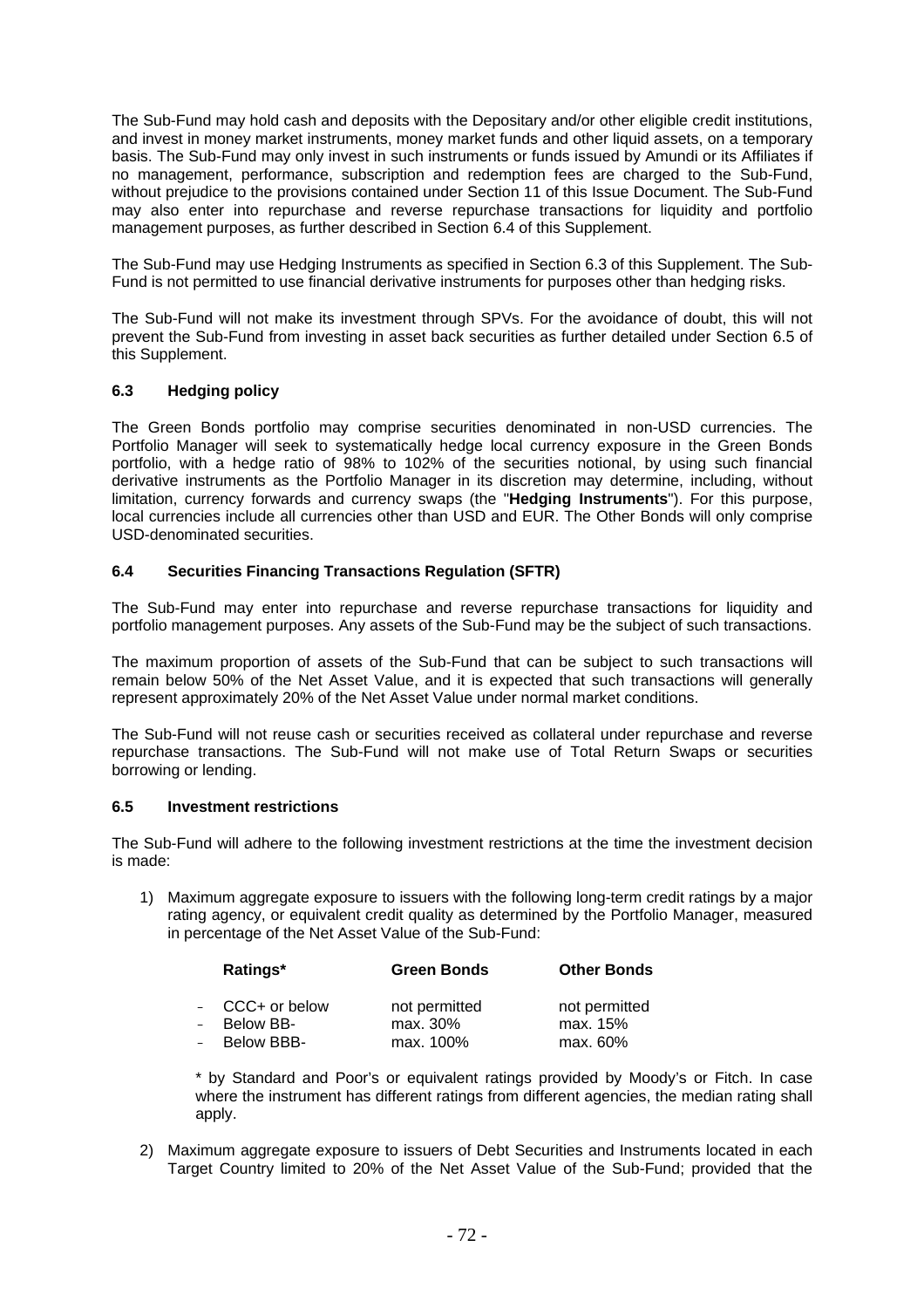maximum exposure to issuers of Debt Securities and Instruments located in Hong Kong and Taiwan, in aggregate, shall not exceed 20% of the Net Asset Value of the Sub-Fund.

- 3) Maximum modified duration of the portfolio limited to 6.5 years.
- 4) Maximum legal maturity date of any Debt Securities and Instruments not extending beyond 31 December 2029 (except that, for any green asset back security, the maximum legal maturity date is replaced by the maximum weighted average life in respect of each such security) with at least 15% of the Other Bonds held in the portfolio having a residual maturity of 5 years or less at the time of purchase.
- 5) Maximum aggregate exposure to cash, deposits, money market instruments, money market funds and other liquid assets, after portfolio construction, limited to 5% of the Net Asset Value of the Sub-Fund.
- 6) Maximum exposure to any single issuer of Debt Securities and Instruments limited to 5% of the Net Asset Value of the Sub-Fund.
- 7) Maximum holding of Debt Securities and Instruments of a single issue, measured in percentage of the notional amount of outstanding Debt Securities and Instruments in each such issue:

|                    | <b>Green Bonds</b> | <b>Other Bonds</b> |
|--------------------|--------------------|--------------------|
| - Publicly offered | max. 100%          | max. 10%           |
| - Privately placed | max. 100%          | not permitted      |

- 8) The Sub-Fund may only invest in Other Bonds if the notional amount of such securities issued is at least USD 100 million.
- 9) Maximum aggregate exposure to green asset back securities limited to 10% of the Net Asset Value of the Sub-Fund.
- 10) The Sub-Fund may only invest in subordinated securities which, at the time of purchase, meet the following conditions:
	- only dated securities are permitted. Perpetual securities, as well as callable bonds having a legal maturity date exceeding the maximum term of the Sub-Fund, are not permitted;
	- long-term credit ratings at the time of acquisition of the subordinated debt security to be not less than BB- by a major rating agency, or an equivalent credit quality as determined by the Portfolio Manager;
	- weighted average long-term credit ratings of the subordinated debt securities in the portfolio to be no less than BB+ by a major rating agency, or an equivalent credit quality as determined by the Portfolio Manager;
	- notional amount of subordinated securities outstanding of at least USD 300 million, and maximum holding of subordinated securities issued by a single issuer limited to 10% of the notional amount of the issuer's outstanding subordinated securities;
	- maximum exposure to the subordinated securities of any single issuer limited to 2% of the Net Asset Value of the Sub-Fund; and
	- maximum aggregate exposure to subordinated securities limited to 20% of the Net Asset Value of the Sub-Fund, out of which no more than 7.5% of the Net Asset Value of the Sub-Fund may be tier 2 securities under Basel III.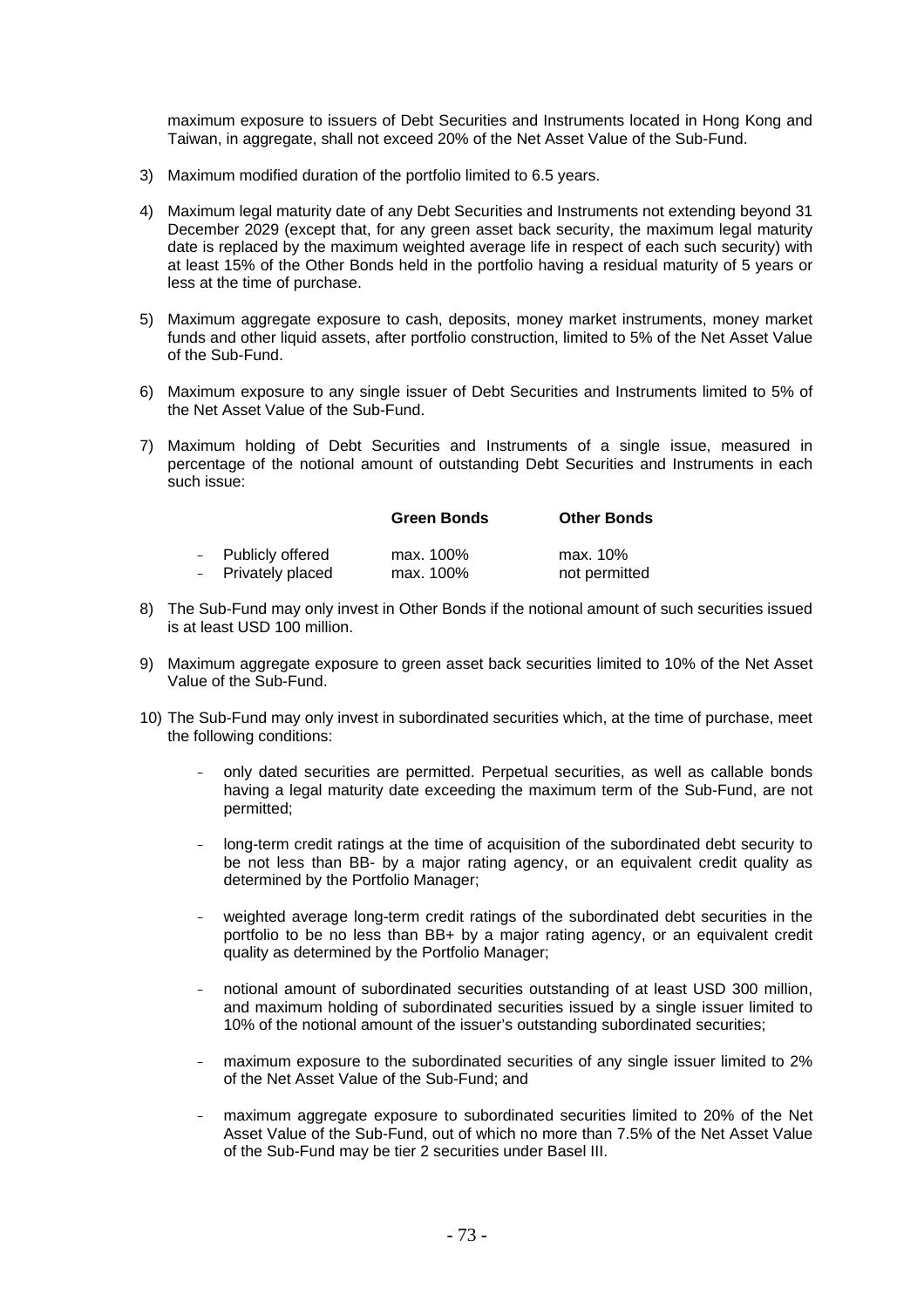- 11) The Sub-Fund is not permitted to invest in alternative tier 1 securities or tier 1 securities under Basel III.
- 12) Maximum aggregate exposure to Green Bonds issued by State-Owned Banks limited to 30% of the Net Asset Value of the Sub-Fund. For this purpose, a "State-Owned Bank" is defined as a legal entity that is majority owned or controlled by a national or local government, whether directly or indirectly.
- 13) Maximum aggregate exposure to Green Bonds denominated in local currencies, being all currencies other than USD and EUR, limited to 20% of the Net Asset Value of the Sub-Fund. Other Bonds denominated in non-USD currencies are not permitted.
- 14) The weighted average rating of the initial portfolio of Debt Securities and Instruments constituted after the Initial Closing will be equal to or above BB+. This limit will apply, and the rating will be calculated, as from the date when the value of all Debt Securities and Instruments held by the Sub-Fund will represent at least 95% of the total Net Asset Value of the Sub-Fund.
- 15) The Sub-Fund is not permitted to invest in Debt Securities and Instruments issued by multilateral development banks.

The above investment restrictions will apply only during the Investment Period.

In addition, the Portfolio Manager is not authorised to execute a CRD or CPT trade unless the balance of the Excess Spread Account is at least sufficient to absorb the expected Credit Loss on such CRD or CPT trade, as further explained in Section 7.1 of this Supplement.

The Portfolio Manager will attempt to maintain the weighted average rating described under item 14) above during the entire Investment Period; provided that the Portfolio Manager will be under no obligation to place any trade solely for this purpose if it considers that such trade would not be in the best interest of the Sub-Fund, and there is no guarantee that the Sub-Fund will maintain such weighted average rating over the entire Investment Period.

#### **6.6 Borrowings**

The Sub-Fund may arrange for a revolving credit facility to be available to it for temporary liquidity management purposes, in case of a shortfall caused by Investors and/or as an interim financing in advance of seeking subscriptions from Investors. The Board shall determine if the Sub-Fund may draw upon this revolving credit facility in any other situation. In the context of this credit facility, the Sub-Fund would be able to borrow up to a maximum of 10% of the total Net Asset Value of the Sub-Fund.

#### **6.7 Leverage**

In accordance with AIFMD, the Sub-Fund is required to disclose the maximum level of leverage which it is entitled to use. For this purpose, the maximum level of leverage of the Sub-Fund represents 210% of the Net Asset Value of the Sub-Fund whether using the "commitment method" or the "gross method" as set out in the AIFM Regulation (under these methods, a fully invested portfolio without borrowings, derivatives or other possible sources of leverage would have a leverage level of 100%).

The level of leverage of the Sub-Fund is caused by the expected use of derivatives for currency hedging purposes, and repurchase and reverse repurchase transactions for liquidity and portfolio management purposes. The Sub-Fund may also benefit from a credit facility for liquidity management purposes, which could also increase the level of leverage. The Sub-Fund will not be leveraged for investment purposes, and the Portfolio Manager will seek to keep leverage at a low level.

## **6.8 Investment Guidelines**

The Board will adopt the Investment Guidelines which will provide further details regarding the Investment Policy of the Sub-Fund as detailed in this Supplement. The Investment Guidelines may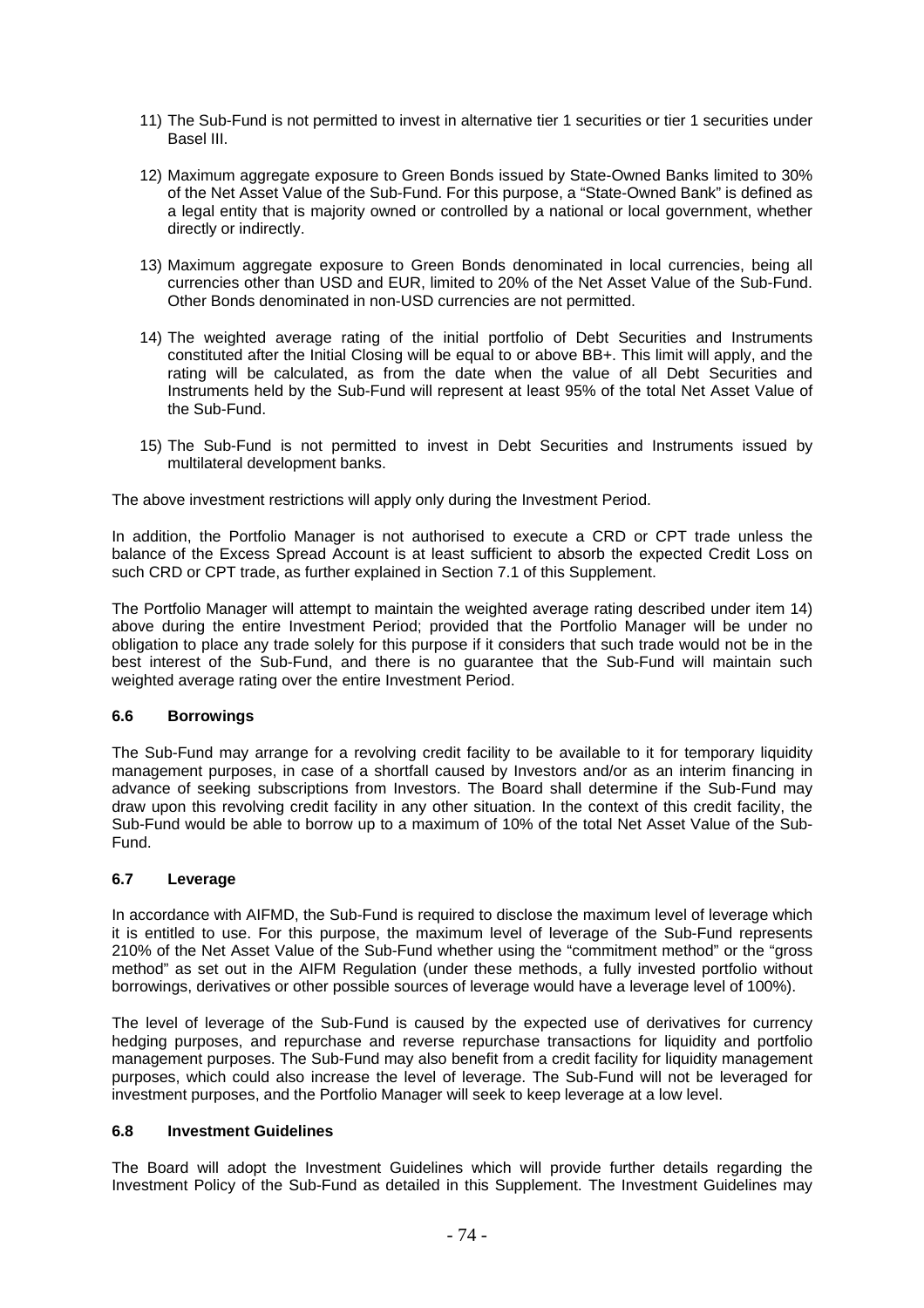only be materially amended by a resolution of the Board, subject to a Special Shareholders Consent. The Investment Guidelines will be sent to Investors upon request.

# **6.9 Risk considerations**

Before investing in the Sub-Fund, investors should read Section 8 of the General Section which provides a description of certain risks attached to an investment in the Sub-Fund. In particular, Investors should note the following risks, as described in the abovementioned Section: banking system risk, counterparty risk, credit risk, currency risk, default and insolvency risk, derivatives risk, difficulty in identifying Investments risk, emerging markets risk, green bond risk, hedging risk, high inflation risk, high yield securities risk, interest rate risk, intermediary risk, leverage risk, limited public information on Investments risk, liquidity risk, low interest rate risk, management risk, MBS/ABS risk, operational risk, prepayment and extension risk, suitability risk, and valuation risk.

### **7. Capital structure of the Sub-Fund**

The Sub-Fund will issue different Classes of Shares, each representing a different level of risk, subject to the conditions described in Section 8 of this Supplement. In addition, a dedicated first loss buffer will also be set up within the most junior Class of Shares to absorb certain losses of the Sub-Fund, as further specified below (the "**Excess Spread Account**"). The Sub-Fund will not issue Notes.

### **7.1 Excess Spread Account**

The Excess Spread Account will represent a dedicated first loss buffer within the Junior Class Shares to absorb, up to the outstanding balance of the Excess Spread Account:

- 1) all realised CRD and CPT trading Credit Losses; and
- 2) all Impairments and all realised capital losses due to a Credit Event in respect of any issuer of a Debt Security or Instrument.

The Excess Spread Account will be funded by the following allocations:

- 1) an unfunded principal amount of USD 10 million allocated to the Excess Spread Account out of the Junior Class Shares, to be funded by allocations from the latter as and when determined by the Sub-Fund (the "**Initial Junior Class Contribution**"); provided that the Sub-Fund will only make such allocations from the Initial Junior Class Contribution, up to the unfunded amount then outstanding, if the balance of the Excess Spread Account as of the latest monthly Valuation Date, after the allocations described under 2) and 3) below, is reduced to zero;
- 2) during the first four years of the Sub-Fund, on each anniversary date of the Initial Closing Date, an amount of USD 5 million per year shall be allocated from the Total Net Investment Income to the Excess Spread Account, as specified in Section 9 of this Supplement, in the following order of priority (the "**Annual Portfolio Contribution**"): first, to allocate back to the Junior Class Shares any funded amount of the Initial Junior Class Contribution, until it is reduced to zero; then, to the Excess Spread Account, in reduction of any unfunded amount of the Initial Junior Class Contribution, until it is reduced to zero; and then, to the Excess Spread Account; and
- 3) all realised CRD and CPT trading Credit Gains.

On the fourth anniversary date of the Initial Closing Date, the maximum amount allocated to the Excess Spread Account under 1) and 2) above will be USD 20 million, and no further amounts will be allocated from the Junior Class Shares to the Excess Spread Account. No CRD or CPT trading IR Gains or IR Losses, and no IPC, SGB or PAT trading gains or losses, will be allocated to or absorbed by the Excess Spread Account. For the avoidance of doubt, there will be no other allocations or adjustments to the Excess Spread Account than those specified above.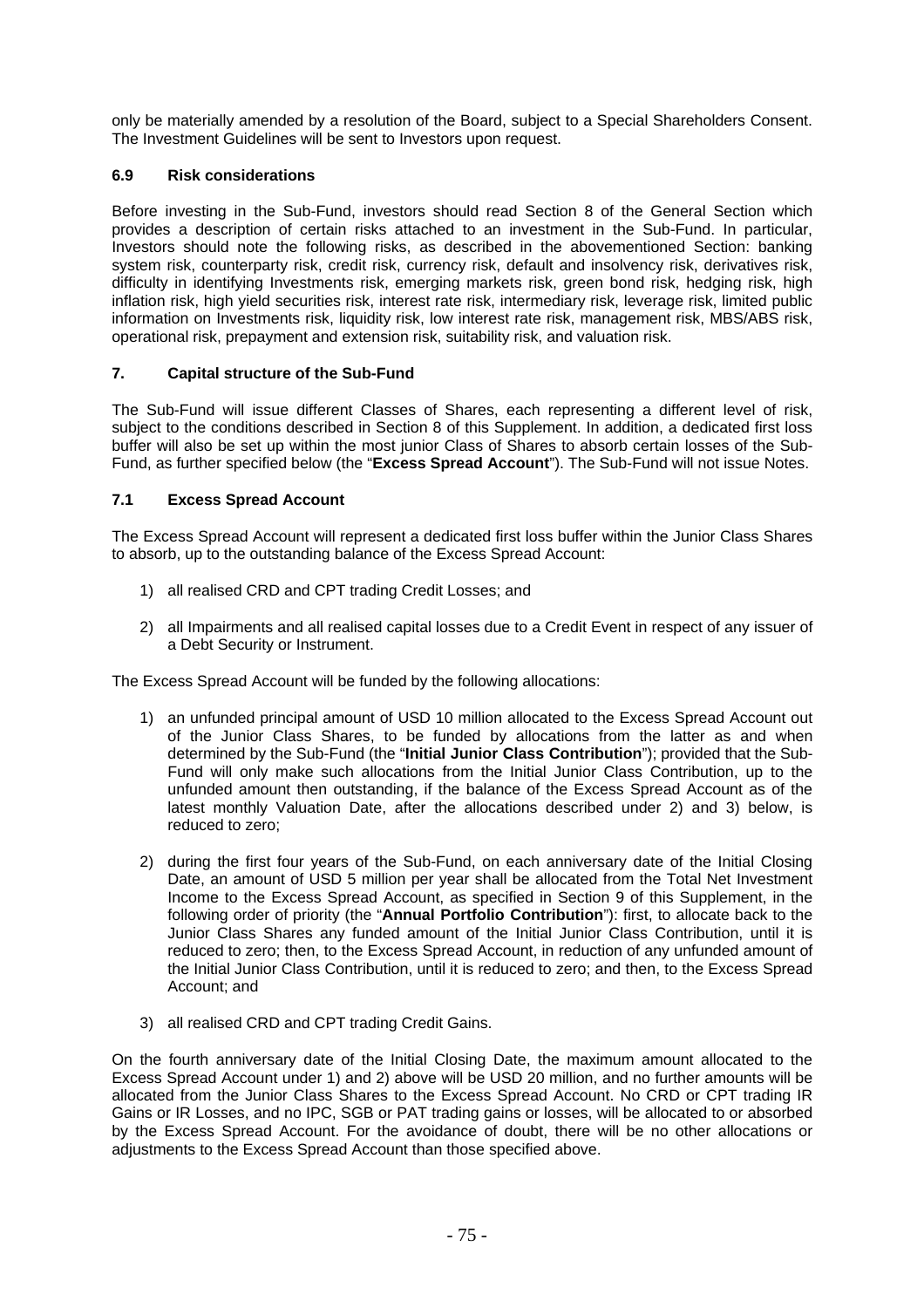The Portfolio Manager is not authorised to execute a CRD or CPT trade unless (i) the Portfolio Manager determines that the balance of the Excess Spread Account, as of the latest monthly Valuation Date, plus the outstanding unfunded amount of the Initial Junior Class Contribution, if any, is at least sufficient to absorb the expected Credit Loss on such CRD or CPT trade, or (ii) upon request of the Portfolio Manager, the holders of the Junior Class Shares have agreed, unanimously and in their sole discretion, to a further pro rata allocation from the Junior Class Shares to the Excess Spread Account in an amount at least sufficient to absorb the expected Credit Loss on such CRD or CPT trade.

## **7.2 Junior Class Shares**

On each Valuation Date, the first loss junior class Shares ("**Junior Class Shares**") will absorb, after the outstanding balance of the Excess Spread Account has been reduced to zero and until the Net Asset Value of all Junior Class Shares has been reduced to zero, all Impairments and all realised capital losses due to a Credit Event in respect of any issuer of a Debt Security or Instrument.

Any realised or unrealised capital gains and write backs of provisions for unrealised losses on Investments attributable to the Junior Class Shares, shall be allocated to the Junior Class Shares in the order, priority and limits as set out below under Section 9 this Supplement.

The Junior Class Shares' dividend entitlement ranks junior to the dividend entitlement of the Mezzanine Class Shares and the Senior Class Shares as per the waterfall described in Section 9 of this Supplement.

#### **7.3 Mezzanine Class Shares**

On each Valuation Date, the mezzanine class Shares ("**Mezzanine Class Shares**") will absorb, after the outstanding balance of the Excess Spread Account and the Net Asset Value of all Junior Class Shares have been reduced to zero and until the Net Asset Value of all Mezzanine Class Shares has been reduced to zero, all Impairments and all realised capital losses due to a Credit Event in respect of any issuer of a Debt Security or Instrument.

Any realised or unrealised capital gains, and write backs of provisions for unrealised losses on Investments attributable to the Mezzanine Class Shares, shall be allocated to the Mezzanine Class Shares in the order, priority and limits as set out below under Section 9 of this Supplement.

The Mezzanine Class Shares' dividend entitlement ranks senior to the dividend entitlement of the Junior Class Shares but junior to the dividend entitlement of the Senior Class Shares, as per the waterfall described in Section 9 of this Supplement.

#### **7.4 Senior Class Shares**

On each Valuation Date, the senior class Shares ("**Senior Class Shares**") will absorb, after the outstanding balance of the Excess Spread Account and the Net Asset Value of all Junior Class Shares and all the Mezzanine Class Shares have been reduced to zero and until the Net Asset Value of all Senior Class Shares has been reduced to zero, all Impairments and all realised capital losses due to a Credit Event in respect of any issuer of a Debt Security or Instrument.

Any realised or unrealised capital gains, and write backs of provisions for unrealised losses on investments attributable to the Senior Class Shares, shall be allocated to the Senior Class Shares in the order, priority and limits as set out below under Section 9 of this Supplement.

The Senior Class Shares' dividend entitlement ranks senior to the dividend entitlement of the Mezzanine Class Shares and the Junior Class Shares as per the waterfall described in Section 9 of this Supplement.

The Senior Class Shares comprise the 5 Management Shares in issue, which have certain additional rights as set out in the Articles and the Issue Document.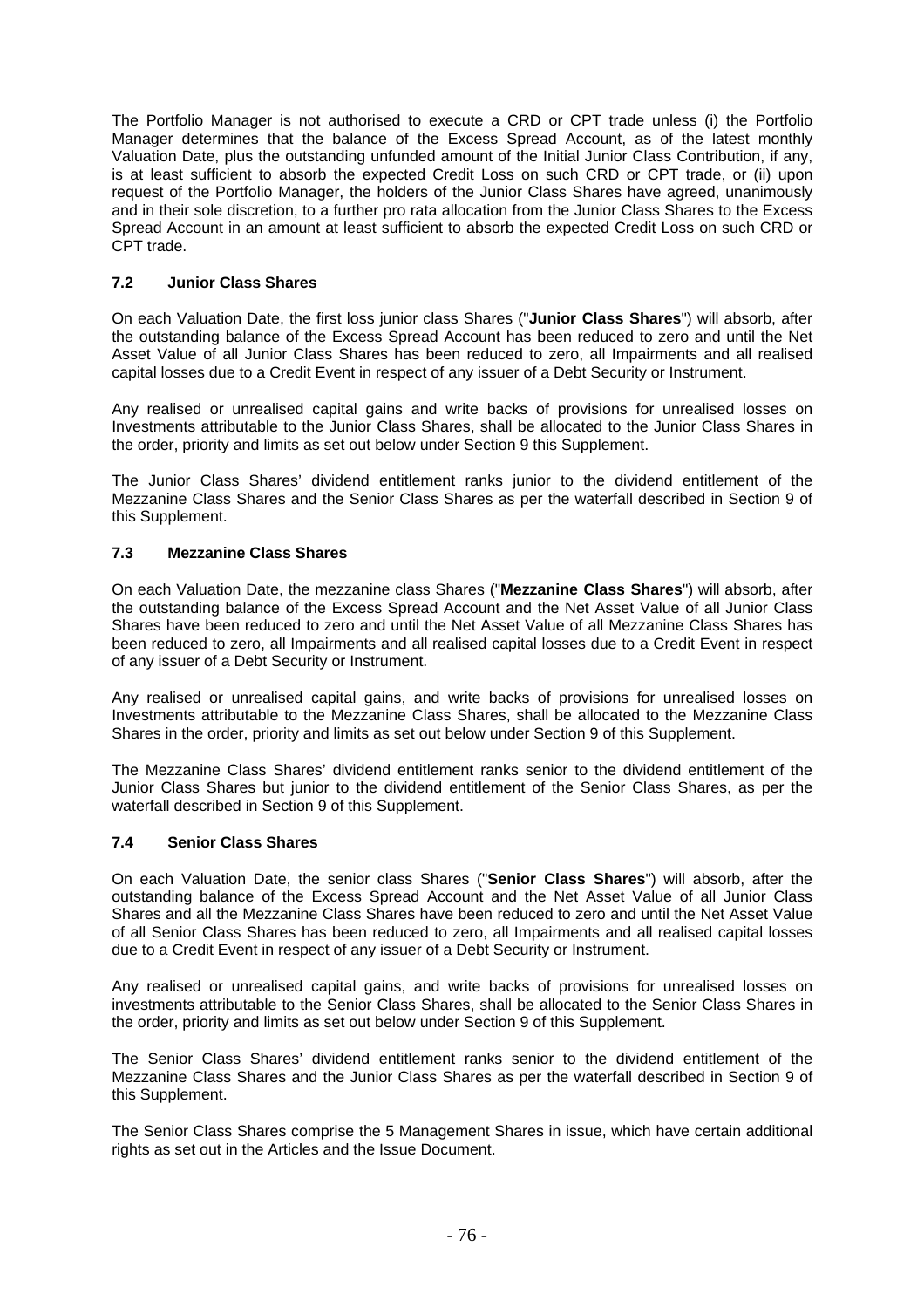### **7.5 Redemptions of Shares**

The Sub-Fund is close-ended and the Shares are not expected to be redeemed before the term of the Sub-Fund. The Shares may be compulsorily redeemed by the Board in certain exceptional circumstances as more fully disclosed in Section 5.9 of the General Section and Section 14.2 of this Supplement (which address situations such as Shares being held by a person which does not qualify as an Eligible Investor).

#### **8. Characteristics of the Shares**

The Sub-Fund will issue different Classes of Shares having the following characteristics.

Shares are available in U.S. dollar and may also be available in other Reference Currencies, as further described in Appendix I of this Supplement, each representing a separate Class. Moreover, Classes may be available as Capitalisation Shares or Distribution Shares, as specified below. A list of all available Classes is included as Appendix I of this Supplement.

The Shares are issued in accordance with Section 5 of the General Section. Any fractional Shares shall be entitled to participation in the net results and in the proceeds of liquidation attributable to the relevant Class of Shares in accordance with Section 9 of the Supplement in proportion to the fraction of a Share they represent. Any entitlement to dividend will be calculated on a *pro rata temporis* basis.

#### **8.1 Junior Class Shares**

| <b>Reference Currency:</b>                | USD                                                                                                                                                                                                                                                                                                                                                                                                                                         |
|-------------------------------------------|---------------------------------------------------------------------------------------------------------------------------------------------------------------------------------------------------------------------------------------------------------------------------------------------------------------------------------------------------------------------------------------------------------------------------------------------|
| Minimum size of Class:                    | For all Junior Class Shares combined, minimum 6.25% of the<br>total Net Asset Value of the Sub-Fund on the Initial Closing Date.                                                                                                                                                                                                                                                                                                            |
| Minimum Subscription:                     | USD 1,000,000                                                                                                                                                                                                                                                                                                                                                                                                                               |
| Initial Offering Price:                   | USD 10,000 per Share.                                                                                                                                                                                                                                                                                                                                                                                                                       |
| Maturity:                                 | No specified term. The maturity of the Shares will correspond to<br>the term of the Sub-Fund, without prejudice to possible<br>extensions of the term of the Sub-Fund as set out under Section<br>5 of this Supplement.                                                                                                                                                                                                                     |
| Income capitalisation or<br>distribution: | Junior Class Shares are only available as Capitalization Shares:<br>dividends distributed to the Junior Class Shares in accordance<br>with Section 9 of this Supplement will be automatically reinvested<br>in additional Junior Class Shares at the applicable Net Asset<br>Value (after deduction of the dividend distribution amount) during<br>the Investment Period and will be paid out to Shareholders during<br>the Run-off Period. |
| Target Dividend:                          | Junior Class Shares are not entitled to a Target Dividend.                                                                                                                                                                                                                                                                                                                                                                                  |
|                                           | In accordance with Section 9 of this Supplement, a Residual<br>Dividend, if any, will be allocated to the Junior Class Shares.                                                                                                                                                                                                                                                                                                              |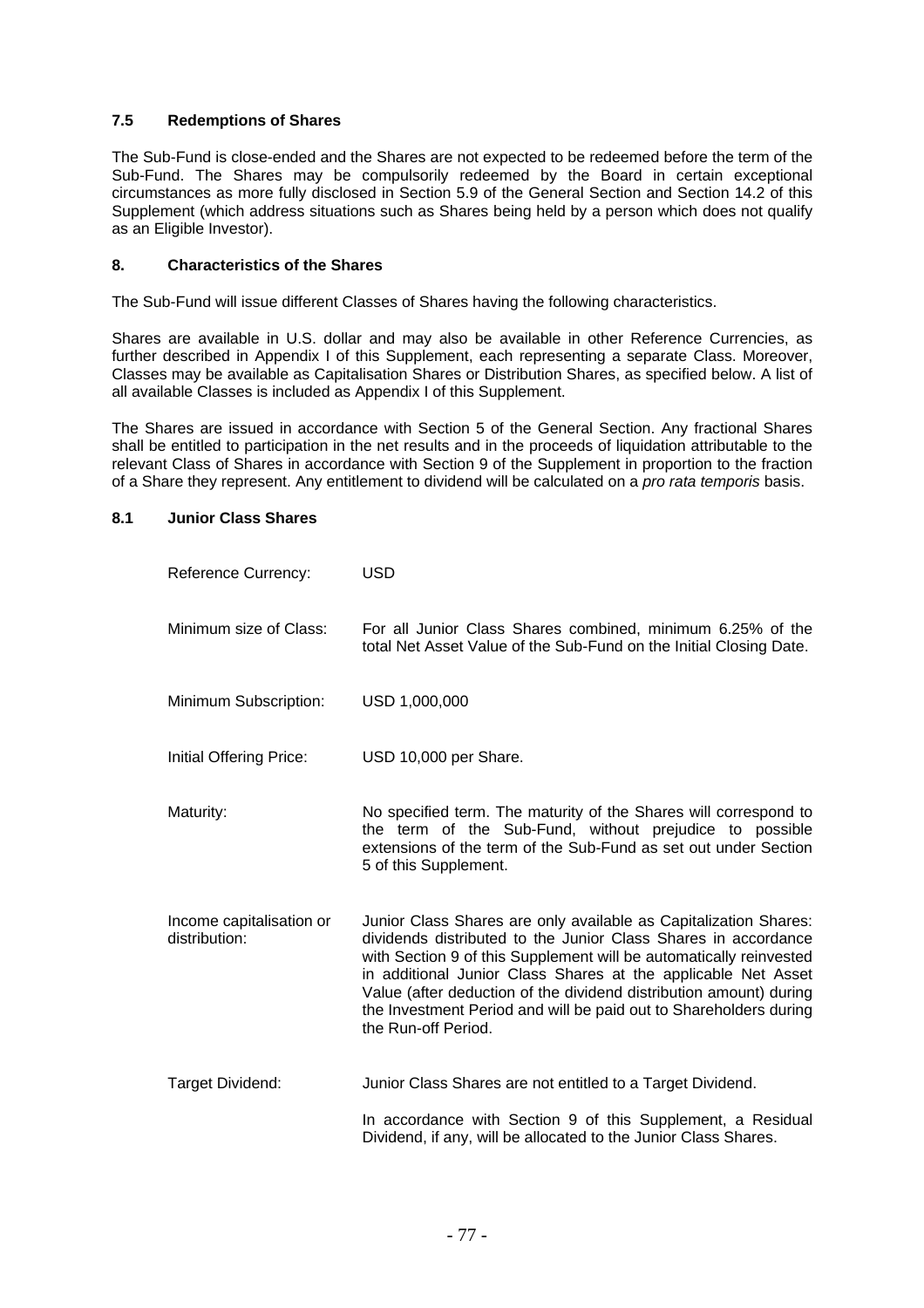- Performance of the Class: The performance of the Junior Class Shares shall be determined by combining the dividends allocated to such Junior Class Shares as set out above with the movement of the Net Asset Value of such Class. Redemption: The Sub-Fund is close-ended and the Junior Class Shares are not expected to be redeemed before the term of the Sub-Fund. Investors in the Junior Class Shares will not be entitled to any early redemption rights. Subordination: Junior Class Shares rank junior to all creditors of the Sub-Fund and the holders of Mezzanine Class Shares and Senior Class Shares. Listing: The Fund expects to apply for listing of the Junior Class Shares on the EuroMTF market of the Luxembourg Stock Exchange. See Section 12 of this Supplement. ISIN Code: See Appendix I
- Common Code: See Appendix I

### **8.2 Mezzanine Class Shares**

| Reference Currency:                       | USD, or such other currency as specified in Appendix I                                                                                                                                                                                                                                                                                                                                                                                                              |  |  |
|-------------------------------------------|---------------------------------------------------------------------------------------------------------------------------------------------------------------------------------------------------------------------------------------------------------------------------------------------------------------------------------------------------------------------------------------------------------------------------------------------------------------------|--|--|
| Minimum Subscription:                     | USD 100,000, or such amount as specified in Appendix I                                                                                                                                                                                                                                                                                                                                                                                                              |  |  |
| Initial Offering Price:                   | USD 10,000 per Share, or such amount per Share as specified in<br>Appendix I.                                                                                                                                                                                                                                                                                                                                                                                       |  |  |
| Maturity:                                 | No specified term. The maturity of the Shares will correspond to<br>the term of the Sub-Fund, without prejudice to possible<br>extensions of the term of the Sub-Fund as set out under Section<br>5 of this Supplement.                                                                                                                                                                                                                                             |  |  |
| Income capitalisation or<br>distribution: | Mezzanine Class Shares may be available as either:<br>Capitalization Shares: dividends distributed to the Mezzanine<br>1)<br>Class Shares in accordance with Section 9 of this<br>Supplement will be automatically reinvested in additional<br>Mezzanine Class Shares at the applicable Net Asset Value<br>(after deduction of the dividend distribution amount) during<br>the Investment Period, and will be paid to Shareholders<br>during the Run-off Period; or |  |  |
|                                           | Distribution Shares: dividends distributed to the Mezzanine<br>2)<br>Class Shares in accordance with Section<br>9 of<br>this<br>Supplement will be paid to Shareholders during<br>the                                                                                                                                                                                                                                                                               |  |  |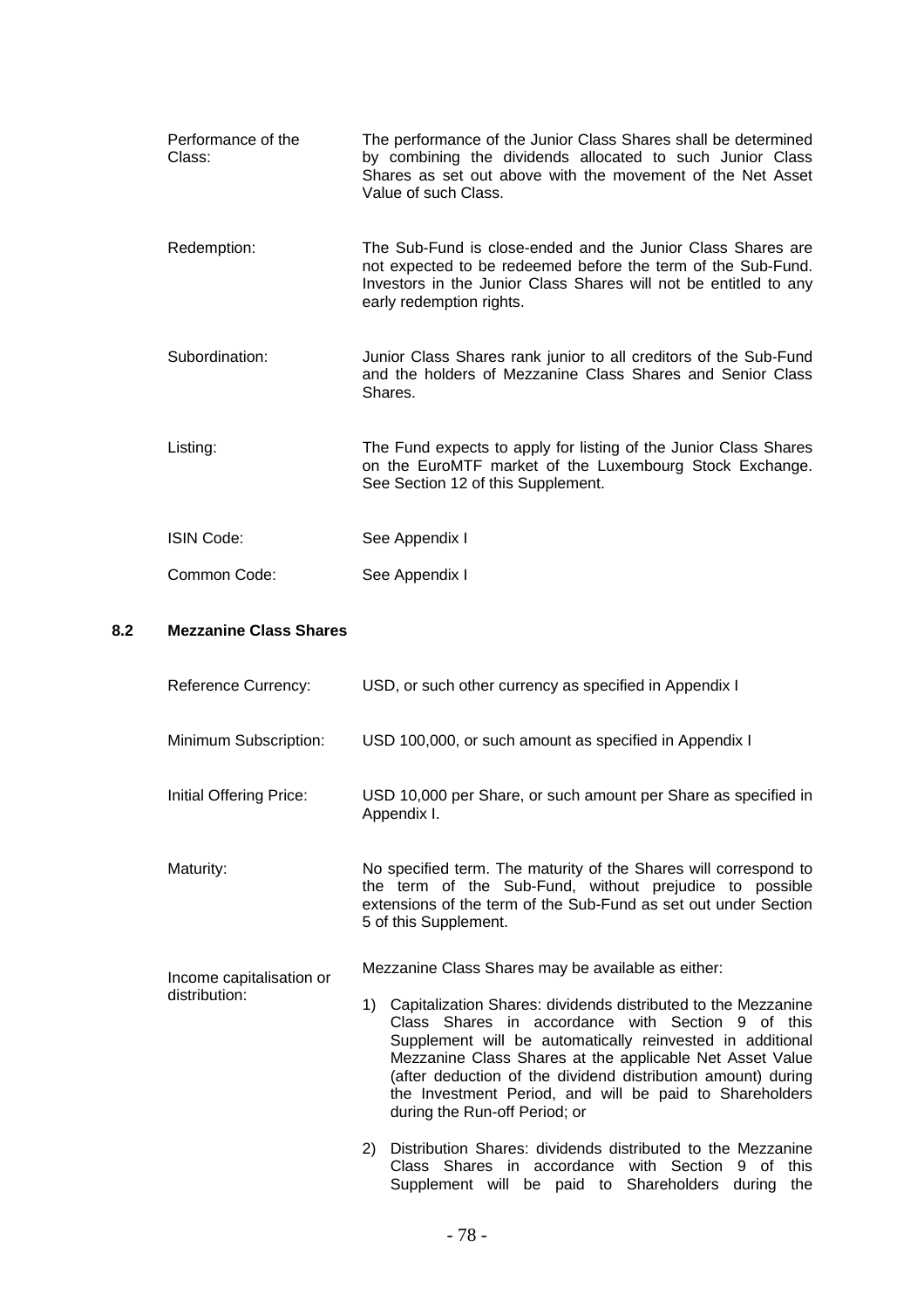Investment Period and the Run-off Period.

Each Investor will have to select either Capitalization Shares or Distribution Shares in its Subscription Form, to the extent available in the relevant Reference Currency.

Target Dividend: The aim of the Sub-Fund is to allocate to the Mezzanine Class Shares an annual dividend pursuant to Section 9 of this Supplement.

> The Target Dividend for the Mezzanine Class Shares in respect of year N is equal to (i) the positive Class Net Investment Income as of 31 December minus 1.00% per annum of the Class Adjusted Offering Amount as of 31 December, (ii) multiplied by 120%, (iii) minus the Net Capital Losses allocated to the Mezzanine Class Shares as of 31 December pursuant to the waterfall described in Section 9 of this Supplement, (iv) minus the amount of year-to-date Net Capital Losses allocated in year N+1 to the Mezzanine Class Shares as of the Reference Date pursuant to the waterfall described in Section 9 of this Supplement, provided that, to avoid any double counting, such amount shall be added to the Target Dividend in respect of year N+1.

> If, for a given distribution, the amount of Net Capital Losses deducted from the Target Dividend under (iii) and (iv) above exceeds the positive Class Net Investment Income allocated to the Mezzanine Class Shares under (i) and (ii) above, the Target Dividend in respect of year N shall be equal to zero and such excess Net Capital Losses shall be carried forward and deducted from the Target Dividend in respect of year N+1.

> If, for a given distribution, the Target Dividend for the Mezzanine Class Shares is not paid in full due to insufficient cash in the Sub-Fund, a Target Dividend Deficiency Amount (as defined below) may be allocated to the Mezzanine Class Shares in subsequent distributions pursuant to the waterfall described in Section 9 of this Supplement.

> In addition, in accordance with Section 9 of this Supplement, upon recommendation of the Board and approval by an Ordinary General Meeting Resolution of the general meeting of Shareholders of the Sub-Fund, a Complementary Dividend, if any, will be allocated to the Mezzanine Class Shares, resulting in a combined dividend higher than the Target Dividend.

Performance of the Class: The performance of the Mezzanine Class Shares shall be determined by combining the dividends allocated to the Mezzanine Class Shares as set out above with the movement of the Net Asset Value of such Shares.

Redemption: The Sub-Fund is close-ended and the Mezzanine Class Shares are not expected to be redeemed before the term of the Sub-Fund. Investors in the Mezzanine Class Shares will not be entitled to any early redemption rights.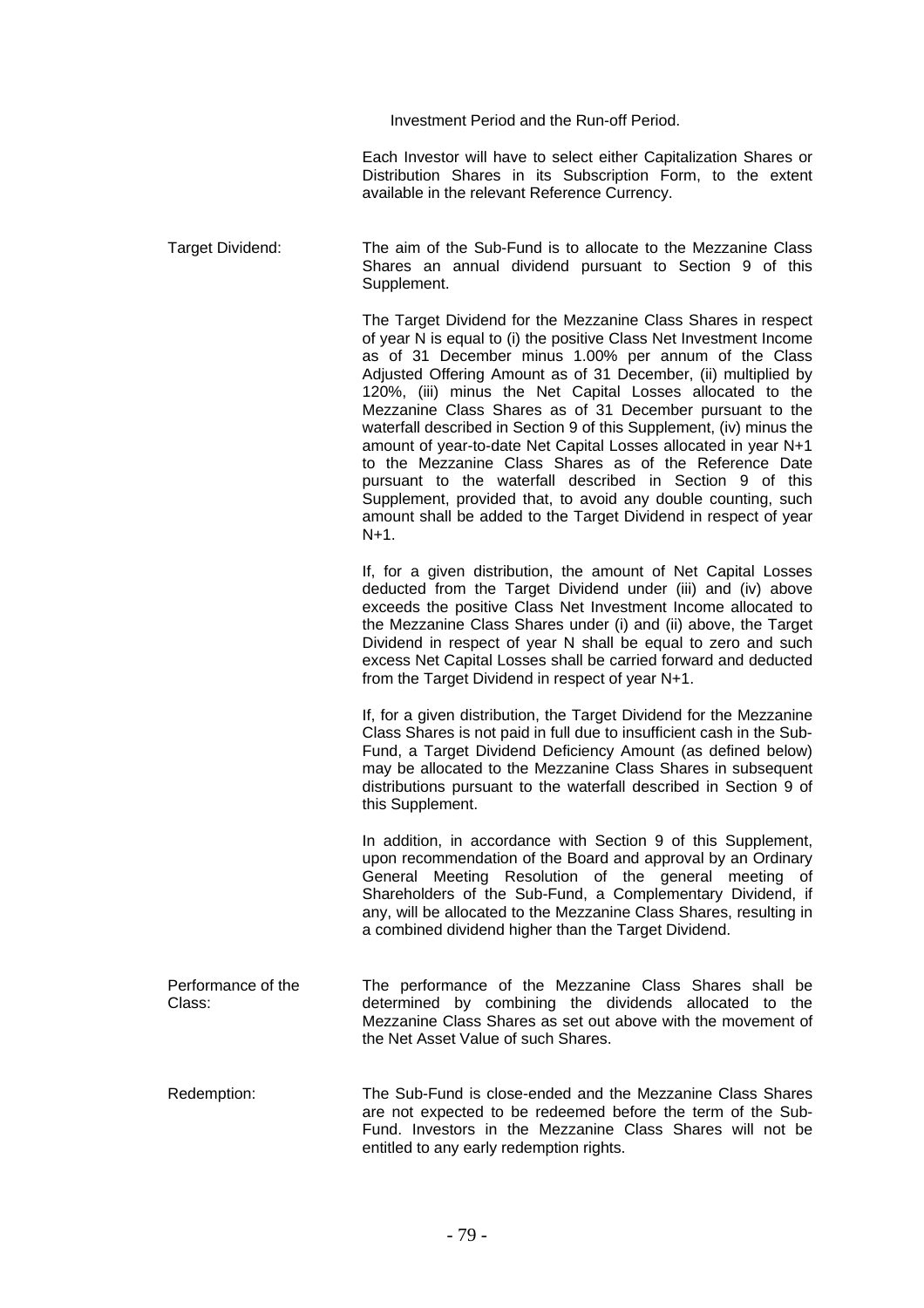|  | Subordination:                            | Mezzanine Class Shares rank senior to holders of Junior Class<br>Shares but junior to all creditors of the Sub-Fund and the holders<br>of Senior Class Shares.                                                                                                                                                                                                                                          |
|--|-------------------------------------------|---------------------------------------------------------------------------------------------------------------------------------------------------------------------------------------------------------------------------------------------------------------------------------------------------------------------------------------------------------------------------------------------------------|
|  | Listing:                                  | The Fund expects to apply for listing of the Mezzanine Class<br>Shares on the EuroMTF market of the Luxembourg Stock<br>Exchange. See Section 12 of this Supplement.                                                                                                                                                                                                                                    |
|  | <b>ISIN Code:</b>                         | See Appendix I                                                                                                                                                                                                                                                                                                                                                                                          |
|  | Common Code:                              | See Appendix I                                                                                                                                                                                                                                                                                                                                                                                          |
|  | <b>Senior Class Shares</b>                |                                                                                                                                                                                                                                                                                                                                                                                                         |
|  | <b>Reference Currency:</b>                | USD, or such other currency as specified in Appendix I                                                                                                                                                                                                                                                                                                                                                  |
|  | Minimum Subscription:                     | USD 1,000,000, or such amount as specified in Appendix I                                                                                                                                                                                                                                                                                                                                                |
|  | Initial Offering Price:                   | USD 10,000 per Share or such amount per Share as specified in<br>Appendix I.                                                                                                                                                                                                                                                                                                                            |
|  | Maturity:                                 | No specified term. The maturity of the Shares will correspond to<br>the term of the Sub-Fund, without prejudice to possible<br>extensions of the term of the Sub-Fund as set out under Section<br>5 of this Supplement.                                                                                                                                                                                 |
|  | Income capitalisation or<br>distribution: | Senior Class Shares may be available as either:                                                                                                                                                                                                                                                                                                                                                         |
|  |                                           | 1) Capitalization Shares: dividends distributed to the Senior<br>Class Shares in accordance with Section<br>4 of this<br>Supplement will be automatically reinvested in additional<br>Senior Class Shares at the applicable Net Asset Value (after<br>deduction of the dividend distribution amount) during the<br>Investment Period, and will be paid to Shareholders during<br>the Run-off Period; or |
|  |                                           | 2) Distribution Shares: dividends distributed to the Senior Class<br>Shares in accordance with Section 9 of this Supplement will<br>be paid to Shareholders during the Investment Period and<br>the Run-off Period.                                                                                                                                                                                     |
|  |                                           | Each Investor will have to select either Capitalization Shares or<br>Distribution Shares in its Subscription Form, to the extent<br>available in the relevant Reference Currency.                                                                                                                                                                                                                       |

**8.3** 

Target Dividend: The aim of the Sub-Fund is to allocate to the Senior Class Shares an annual dividend pursuant to Section 9 of this Supplement.

> The Target Dividend for the Senior Class Shares in respect of year N is equal to (i) the positive Class Net Investment Income as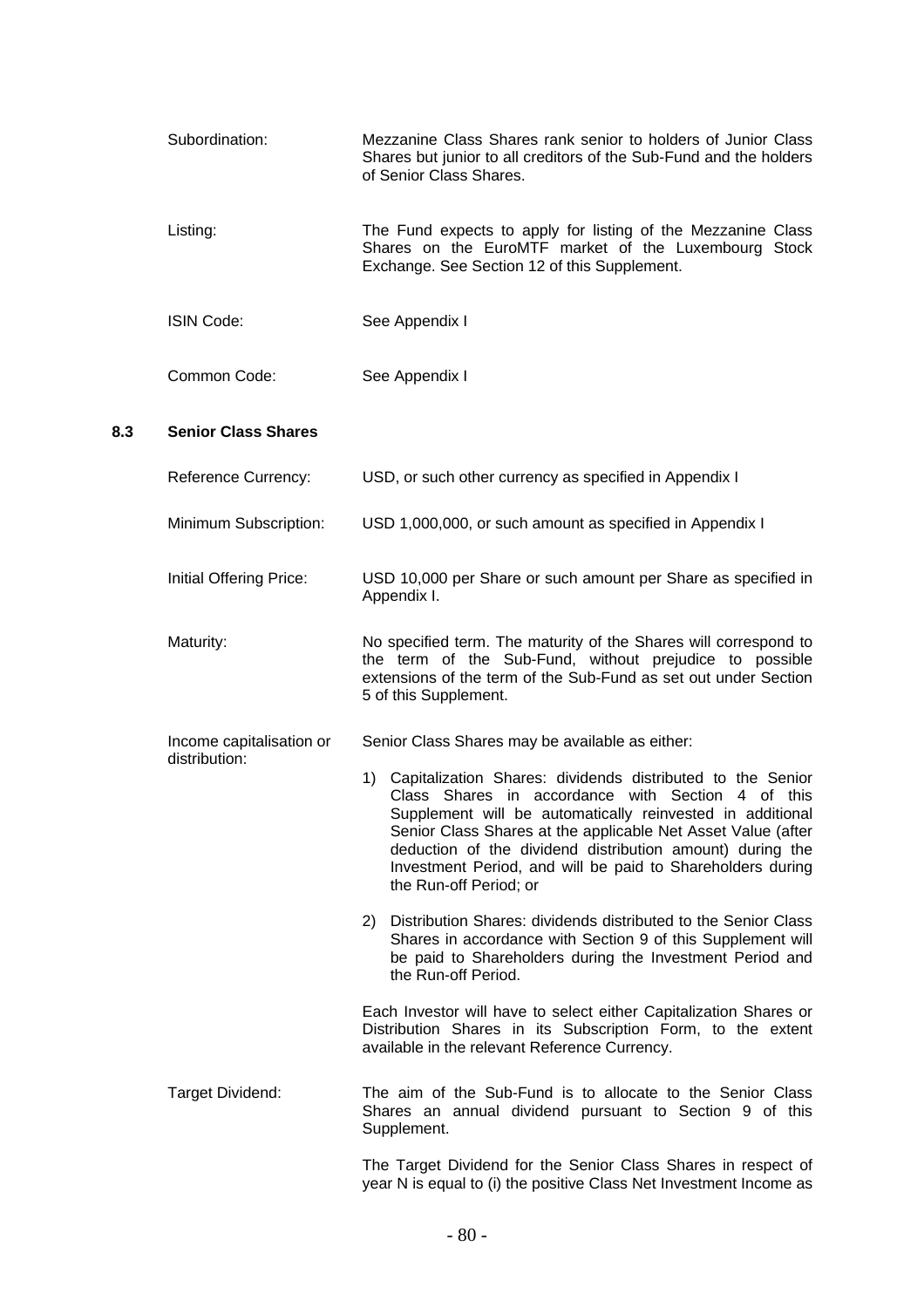|                              | of 31 December minus 1.00% per annum of the Class Adjusted<br>Offering Amount as of 31 December, (ii) minus the Net Capital<br>Losses allocated to the Senior Class Shares as of 31 December<br>pursuant to the waterfall described in Section 9 of this<br>Supplement, (iii) minus the amount of year-to-date Net Capital<br>Losses allocated in year N+1 to the Senior Class Shares as of<br>the Reference Date pursuant to the waterfall described in Section<br>9 of this Supplement, provided that, to avoid any double<br>counting, such amount shall be added to the Target Dividend in<br>respect of year N+1. |
|------------------------------|------------------------------------------------------------------------------------------------------------------------------------------------------------------------------------------------------------------------------------------------------------------------------------------------------------------------------------------------------------------------------------------------------------------------------------------------------------------------------------------------------------------------------------------------------------------------------------------------------------------------|
|                              | If, for a given distribution, the amount of Net Capital Losses<br>deducted from the Target Dividend under (ii) and (iii) above<br>exceeds the positive Class Net Investment Income allocated to<br>the Mezzanine Class Shares under (i) above, the Target<br>Dividend in respect of year N shall be equal to zero and such<br>excess Net Capital Losses shall be carried forward and deducted<br>from the Target Dividend in respect of year N+1.                                                                                                                                                                      |
|                              | If, for a given distribution, the Target Dividend for the Senior<br>Class Shares is not paid in full due to insufficient cash in the Sub-<br>Fund, a Target Dividend Deficiency Amount (as defined below)<br>may be allocated to the Senior Class Shares in subsequent<br>distributions pursuant to the waterfall described in Section 9 of<br>this Supplement.                                                                                                                                                                                                                                                        |
|                              | In addition, in accordance with Section 9 of this Supplement,<br>upon recommendation of the Board and approval by an Ordinary<br>General Meeting Resolution of the general meeting of<br>Shareholders of the Sub-Fund, a Complementary Dividend, if<br>any, will be allocated to the Senior Class Shares, resulting in a<br>combined dividend higher than the Target Dividend.                                                                                                                                                                                                                                         |
| Performance of the<br>Class: | The performance of the Senior Class Shares shall be determined<br>by combining the dividends allocated to the Senior Class Shares<br>as set out above with the movement of the Net Asset Value of<br>such Class of Shares.                                                                                                                                                                                                                                                                                                                                                                                             |
| Redemption:                  | The Sub-Fund is close-ended and the Senior Class Shares are<br>not expected to be redeemed before the term of the Sub-Fund.<br>Investors in the Senior Class Shares will not be entitled to any<br>early redemption rights.                                                                                                                                                                                                                                                                                                                                                                                            |
| Subordination:               | Senior Class Shares rank senior to holders of Junior Class<br>Shares and Mezzanine Class Shares but junior to all creditors of<br>the Sub-Fund.                                                                                                                                                                                                                                                                                                                                                                                                                                                                        |
| Listing:                     | The Fund expects to apply for listing of the Senior Class Shares<br>on the EuroMTF market of the Luxembourg Stock Exchange.<br>See Section 12 of this Supplement.                                                                                                                                                                                                                                                                                                                                                                                                                                                      |
| <b>ISIN Code:</b>            | See Appendix I                                                                                                                                                                                                                                                                                                                                                                                                                                                                                                                                                                                                         |
| Common Code:                 | See Appendix I                                                                                                                                                                                                                                                                                                                                                                                                                                                                                                                                                                                                         |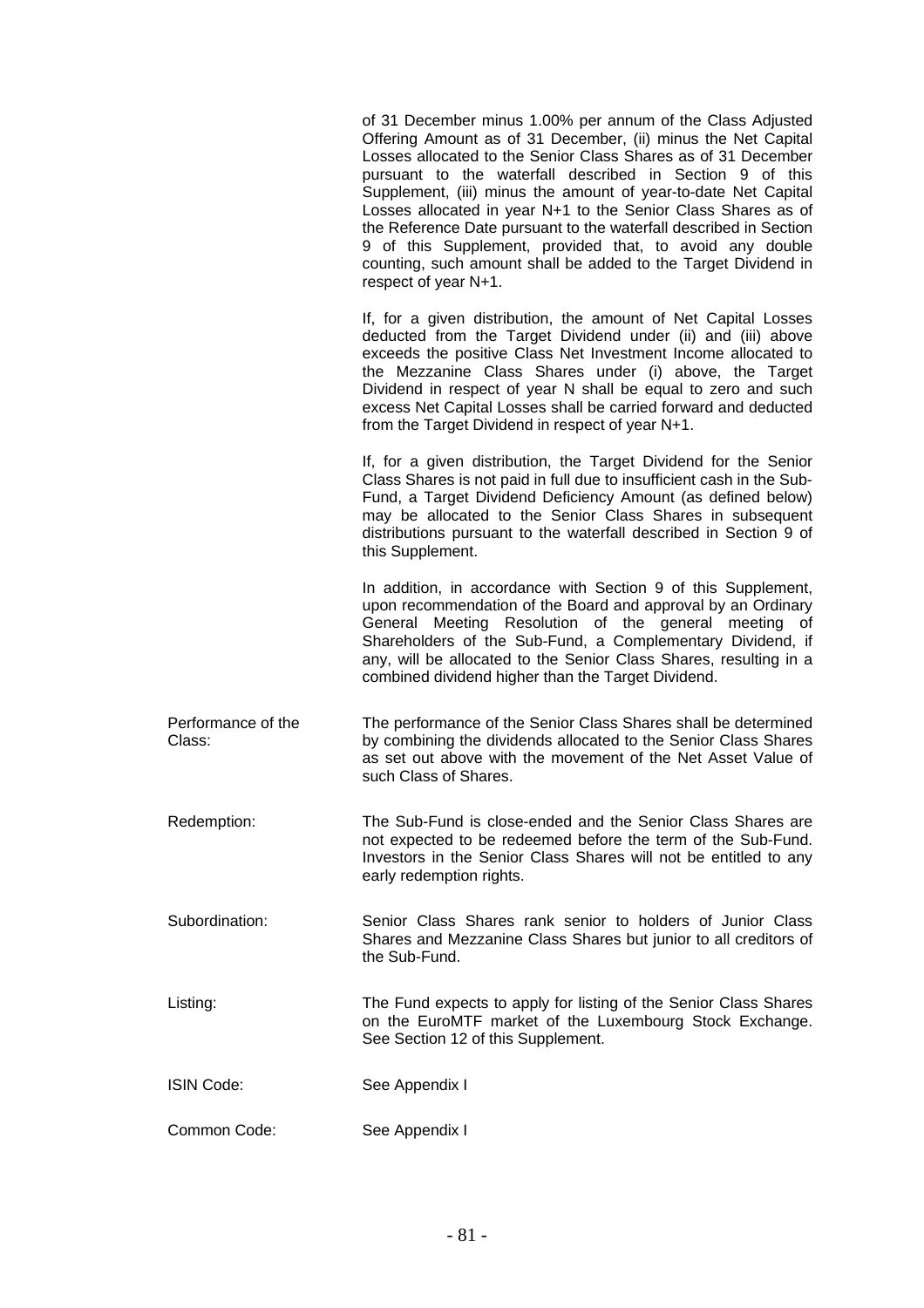### **8.4 Hedged Classes of Shares**

The Board may, at its discretion, offer Classes with the same characteristics as those set out in this Section 8 but denominated in other Reference Currencies than the U.S. dollar, subject to adjustment of the Minimum Subscription and Initial Offering Price to each Reference Currency, where relevant. Any reference to a particular Class in this Supplement will include a reference to such Class denominated in each available Reference Currency, each representing a separate Class. A nonexhaustive list of available Classes is included as Appendix I of this Supplement.

For any Class denominated in a Reference Currency other than the U.S. dollar, the Sub-Fund will seek to hedge the U.S. dollar currency exposure of such Class by employing a variety of financial derivative instruments including, but not limited to, currency forwards and currency swaps. Any expenses arising from such hedging transactions and related risks will be borne by the relevant Classes of Hedged Shares. There is no assurance or guarantee that such hedging will be effective. See "*Hedging risk*" in Section 8 of the General Section.

#### **9. Payment waterfall**

#### **9.1 Allocation of Total Net Investment Income**

As of each Valuation Date, the positive year-to-date Total Net Investment Income, after payment or accrual of all fees, expenses and indemnifications borne by the Sub-Fund in accordance with Section 9 of the General Section (to the extent not already deducted from the Total Net Investment Income) and principal amounts due under any revolving credit facility, if applicable, will be allocated in the following order of priority, prior to any allocation of realised or unrealised capital gains or losses under Section 9.2 or principal repayments under Section 9.3 of this Supplement:

- 1) during the first four years of the Sub-Fund, on each anniversary date of the Initial Closing Date, allocation to the Excess Spread Account, up to the amount of the year-to-date Annual Portfolio Contribution;
- 2) allocation to the Senior Class Shares, up to the amount of the Target Dividend Deficiency Amounts for the Senior Class Shares as of the relevant Valuation Date;
- 3) allocation to the Senior Class Shares, up to the amount of the year-to-date Target Dividend for the Senior Class Shares (but without deduction of the year-to-date Net Capital Losses allocated to the Class pursuant to Section 9.2) as of the relevant Valuation Date;
- 4) allocation to the Mezzanine Class Shares, up to the amount of the Target Dividend Deficiency Amounts for the Mezzanine Class Shares as of the relevant Valuation Date;
- 5) allocation to the Mezzanine Class Shares, up to the amount of the year-to-date Target Dividend for the Mezzanine Class Shares (but without deduction of the year-to-date Net Capital Losses allocated to the Class pursuant to Section 9.2) as of the relevant Valuation Date:
- 6) if decided by the Board with the approval of the general meeting of Shareholders of the Sub-Fund by way of Ordinary General Meeting Resolution, allocation of all or part of the remaining positive year-to-date Total Net Investment Income to the Senior Class Shares and/or Mezzanine Class Shares; and
- 7) allocation to the Junior Class Shares of all the remaining positive year-to-date Total Net Investment Income, if any.

Alternatively, as of each Valuation Date, the negative year-to-date Total Net Investment Income, after payment or accrual of all fees, expenses and indemnifications borne by the Sub-Fund in accordance with Section 9 of the General Section (to the extent not already deducted from the Total Net Investment Income) and principal amounts due under any revolving credit facility, if applicable, will be allocated to the Senior Class Shares, Mezzanine Class Shares and Junior Class Shares, *pro rata*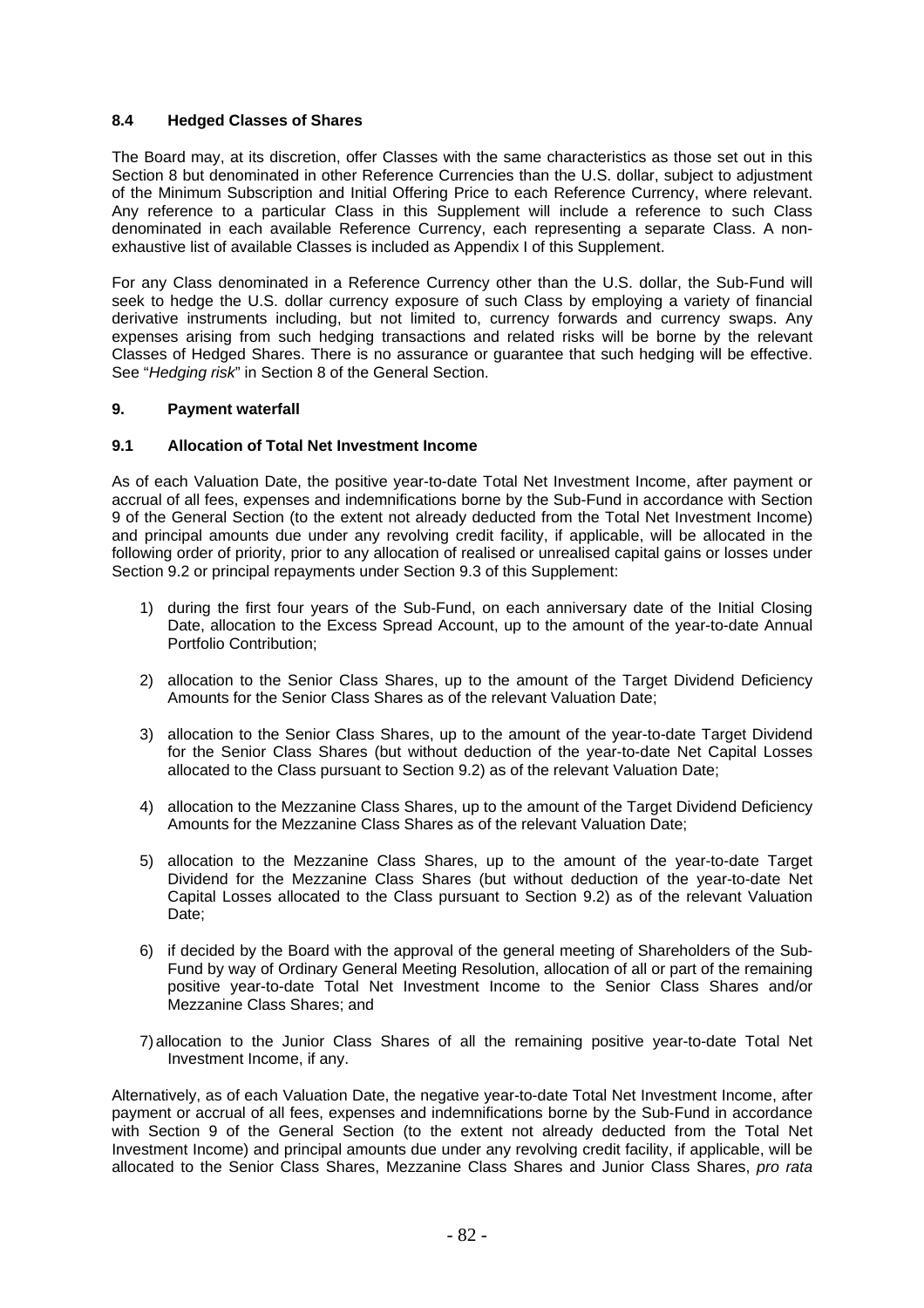according to the ratio of the Class Adjusted Offering Amount of each respective Class relative to the Total Adjusted Offering Amount.

### **9.2 Allocation of capital gains and losses**

As of each Valuation Date, the year-to-date realised or unrealised capital gains and any write backs of provisions for unrealised losses on Investments shall be allocated in the following order, priority and limits, prior to any allocation of principal repayments under Section 9.3 of this Supplement:

- 1) allocation of all year-to-date realised CRD and CPT trading Credit Gains to the Excess Spread Account, as set out in Section 7.1 of this Supplement;
- 2) allocation of all year-to-date write backs of Impairments on Debt Securities and Instruments to the Senior Class Shares, the Mezzanine Class Shares, the Junior Class Shares and the Excess Spread Account, in that order, up to the amount of the Impairments previously allocated to each respective Class, pursuant to the Section 7 of this Supplement; and
- 3) allocation of all remaining year-to-date capital gains (including, where applicable, all realised CRD or CPT trading IR Gains and all realised IPC, SGB or PAT trading gains) to each Class *pro rata* according to the ratio of the Class Adjusted Offering Amount of each respective Class relative to the Total Adjusted Offering Amount.

Any amounts so allocated are capitalised.

As of each Valuation Date, year-to-date realised or unrealised capital losses on Investments shall be allocated in the following order, priority and limits, prior to any allocation of principal repayments under Section 9.3 of this Supplement:

- 1) allocation of all year-to-date realised CRD and CPT trading Credit Losses to the Excess Spread Account, up to the outstanding balance of the Excess Spread Account, as set out in Section 7.1 of this Supplement;
- 2) allocation of all year-to-date Impairments and all year-to-date realised capital losses due to a Credit Event in respect of the issuer, to the Excess Spread Account, the Junior Class Shares, the Mezzanine Class Shares and the Senior Class Shares, in the order, priority and limits set out in Section 7 of this Supplement; and
- 3) allocation of all remaining year-to-date capital losses (including, where applicable, all realised CRD or CPT trading IR Losses and all realised IPC, SGB or PAT trading losses), to each Class *pro rata* according to the ratio of the Class Adjusted Offering Amount of each respective Class relative to the Total Adjusted Offering Amount.

Any realised or unrealised foreign exchange gains or losses, as well as any realised or unrealised gains or losses on Hedging Instruments, relating to Investments on which capital gains, write backs or capital losses have been recognized and allocated as described in this section, shall be allocated together with the relevant gain, write back or capital loss, in accordance with the provisions of this section.

#### **9.3 Allocation of principal repayments**

As of each Valuation Date, all year-to-date repayments of principal amounts of portfolio holdings received by the Sub-Fund for the period, together with any realised or unrealised foreign exchange gains or losses, as well as any realised or unrealised gains or losses on Hedging Instruments, relating to such repayments of principal amounts, shall be allocated to the Senior Class Shares, Mezzanine Class Shares and Junior Class Shares, *pro rata* according to the ratio of the Class Adjusted Offering Amount of each respective Class relative to the Total Adjusted Offering Amount.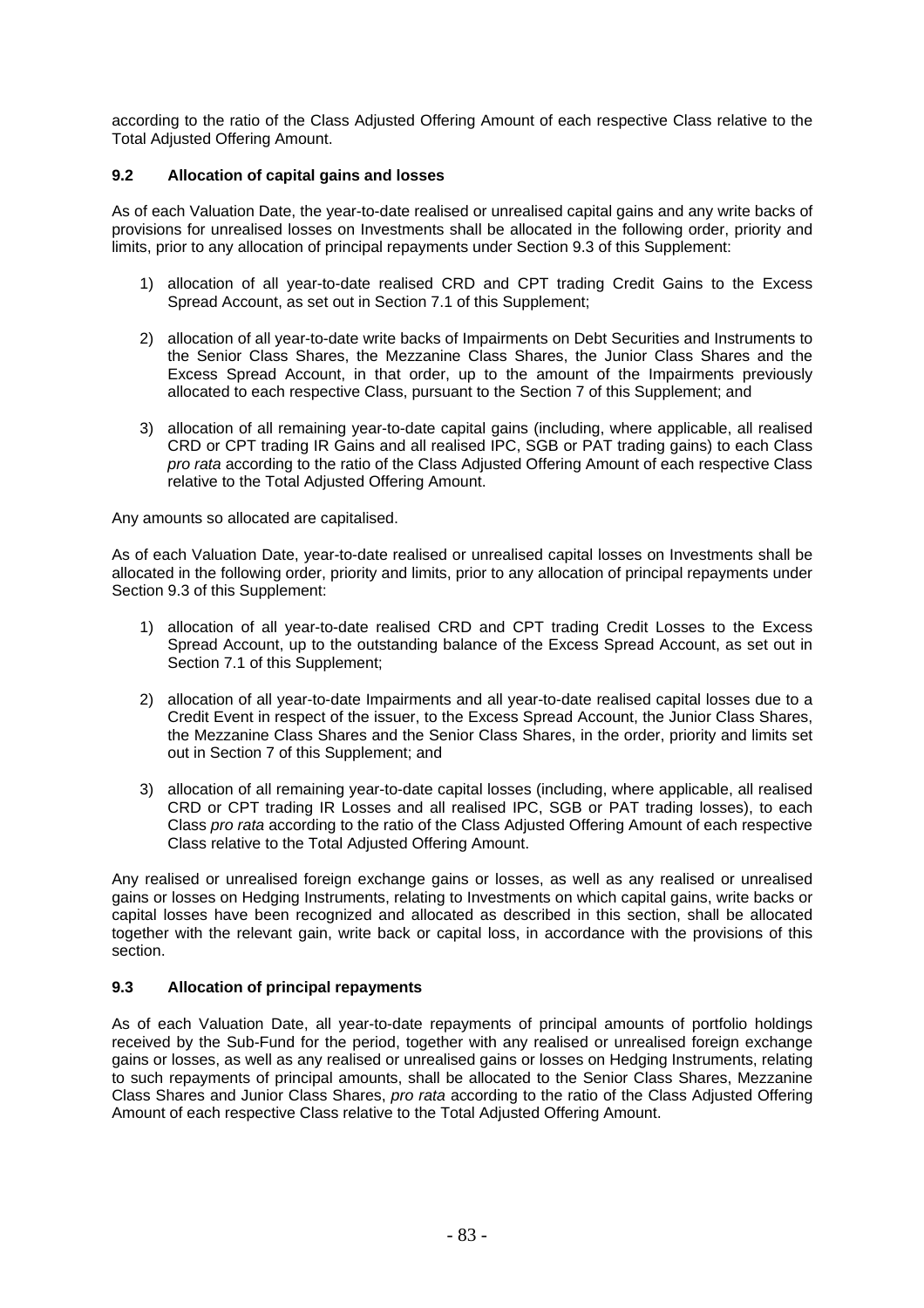#### **9.4 Investment Period cash waterfall**

During the Investment Period, after payment or accrual of all fees, expenses and indemnifications borne by the Sub-Fund in accordance with Section 9 of the General Section (including, without limitation, Direct Operating Expenses, Management Fees, Administration Fees) and principal amounts due under any revolving credit facility, if applicable, available cash of the Sub-Fund will be paid in the following order of priority:

- 1) payment of Target Dividend Deficiency Amounts allocated to the Senior Class Distribution Shares as of 31 December of each year;
- 2) payment of Target Dividends allocated to the Senior Class Distribution Shares as of 31 December of each year;
- 3) payment of any Complementary Dividends allocated to the Senior Class Distribution Shares as of 31 December of each year;
- 4) payment of Target Dividend Deficiency Amounts allocated to the Mezzanine Class Distribution Shares as of 31 December of each year;
- 5) payment of Target Dividends allocated to the Mezzanine Class Distribution Shares as of 31 December of each year; and
- 6) payment of any Complementary Dividends allocated to the Mezzanine Class Distribution Shares as of 31 December of each year.

If payments under points 1) to 6) above are not met, the Sub-Fund shall add any such open payments to the respective points of the next period to which the applicable cash waterfall is applied.

#### **9.5 Run-off Period cash waterfall**

During the Run-off Period, after payment or accrual of all fees, expenses and indemnifications borne by the Sub-Fund in accordance with Section 9 of the General Section (including, without limitation, Direct Operating Expenses, Management Fees, Administration Fees) and principal amounts due under any revolving credit facility, if applicable, available cash of the Sub-Fund will be paid in the following order of priority:

- 1) payment of Target Dividend Deficiency Amounts allocated to the Senior Class Shares as of 31 December of each year;
- 2) payment of Target Dividends allocated to the Senior Class Shares as of 31 December of each year;
- 3) payment as a return of contributed capital of principal repayments allocated to the Senior Class Shares as of 31 December of each year;
- 4) payment of any Complementary Dividends allocated to the Senior Class Shares as of 31 December of each year;
- 5) payment of Target Dividend Deficiency Amounts allocated to the Mezzanine Class Shares as of 31 December of each year;
- 6) payment of Target Dividends allocated to the Mezzanine Class Shares as of 31 December of each year;
- 7) payment as a return of contributed capital of principal repayments allocated to the Mezzanine Class Shares as of 31 December of each year;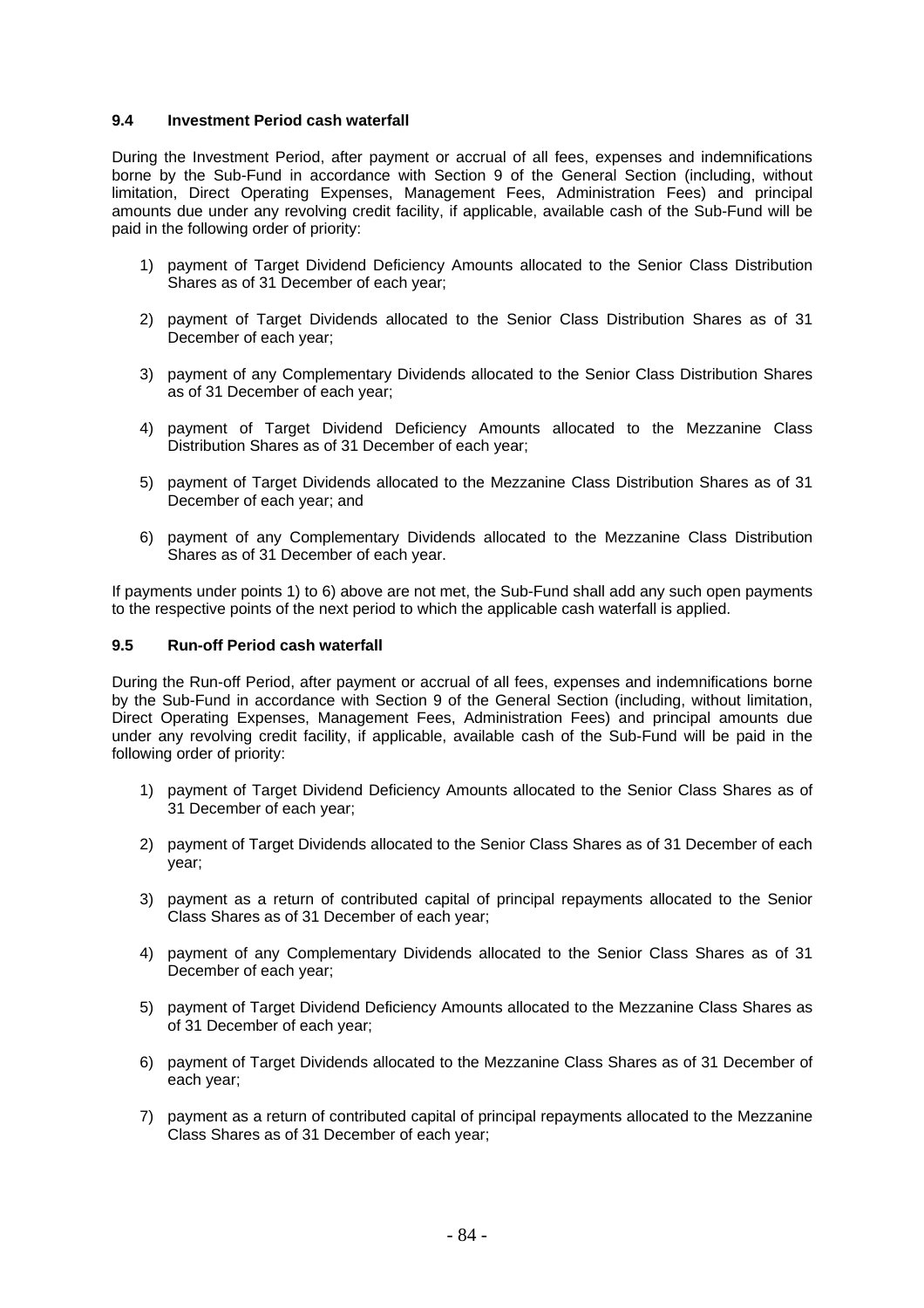- 8) payment of any Complementary Dividends allocated to the Mezzanine Class Shares as of 31 December of each year;
- 9) payment of any Residual Dividends allocated to the Junior Class Shares as of 31 December of each year; and
- 10) payment as a return of contributed capital of principal repayments allocated to the Junior Class Shares as of 31 December of each year.

If payments under points 1) to 10) above are not met, the Sub-Fund shall add any such open payments to the respective points of the next period to which the applicable cash waterfall is applied.

#### **9.6 Liquidation of the Sub-Fund**

Upon liquidation of the Sub-Fund, after payment or accrual of all fees, expenses and indemnifications borne by the Sub-Fund in accordance with Section 9 of the General Section (including, without limitation, Direct Operating Expenses, Management Fees, Administration Fees) and principal amounts due under any revolving credit facility, if applicable, and provisions for future foreseeable fees, expenses and indemnifications related to the liquidation of the Fund and/or the Sub-Fund, as applicable, the liquidation proceeds will be distributed or allocated in the following order of priority to the extent of available cash in the Sub-Fund:

- 1) payment of Target Dividend Deficiency Amounts allocated to the Senior Class Shares;
- 2) payment of Target Dividends allocated to the Senior Class Shares;
- 3) payment of any Complementary Dividends allocated to the Senior Class Shares;
- 4) payment of redemptions of the Senior Class Shares at their applicable Net Asset Value on liquidation of the Sub-Fund;
- 5) payment of Target Dividend Deficiency Amounts allocated to the Mezzanine Class Shares;
- 6) payment of Target Dividends allocated to the Mezzanine Class Shares;
- 7) payment of any Complementary Dividends allocated to the Mezzanine Class Shares;
- 8) payment of redemptions of the Mezzanine Class Shares at their applicable Net Asset Value on liquidation of the Sub-Fund;
- 9) payment of any Residual Dividends allocated to the Junior Class Shares; and
- 10) payment of redemptions of the Junior Class Shares at their applicable Net Asset Value on liquidation of the Sub-Fund, including the outstanding balance of the Excess Spread Account, if any.

#### **10. Determination of the Net Asset Value**

#### **10.1 Valuation Date**

The Net Asset Value per Share of each Class of the Sub-Fund will be calculated by the Administrative Agent, under the responsibility of the AIFM and the Board, at least twelve times a year as of the last Business Day of each month (each, a "**Valuation Date**"). In addition, the Board reserves the right to call for the calculation of a Net Asset Value per Share of each Class as of any other date (also being a Valuation Date).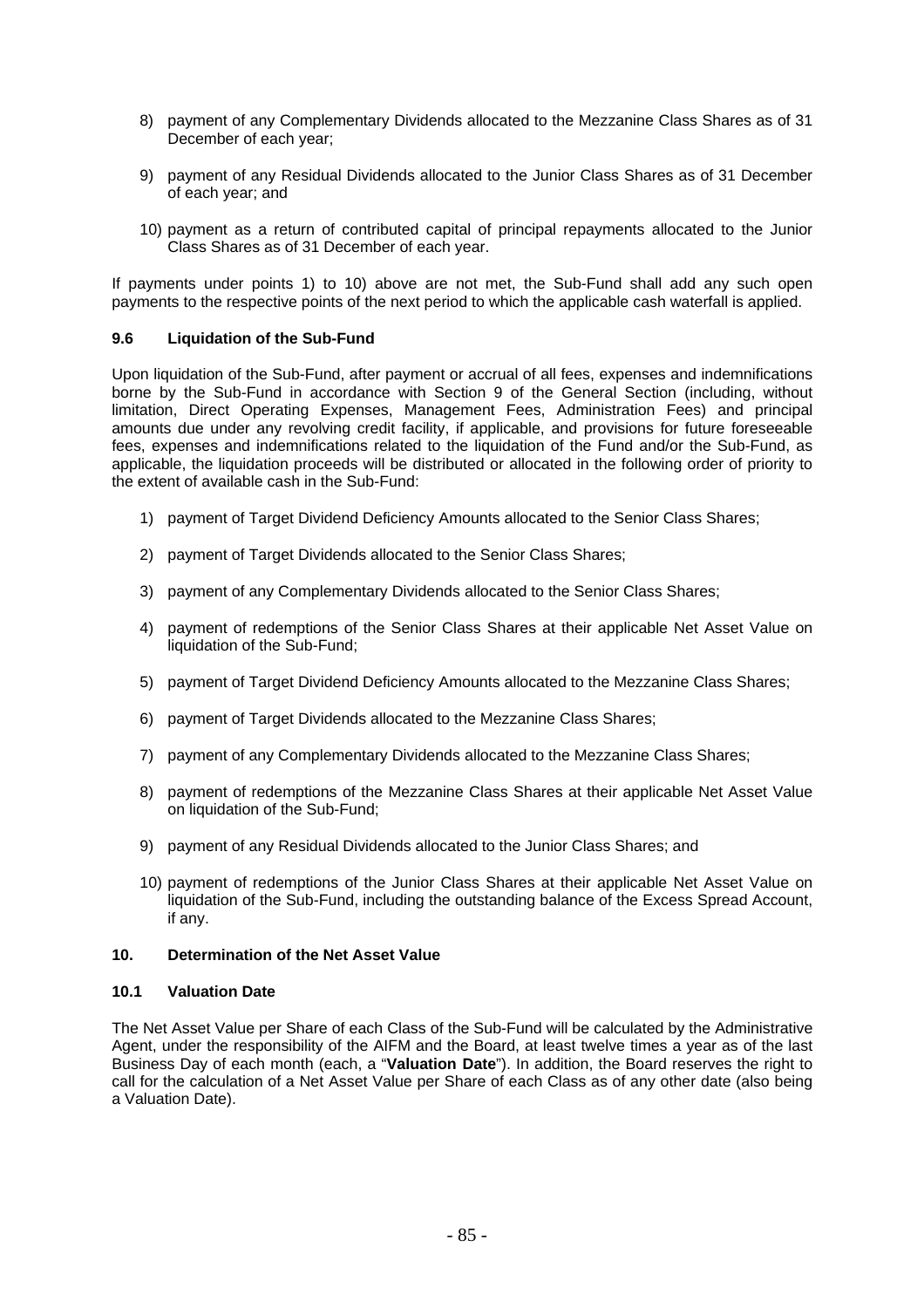## **10.2 Accounting Currency and Reference Currency**

The Net Asset Value is expressed in the Reference Currency set for each Class of Shares of the Sub-Fund. The Accounting Currency of the Sub-Fund is the USD.

#### **10.3 Allocation of the Net Asset Value between Classes of Shares**

The Net Asset Value for each Class of Shares of the Sub-Fund shall be calculated using the following methodology:

- 1) between Classes of Shares, the assets and liabilities as well as income and losses are allocated in accordance with the provisions of Sections 7, 8 and 9 of this Supplement, Section 10 of the General Section and the Articles;
- 2) the assets, liabilities, income and expenses will be established for the Sub-Fund using valuation and accounting principles as described in Section 10 of the General Section and the Articles, as further specified below. The Net Asset Value derived therefrom will then be allocated to the Net Asset Value of each Class of Shares; and
- 3) the total Net Asset Value of each Class of Shares will be divided by the respective number of Shares in the Class to calculate the Net Asset Value per Share of the Class.

In valuing the assets of the Sub-Fund, in particular, all Other Bonds will be valued at their market value, as described in Section 10.4, paragraph 3) of the General Section, and all Green Bonds will be valued at cost (as adjusted for amortization of premium or accrual of discount, if any, on a constant basis) plus accrued interests, revalued for any applicable movements in exchanges rates, unless such Debt Security or Instrument is deemed fully or partially impaired and is therefore written down to its recoverable amount, as described in Section 10.4, paragraph 2) of the General Section. Hedging Instruments will be valued at their market value, as described in Section 10.4, paragraphs 6) to 8) of the General Section.

#### **11. Fees and expenses**

The fees and expenses of the Sub-Fund will be allocated to the Sub-Fund as described in Section 9 of the General Section.

#### **11.1 Management Fee**

The AIFM is entitled to receive from the Sub-Fund a fixed Management Fee of 0.33% per annum of the gross assets under management of the Sub-Fund. The Management Fee shall be inclusive of any fee charged by the Portfolio Manager as well as all operating expenses of the AIFM. The Management Fees will be charged to the Sub-Fund and paid to the AIFM as from the Initial Closing Date.

IFC will receive a fee from the AIFM and/or the Portfolio Manager in respect of the advisory services provided to them. Such fee will be paid out of the Management Fee and will not be charged separately to the Sub-Fund.

#### **11.2 Administration Fee**

The AIFM is entitled to receive from the Sub-Fund a fixed Administration Fee of 0.08% per annum of the gross assets under management of the Sub-Fund, covering the fees, disbursements and out-ofpocket expenses of the Depositary, the Administrative Agent and the Auditor. The Administration Fee will be charged to the Sub-Fund and paid to the AIFM as from the Initial Closing Date.

#### **11.3 Placement Fee**

A Placement Fee of up to 0.20% of the issue price may be charged by any Placement Agent to the Investors investing into the Sub-Fund through the agency of such Placement Agent, which will be paid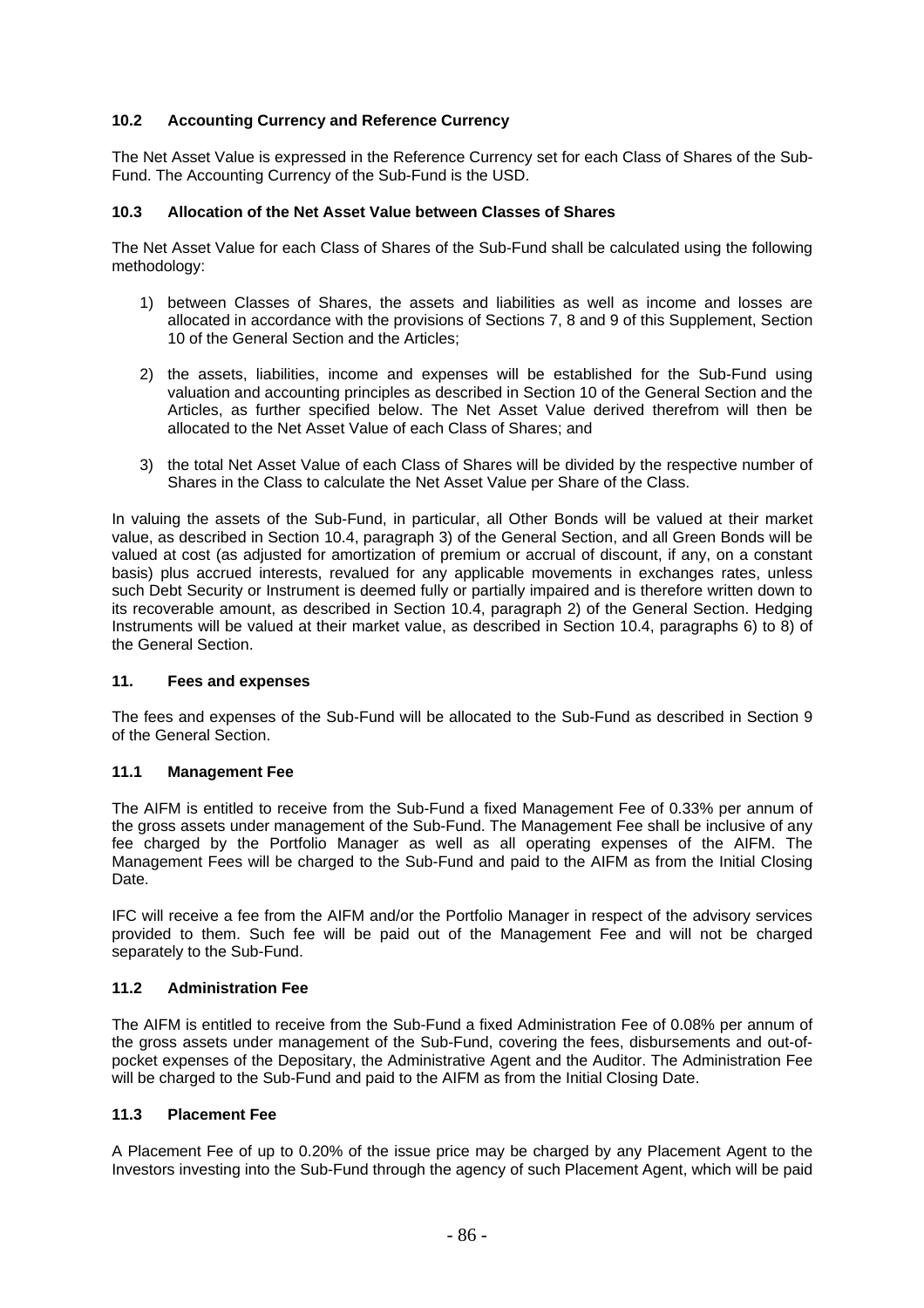in addition to the subscription amounts payable by such Investor pursuant to a Subscription Form. For the avoidance of doubt, Placement Fees will be paid by certain Investors to the relevant Placement Agents and will not be borne by the Sub-Fund.

# **12. Portfolio Manager**

The Portfolio Manager of the Sub-Fund, Amundi Asset Management, is a *société anonyme* (public limited company) incorporated under the laws of France, with a share capital of Euro 746,262,615 and registered with the Paris Trade and Companies Register under number 437 574 452. The Portfolio Manager is authorised for the purpose of asset management and regulated by the AMF in France. The Portfolio Manager is an affiliated company of the AIFM and may act through its head office in France or its London branch. Its main business activity is asset management.

The relationship between the AIFM and the Portfolio Manager is subject to the terms of the Portfolio Management Agreement between Amundi Luxembourg S.A. and Amundi Asset Management. Under the Portfolio Management Agreement, the Portfolio Manager shall be liable to Amundi Luxembourg S.A. for (i) all damages that it may suffer as a result of the negligence, wilful misconduct on its part, the part of its officers, directors and employees, or fraud on the part of the Portfolio Manager, or (ii) any action or omission constituting a Cause except within the meaning of item (v) of the definition of Cause and, unless expressly specified in this Issue Document, item (vi) of the definition of Cause in this Issue Document, and undertakes to indemnify it in respect of the above. The Portfolio Manager's liability shall be assessed in accordance with the regulations applicable to the Fund, and the regulations of the CSSF. The Portfolio Manager shall assume towards Amundi Luxembourg S.A. the responsibilities inherent to the proper execution of the transactions entrusted to it under the Portfolio Management Agreement. It is further agreed that each party to the Portfolio Management Agreement shall hold the other harmless against any prejudice suffered by the other party resulting from failure to comply with or breach of any of the representations or undertakings referred to in such agreement, and more generally any loss or prejudice resulting from failure by either of the parties to perform its obligations under the Portfolio Management Agreement.

# **13. Exclusivity and priority**

Until the earlier of (i) the end of the Investment Period or (ii) the time where investments of the Sub-Fund in Green Bonds have reached 75% of the Net Asset Value, (i) all investment opportunities identified by the Portfolio Manager and the AIFM which are consistent with the investment objective, policy and limitations of the Sub-Fund, as detailed in this Supplement, shall be offered in priority to the Sub-Fund, and (ii) the Portfolio Manager, the AIFM and its Affiliates will not manage, sponsor, operate or raise any competing investment fund, including any other Sub-Fund, which has an investment objective, policy and strategy that is substantially similar to the investment objective, policy and strategy of the Sub-Fund and invests in sectors and/or geographies which substantially overlap with the Sub-Fund.

# **14. Transfers of Shares**

# **14.1 General**

Transfers or assignments of Junior Class Shares, Mezzanine Class Shares and Senior Class Shares are permitted subject to the conditions set out in the Issue Document.

IFC will not transfer or assign any of its Junior Class Shares to any person without the consent of the AIFM, except that such consent will not be required for transfers (i) to a consolidated affiliate of IFC, or (ii) if the transfer or assignment would not cause the Net Asset Value of the Junior Class Shares held by IFC and its consolidated affiliates to fall below 5% of the total Net Asset Value of the Sub-Fund at the time of the transfer or assignment.

Any transfer or assignment of Junior Class Shares by IFC or its consolidated affiliates which would cause the Net Asset Value of the Junior Class Shares held by IFC and its consolidated affiliates to fall below 5% of the total Net Asset Value of the Sub-Fund at the time of the transfer or assignment is a Cause Event for the purposes of this Issue Document.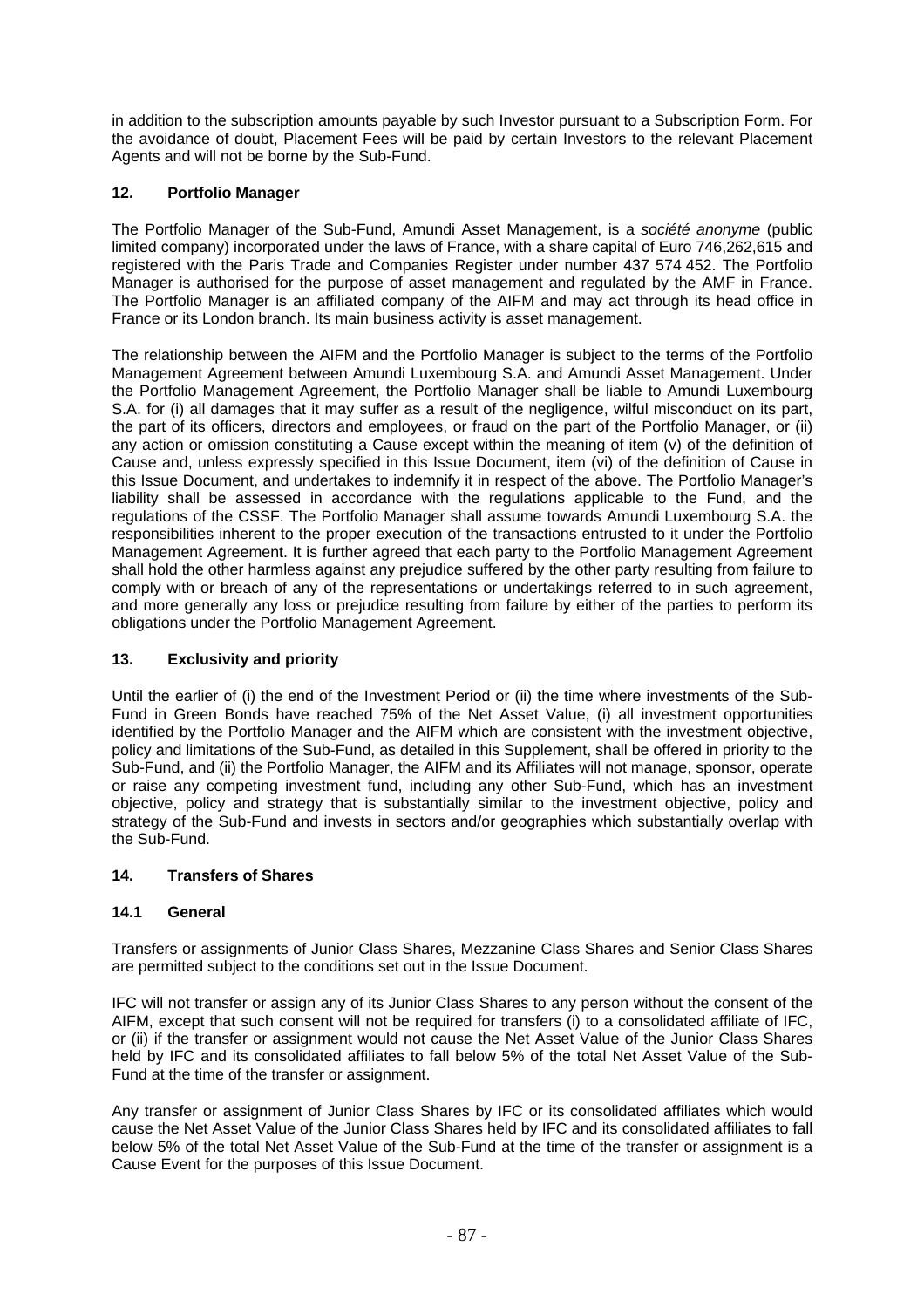### **14.2 Listed Shares**

Application will be made for admission to the official list and to trading on the EuroMTF market of the Luxembourg Stock Exchange for the Junior Class Shares, the Mezzanine Class Shares and the Senior Class Shares (except the Management Shares) (the "**Listed Shares**").

Fully paid and issued Listed Shares are fully negotiable and transferable. The Listed Shares will be accepted for clearing and settlement by Clearstream, a clearing system approved by the Luxembourg Stock Exchange.

Although the Shares are required to be negotiable and transferable on the Luxembourg Stock Exchange upon their admission to trading thereon (and trades registered thereon are not able to be cancelled by the Fund, nor can the Fund disregard any such trades based on the transfer restrictions contained in the Issue Document and the Articles) eligibility requirements will nevertheless apply to any party to which Shares are transferred on the Luxembourg Stock Exchange. The holding at any time of any Shares by a party which does not qualify to the status of Eligible Investor, or in breach of the other transfer restrictions contained in the Issue Document and the Articles, may result in the required sale or compulsory redemption of such Shares, in accordance with the provisions of the Issue Document and the Articles.

#### **15. Reporting**

The Sub-Fund will issue unaudited quarterly financial reports which will be made available within 45 days from quarter end.

The Sub-Fund will also issue periodic extra-financial reporting, including policy related information relevant to Green Bond assets, ESG performance and Green Bond impact (for example reduced greenhouse gas emissions or contribution to target countries Nationally Determined Contributions).

Specific reporting obligations apply in respect of the Junior Class Shares.

#### **16. Definitions**

For the purposes of this Supplement:

"**Annual Portfolio Contribution**" has the meaning set out in Section 7.1 of this Supplement;

"**Class Adjusted Offering Amount**" means, for a given Class, an amount equal to the Initial Offering Price for the Class multiplied by the number of Shares outstanding in the Class, minus any repayments of principal amounts of portfolio holdings previously allocated to that Class pursuant to Section 9.3 of this Supplement;

"**Class Net Investment Income**" means, for a given Class, an amount equal to the Total Net Investment Income, multiplied by the Class Adjusted Offering Amount for the Class, divided by the Total Adjusted Offering Amount;

"**CRD**" trades mean credit-related defensive trades, being all sales of Debt Securities and Instruments held in the portfolio (Green Bonds or Other Bonds) caused by a deterioration in the credit quality of an issuer that is likely to lead to a Credit Event in respect of the issuer resulting in a realised loss, as determined by the Portfolio Manager. Such sales will result in realised losses for the Sub-Fund;

"**Complementary Dividend**" means a dividend allocated to the Senior Class Shares and/or Mezzanine Class Shares, if and to the extent decided by the Board with the approval of the general meeting of Shareholders of the Sub-Fund by way of Ordinary General Meeting Resolution, corresponding to all or part of the remaining positive Total Net Investment Income as of 31 December, if any, after payment or accrual of all fees, expenses and indemnifications borne by the Sub-Fund in accordance with Section 9 of the General Section (to the extent not already deducted from the Total Net Investment Income) and allocation of the Annual Portfolio Contribution, the Target Dividend Deficiency Amounts and the Target Dividends, as set out in Section 9.1 of this Supplement;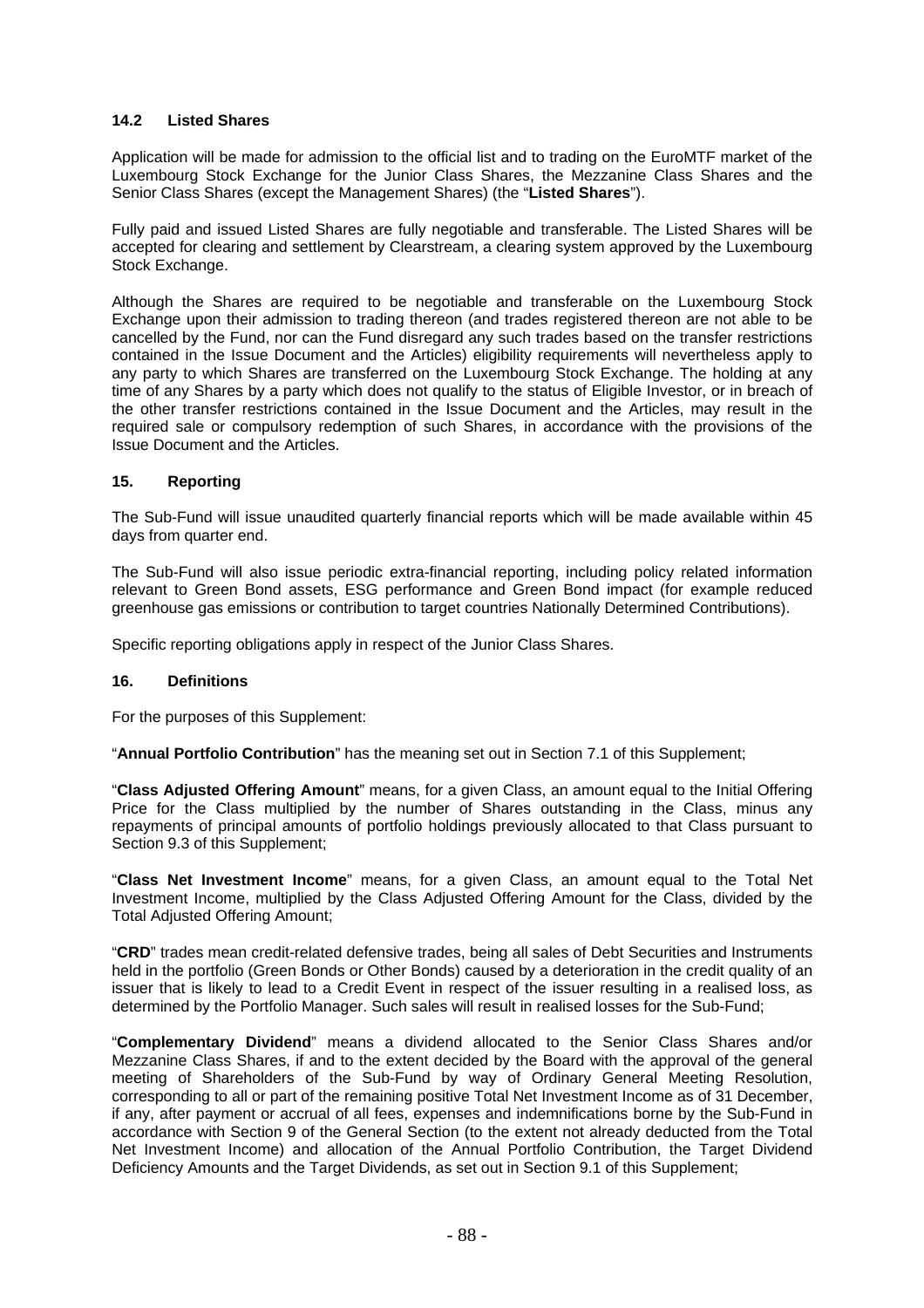"**Credit Event**" means, means, in respect of the issuer of a Debt Security or Instrument, the bankruptcy or insolvency of the issuer, any payment default of the issuer or other failure of the issuer to make, when and where due, any payments under one or more obligations, as well as any acceleration, repudiation, moratorium or restructuring of one or more obligations of the issuer, and any other similar event affecting the issuer which will have the same impact on the issuer as the events listed in this definition and which is determined to constitute a credit event in respect of such issuer in accordance with market practice;

"**Credit Gain**" and "**Credit Loss**" means, in respect of any given CRD or CPT trade, as applicable, (i) for any Debt Security or Instrument that is sensitive to changes in interest rates, an amount equal to the portion of the realised gain or loss, as applicable, on such CRD or CPT trade which is attributable to the credit risk of the Debt Security or Instrument, as determined by the Portfolio Manager on the basis of the Z-spread of the Debt Security or Instrument over the applicable swap rate, and (ii) for any Debt Security or Instrument that is not sensitive to changes in interest rates (such as, without limitation, distressed securities), the total amount of the realised gain or loss, as applicable, on such CRD or CPT trade;

"**CPT**" trades mean credit-related profit-taking trade, being all sales of Debt Securities and Instruments held in the portfolio (Green Bonds or Other Bonds) because the Portfolio Manager has determined that the position is overvalued relative to an alternative position (for any reason determined by the Portfolio Manager, including, without limitation, credit rating increase, M&A or other corporate actions);

"**Debt Securities and Instruments**" has the meaning set out in Section 6.2 of this Supplement;

"**Emerging Markets**" mean all countries except Australia, Austria, Belgium, Canada, Denmark, Finland, France, Germany, Greece, Iceland, Ireland, Italy, Japan, South Korea, Luxembourg, Monaco, Netherlands, New Zealand, Norway, Portugal, San Marino, Singapore, Spain, Sweden, Switzerland, United Kingdom, United States of America, Vatican City;

"**Excess Spread Account**" has the meaning set out in Section 7.1 of this Supplement;

"**Green Bonds**" has the meaning set out in Section 3 of this Supplement;

"**Hedging Instruments**" has the meaning set out in Section 6.3 of this Supplement;

"**Initial Junior Class Contribution**" has the meaning set out in Section 7.1 of this Supplement;

"**Investment Period**" has the meaning set out in Section 5 of this Supplement;

"**Investment Support Facility**" has the meaning set out in Section 2 of this Supplement;

"**Impairment**" means a provision for unrealised loss on Debt Security or Instrument due to the high probability of a Credit Event arising in respect of the issuer of such Debt Security or Instrument. The valuation of Impairments shall comply with Luxembourg GAAP;

"**IPC**" trades means initial portfolio construction trades, being all trades executed during a period of three months starting on the Initial Closing Date and consisting in purchasing eligible Debt Securities and Instruments in accordance with the Investment Policy of the Sub-Fund;

"**IR Gain**" and "**IR Loss**" means, in respect of any given CRD or CPT trade, as applicable, (i) for any Debt Security or Instrument that is sensitive to changes in interest rates, an amount equal to the portion of the realised gain or loss, as applicable, on such CRD or CPT trade which is attributable to the interest rate risk of the Debt Security or Instrument, determined as (a) the total amount of the realised gain or loss, as applicable, on such CRD or CPT trade, (b) minus the amount of the Credit Gain or Credit Loss, as applicable, on such CRD or CPT trade, and (ii) for any Debt Security or Instrument that is not sensitive to changes in interest rates (such as, without limitation, distressed securities), zero;

"**Junior Class Shares**" has the meaning set out in Section 7.2 of this Supplement;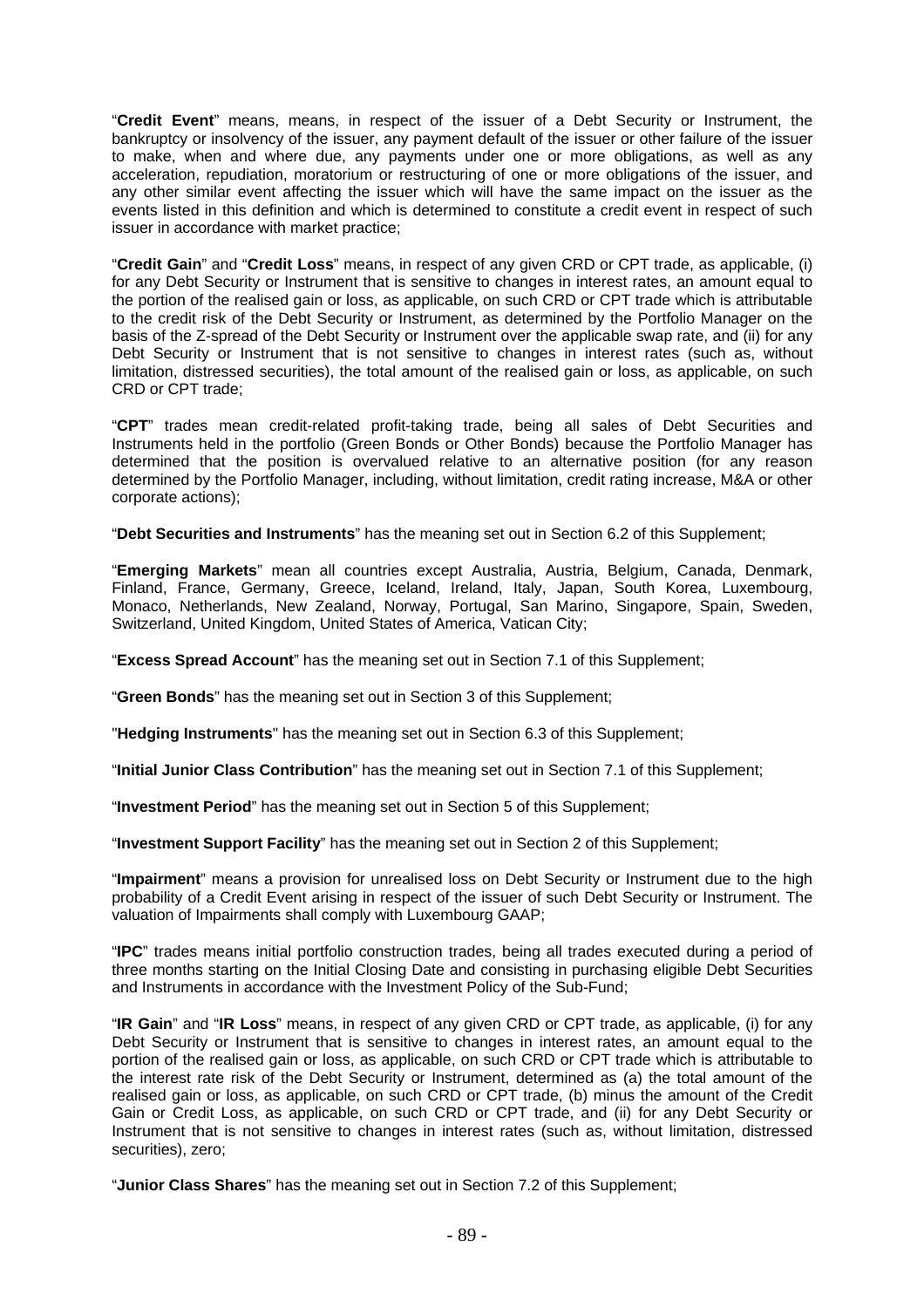"**Listed Shares**" has the meaning as set out in Section 14.2 of this Supplement;

"**Mezzanine Class Shares**" has the meaning set out in Section 3 of this Supplement;

"**Nationally Determined Contributions**" means the national climate pledges submitted by countries under the United Nations Framework Convention on Climate Change;

"**Net Capital Losses**" means, for each Class of Shares, in respect of a given year, an amount equal to the positive difference, if any, between (i) the amount of capital losses allocated to such Class of Shares pursuant to the waterfall described in Section 9 of this Supplement during such year, and (ii) the amount of capital gains allocated to such Class of Shares pursuant to the waterfall described in Section 9 of this Supplement during such year.

"**Other Bonds**" has the meaning as set out in Section 3 of this Supplement;

"**PAT**" trades mean all trades, other than CRD, CPT, IPC, or SGB, consisting in the sale of portfolio holdings to invest into eligible instruments in accordance with the Investment Policy of the Sub-Fund;

"**Portfolio Manager**" means Amundi Asset Management, a *société anonyme* (public limited company) incorporated under the laws of France, with capital of Euro 746,262,615 and registered with the Paris Trade and Companies Register under number 437 574 452, or any successor as may be appointed from time to time;

"**Reference Date**" means, in respect of a given distribution of dividends, the Valuation Date prior to the relevant dividend distribution date, as determined by the Board.

"**Residual Dividend**" means a dividend allocated to the Junior Class Shares in respect of year N, corresponding to (i) the remaining positive Total Net Investment Income as of 31 December, if any, after payment or accrual of all fees, expenses and indemnifications borne by the Sub-Fund in accordance with Section 9 of the General Section (to the extent not already deducted from the Total Net Investment Income) and allocation of the Annual Portfolio Contribution, the Target Dividend Deficiency Amounts, the Target Dividends and the Complementary Dividends, as set out in Section 9.1 of this Supplement, (ii) minus the Net Capital Losses allocated to the Junior Class Shares as of 31 December pursuant to the waterfall described in Section 9 of this Supplement, (iii) minus the amount of year-to-date Net Capital Losses allocated in year N+1 to the Junior Class Shares as of the Reference Date pursuant to the waterfall described in Section 9 of this Supplement, provided that, to avoid any double counting, such amount shall be added to the Residual Dividend in respect of year N+1. If, for a given distribution, the amount of Net Capital Losses deducted from the Residual Dividend under (ii) and (iii) above exceeds the positive Total Net Investment Income allocated to the Junior Class Shares under (i) above, the Residual Dividend in respect of year N shall be equal to zero and such excess Net Capital Losses shall be carried forward and deducted from the Residual Dividend in respect of year N+1;

"**Run-off Period**" has the meaning set out in Section 5 of this Supplement;

"**Senior Class Shares**" has the meaning set out in Section 7.4 of this Supplement;

"**SGB**" trades mean substitution for Green Bonds trades, being all sales of portfolio holdings qualified as Other Bonds in order to invest into Green Bonds;

"**Sub-Fund**" means Emerging Green One, a sub-fund of Amundi Planet, SICAV-SIF;

"**Target Countries**" has the meaning set out in Section 6.1 of this Supplement;

"**Target Dividend Deficiency Amount**" means the positive difference between all Target Dividends previously allocated to a Class of Shares and all dividends actually paid out to such Class of Shares;

"**Total Adjusted Offering Amount**" means the sum of all Class Adjusted Offering Amounts;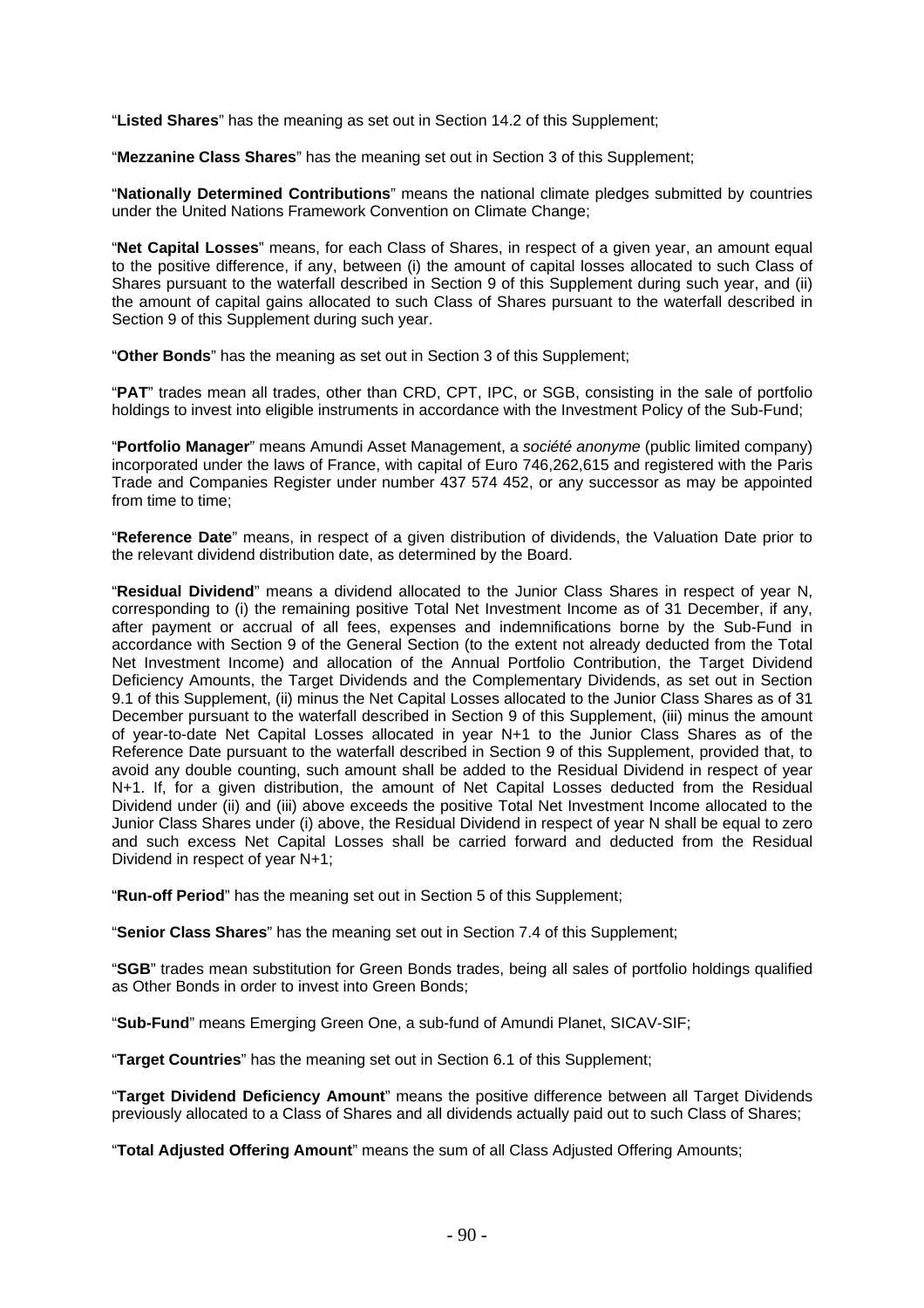"**Total Net Investment Income**" means an amount equal to the sum of (i) the interest income of the portfolio, (ii) plus or minus the realised or unrealised foreign exchange gains or losses on the interest income of the portfolio, (iii) plus or minus the realised or unrealised gains or losses on Hedging Instruments relating to the interest income of the portfolio, (iv) minus the Direct Operating Expenses paid or accrued; and

"**Valuation Date**" has the meaning set out in Section 10.1 of this Supplement.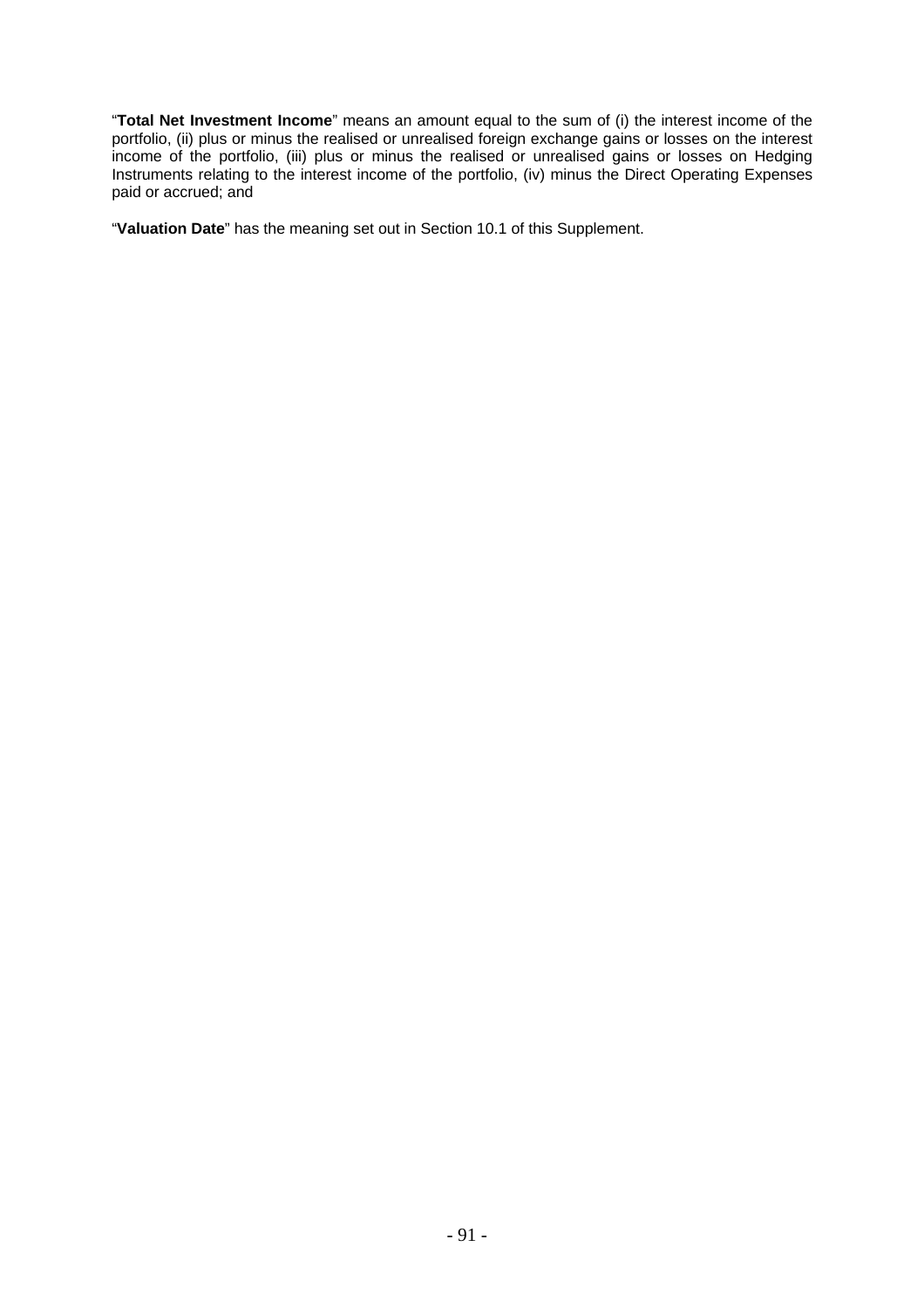# **Appendix I. Available Classes of Shares**

| <b>Name</b>                              | <b>Reference</b><br><b>Currency</b> | <b>Minimum</b><br><b>Subscription</b>    | <b>Initial</b><br><b>Offering Price</b><br>per Share | <b>Capitalisation</b><br>or Distribution | <b>ISIN Code</b> | <b>Common</b><br>Code |
|------------------------------------------|-------------------------------------|------------------------------------------|------------------------------------------------------|------------------------------------------|------------------|-----------------------|
| Junior USD<br>(C)                        | U.S. dollar                         | USD 1,000,000                            | <b>USD 10,000</b>                                    | Capitalisation                           | LU1688574620     | 168857462             |
| Mezzanine<br>USD (C)                     | U.S. dollar                         | USD 100,000                              | <b>USD 10,000</b>                                    | Capitalisation                           | LU1688574976     | 168857497             |
| Mezzanine<br>USD(D)                      | U.S. dollar                         | USD 100,000                              | <b>USD 10,000</b>                                    | <b>Distribution</b>                      | LU1688575197     | 168.857.519           |
| Mezzanine<br><b>EUR</b><br>Hedged<br>(C) | Euro                                | EUR 100,000                              | EUR 10,000                                           | Capitalisation                           | LU1688575270     | 168.857.527           |
| Mezzanine<br><b>EUR</b><br>Hedged<br>(D) | Euro                                | EUR 100,000                              | EUR 10,000                                           | <b>Distribution</b>                      | LU1688575353     | 168.857.535           |
| Senior<br>USD (C)                        | U.S. dollar                         | USD 1,000,000                            | <b>USD 10,000</b>                                    | Capitalisation                           | LU1688575437     | 168.857.543           |
| Senior<br>USD(D)                         | U.S. dollar                         | USD 1,000,000                            | <b>USD 10,000</b>                                    | Distribution                             | LU1688575510     | 168.857.551           |
| Senior<br><b>EUR</b><br>Hedged<br>(C)    | Euro                                | EUR 1,000,000                            | EUR 10,000                                           | Capitalisation                           | LU1688575601     | 168.857.560           |
| Senior<br><b>EUR</b><br>Hedged<br>(D)    | Euro                                | EUR 1,000,000                            | EUR 10,000                                           | <b>Distribution</b>                      | LU1688575783     | 168.857.578           |
| Senior JPY<br>Hedged<br>(D)              | Japanese<br>Yen                     | Equivalent to<br>USD 1,000,000<br>in JPY | JPY 1,000,000                                        | <b>Distribution</b>                      | LU1688575866     | 168.857.586           |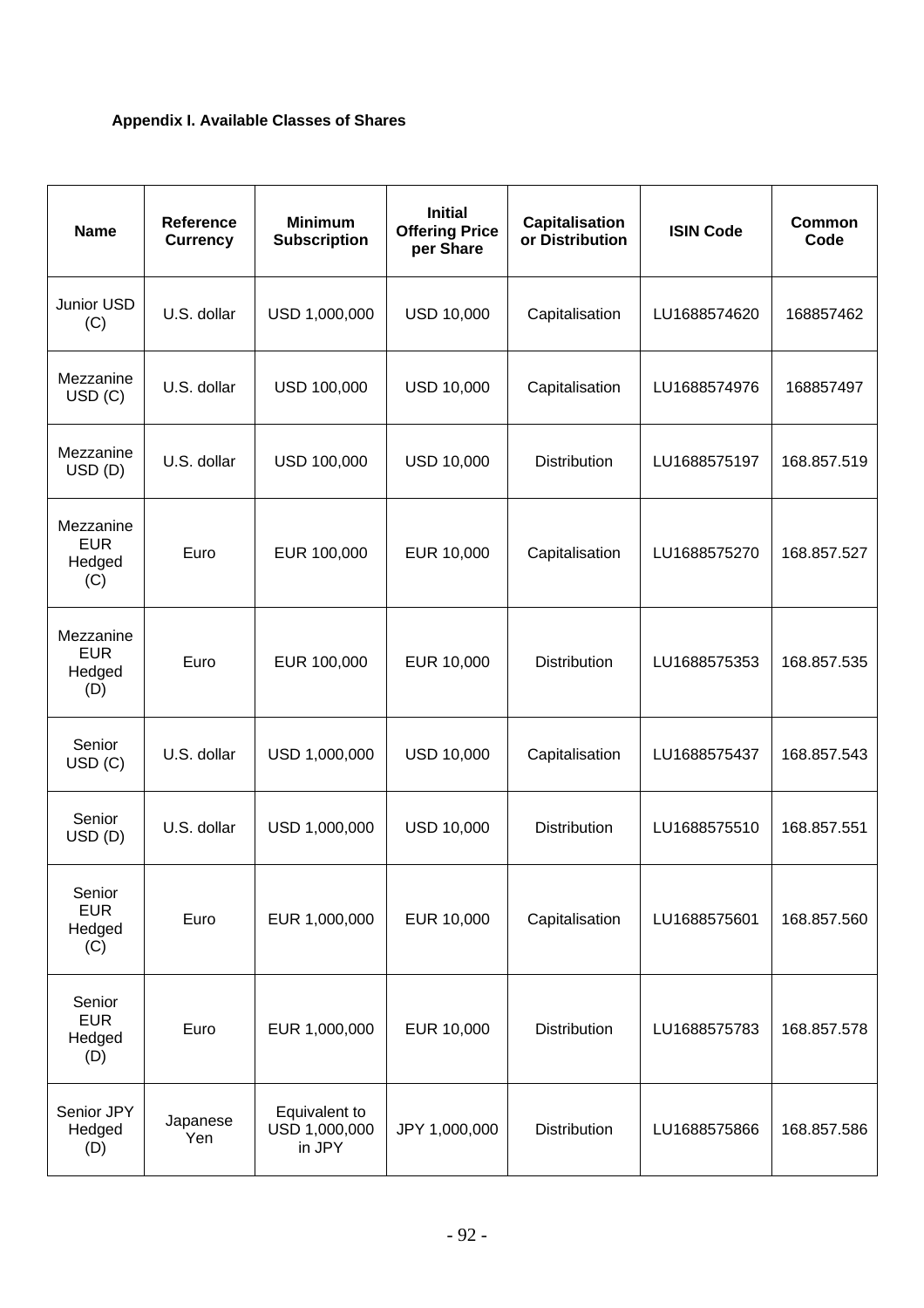| <b>Name</b>                           | <b>Reference</b><br><b>Currency</b> | <b>Minimum</b><br><b>Subscription</b>    | <b>Initial</b><br><b>Offering Price</b><br>per Share | Capitalisation<br>or Distribution | <b>ISIN Code</b> | <b>Common</b><br>Code |
|---------------------------------------|-------------------------------------|------------------------------------------|------------------------------------------------------|-----------------------------------|------------------|-----------------------|
| Senior<br><b>CHF</b><br>Hedged<br>(C) | Swiss Franc                         | Equivalent to<br>USD 1,000,000<br>in CHF | CHF 10,000                                           | Capitalisation                    | LU1688575940     | 168.857.594           |
| Senior<br><b>CHF</b><br>Hedged<br>(D) | <b>Swiss Franc</b>                  | Equivalent to<br>USD 1,000,000<br>in CHF | CHF 10,000                                           | <b>Distribution</b>               | LU1688576088     | 168.857.608           |
| Senior<br><b>SEK</b><br>Hedged<br>(C) | Swedish<br>Krona                    | Equivalent to<br>USD 1,000,000<br>in SEK | SEK 100,000                                          | Capitalisation                    | LU1688576161     | 168.857.616           |
| Senior<br><b>SEK</b><br>Hedged<br>(D) | Swedish<br>Krona                    | Equivalent to<br>USD 1,000,000<br>in SEK | SEK 100,000                                          | <b>Distribution</b>               | LU1688576328     | 168.857.632           |